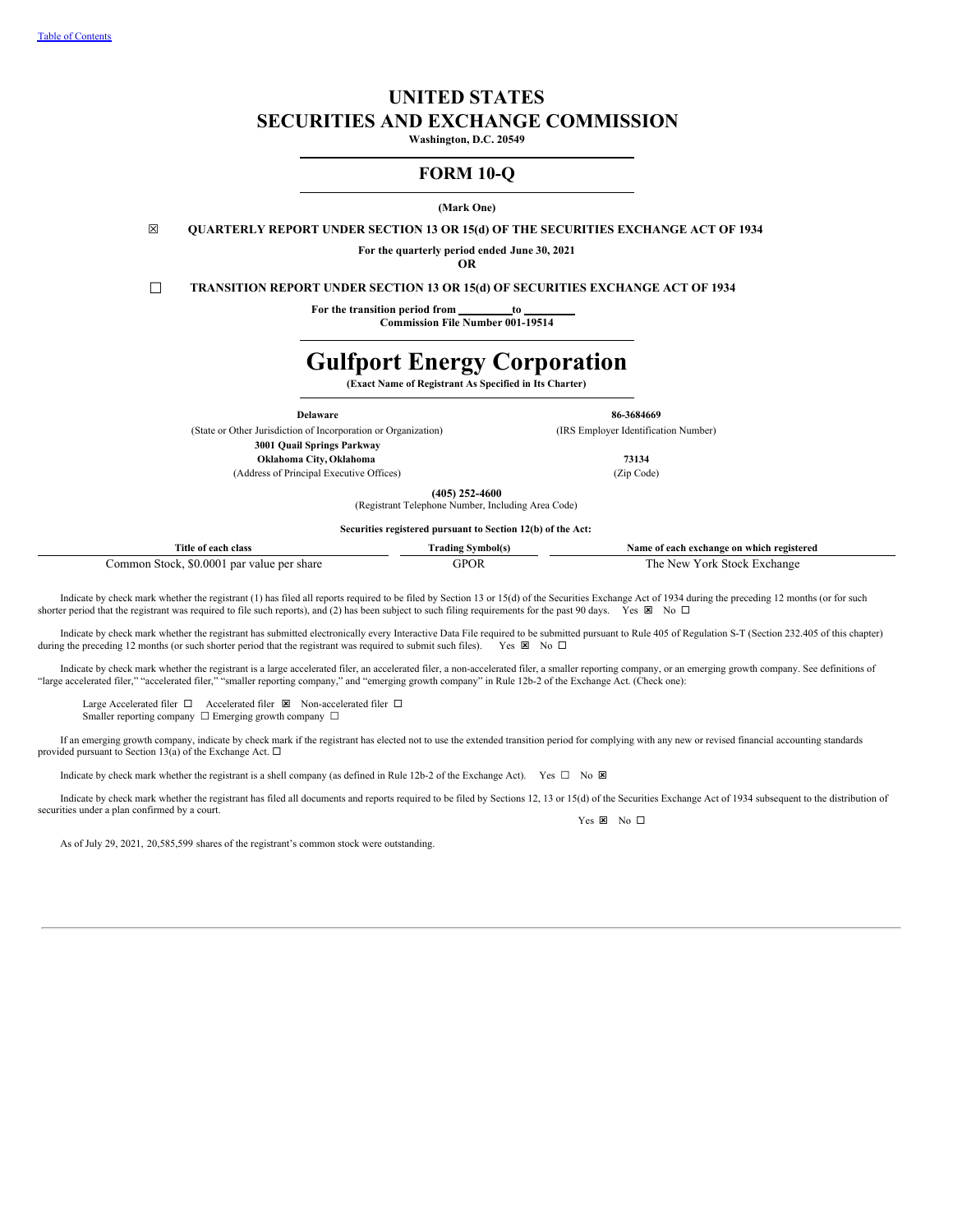## **GULFPORT ENERGY CORPORATION TABLE OF CONTENTS**

|                                     |                                                                                        | Page            |
|-------------------------------------|----------------------------------------------------------------------------------------|-----------------|
| <b>PART I FINANCIAL INFORMATION</b> |                                                                                        |                 |
| Item 1.                             | <b>Consolidated Financial Statements (Unaudited):</b>                                  | 4               |
|                                     | <b>Consolidated Balance Sheets</b>                                                     | $\overline{4}$  |
|                                     | <b>Consolidated Statements of Operations</b>                                           | <u>6</u>        |
|                                     | Consolidated Statements of Comprehensive Income (Loss)                                 | 8               |
|                                     | <b>Consolidated Statements of Stockholders' Equity (Deficit)</b>                       | $\overline{9}$  |
|                                     | <b>Consolidated Statements of Cash Flows</b>                                           | $\overline{11}$ |
|                                     | <b>Notes to Consolidated Financial Statements</b>                                      | 12              |
| Item 2.                             | Management's Discussion and Analysis of Financial Conditions and Results of Operations | $\frac{46}{5}$  |
| Item 3.                             | <b>Quantitative and Qualitative Disclosures About Market Risk</b>                      | 68              |
| Item 4.                             | <b>Controls and Procedures</b>                                                         | $\frac{71}{2}$  |
| <b>PART II OTHER INFORMATION</b>    |                                                                                        |                 |
| Item 1.                             | <b>Legal Proceedings</b>                                                               | $\frac{72}{2}$  |
| Item 1A.                            | <b>Risk Factors</b>                                                                    | 72              |
| Item 2.                             | Unregistered Sales of Equity Securities and Use of Proceeds                            | $\frac{73}{2}$  |
| Item 3.                             | <b>Defaults Upon Senior Securities</b>                                                 | $\frac{74}{1}$  |
| Item 4.                             | <b>Mine Safety Disclosures</b>                                                         | $\frac{74}{1}$  |
| Item 5.                             | <b>Other Information</b>                                                               | $\frac{75}{2}$  |
| Item 6.                             | <b>Exhibits</b>                                                                        | $\frac{76}{2}$  |
| <b>Signatures</b>                   |                                                                                        | <u>78</u>       |

i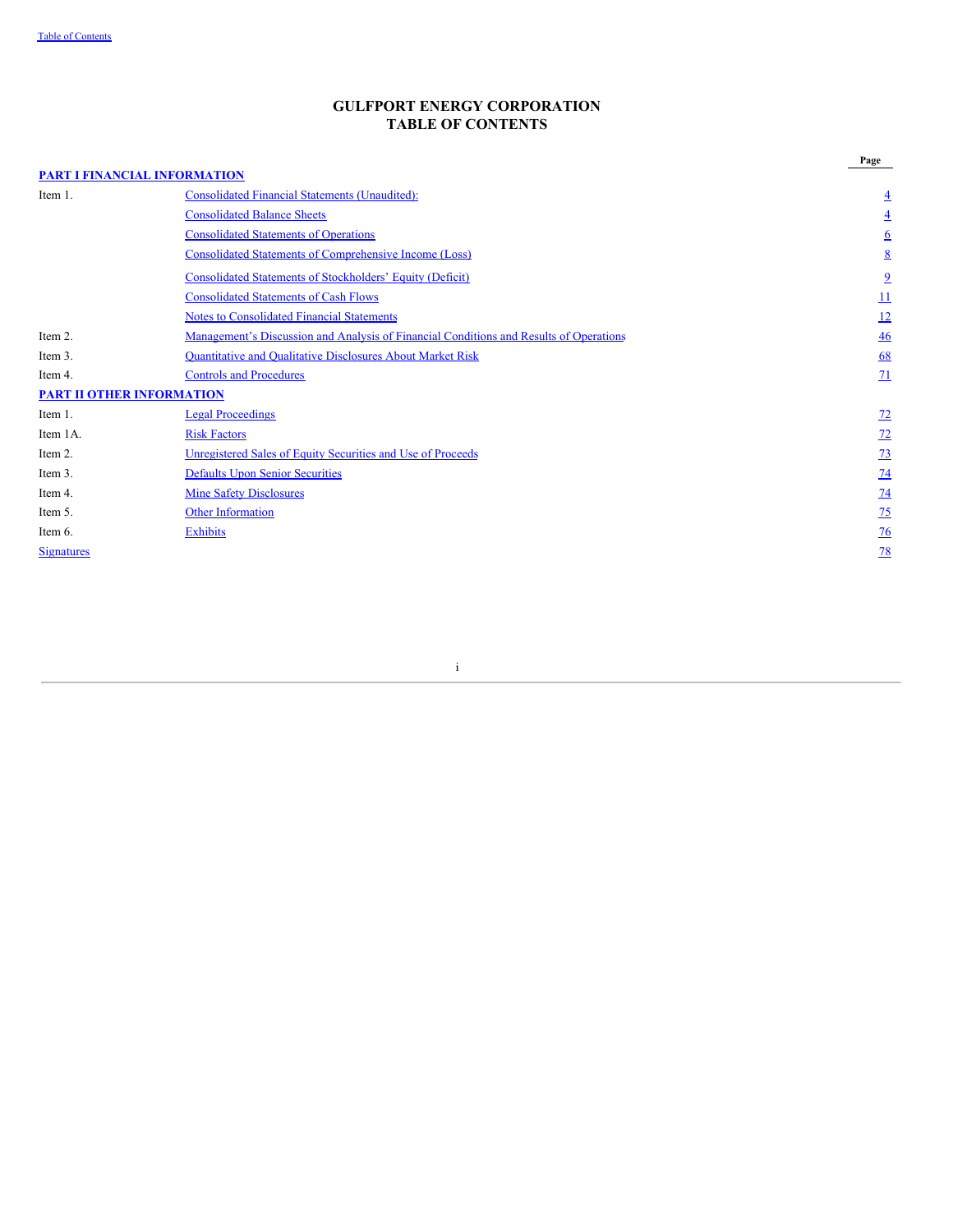#### **DEFINITIONS**

Unless the context otherwise indicates, references to "us," "we," "our," "ours," "Gulfport," the "Company" and "Registrant" refer to Gulfport Energy Corporation and its consolidated subsidiaries. All monetary values, other than per unit and per share amounts, are stated in thousands of U.S. dollars unless otherwise specified. In addition, the following are other abbreviations and definitions of certain terms used within this Quarterly Report on Form 10-Q:

*2023 Notes.* 6.625% Senior Notes due 2023.

*2024 Notes.* 6.000% Senior Notes due 2024.

*2025 Notes.* 6.375% Senior Notes due 2025.

*2026 Notes.* 6.375% Senior Notes due 2026.

*ASC.* Accounting Standards Codification.

*ASU.* Accounting Standards Update.

*Bankruptcy Code*. Chapter 11 of Title 11 of the United States Code.

*Bankruptcy Court.* The United States Bankruptcy Court for the Southern District of Texas.

*Bbl*. One stock tank barrel, or 42 U.S. gallons liquid volume, used herein in reference to crude oil or other liquid hydrocarbons.

*Btu*. British thermal unit, which represents the amount of energy needed to heat one pound of water by one degree Fahrenheit and can be used to describe the energy content of fuels.

*Building Loan.* Loan agreement for our corporate headquarters scheduled to mature in June 2025.

*Chapter 11 Cases.* Voluntary petitions filed on November 13, 2020 by Gulfport Energy Corporation, Gator Marine, Inc., Gator Marine Ivanhoe, Inc., Grizzly Holdings, Inc., Gulfport Appalachia, LLC, Gulfport Midcon, LLC, Gulfport Midstream Holdings, LLC, Jaguar Resources LLC, Mule Sky LLC, Puma Resources, Inc. and Westhawk Minerals LLC.

*CODI*. Cancellation of indebtedness income.

*Completion*. The process of treating a drilled well followed by the installation of permanent equipment for the production of natural gas, oil and NGL.

*Current Combined Quarter*. Combined Successor Period and Current Predecessor Quarter.

*Current Combined YTD Period.* Combined Successor Period and Current Predecessor YTD Period.

*Current Predecessor Quarter*. Period from April 1, 2021 through May 17, 2021.

*Current Predecessor YTD Period*. Period from January 1, 2021 through May 17, 2021.

*DD&A.* Depreciation, depletion and amortization.

*Debtors.* Collectively, Gulfport Energy Corporation, Gator Marine, Inc., Gator Marine Ivanhoe, Inc., Grizzly Holdings, Inc., Gulfport Appalachia, LLC, Gulfport Midcon, LLC, Gulfport Midstream Holdings, LLC, Jaguar Resources LLC, Mule Sky LLC, Puma Resources, Inc. and Westhawk Minerals LLC.

*DIP Credit Facility.* Senior secured superpriority debtor-in-possession revolving credit facility in an aggregate principal amount of \$262.5 million.

*Emergence Date*. May 17, 2021.

*Exit Credit Agreement*. The Second Amended and Restated Credit Agreement with the Bank of Nova Scotia as lead administrative agent and various lender parties providing for the Exit Facility and the First-Out Term Loan Facility.

*Exit Credit Facility*. Collectively, the First-Out Term Loan Facility and the Exit Facility, with an initial borrowing base and elected commitment amount of up to \$580 million.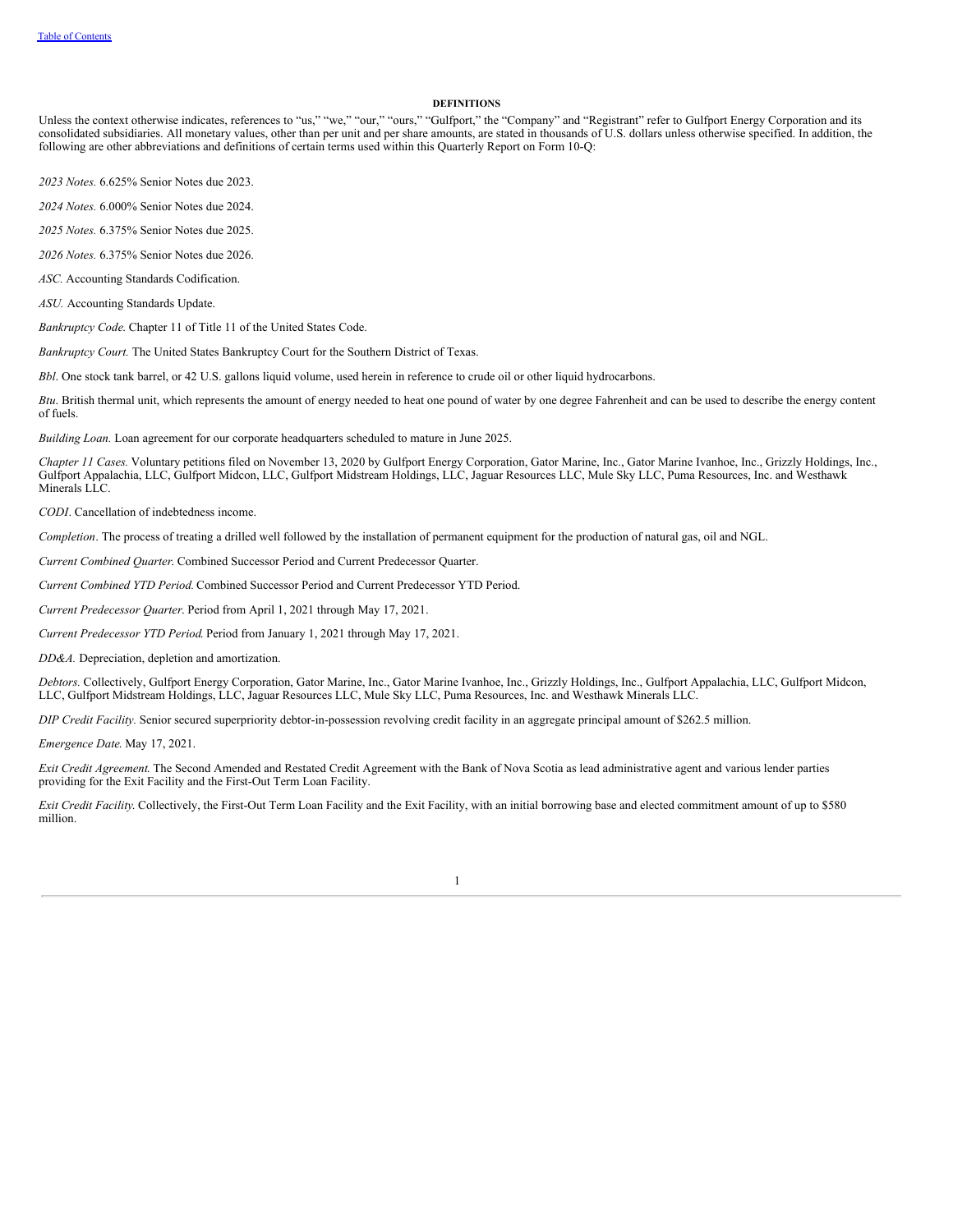*Exit Facility.* Senior secured reserve-based revolving credit facility with The Bank of Nova Scotia as the lead arranger and administrative agent and various lender parties.

*First-Out Term Loan Facility.* Senior secured term loan in an aggregate maximum principal amount of \$180 million.

*Grizzly.* Grizzly Oil Sands ULC.

*Grizzly Holdings.* Grizzly Holdings Inc.

*Gross Acres or Gross Wells*. Refers to the total acres or wells in which a working interest is owned.

*Guarantors.* All existing consolidated subsidiaries that guarantee the Company's revolving credit facility or certain other debt.

*Indentures*. Collectively, the 1145 Indenture and the 4(a)(2) Indenture governing the Successor Senior Notes.

*IRC*. The Internal Revenue Code of 1986, as amended.

*LIBOR.* London Interbank Offered Rate.

*LOE.* Lease operating expenses.

*MBbl.* One thousand barrels of crude oil, condensate or natural gas liquids.

*Mcf*. One thousand cubic feet of natural gas.

*Mcfe.* One thousand cubic feet of natural gas equivalent.

*MMBtu.* One million British thermal units.

*MMcf.* One million cubic feet of natural gas.

*MMcfe.* One million cubic feet of natural gas equivalent.

*Natural Gas Liquids (NGL).*Hydrocarbons in natural gas that are separated from the gas as liquids through the process of absorption, condensation, adsorption or other methods in gas processing or cycling plants. Natural gas liquids primarily include ethane, propane, butane, isobutene, pentane, hexane and natural gasoline.

*Net Acres or Net Wells*. Refers to the sum of the fractional working interests owned in gross acres or gross wells.

*New Common Stock*. \$0.0001 par value common stock issued by the Successor on the Emergence Date.

*New Preferred Stock*. \$0.0001 par value preferred stock issued by the Successor on the Emergence Date.

*NYMEX.* New York Mercantile Exchange.

*Petition Date*. November 13, 2020.

*Plan*. The Amended Joint Chapter 11 Plan of Reorganization of Gulfport Energy Corporation and Its Debtor Subsidiaries.

*Pre-Petition Revolving Credit Facility*. Senior secured revolving credit facility, as amended, with The Bank of Nova Scotia as the lead arranger and administrative agent and certain lenders from time to time party thereto with a maximum facility amount of \$580 million.

*Prior Predecessor Quarter*. Period from April 1, 2020 through June 30, 2020.

*Prior Predecessor YTD Period*. Period from January 1, 2020 through June 30, 2020.

*Restructuring*. Restructuring contemplated under the Restructuring Support Agreement including equitizing a significant portion of our pre-petition indebtedness and rejecting or renegotiating certain contracts.

*RSA*. Restructuring Support Agreement.

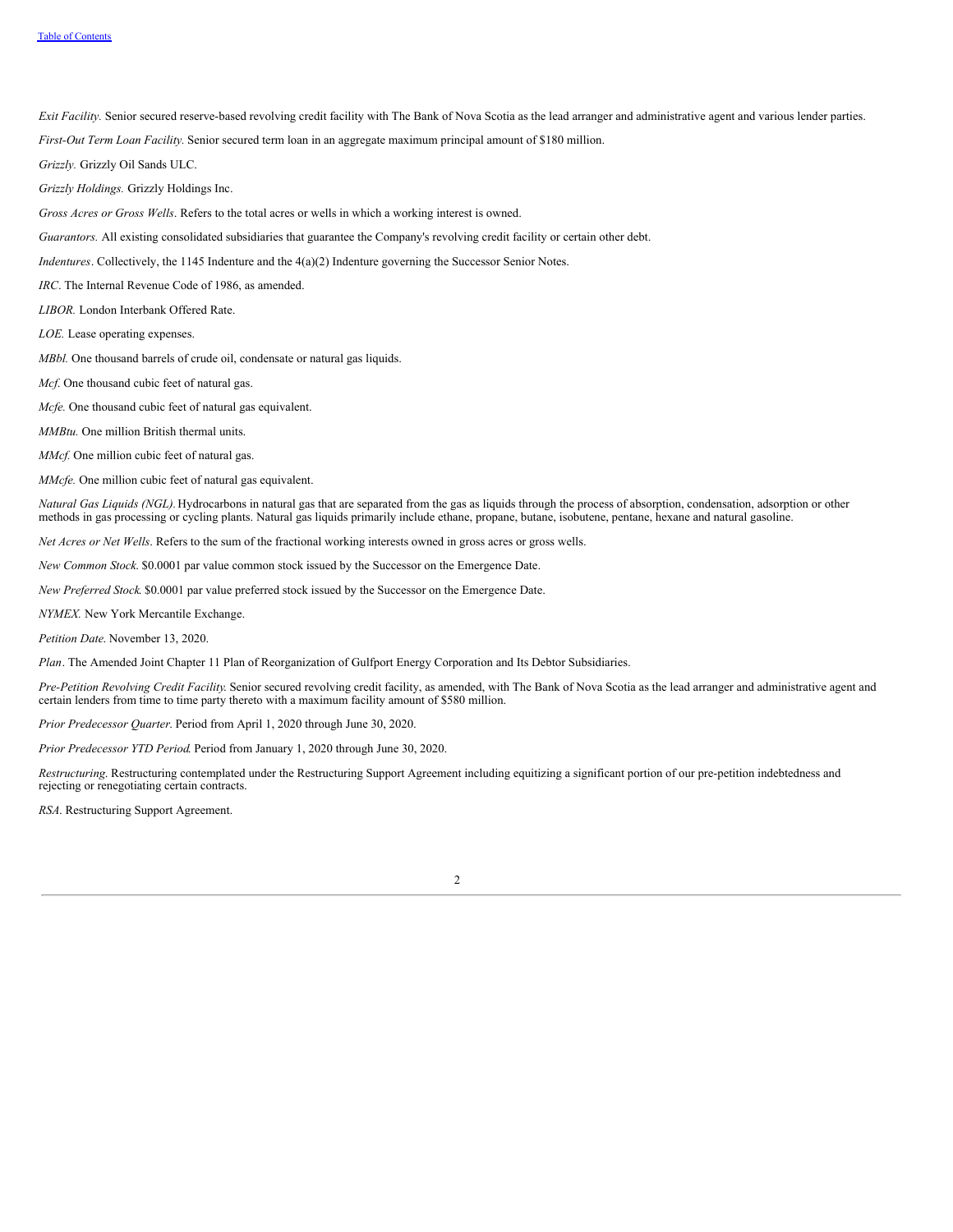*SCOOP*. Refers to the South Central Oklahoma Oil Province, a term used to describe a defined area that encompasses many of the top hydrocarbon producing counties in Oklahoma within the Anadarko basin. The SCOOP play mainly targets the Devonian to Mississippian aged Woodford, Sycamore and Springer formations. Our acreage is primarily in Garvin, Grady and Stephens Counties.

*SEC*. The United States Securities and Exchange Commission.

*Predecessor Senior Notes.* Collectively, the 2023 Notes, 2024 Notes, 2025 Notes and 2026 Notes.

*Successor Period*. Period from May 18, 2021 through June 30, 2021.

Successor Senior Notes. 8.000% Senior Notes due 2026.

*Undeveloped Acreage*. Lease or mineral acreage on which wells have not been drilled or completed to a point that would permit the production of commercial quantities of crude oil and/or natural gas.

*Utica*. Refers to the hydrocarbon bearing rock formation located in the Appalachian Basin of the United States and Canada. Our acreage is located primarily in Belmont, Harrison, Jefferson and Monroe Counties in Eastern Ohio.

*Working Interest (WI).* The operating interest which gives the owner the right to drill, produce and conduct operating activities on the property and a share of production.

<span id="page-4-2"></span><span id="page-4-1"></span><span id="page-4-0"></span>*WTI.* Refers to West Texas Intermediate.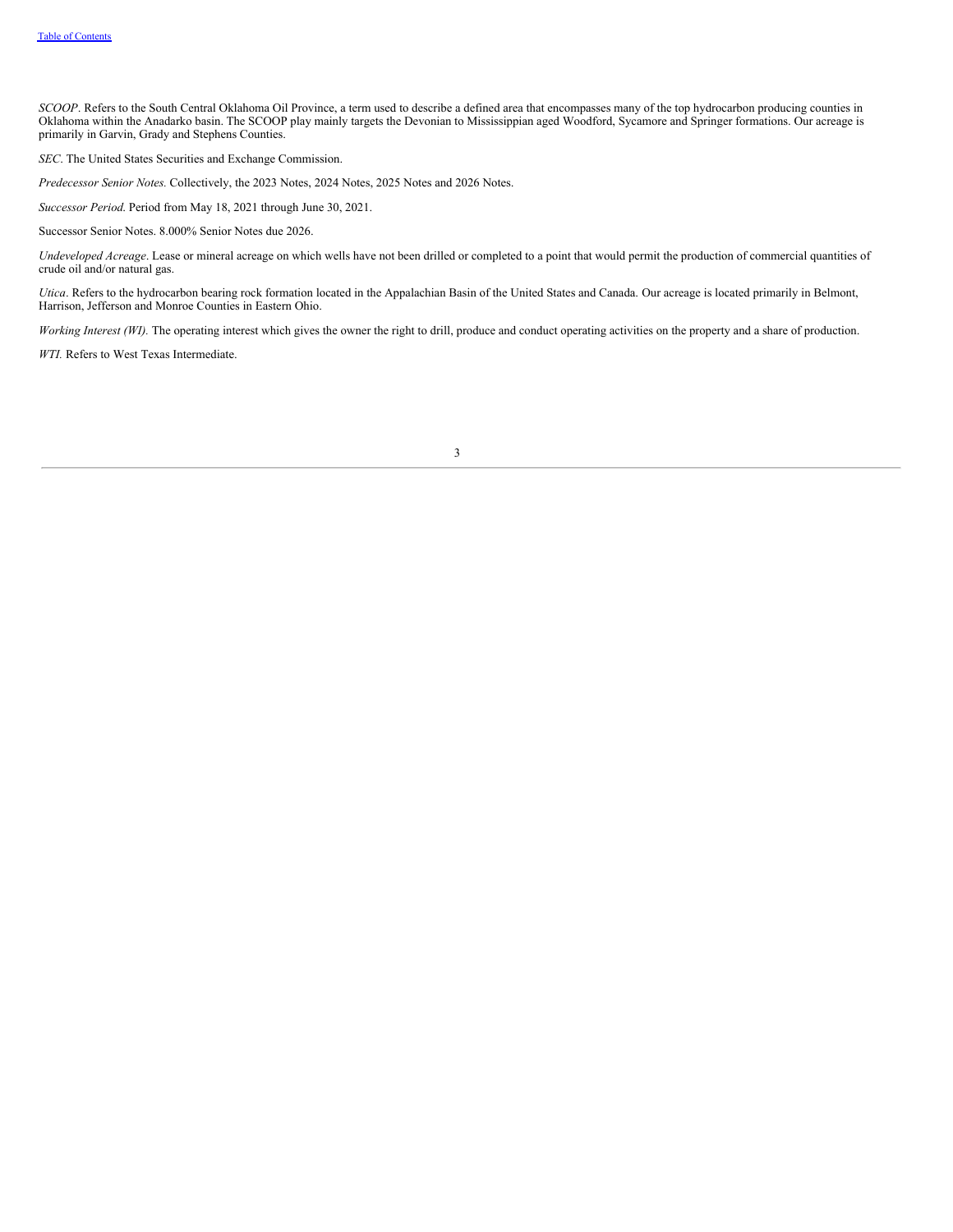# **GULFPORT ENERGY CORPORATION CONSOLIDATED BALANCE SHEETS (In thousands, except share data)**

|                                                            | <b>Successor</b><br>June 30, 2021 |              | Predecessor<br>December 31, 2020 |
|------------------------------------------------------------|-----------------------------------|--------------|----------------------------------|
| Assets                                                     | (Unaudited)                       |              |                                  |
| Current assets:                                            |                                   |              |                                  |
| Cash and cash equivalents                                  | \$<br>9,389                       | <sup>S</sup> | 89,861                           |
| Restricted cash                                            | 29.135                            |              |                                  |
| Accounts receivable—oil and natural gas sales              | 140,663                           |              | 119,879                          |
| Accounts receivable—joint interest and other               | 10,695                            |              | 12,200                           |
| Prepaid expenses and other current assets                  | 24,737                            |              | 160,664                          |
| Short-term derivative instruments                          | 2,223                             |              | 27,146                           |
| Total current assets                                       | 216,842                           |              | 409,750                          |
| Property and equipment:                                    |                                   |              |                                  |
| Oil and natural gas properties, full-cost method           |                                   |              |                                  |
| Proved oil and natural gas properties                      | 1,737,778                         |              | 9,359,866                        |
| Unproved properties                                        | 224,214                           |              | 1,457,043                        |
| Other property and equipment                               | 6,914                             |              | 88,538                           |
| Total property and equipment                               | 1,968,906                         |              | 10,905,447                       |
| Less: accumulated depletion, depreciation and amortization | (150, 175)                        |              | (8,819,178)                      |
| Total property and equipment, net                          | 1,818,731                         |              | 2,086,269                        |
| Other assets:                                              |                                   |              |                                  |
| Equity investments                                         |                                   |              | 24,816                           |
| Long-term derivative instruments                           | 3,014                             |              | 322                              |
| Operating lease assets                                     | 44                                |              | 342                              |
| Other assets                                               | 27,557                            |              | 18,372                           |
| Total other assets                                         | 30,615                            |              | 43,852                           |
| <b>Total assets</b>                                        | \$<br>2,066,188                   | \$           | 2,539,871                        |

See accompanying notes to consolidated financial statements.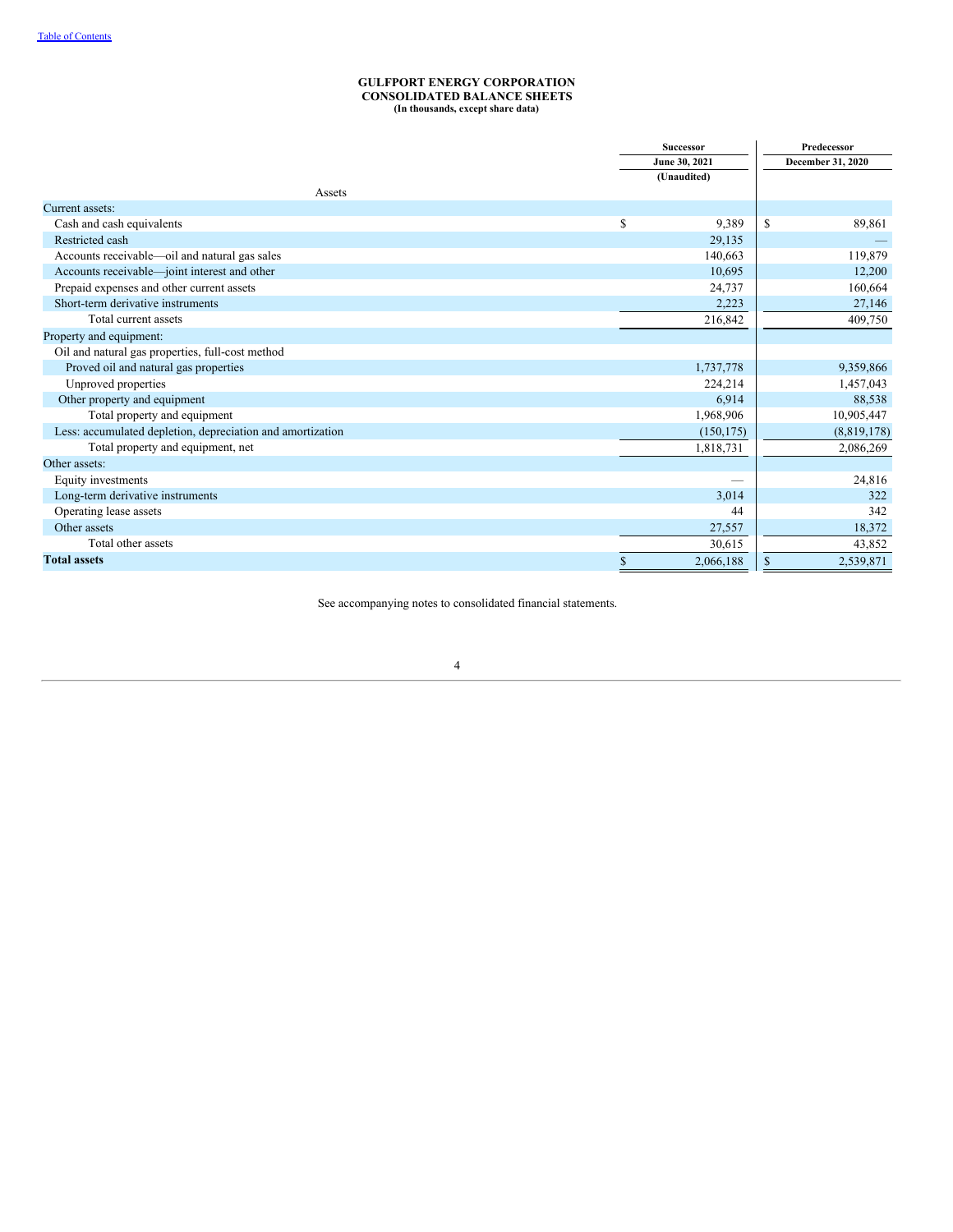# **GULFPORT ENERGY CORPORATION CONSOLIDATED BALANCE SHEETS–CONTINUED (In thousands, except share data)**

|                                                                                                                                            | <b>Successor</b> | Predecessor       |
|--------------------------------------------------------------------------------------------------------------------------------------------|------------------|-------------------|
|                                                                                                                                            | June 30, 2021    | December 31, 2020 |
|                                                                                                                                            | (Unaudited)      |                   |
| Liabilities, Mezzanine Equity and Stockholders' Equity (Deficit)                                                                           |                  |                   |
| <b>Current liabilities:</b>                                                                                                                |                  |                   |
| Accounts payable and accrued liabilities                                                                                                   | \$<br>397,800    | S<br>244,903      |
| Short-term derivative instruments                                                                                                          | 192,730          | 11,641            |
| Current portion of operating lease liabilities                                                                                             | 39               |                   |
| Current maturities of long-term debt                                                                                                       | 60,000           | 253,743           |
| Total current liabilities                                                                                                                  | 650,569          | 510,287           |
| Non-current liabilities:                                                                                                                   |                  |                   |
| Long-term derivative instruments                                                                                                           | 113,470          | 36,604            |
| Asset retirement obligation                                                                                                                | 19,347           |                   |
| Non-current operating lease liabilities                                                                                                    | 5                |                   |
| Long-term debt, net of current maturities                                                                                                  | 773,847          |                   |
| Total non-current liabilities                                                                                                              | 906,669          | 36.604            |
| Liabilities subject to compromise                                                                                                          |                  | 2,293,480         |
| <b>Total liabilities</b>                                                                                                                   | 1,557,238        | 2,840,371         |
| Commitments and contingencies (Note 9)                                                                                                     |                  |                   |
| Mezzanine Equity:                                                                                                                          |                  |                   |
| New Preferred Stock - \$0.0001 par value, 110 thousand shares authorized, 55.9 thousand issued and outstanding at<br>June 30, 2021         | 55,860           |                   |
| Stockholders' equity (deficit):                                                                                                            |                  |                   |
| Predecessor common stock - \$0.01 par value, 200.0 million shares authorized, 160.8 million issued and outstanding<br>at December 31, 2020 |                  | 1,607             |
| Predecessor accumulated other comprehensive loss                                                                                           |                  | (43,000)          |
| New Common Stock - \$0,0001 par value, 42.0 million shares authorized, 20.6 million issued and outstanding at<br>June 30, 2021             | $\overline{2}$   |                   |
| Additional paid-in capital                                                                                                                 | 693,921          | 4,213,752         |
| New Common Stock held in reserve, 937 thousand shares                                                                                      | (30, 216)        |                   |
| Accumulated deficit                                                                                                                        | (210,617)        | (4,472,859)       |
| Total stockholders' equity (deficit)                                                                                                       | \$<br>453,090    | \$<br>(300, 500)  |
| Total liabilities, mezzanine equity and stockholders' equity (deficit)                                                                     | \$<br>2,066,188  | S<br>2,539,871    |

<span id="page-6-0"></span>See accompanying notes to consolidated financial statements.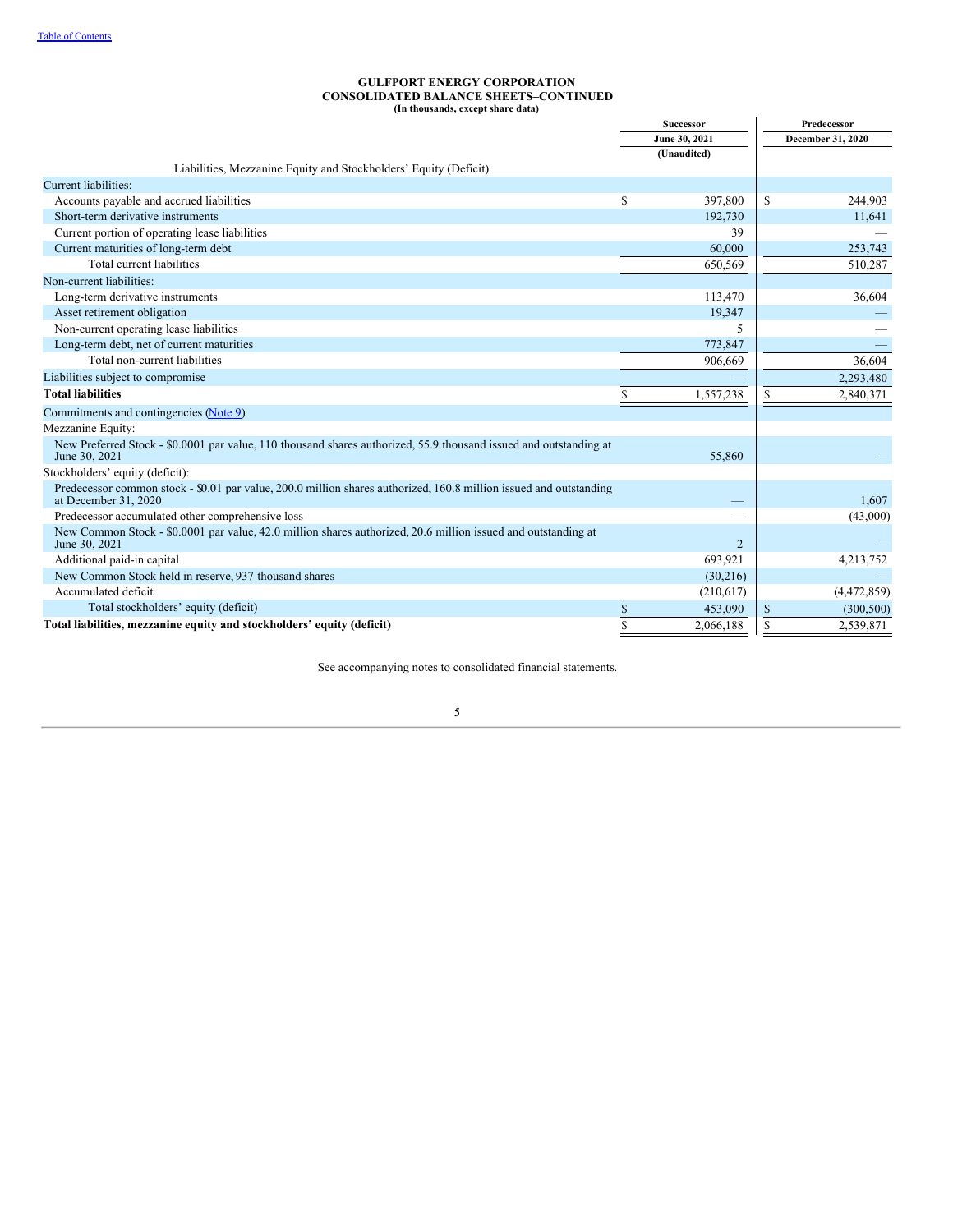## **GULFPORT ENERGY CORPORATION CONSOLIDATED STATEMENTS OF OPERATIONS (In thousands, except per share data) (Unaudited)**

|                                                         |              | <b>Successor</b>                                     |                                                      | Predecessor                                       |  |  |
|---------------------------------------------------------|--------------|------------------------------------------------------|------------------------------------------------------|---------------------------------------------------|--|--|
|                                                         |              | Period from May 18,<br>2021 through June<br>30, 2021 | Period from April 1,<br>2021 through May<br>17, 2021 | <b>Three Months</b><br><b>Ended June 30, 2020</b> |  |  |
| <b>REVENUES:</b>                                        |              |                                                      |                                                      |                                                   |  |  |
| Natural gas sales                                       | \$           | 111,718                                              | \$<br>109,069 \$                                     | 140,688                                           |  |  |
| Oil and condensate sales                                |              | 17.587                                               | 10.867                                               | 8,390                                             |  |  |
| Natural gas liquid sales                                |              | 16.077                                               | 13,004                                               | 10,252                                            |  |  |
| Net (loss) gain on natural gas, oil and NGL derivatives |              | (139, 658)                                           | (107, 261)                                           | 26,971                                            |  |  |
| <b>Total Revenues</b>                                   |              | 5,724                                                | 25,679                                               | 186,301                                           |  |  |
| <b>OPERATING EXPENSES:</b>                              |              |                                                      |                                                      |                                                   |  |  |
| Lease operating expenses                                |              | 4,116                                                | 6,871                                                | 13,078                                            |  |  |
| Taxes other than income                                 |              | 5,056                                                | 3,645                                                | 6,300                                             |  |  |
| Transportation, gathering, processing and compression   |              | 41,376                                               | 55,219                                               | 113,865                                           |  |  |
| Depreciation, depletion and amortization                |              | 32,362                                               | 21,617                                               | 64,790                                            |  |  |
| Impairment of oil and natural gas properties            |              | 117,813                                              | $\overline{\phantom{0}}$                             | 532,880                                           |  |  |
| General and administrative expenses                     |              | 6,518                                                | 6,418                                                | 9,766                                             |  |  |
| Restructuring and liability management expenses         |              |                                                      |                                                      | 617                                               |  |  |
| Accretion expense                                       |              | 226                                                  | 424                                                  | 755                                               |  |  |
| <b>Total Operating Expenses</b>                         |              | 207,467                                              | 94,194                                               | 742,051                                           |  |  |
| (LOSS) INCOME FROM OPERATIONS                           |              | (201,743)                                            | (68, 515)                                            | (555,750)                                         |  |  |
| <b>OTHER EXPENSE (INCOME):</b>                          |              |                                                      |                                                      |                                                   |  |  |
| Interest expense                                        |              | 8,894                                                | 898                                                  | 32,366                                            |  |  |
| Gain on debt extinguishment                             |              |                                                      |                                                      | (34, 257)                                         |  |  |
| Loss from equity method investments, net                |              |                                                      |                                                      | 45                                                |  |  |
| Reorganization items, net                               |              |                                                      | (305, 617)                                           |                                                   |  |  |
| Other, net                                              |              | (1,051)                                              | 1,958                                                | 7,164                                             |  |  |
| Total Other Expense (Income)                            |              | 7,843                                                | (302,761)                                            | 5,318                                             |  |  |
| (LOSS) INCOME BEFORE INCOME TAXES                       |              | (209, 586)                                           | 234,246                                              | (561,068)                                         |  |  |
| Income tax benefit                                      |              |                                                      | (7,968)                                              |                                                   |  |  |
| <b>NET (LOSS) INCOME</b>                                | $\mathbb{S}$ | (209, 586)                                           | 242,214 \$<br>$\mathbb{S}$                           | (561,068)                                         |  |  |
| Dividends on New Preferred Stock                        | \$           | (1,031)                                              | \$                                                   | \$                                                |  |  |
| NET (LOSS) INCOME ATTRIBUTABLE TO COMMON STOCKHOLDERS   | $\mathbb{S}$ | (210,617)                                            | \$<br>242,214                                        | $\mathbf{\hat{s}}$<br>(561,068)                   |  |  |
|                                                         |              |                                                      |                                                      |                                                   |  |  |
| <b>NET INCOME (LOSS) PER COMMON SHARE:</b>              |              |                                                      |                                                      |                                                   |  |  |
| Basic                                                   | \$           | (10.36)                                              | \$<br>1.51S                                          | (3.51)                                            |  |  |
| <b>Diluted</b>                                          | $\mathbf S$  | (10.36)                                              | 1.51 S<br>\$                                         | (3.51)                                            |  |  |
| Weighted average common shares outstanding—Basic        |              | 20,321                                               | \$<br>160,887                                        | 159,934                                           |  |  |
| Weighted average common shares outstanding—Diluted      |              | 20,321                                               | 160,887                                              | 159,934                                           |  |  |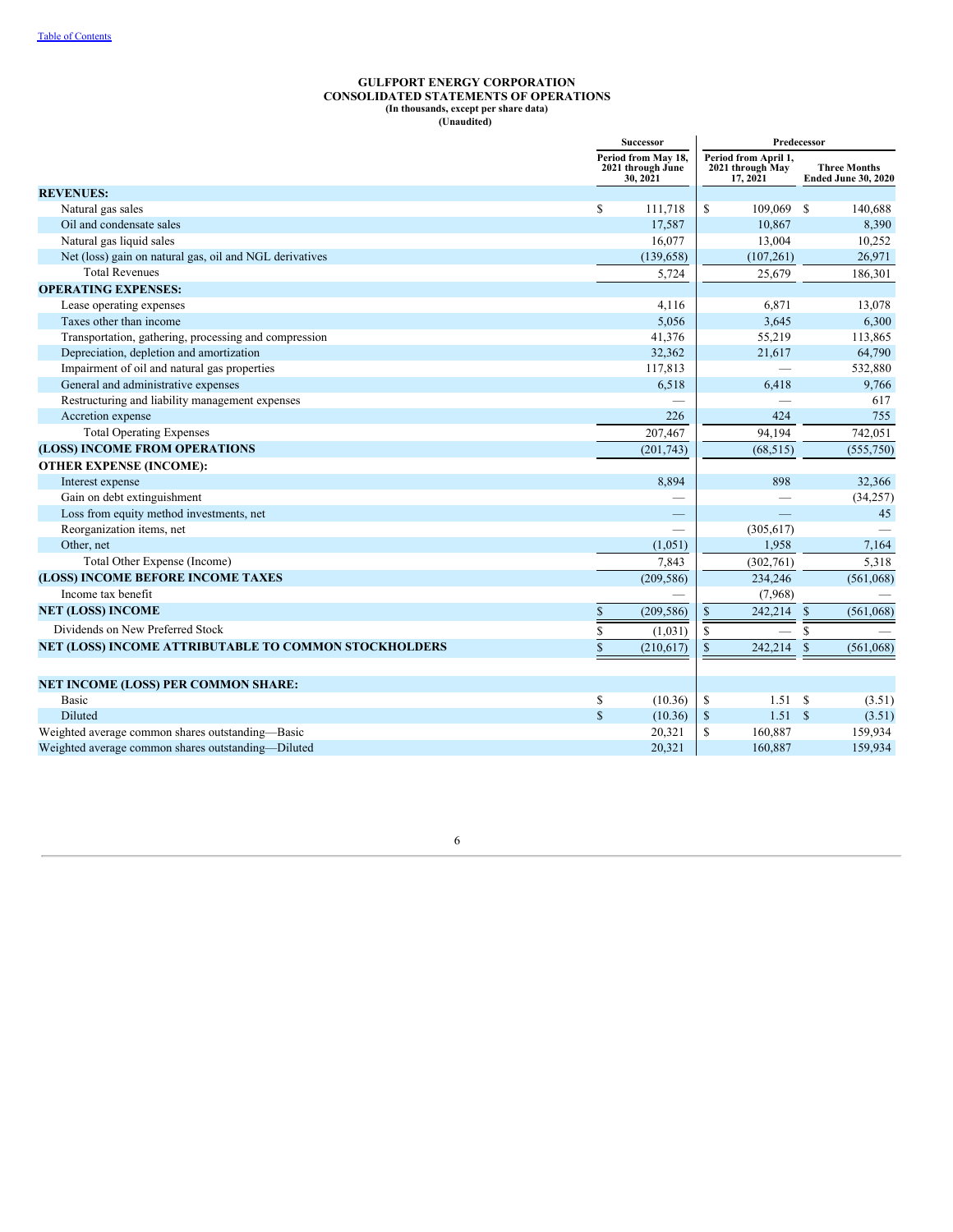# **GULFPORT ENERGY CORPORATION CONSOLIDATED STATEMENTS OF OPERATIONS—CONTINUED (In thousands, except per share data) (Unaudited)**

|                                                         |             | <b>Successor</b>                                     |              |                                                                         | Predecessor  |                                          |  |
|---------------------------------------------------------|-------------|------------------------------------------------------|--------------|-------------------------------------------------------------------------|--------------|------------------------------------------|--|
|                                                         |             | Period from May 18,<br>2021 through June<br>30, 2021 |              | <b>Period from</b><br><b>January 1, 2021</b><br>through May 17,<br>2021 |              | <b>Six Months Ended</b><br>June 30, 2020 |  |
| <b>REVENUES:</b>                                        |             |                                                      |              |                                                                         |              |                                          |  |
| Natural gas sales                                       | $\mathbf S$ | 111,718                                              | S            | 344,390 \$                                                              |              | 301,696                                  |  |
| Oil and condensate sales                                |             | 17,587                                               |              | 29,106                                                                  |              | 31,541                                   |  |
| Natural gas liquid sales                                |             | 16,077                                               |              | 36,780                                                                  |              | 27,165                                   |  |
| Net (loss) gain on natural gas, oil and NGL derivatives |             | (139, 658)                                           |              | (137, 239)                                                              |              | 125,237                                  |  |
| <b>Total Revenues</b>                                   |             | 5,724                                                |              | 273,037                                                                 |              | 485,639                                  |  |
| <b>OPERATING EXPENSES:</b>                              |             |                                                      |              |                                                                         |              |                                          |  |
| Lease operating expenses                                |             | 4,116                                                |              | 19,524                                                                  |              | 27,773                                   |  |
| Taxes other than income                                 |             | 5,056                                                |              | 12,349                                                                  |              | 12,937                                   |  |
| Transportation, gathering, processing and compression   |             | 41,376                                               |              | 161,086                                                                 |              | 224,222                                  |  |
| Depreciation, depletion and amortization                |             | 32,362                                               |              | 62,764                                                                  |              | 142,818                                  |  |
| Impairment of oil and natural gas properties            |             | 117,813                                              |              | $\overline{\phantom{0}}$                                                |              | 1,086,225                                |  |
| Impairment of other property and equipment              |             |                                                      |              | 14,568                                                                  |              |                                          |  |
| General and administrative expenses                     |             | 6,518                                                |              | 19,175                                                                  |              | 25,388                                   |  |
| Restructuring and liability management expenses         |             |                                                      |              |                                                                         |              | 617                                      |  |
| Accretion expense                                       |             | 226                                                  |              | 1,229                                                                   |              | 1,496                                    |  |
| <b>Total Operating Expenses</b>                         |             | 207,467                                              |              | 290.695                                                                 |              | 1,521,476                                |  |
| (LOSS) INCOME FROM OPERATIONS                           |             | (201,743)                                            |              | (17,658)                                                                |              | (1,035,837)                              |  |
| <b>OTHER EXPENSE (INCOME):</b>                          |             |                                                      |              |                                                                         |              |                                          |  |
| Interest expense                                        |             | 8,894                                                |              | 4,159                                                                   |              | 65,356                                   |  |
| Gain on debt extinguishment                             |             |                                                      |              |                                                                         |              | (49, 579)                                |  |
| Loss from equity method investments, net                |             |                                                      |              | 342                                                                     |              | 10,834                                   |  |
| Reorganization items, net                               |             |                                                      |              | (266, 898)                                                              |              |                                          |  |
| Other, net                                              |             | (1,051)                                              |              | 1,711                                                                   |              | 8,868                                    |  |
| Total Other Expense (Income)                            |             | 7,843                                                |              | (260, 686)                                                              |              | 35,479                                   |  |
| (LOSS) INCOME BEFORE INCOME TAXES                       |             | (209, 586)                                           |              | 243,028                                                                 |              | (1,071,316)                              |  |
| Income tax (benefit) expense                            |             |                                                      |              | (7,968)                                                                 |              | 7,290                                    |  |
| <b>NET (LOSS) INCOME</b>                                | \$          | (209, 586)                                           | \$           | 250,996                                                                 | \$           | (1,078,606)                              |  |
| Dividends on New Preferred Stock                        | \$          | (1,031)                                              | $\mathbb{S}$ |                                                                         | $\mathbb{S}$ |                                          |  |
| NET (LOSS) INCOME ATTRIBUTABLE TO COMMON STOCKHOLDERS   | $\mathbf S$ | (210,617)                                            | \$           | 250,996                                                                 | $\mathbb S$  | (1,078,606)                              |  |
|                                                         |             |                                                      |              |                                                                         |              |                                          |  |
| <b>NET (LOSS) INCOME PER COMMON SHARE:</b>              |             |                                                      |              |                                                                         |              |                                          |  |
| <b>Basic</b>                                            | \$          | (10.36)                                              | \$           | $1.56$ \$                                                               |              | (6.75)                                   |  |
| Diluted                                                 | \$          | (10.36)                                              | \$           | $1.56$ \$                                                               |              | (6.75)                                   |  |
| Weighted average common shares outstanding-Basic        |             | 20,321                                               |              | 160,834                                                                 |              | 159,847                                  |  |
| Weighted average common shares outstanding—Diluted      |             | 20,321                                               |              | 160,834                                                                 |              | 159,847                                  |  |

<span id="page-8-0"></span>See accompanying notes to consolidated financial statements.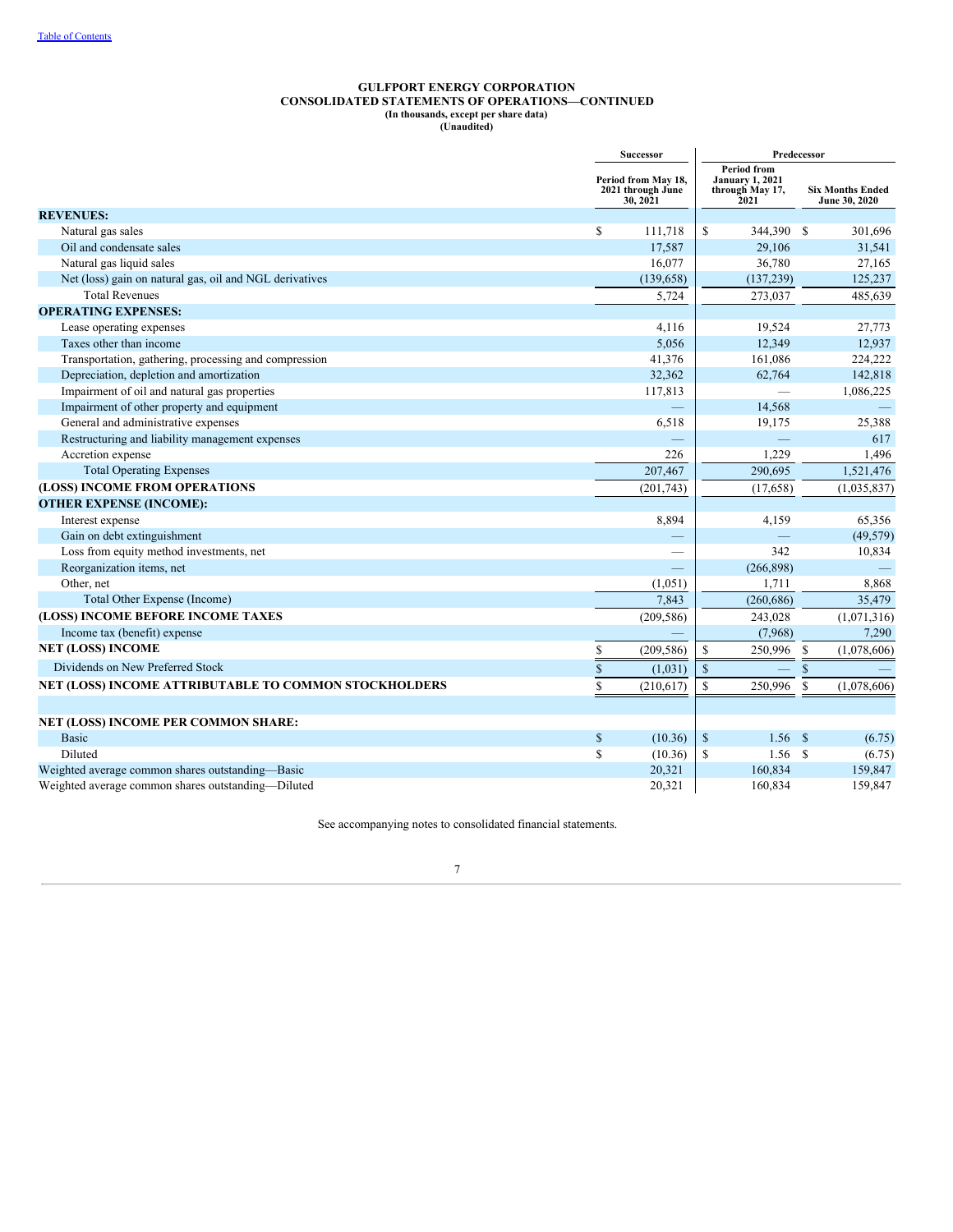# **GULFPORT ENERGY CORPORATION CONSOLIDATED STATEMENTS OF COMPREHENSIVE INCOME (LOSS) (In thousands) (Unaudited)**

|                                         |                                                                                                              | <b>Successor</b>         |         | Predecessor                                |            |  |
|-----------------------------------------|--------------------------------------------------------------------------------------------------------------|--------------------------|---------|--------------------------------------------|------------|--|
|                                         | Period from May 18,<br>Period from April 1,<br>2021 through June 30,<br>2021 through May 17,<br>2021<br>2021 |                          |         | Three months ended<br><b>June 30, 2020</b> |            |  |
| Net income (loss)                       |                                                                                                              | (209, 586)               | 242,214 |                                            | (561,068)  |  |
| Foreign currency translation adjustment |                                                                                                              | $\overline{\phantom{a}}$ | $-$     |                                            | 6.872      |  |
| Other comprehensive income (loss)       |                                                                                                              | _                        |         |                                            | 6,872      |  |
| Comprehensive income (loss)             |                                                                                                              | (209, 586)               | 242,214 |                                            | (554, 196) |  |

<span id="page-9-0"></span>

|                                         | <b>Successor</b>                                     |                                                              |                          |  | Predecessor                              |  |  |
|-----------------------------------------|------------------------------------------------------|--------------------------------------------------------------|--------------------------|--|------------------------------------------|--|--|
|                                         | Period from May 18,<br>2021 through June 30,<br>2021 | <b>Period from January</b><br>1, 2021 through May<br>17.2021 |                          |  | Six months ended<br><b>June 30, 2020</b> |  |  |
| Net income (loss)                       | (209, 586)                                           |                                                              | 250,996                  |  | (1,078,606)                              |  |  |
| Foreign currency translation adjustment | $\overline{\phantom{a}}$                             |                                                              | $\overline{\phantom{a}}$ |  | (8, 158)                                 |  |  |
| Other comprehensive income (loss)       | _                                                    |                                                              |                          |  | (8, 158)                                 |  |  |
| Comprehensive income (loss)             | (209, 586)                                           |                                                              | 250,996                  |  | (1,086,764)                              |  |  |

See accompanying notes to consolidated financial statements.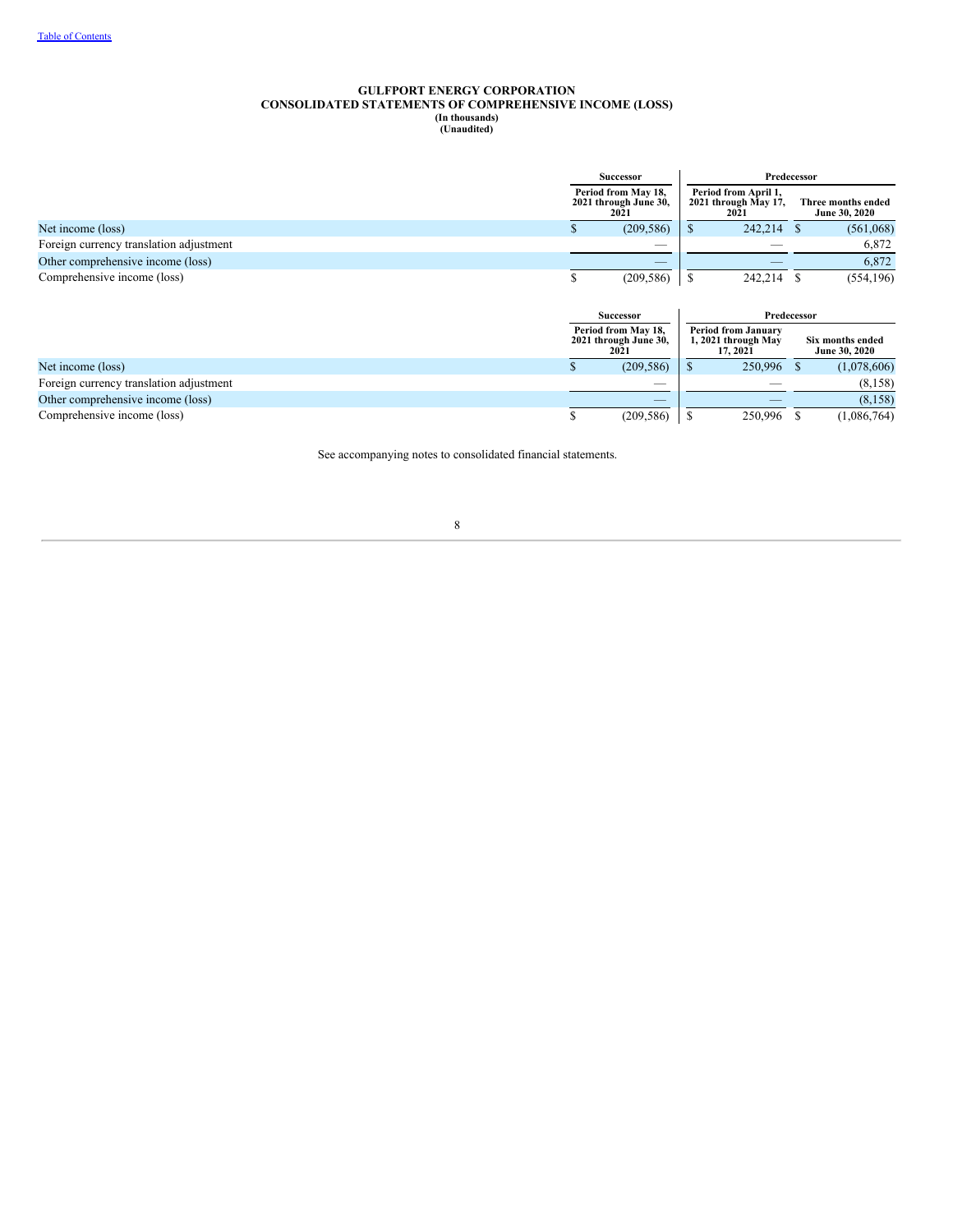# **GULFPORT ENERGY CORPORATION CONSOLIDATED STATEMENTS OF STOCKHOLDERS' EQUITY (DEFICIT) (In thousands) (Unaudited)**

|                                                 | <b>Common Stock</b><br><b>Shares</b> |               | Amount | <b>Common Stock Held in Reserve</b><br><b>Shares</b> | Amount |    | Paid-in<br>Capital |   | Accumulated<br>Other<br>Comprehensive<br>Loss | Accumulated<br>Deficit           | Total<br>Stockholders'<br>Equity |
|-------------------------------------------------|--------------------------------------|---------------|--------|------------------------------------------------------|--------|----|--------------------|---|-----------------------------------------------|----------------------------------|----------------------------------|
| <b>Balance at January 1, 2020 (Predecessor)</b> | 159,711                              | <sup>\$</sup> | 1,597  |                                                      |        | S. | 4,207,554          | S | (46, 833)                                     | (2,847,726)<br>S.                | 1,314,592                        |
| Net Loss                                        |                                      |               |        |                                                      |        |    |                    |   |                                               | (517, 538)                       | (517, 538)                       |
| Other Comprehensive Loss                        |                                      |               |        |                                                      |        |    | _                  |   | (15,030)                                      |                                  | (15,030)                         |
| <b>Stock Compensation</b>                       |                                      |               |        |                                                      |        |    | 2,104              |   |                                               |                                  | 2,104                            |
| <b>Shares Repurchased</b>                       | (80)                                 |               | (1)    |                                                      |        |    | (78)               |   |                                               |                                  | (79)                             |
| <b>Issuance of Restricted Stock</b>             | 211                                  |               | C      |                                                      | -      |    | (2                 |   |                                               |                                  |                                  |
| Balance at March 31, 2020 (Predecessor)         | 159,842                              |               | 1,598  |                                                      |        |    | 4,209,578          |   | (61, 863)                                     | (3,365,264)                      | 784,049                          |
| Net Loss                                        | $\overline{\phantom{0}}$             |               |        |                                                      | -      |    |                    |   | --                                            | (561,068)                        | (561,068)                        |
| Other Comprehensive Income                      |                                      |               |        |                                                      |        |    |                    |   | 6,872                                         |                                  | 6,872                            |
| <b>Stock Compensation</b>                       |                                      |               |        |                                                      |        |    | 1,515              |   |                                               |                                  | 1,515                            |
| <b>Shares Repurchased</b>                       | (27)                                 |               | _      |                                                      | _      |    | (28)               |   |                                               |                                  | (28)                             |
| <b>Issuance of Restricted Stock</b>             | 301                                  |               | 3      |                                                      |        |    | (3)                |   |                                               |                                  |                                  |
| Balance at June 30, 2020 (Predecessor)          | 160,116                              |               | 1.601  | —                                                    |        | S. | 4,211,062          |   | (54, 991)                                     | $(3,926,332)$ \$<br><sup>S</sup> | 231,340                          |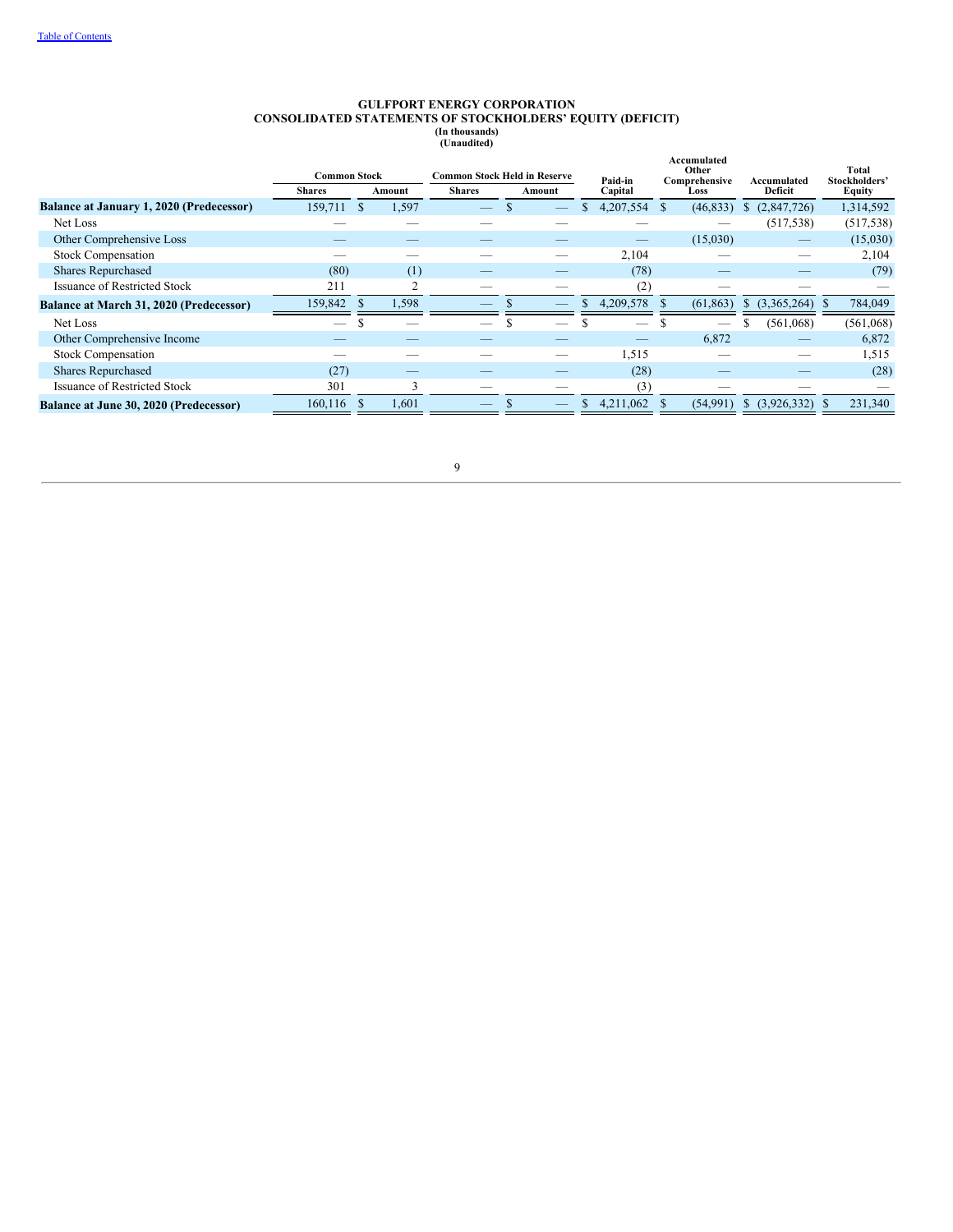# **GULFPORT ENERGY CORPORATION CONSOLIDATED STATEMENTS OF STOCKHOLDERS' EQUITY (DEFICIT) CONTINUED (In thousands) (Unaudited)**

|                                                          | <b>Common Stock</b> |                |               | <b>Common Stock Held in Reserve</b> | Paid-in     | Accumulated<br>Other<br>Comprehensive | <b>Retained Earnings</b><br>(Accumulated | Total<br>Stockholders'  |
|----------------------------------------------------------|---------------------|----------------|---------------|-------------------------------------|-------------|---------------------------------------|------------------------------------------|-------------------------|
|                                                          | <b>Shares</b>       | Amount         | <b>Shares</b> | Amount                              | Capital     | (Loss) Income                         | Deficit)                                 | <b>Equity (Deficit)</b> |
| <b>Balance at January 1, 2021</b><br>(Predecessor)       | 160,762             | 1.607          |               |                                     | 4,213,752   | (43,000)                              | (4,472,859)                              | (300, 500)              |
| Net Loss                                                 |                     |                |               |                                     |             |                                       | 8.780                                    | 8,780                   |
| Other Comprehensive Income                               |                     |                |               |                                     |             | 2,570                                 |                                          | 2,570                   |
| <b>Stock Compensation</b>                                |                     |                |               |                                     | 1.419       |                                       |                                          | 1,419                   |
| <b>Shares Repurchased</b>                                | (86)                | (1)            |               |                                     | (7)         |                                       |                                          | (8)                     |
| <b>Issuance of Restricted Stock</b>                      | 203                 | 3              | --            |                                     | (2)         |                                       |                                          |                         |
| Balance at March 31, 2021<br>(Predecessor)               | 160,879             | 1,609          |               |                                     | 4,215,162   | (40, 430)                             | (4, 464, 079)                            | (287, 738)              |
| Net Income                                               |                     |                |               |                                     |             |                                       | 242,214                                  | 242,214                 |
| <b>Issuance of Restricted Stock</b>                      | 25                  |                |               |                                     |             |                                       |                                          |                         |
| Shares Repurchased                                       | (10)                |                |               |                                     |             |                                       |                                          |                         |
| <b>Stock Compensation</b>                                |                     |                |               |                                     | 5.095       |                                       |                                          | 5.095                   |
| Accumulated other comprehensive<br>income extinguishment |                     |                |               |                                     |             | 40,430                                |                                          | 40,430                  |
| Cancellation of Predecessor Equity                       | (160, 894)          | (1,609)        |               |                                     | (4,220,256) |                                       | 4,221,865                                |                         |
| <b>Issuance of New Common Stock</b>                      | 21,525              | 2              |               |                                     | 693,773     |                                       |                                          | 693,775                 |
| Shares of New Common Stock Held<br>in Reserve            |                     |                | (1,679)       | (54, 109)                           |             |                                       |                                          | (54, 109)               |
| Balance at May 17, 2021 (Predecessor)                    | 21,525              | 2              | (1,679)       | (54, 109)                           | 693.774     |                                       |                                          | 639,667                 |
| Balance at May 18, 2021 (Successor)                      | 21,525              | 2              | (1,679)       | (54, 109)                           | 693,774     |                                       |                                          | 639,667                 |
| Net Loss                                                 |                     |                |               |                                     |             |                                       | (209, 586)                               | (209, 586)              |
| Release of New Common Stock Held<br>in Reserve           |                     |                | 741           | 23,893                              |             |                                       |                                          | 23,893                  |
| Conversion of New Preferred Stock                        | 10                  |                |               |                                     | 147         |                                       |                                          | 147                     |
| Dividends on New Preferred Stock                         |                     |                |               |                                     |             |                                       | (1,031)                                  | (1,031)                 |
| Balance at June 30, 2021 (Successor)                     | 21,535              | $\overline{2}$ | (938)         | (30, 216)                           | 693,921     |                                       | (210,617)                                | 453,090                 |

<span id="page-11-0"></span>See accompanying notes to consolidated financial statements.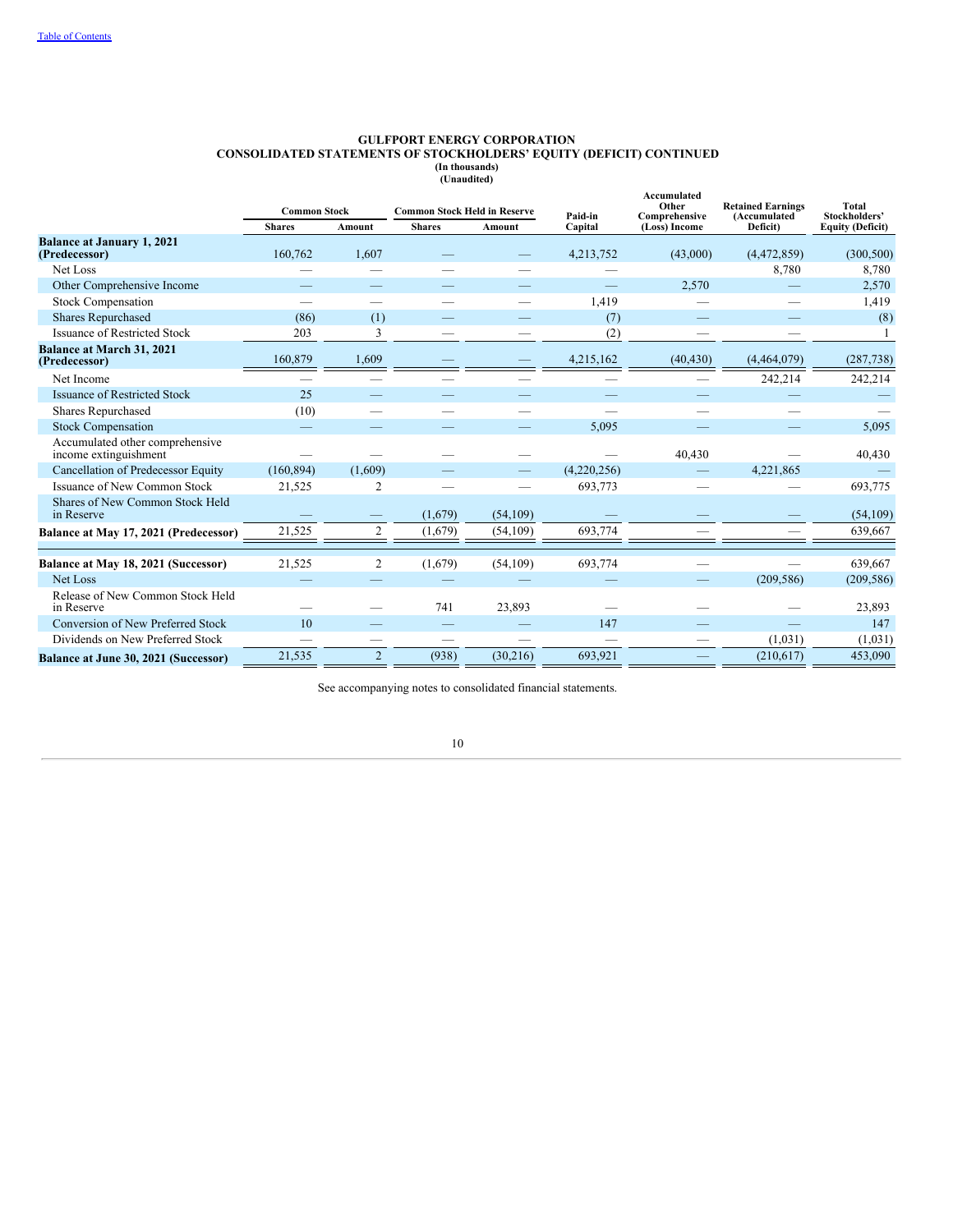# **GULFPORT ENERGY CORPORATION CONSOLIDATED STATEMENTS OF CASH FLOWS (In thousands) (Unaudited)**

|                                                                                          |    | <b>Successor</b>                                     |                                                        | Predecessor                             |
|------------------------------------------------------------------------------------------|----|------------------------------------------------------|--------------------------------------------------------|-----------------------------------------|
|                                                                                          |    | Period from May 18.<br>2021 through June 30,<br>2021 | Period from January 1,<br>2021 through May 17,<br>2021 | <b>Six Months Ended June</b><br>30.2020 |
| Cash flows from operating activities:                                                    |    |                                                      |                                                        |                                         |
| Net income (loss)                                                                        | \$ | (209, 586)                                           | S<br>250,996                                           | S<br>(1,078,606)                        |
| Adjustments to reconcile net income (loss) to net cash provided by operating activities: |    |                                                      |                                                        |                                         |
| Depletion, depreciation and amortization                                                 |    | 32,362                                               | 62,764                                                 | 142,818                                 |
| Impairment of oil and natural gas properties                                             |    | 117,813                                              |                                                        | 1,086,225                               |
| Impairment of other property and equipment                                               |    |                                                      | 14,568                                                 |                                         |
| Loss from equity investments                                                             |    |                                                      | 342                                                    | 10,834                                  |
| Gain on debt extinguishment                                                              |    |                                                      |                                                        | (49, 579)                               |
| Net loss (gain) on derivative instruments                                                |    | 139,658                                              | 137,239                                                | (125, 237)                              |
| Net cash receipts on settled derivative instruments                                      |    | (6,689)                                              | (3,361)                                                | 195,232                                 |
| Non-cash reorganization items, net                                                       |    |                                                      | (446, 012)                                             |                                         |
| Deferred income tax expense                                                              |    |                                                      |                                                        | 7,290                                   |
| Other, net                                                                               |    | (397)                                                | 1,725                                                  | 9,844                                   |
| Changes in operating assets and liabilities, net                                         |    | (34,796)                                             | 153,894                                                | 48,401                                  |
| Net cash provided by operating activities                                                |    | 38,365                                               | 172,155                                                | 247,222                                 |
| Cash flows from investing activities:                                                    |    |                                                      |                                                        |                                         |
| Additions to oil and natural gas properties                                              |    | (40, 424)                                            | (102, 330)                                             | (274, 851)                              |
| Proceeds from sale of oil and natural gas properties                                     |    | 225                                                  | 15                                                     | 45,185                                  |
| Other, net                                                                               |    | (77)                                                 | 4,484                                                  | (424)                                   |
| Net cash used in investing activities                                                    |    | (40, 276)                                            | (97, 831)                                              | (230,090)                               |
| Cash flows from financing activities:                                                    |    |                                                      |                                                        |                                         |
| Principal payments on pre-petition revolving credit facility                             |    |                                                      | (318,961)                                              | (323,000)                               |
| Borrowings on pre-petition revolving credit facility                                     |    |                                                      | 26,050                                                 | 326,000                                 |
| Borrowings on exit credit facility                                                       |    | 113,249                                              | 302,751                                                |                                         |
| Principal payments on exit credit facility                                               |    | (131,000)                                            |                                                        |                                         |
| Principal payments on DIP credit facility                                                |    |                                                      | (157,500)                                              |                                         |
| Debt issuance costs and loan commitment fees                                             |    | (1,206)                                              | (7,100)                                                |                                         |
| Repurchase of senior notes                                                               |    |                                                      |                                                        | (22, 827)                               |
| Proceeds from issuance of New Preferred Stock                                            |    |                                                      | 50,000                                                 |                                         |
| Other, net                                                                               |    | (25)                                                 | (8)                                                    | (548)                                   |
| Net cash used in financing activities                                                    |    | (18,982)                                             | (104, 768)                                             | (20, 375)                               |
| Net decrease in cash, cash equivalents and restricted cash                               |    | (20, 893)                                            | (30, 444)                                              | (3,243)                                 |
| Cash, cash equivalents and restricted cash at beginning of period                        |    | 59,417                                               | 89,861                                                 | 6,060                                   |
| Cash, cash equivalents and restricted cash at end of period                              | S  | 38,524                                               | 59,417<br>S                                            | S<br>2,817                              |

<span id="page-12-0"></span>See accompanying notes to consolidated financial statements.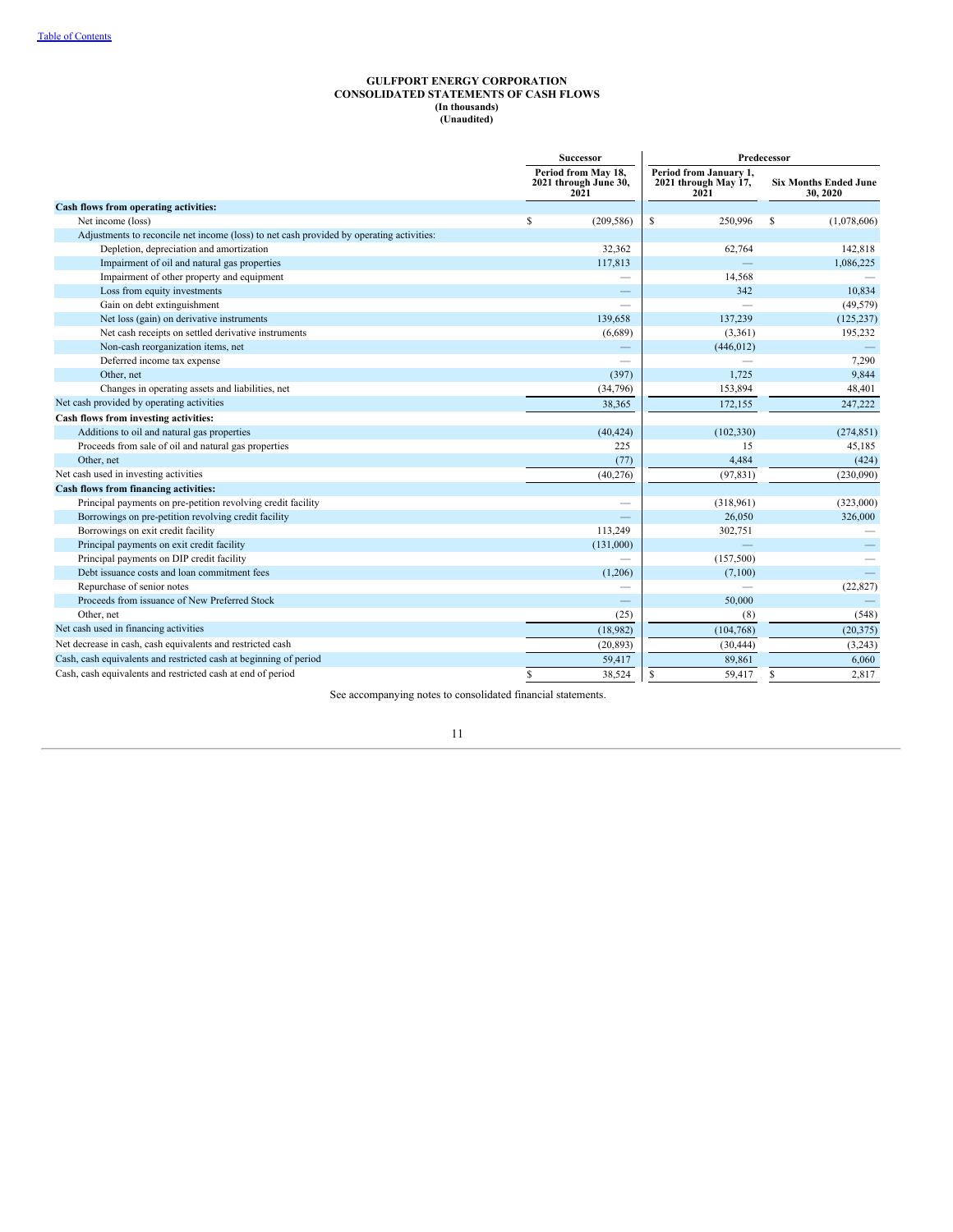## **GULFPORT ENERGY CORPORATION NOTES TO CONSOLIDATED FINANCIAL STATEMENTS (Unaudited)**

## <span id="page-13-0"></span>**1. BASIS OF PRESENTATION**

#### *Description of Company*

Gulfport Energy Corporation (the "Company" or "Gulfport") is an independent natural gas-weighted exploration and production company with assets primarily located in the Appalachia and Anadarko basins. Gulfport filed for voluntary reorganization under Chapter 11 of the Bankruptcy Code on November 13, 2020 and subsequently operated as a debtor-in-possession, in accordance with applicable provisions of the Bankruptcy Code, until its emergence on May 17, 2021. The Company refers to the post-emergence reorganized organization in the condensed financial statements and footnotes as the "Successor" for periods subsequent to May 17, 2021 and the pre-emergence organization as "Predecessor" for periods on or prior to May 17, 2021.

## *Basis of Presentation*

The accompanying unaudited condensed consolidated financial statements of Gulfport were prepared in accordance with GAAP and the rules and regulations of the SEC.

This Quarterly Report on Form 10-Q (this "Form 10-Q") relates to the financial position and periods of May 18, 2021 through June 30, 2021 ("Successor Period"), April 1, 2021 through May 17, 2021 ("Current Predecessor Quarter"), January 1, 2021 through May 17, 2021 ("Current Predecessor YTD Period"), the three months ended June 30, 2020 ("Prior Predecessor Quarter") and the six months ended June 30, 2020 ("Prior Predecessor YTD Period"). The Company's annual report on Form 10-K for the year ended December 31, 2020 ("2020 Form 10-K") should be read in conjunction with this Form 10-Q. Except as disclosed herein, and with the exception of information in this report related to our emergence from Chapter 11 and fresh start accounting, there has been no material change in the information disclosed in the notes to the consolidated financial statements included in the 2020 Form 10-K. The accompanying unaudited consolidated financial statements reflect all normal recurring adjustments which, in the opinion of management, are necessary for a fair statement of our condensed consolidated financial statements and accompanying notes and include the accounts of our wholly-owned subsidiaries. Intercompany accounts and balances have been eliminated. The accompanying consolidated financial statements have been prepared assuming the Company will continue as a going concern.

Certain reclassifications have been made to prior period financial statements and related disclosures to conform to current period presentation. These reclassifications have no impact on previous reported total assets, total liabilities, net loss or total operating cash flows.

### *Voluntary Reorganization Under Chapter 11 of the Bankruptcy Code*

On the Petition Date, the Debtors filed voluntary petitions of relief under the Bankruptcy Code in the United States Bankruptcy Court for the Southern District of Texas. The Chapter 11 Cases were administered jointly under the caption *In re Gulfport Energy Corporation, et al.,* Case No. 20-35562 (DRJ).

The Bankruptcy Court confirmed the Plan and entered the confirmation order on April 28, 2021. The Debtors emerged from the Chapter 11 Cases on the Emergence Date. The Company's bankruptcy proceedings and related matters have been summarized below.

During the pendency of the Chapter 11 Cases, the Company continued to operate its business in the ordinary course as debtors-in-possession in accordance with the applicable provisions of the Bankruptcy Code. The Bankruptcy Court granted the first day relief requested by the Company that was designed primarily to mitigate the impact of the Chapter 11 Cases on its operations, vendors, suppliers, customers and employees. As a result, the Company was able to conduct normal business activities and satisfy all associated obligations for the period following the Petition Date and was also authorized to pay mineral interest owner royalties, employee wages and benefits, and certain vendors and suppliers in the ordinary course for goods and services provided prior to the Petition Date. During the pendency of the Chapter 11 Cases, all transactions outside the ordinary course of business required the prior approval of the Bankruptcy Court.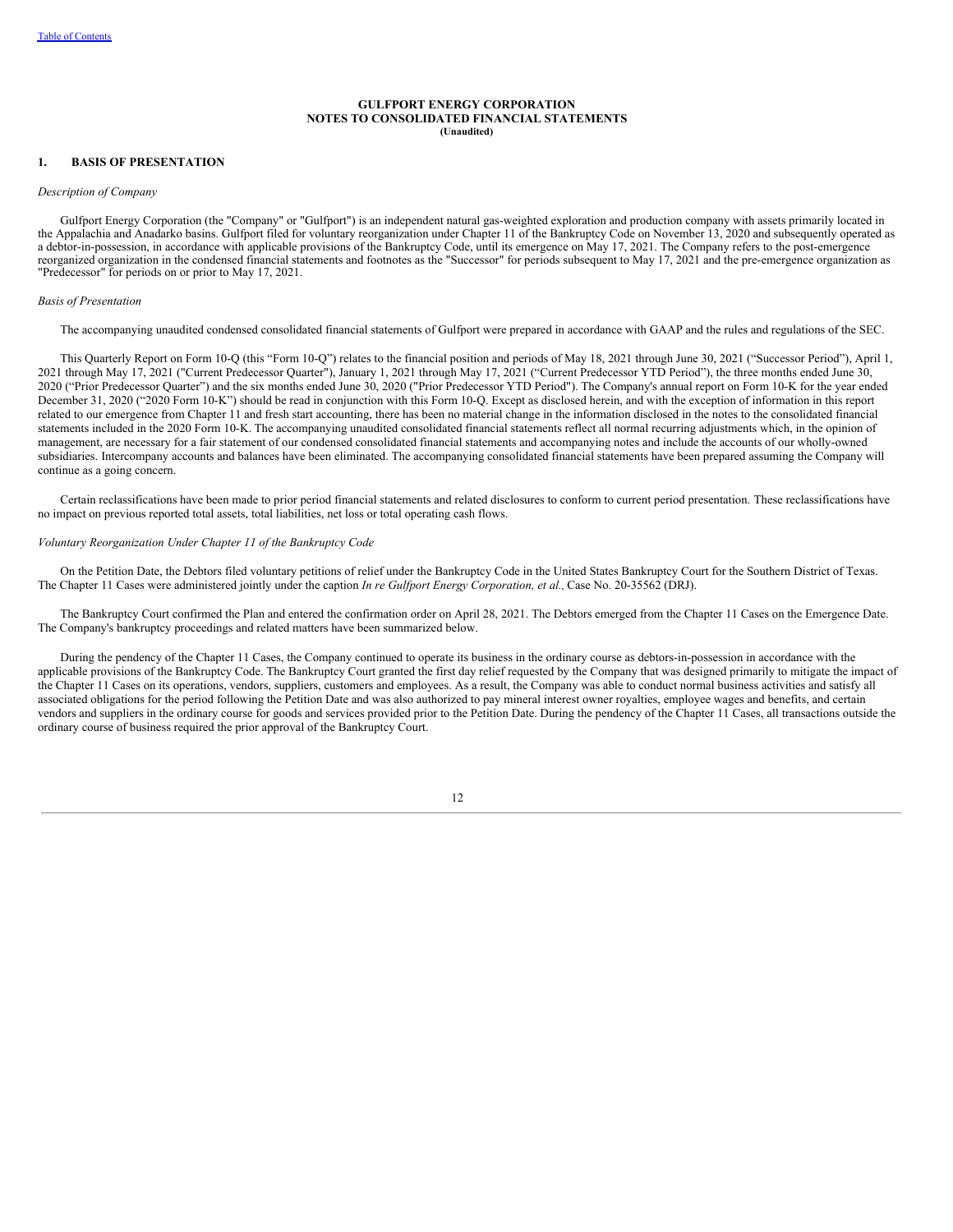Subject to certain specific exceptions under the Bankruptcy Code, the filing of the Chapter 11 Cases automatically stayed all judicial or administrative actions against the Company and efforts by creditors to collect on or otherwise exercise rights or remedies with respect to pre-petition claims. Absent an order from the Bankruptcy Court, substantially all of the Debtors' pre-petition liabilities were subject to compromise and discharge under the Bankruptcy Code. The automatic stay was lifted on the Emergence Date.

The Company applied FASB ASC Topic 852 -*Reorganizations* ("ASC 852") in preparing the consolidated financial statements for the period ended May 17, 2021. ASC 852 specifies the accounting and financial reporting requirements for entities reorganizing through Chapter 11 bankruptcy proceedings. These requirements include distinguishing transactions associated with the reorganization separate from activities related to the ongoing operations of the business. Accordingly, pre-petition liabilities that may be impacted by the Chapter 11 proceedings were classified as liabilities subject to compromise on the consolidated balance sheet as of December 31, 2020. Additionally, certain expenses, realized gains and losses and provisions for losses that are realized or incurred during the Chapter 11 Cases are recorded as reorganization items, net. Refer to [Note](#page-17-0) 3 for more information regarding reorganization items.

## *Restricted Cash*

As of June 30, 2021, we had restricted cash of \$29.1 million. The restricted funds were maintained primarily to pay debtor-related professional fees associated with the Chapter 11 Cases.

#### *Impact on Previously Reported Results*

During the third quarter of 2020, the Company identified that certain firm transportation costs incurred in prior periods were misclassified as deducts to "natural gas sales" while they should have been included in "transportation, gathering, processing and compression" on its consolidated statements of operations. The Company assessed the materiality of this presentation on prior periods' consolidated financial statements in accordance with the SEC Staff Accounting Bulletin No. 99, "Materiality", codified in FASB ASC Topic 250 - *Accounting Changes and Error Corrections*. Based on this assessment, the Company concluded that the correction is not material to any previously issued financial statements. The correction had no impact on its consolidated balance sheets, consolidated statements of comprehensive income, consolidated statements of stockholders' equity or consolidated statements of cash flows. Additionally, the error had no impact on net loss or net loss per share. The following tables present the effect of the correction on all affected line items of our previously issued consolidated statements of operations for the Prior Predecessor Quarter and the Prior Predecessor YTD Period.

|                                                       | Three months ended June 30, 2020                       |  |                |  |         |  |  |  |  |
|-------------------------------------------------------|--------------------------------------------------------|--|----------------|--|---------|--|--|--|--|
|                                                       | Predecessor                                            |  |                |  |         |  |  |  |  |
|                                                       | <b>As Revised</b><br><b>As Reported</b><br>Adjustments |  |                |  |         |  |  |  |  |
|                                                       |                                                        |  | (In thousands) |  |         |  |  |  |  |
| Natural gas sales                                     | 86,797                                                 |  | 53,891         |  | 140,688 |  |  |  |  |
| <b>Total Revenues</b>                                 | 132,410                                                |  | 53,891         |  | 186,301 |  |  |  |  |
| Transportation, gathering, processing and compression | 59,974                                                 |  | 53,891         |  | 113,865 |  |  |  |  |
| <b>Total Operating Expenses</b>                       | 688,160                                                |  | 53,891         |  | 742,051 |  |  |  |  |

|                                                       | Six months ended June 30, 2020 |  |                |  |                   |  |
|-------------------------------------------------------|--------------------------------|--|----------------|--|-------------------|--|
|                                                       | Predecessor                    |  |                |  |                   |  |
|                                                       | <b>As Reported</b>             |  | Adjustments    |  | <b>As Revised</b> |  |
|                                                       |                                |  | (In thousands) |  |                   |  |
| Natural gas sales                                     | 195.344                        |  | 106,352        |  | 301,696           |  |
| <b>Total Revenues</b>                                 | 379,287                        |  | 106,352        |  | 485,639           |  |
| Transportation, gathering, processing and compression | 117,870                        |  | 106,352        |  | 224,222           |  |
| <b>Total Operating Expenses</b>                       | 1,415,124                      |  | 106,352        |  | 1,521,476         |  |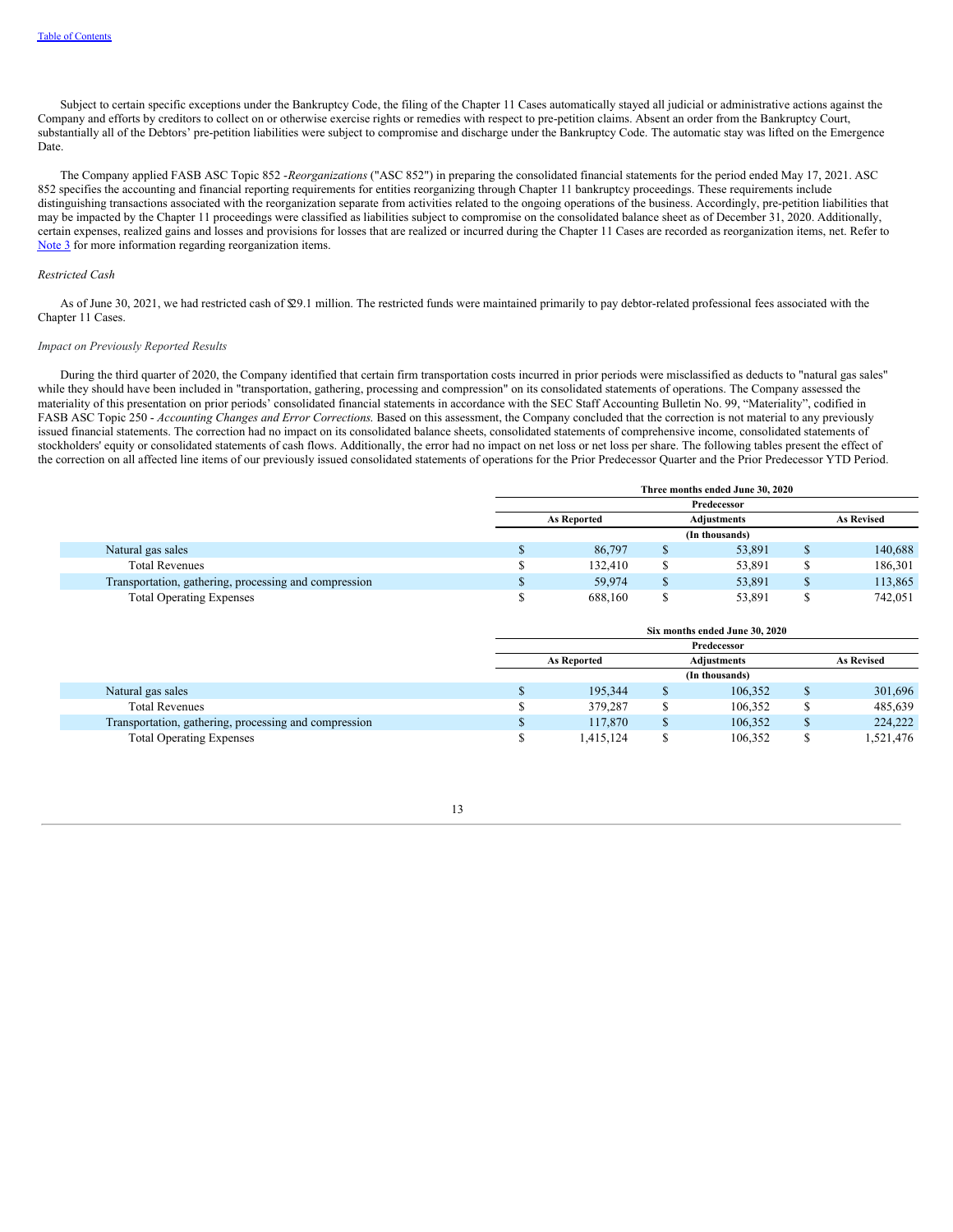## *Accounts Payable and Accrued Liabilities*

Accounts payable and accrued liabilities consisted of the following at June 30, 2021 and December 31, 2020:

|                                                               | <b>Successor</b> | Predecessor       |
|---------------------------------------------------------------|------------------|-------------------|
|                                                               | June 30, 2021    | December 31, 2020 |
| Accounts payable and other accrued liabilities                | 147.852          | 120,275           |
| Revenue payable and suspense                                  | 127.954          | 124.628           |
| Accrued contract rejection damages and shares held in reserve | 121.994          |                   |
| Total accounts payable and accrued liabilities                | 397,800          | 244,903           |

## *Recently Adopted Accounting Standards*

In August 2020, the FASB issued ASU No. 2020-06, Debt—Debt with Conversion and Other Options (Subtopic 470-20) and Derivatives and Hedging-Contracts in Entity's Own Equity (Subtopic 815-40): Accounting for Convertible Instruments and Contracts in an Entity's Own Equity. This new standard simplifies and adds disclosure requirements for the accounting and measurement of convertible instruments. It eliminates the treasury stock method for convertible instruments and requires application of the "if-converted" method for certain agreements. In addition, the standard eliminates the beneficial conversion and cash conversion accounting models that require separate accounting for embedded conversion features and the recognition of a debt discount and related amortization to interest expense of those embedded features.

The Company elected to early adopt this standard effective on the Emergence Date. The Company adopted the new standard using the modified retrospective approach transition method. No cumulative-effect adjustment to retained earnings was required upon adoption of the new standard. The consolidated financial statements for the Successor Period are presented under the new standard, while the predecessor periods and comparative periods are not adjusted and continue to be reported in accordance with the Company's historical accounting policy.

### *Supplemental Cash Flow and Non-Cash Information*

<span id="page-15-0"></span>

|                                                                        |                                                   | <b>Successor</b> |    |                                                     | Predecessor                              |          |  |  |
|------------------------------------------------------------------------|---------------------------------------------------|------------------|----|-----------------------------------------------------|------------------------------------------|----------|--|--|
|                                                                        | Period from May 18,<br>2021 through June 30, 2021 |                  |    | Period from January 1,<br>2021 through May 17, 2021 | <b>Six Months Ended June</b><br>30, 2020 |          |  |  |
| Supplemental disclosure of cash flow information:                      |                                                   |                  |    |                                                     |                                          |          |  |  |
| Cash paid for reorganization items, net                                |                                                   | 15,369           | S. | 87,199                                              | $\mathbb{S}$                             |          |  |  |
| Interest payments                                                      |                                                   | 2,072            |    | 7,272                                               | S                                        | 60,523   |  |  |
| Changes in operating assets and liabilities:                           |                                                   |                  |    |                                                     |                                          |          |  |  |
| (Increase) decrease in accounts receivable - oil and natural gas sales |                                                   | 40,048           | S  | (60, 832)                                           | S                                        | 55,565   |  |  |
| (Increase) decrease in accounts receivable - joint interest and other  |                                                   | 4,510            | ж  | (3,005)                                             | S                                        | 29,159   |  |  |
| Increase (decrease) in accounts payable and accrued liabilities        |                                                   | (80,097)         |    | 79,193                                              | S                                        | (30,620) |  |  |
| (Increase) decrease in prepaid expenses                                |                                                   | 681              |    | 135,471                                             | <b>S</b>                                 | (5,744)  |  |  |
| (Increase) decrease in other assets                                    |                                                   | 62               |    | 3,067                                               | S                                        | 41       |  |  |
| Total changes in operating assets and liabilities                      |                                                   | (34,796)         |    | 153,894                                             |                                          | 48,401   |  |  |
| Supplemental disclosure of non-cash transactions:                      |                                                   |                  |    |                                                     |                                          |          |  |  |
| Capitalized stock-based compensation                                   |                                                   |                  |    | 930                                                 |                                          | 1,891    |  |  |
| Asset retirement obligation capitalized                                |                                                   | 36               |    | 546                                                 |                                          | 1,553    |  |  |
| Asset retirement obligation removed due to divestiture                 |                                                   |                  |    |                                                     |                                          | (2,033)  |  |  |
| Interest capitalized                                                   |                                                   |                  |    |                                                     |                                          | 710      |  |  |
| Fair value of contingent consideration asset on date of divestiture    |                                                   |                  |    |                                                     |                                          | 23,090   |  |  |
| Release of New Common Stock Held in Reserve                            |                                                   | 23,893           |    |                                                     |                                          |          |  |  |
| Foreign currency translation gain (loss) on equity method investments  |                                                   |                  |    | 2,570                                               | S.                                       | (8,158)  |  |  |
|                                                                        |                                                   |                  |    |                                                     |                                          |          |  |  |

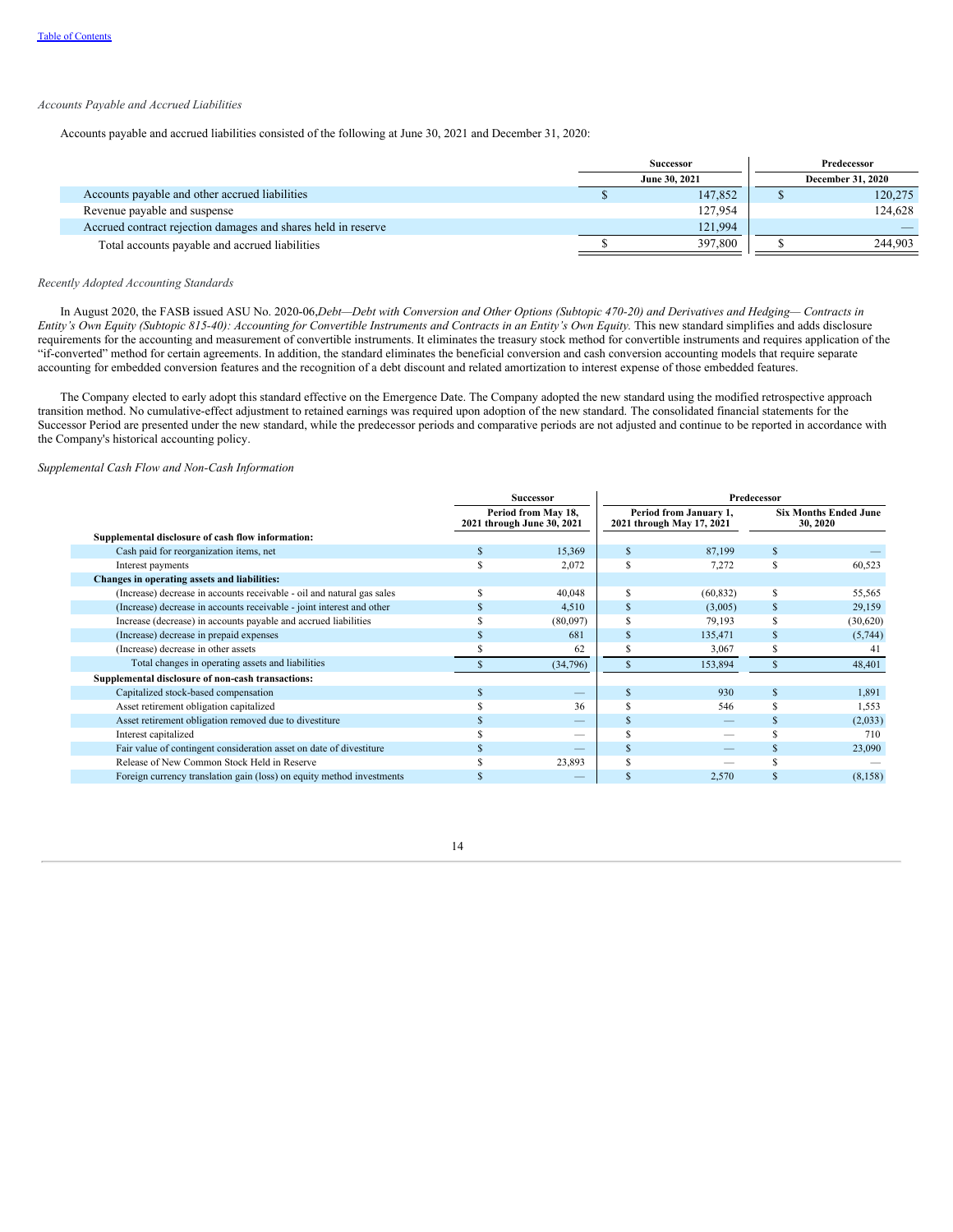## **2. CHAPTER 11 EMERGENCE**

As described in [Note](#page-13-0) 1, on November 13, 2020, the Debtors filed the Chapter 11 Cases and the Plan, which was subsequently amended, and entered the confirmation order on April 28, 2021. The Debtors then emerged from bankruptcy upon effectiveness of the Plan on May 17, 2021. Capitalized terms used but not defined herein shall have the meaning ascribed to them in the Plan.

## *Plan of Reorganization*

In accordance with the Plan confirmed by the Bankruptcy Court, the following significant transactions occurred upon the Company's emergence from bankruptcy on May 17, 2021:

- Shares of the Predecessor's common stock outstanding immediately prior to the Emergence Date were cancelled, and on the Emergence Date, the Company issued 19,845,780 shares of New Common Stock and 55,000 shares of New Preferred Stock, which were the result of the transactions described below. The Company also entered into a registration rights agreement and amended its articles of incorporation and bylaws for the authorization of the New Common Stock and New Preferred Stock among other corporate governance actions. See [Note](#page-30-0) 6 for further discussion of the Company's post-emergence equity;
- All outstanding obligations under the Predecessor Senior Notes were cancelled;
- The Predecessor effectuated certain restructuring transactions, including entering into a plan of Merger with Gulfport Merger Sub, Inc., a newly formed, wholly owned subsidiary of Gulfport ("Merger Sub"), pursuant to which Merger Sub was merged with and into Predecessor, resulting in the Predecessor becoming a wholly owned subsidiary of Gulfport;
- The Debtors entered into a Second Amended and Restated Credit Agreement (the "Exit Credit Agreement") with the Bank of Nova Scotia as administrative agent, various lender parties and acknowledged and agreed to by certain of Gulfport's subsidiaries, as guarantors, providing for (i) a new money senior secured reserve-based revolving credit facility in an aggregate maximum principal amount of up to \$1.5 billion (the "Exit Facility"); (ii) a senior secured term loan in an aggregate maximum principal amount of up to \$180 million (the "First-Out Term Loan Facility") and together with the Exit Facility (the "Exit Credit Facility"), collectively with an initial principal amount of up to \$180 million (the "Firstborrowing base and elected commitment amount of up to \$580 million (less the amount of any term loan deemed funded by any RBL Lender that is not a Consenting RBL Lender);
- The Company entered into an indenture to issue up to \$550 million aggregate principal amount of its 8.000% senior notes due 2026, dated as of May 17, 2021, by and among the Issuer, UMB Bank, National Association, as trustee, and the guarantors party thereto (such indenture, the "1145 Indenture," and such senior notes issued thereunder, the "1145 Notes"), under section 1145 of the Bankruptcy Code ("Section 1145"). Certain eligible holders have made an election (the "4(a)(2) Election") entitling such holders to receive senior notes issued pursuant to an indenture, dated as of May 17, 2021, by and among the Issuer, UMB Bank, National Association, as trustee, and the guarantors party thereto (such indenture, the "4(a)(2) Indenture," and such senior notes issued thereunder, the "4(a)(2) Notes"), under Section 4(a)(2) of the Securities Act of 1933, as amended as opposed to its share of the up to \$550 million aggregate principal amount of 1145 Notes. The 4(a)(2) Indenture's terms are substantially similar to the terms of the 1145 Indenture. The 1145 Indenture and the  $4(a)(2)$  Indenture are referred to together as the "Indentures". The 1145 Notes and the 4(a)(2) Notes are collectively referred to as the "Successor Senior Notes";
- The DIP Credit Facility indefeasibly converted into the Exit Facility, and all commitments under the DIP Credit Facility terminated. Each holder of an Allowed DIP Claim received, in full and final satisfaction, settlement, release, and discharge of, and in exchange for, each Allowed DIP Claim its Pro Rata share of participation in the Exit Credit Facility;
- Each holder of an Allowed Notes Claim received its pro rata share of19,714,204 shares of New Common Stock, 54,967 shares of New Preferred Stock and New Unsecured Senior Notes.
- 1,678,755 shares of New Common Stock were issued to the Disputed Claims reserve;
- Each holder of a Class 4A Claim greater than the Convenience Claim Threshold received its pro rata share of 19,679 shares of New Common Stock (which were issued to the Unsecured Claims Distribution Trust), \$10 million in Cash, subject to adjustment by the Unsecured Claims Distribution Trustee, and 100% of the Mammoth Shares;

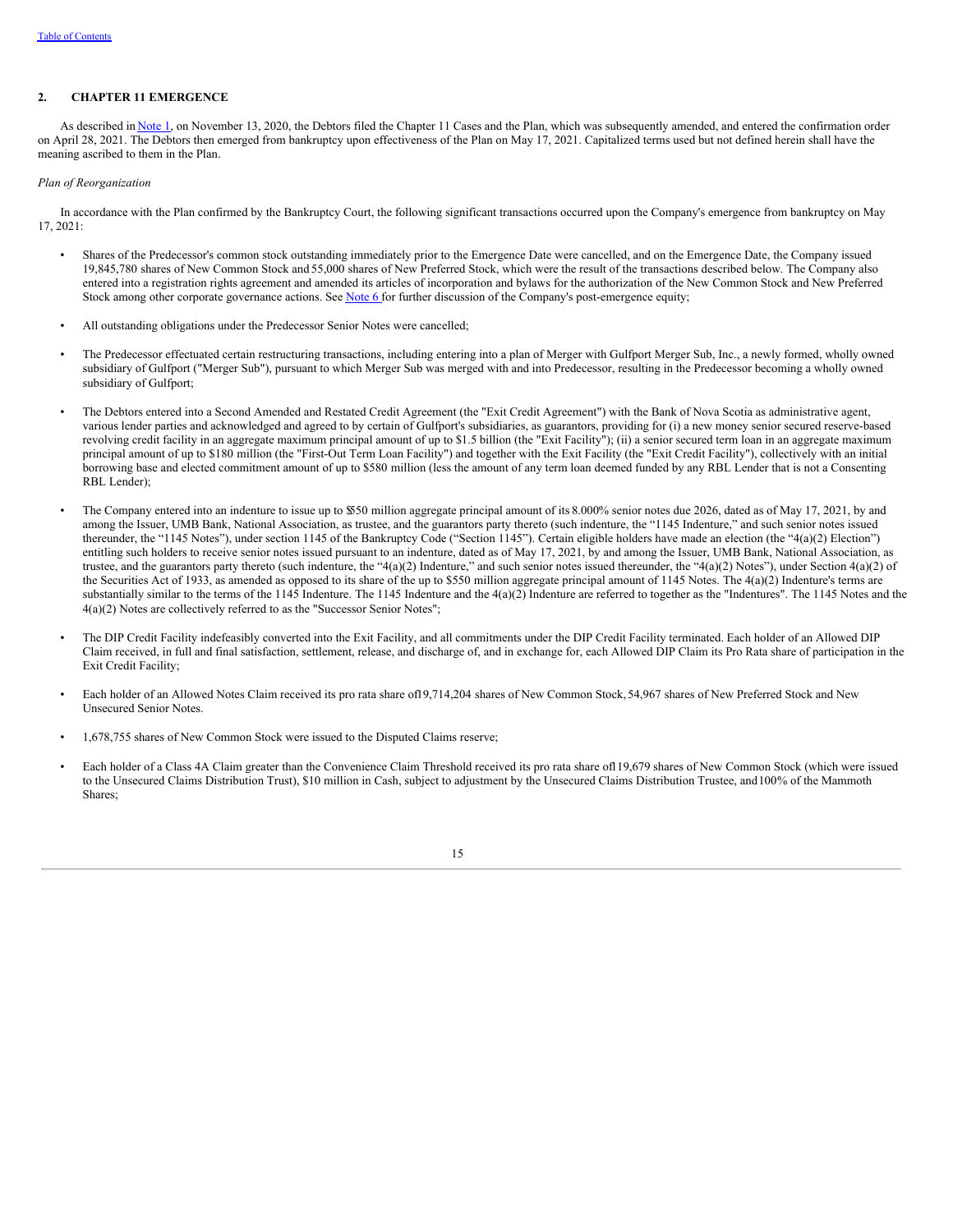- Each holder of a Class 4B claim greater than the Convenience Claim Threshold received its pro rata share of11,897 shares of New Common Stock, 33 shares of New Preferred Stock, the Rights Offering Subscription Rights and the Successor Senior Notes.
- Each holder of a Convenience Class Claim will share in a \$3 million Cash distribution pool, which the Unsecured Claims Distribution Trustee may increase by an additional \$2 million by reducing the Gulfport Parent Cash Pool;
- Each intercompany claim was cancelled on the Emergence Date and holders of intercompany interests received no recovery or distribution;
- The Company conducted a Rights Offering and issued 50,000 shares of New Preferred Stock at \$1,000 per share to holders of claims against the Predecessor Subsidiaries, raising \$50 million in proceeds. Additionally, 5,000 shares were issued to the Back Stop Commitment counterparties in lieu of cash consideration as per the Backstop Commitment Agreement.
- The Company adopted the Gulfport Energy Corporation 2021 Stock Incentive Plan (the "Incentive Plan") effective on the Emergence Date and reserved2,828,123 shares of New Common Stock for issuance to Gulfport's employees and non-employee directors pursuant to equity incentive awards to be granted under the Incentive Plan.

Additionally, pursuant to the Plan confirmed by the Bankruptcy Court, the Company's post-emergence Board of Directors is comprised of five directors, including the Company's Interim Chief Executive Officer, Timothy Cutt, and four non-employee directors, David Wolf, Guillermo Martinez, Jason Martinez and David Reganato.

### *Executory Contracts*

Subject to certain exceptions, under the Bankruptcy Code the Debtors were entitled to assume, assign or reject certain executory contracts and unexpired leases subject to the approval of the Bankruptcy Court and fulfillment of certain other conditions. Generally, the rejection of an executory contract was treated as a pre-petition breach of such contract and, subject to certain exceptions, relieved the Debtors from performing future obligations under such contract but entitled the counterparty to a pre-petition general unsecured claim for damages caused by such deemed breach. Alternatively, the assumption of an executory contract or unexpired lease required the Debtors to cure existing monetary defaults under such executory contract or unexpired lease, if any, and provide adequate assurance of future performance. Accordingly, any description of an executory contract or unexpired lease with the Debtors in this document, including where applicable quantification of the Company's obligations under such executory or unexpired lease of the Debtors, is qualified by any overriding rejection rights the Company has under the Bankruptcy Code. Further, nothing herein is or shall be deemed an admission with respect to any claim amounts or calculations arising from the rejection of any executory contract or unexpired lease and the Debtors expressly preserve all of their rights thereto. Refer to <u>[Note](#page-33-0) 9</u> for more information on potential future rejection damages related to general unsecured claims.

## <span id="page-17-0"></span>**3. FRESH START ACCOUNTING**

In connection with the Company's emergence from bankruptcy and in accordance with ASC 852, the Company qualified for and applied fresh start accounting on the Emergence Date. The Company qualified for fresh start accounting because (1) the holders of existing voting shares of the Company prior to the Emergence Date received less than 50% of the voting shares of the Successor's equity following its emergence from bankruptcy and (2) the reorganization value of the Company's assets immediately prior to confirmation of the Plan of approximately \$2.3 billion was less than the post-petition liabilities and allowed claims of \$3.1 billion.

In accordance with ASC 852, with the application of fresh start accounting, the Company allocated its reorganization value to its individual assets based on their estimated fair value in conformity with FASB ASC Topic 820 - *Fair Value Measurements* and FASB ASC Topic 805 -*Business Combinations*. Accordingly, the consolidated financial statements after May 17, 2021 are not comparable with the consolidated financial statements as of or prior to that date. The Emergence Date fair values of the Successor's assets and liabilities differ materially from their recorded values as reflected on the historical balance sheet of the Predecessor.

### *Reorganization Value*

Reorganization value is derived from an estimate of enterprise value, or fair value of the Company's interest-bearing debt and stockholders' equity. Under ASC 852, reorganization value generally approximates fair value of the entity before considering liabilities and is intended to approximate the amount a willing buyer would pay for the assets immediately after the effects of a restructuring. As set forth in the disclosure statement, amended for updated pricing, and approved by the Bankruptcy Court, the enterprise value of the Successor was estimated to be between \$1.3 billion and \$1.9 billion. With the

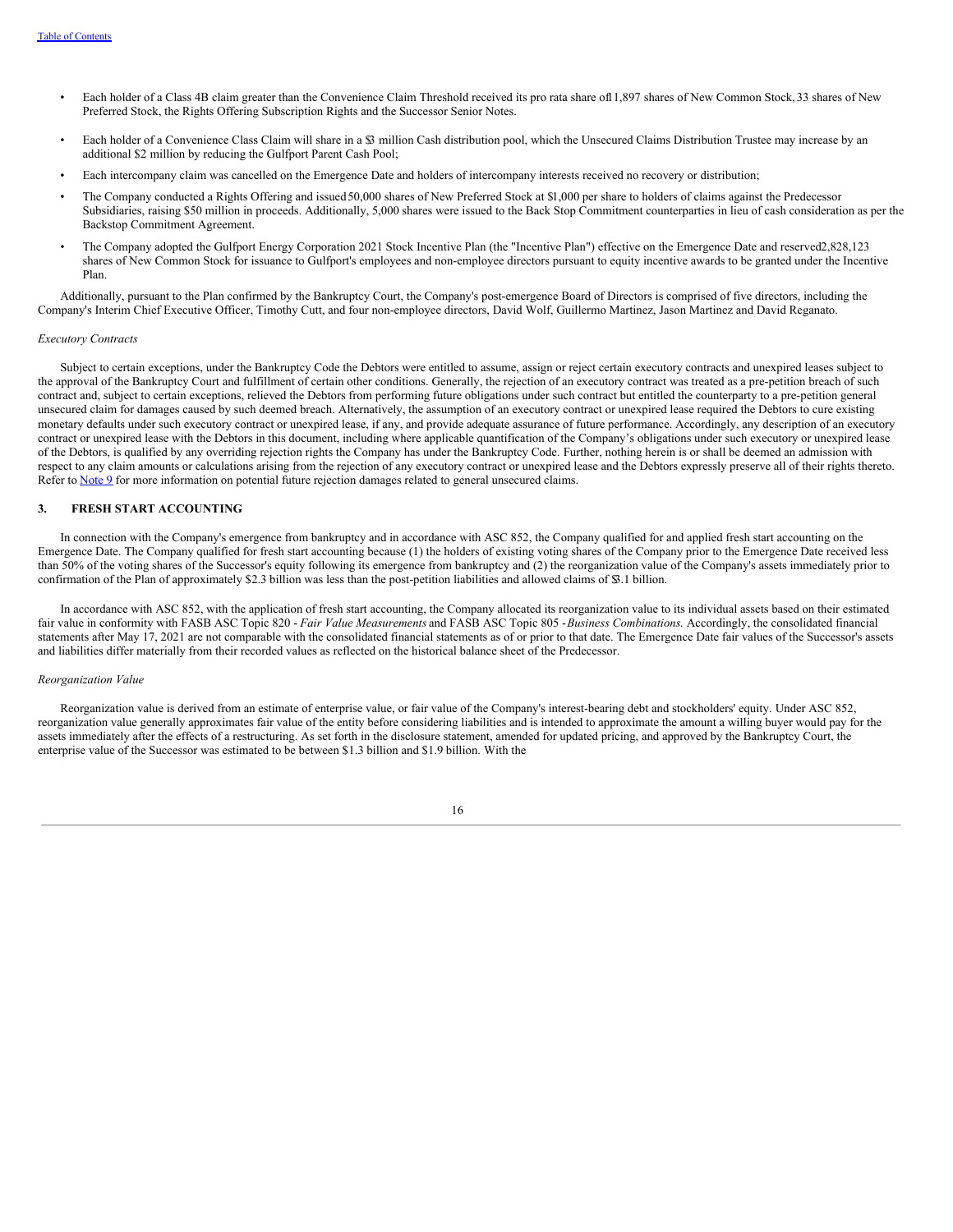assistance of third-party valuation advisors, the Company determined the enterprise value and corresponding implied equity value of the Successor using various valuation approaches and methods, including: (i) income approach using a calculation of present value of future cash flows based on our financial projections, (ii) the market approach using selling prices of similar assets and (iii) the cost approach. Deferred income taxes were determined in accordance with FASB ASC Topic 740 - *Income Taxes*("ASC 740"). For GAAP purposes, the Company valued the Successor's individual assets, liabilities and equity instruments and determined an estimate of the enterprise value within the estimated range. Management concluded that the best estimate of enterprise value was \$1.6 billion. Specific valuation approaches and key assumptions used to arrive at reorganization value, and the value of discrete assets and liabilities resulting from the application of fresh start accounting, are described below in greater detail within the valuation process.

The enterprise value and corresponding implied equity value are dependent upon achieving the future financial results set forth in our valuation using an asset-based methodology of estimated proved reserves, undeveloped properties, and other financial information, considerations and projections, applying a combination of the income, cost and market approaches as of the fresh start reporting date of May 17, 2021. As estimates, assumptions, valuations and financial projections, including the fair value adjustments, the financial projections, the enterprise value and equity value projections, are inherently subject to significant uncertainties, the resolution of contingencies is beyond our control. Accordingly, there is no assurance that the estimates, assumptions, valuations or financial projections will be realized, and actual results could vary materially.

The following table reconciles the enterprise value to the implied fair value of the Successor's equity as of the Emergence Date:

| <b>Enterprise Value</b>                                     | .600.000   |
|-------------------------------------------------------------|------------|
| Plus: Cash and cash equivalents <sup><math>(1)</math></sup> | 1.526      |
| Less: Fair value of debt                                    | (852, 751) |
| Successor equity value <sup>(2)</sup>                       | 748,775    |

 $(1)$  Restricted cash is not included in the above table.

 $(2)$  Inclusive of \$55 million of mezzanine equity.

The following table reconciles the enterprise value to the reorganization value as of the Emergence Date:

| <b>Enterprise Value</b>                                                  | 1.600.000 |
|--------------------------------------------------------------------------|-----------|
| Plus: Cash and cash equivalents $(1)$                                    | 1.526     |
| Plus: Current and other liabilities                                      | 686,489   |
| Plus: Asset retirement obligations                                       | 19.084    |
| Less: Common stock reserved for settlement of claims post Emergence Date | (54,109)  |
| Reorganization value of Successor assets                                 | 2.252.990 |

 $(1)$  Restricted cash is not included in the above table.

The fair values of our oil and natural gas properties, other property and equipment, derivative instruments, equity investments and asset retirement obligations were estimated as of the Emergence Date.

*Oil and natural gas properties*. The Company's principal assets are its oil and natural gas properties, which are accounted for under the full cost method of accounting. The Company determined the fair value of its oil and natural gas properties based on the discounted future net cash flows expected to be generated from these assets. Discounted cash flow models by operating area were prepared using the estimated future revenues and operating costs for all developed wells and undeveloped properties comprising the proved and unproved reserves. Significant inputs associated with the calculation of discounted future net cash flows include estimates of (i) recoverable reserves, (ii) production rates, (iii) future operating and development costs, (iv) future commodity prices escalated by an inflationary rate after seven years, adjusted for differentials and (v) a marketbased weighted average cost of capital by operating area. The Company utilized NYMEX strip pricing, adjusted for differentials, to value the reserves. The NYMEX strip pricing inputs used are classified as Level 1 fair value assumptions and all other inputs are classified as Level 3 fair value assumptions. The discount rates utilized were derived using a weighted average cost of capital computation, which included an estimated cost of debt and equity for market participants with similar geographies and asset development type by operating area.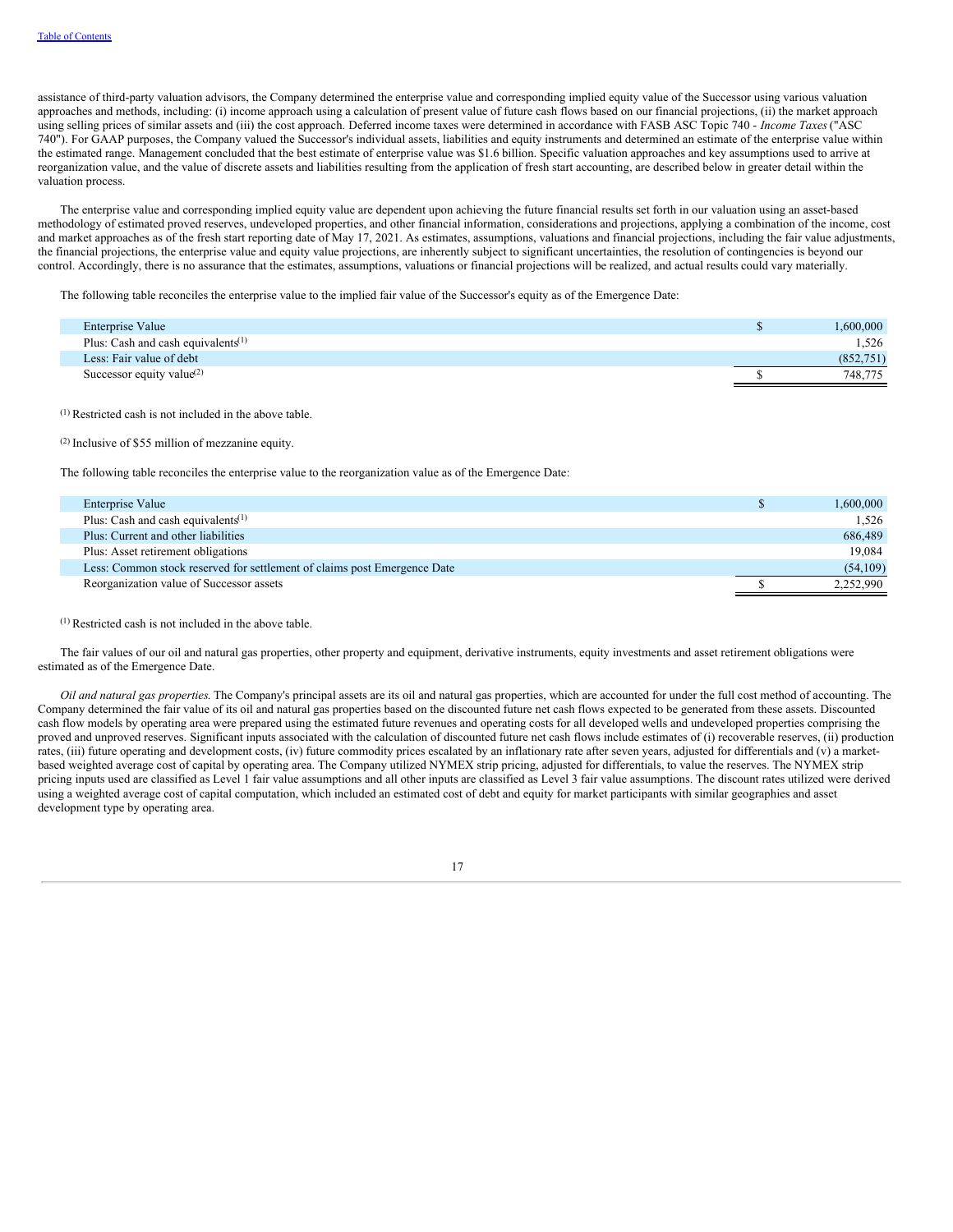*Other property and equipmen*t. The fair value of other property and equipment, such as land, buildings, vehicles, computer equipment and other equipment, was maintained at net book value as the carrying value reasonably approximated the fair value of the assets.

*Asset retirement obligation*s. In accordance with FASB ASC Topic 410 -*Asset Retirement and Environmental Obligations*("ASC 410"), the asset retirement obligations associated with the Company's oil and gas assets was valued using the income approach. The fair value of the Company's asset retirement obligations was revalued based upon estimated current reclamation costs for our assets with reclamation obligations, updated estimates of timing of reclamation obligations, an appropriate long-term inflation adjustment, and the Company's revised credit adjusted risk-free rate. The credit adjusted risk-free rate was based on an evaluation of an interest rate that equates to a risk-free interest rate adjusted for the effect of the Company's credit standing.

*Derivative Instruments.* The fair value of derivative instruments was adjusted based on the change in the Company's credit rating reflecting the Company's credit standing at the Emergence Date.

*Equity Investments*. The fair value of the Company's investment in Grizzly Sands ULC was reduced by \$27 million. The reduction in valuation was based upon the assessment of the investment by the Company's new management and its priority for future funding in its portfolio. In particular, Grizzly's operations remained suspended, even with improvements in the pricing environment since its initial suspension in 2015. Additionally, the Company does not anticipate funding future capital calls which will lead to further dilution of its equity ownership interest.

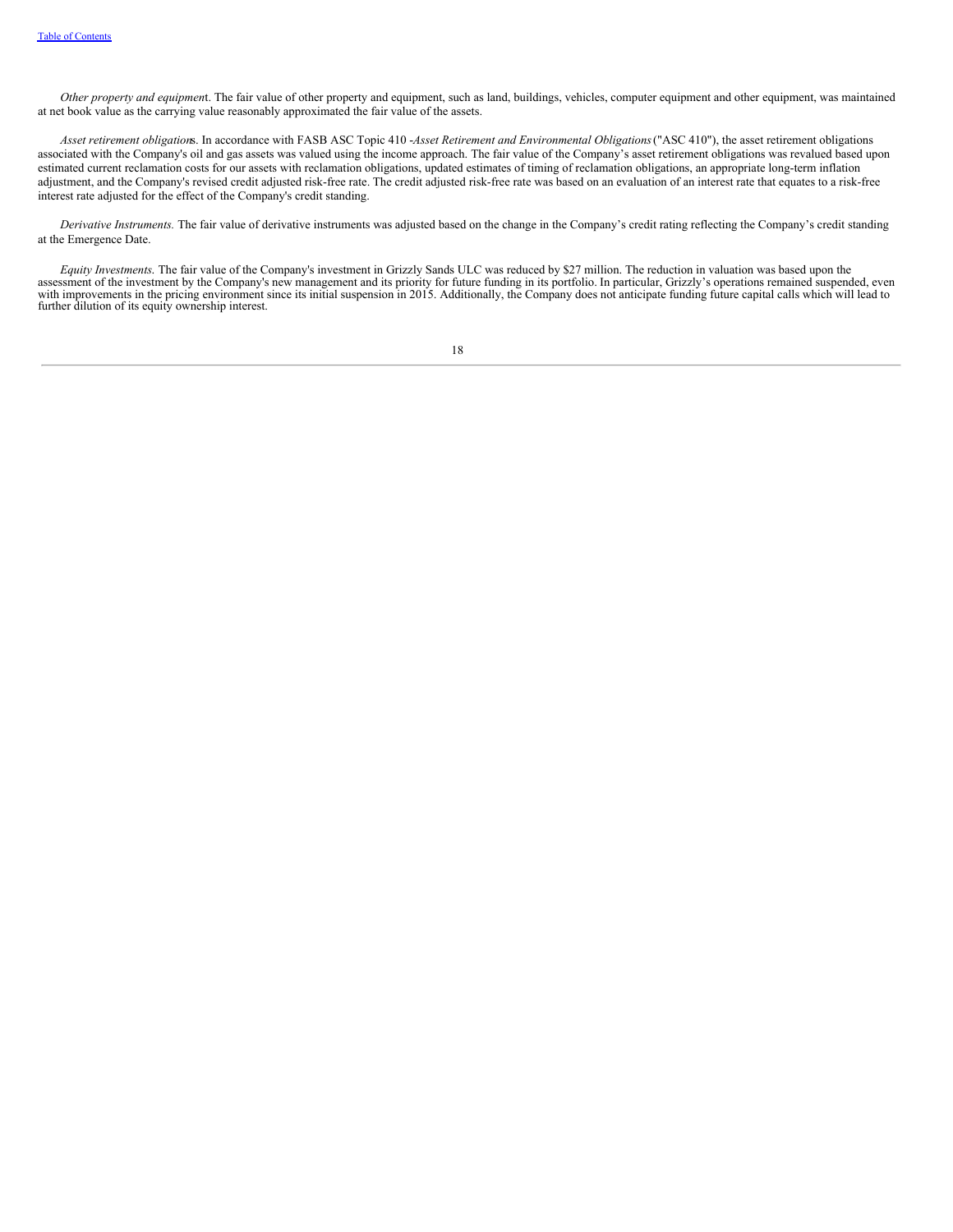## *Consolidated Balance Sheet*

The following consolidated balance sheet is as of May 17, 2021. This consolidated balance sheet includes adjustments that reflect the consummation of the transactions contemplated by the Plan (reflected in the column "Reorganization Adjustments") as well as fair value adjustments as a result of the adoption of fresh start accounting (reflected in the column "Fresh Start Adjustments") as of the Emergence Date. The explanatory notes following the table below provide further details on the adjustments, including the assumptions and methods used to determine fair value for its assets and liabilities.

|                                                  | As of May 17, 2021 |             |             |                                      |                |              |                                   |     |   |           |
|--------------------------------------------------|--------------------|-------------|-------------|--------------------------------------|----------------|--------------|-----------------------------------|-----|---|-----------|
|                                                  |                    | Predecessor |             | Reorganization<br><b>Adjustments</b> |                |              | <b>Fresh Start</b><br>Adjustments |     |   | Successor |
|                                                  |                    |             |             |                                      | (In thousands) |              |                                   |     |   |           |
| <b>Assets</b>                                    |                    |             |             |                                      |                |              |                                   |     |   |           |
| Current assets:                                  |                    |             |             |                                      |                |              |                                   |     |   |           |
| Cash and cash equivalents                        | S                  | 146,545     | S           | (145, 019)                           | (a)            | $\mathbb{S}$ |                                   |     | S | 1,526     |
| Restricted cash                                  |                    |             |             | 57,891                               | (b)            |              |                                   |     |   | 57,891    |
| Accounts receivable-oil and natural gas sales    |                    | 180,711     |             |                                      |                |              |                                   |     |   | 180,711   |
| Accounts receivable—joint interest and other     |                    | 15,431      |             |                                      |                |              |                                   |     |   | 15,431    |
| Prepaid expenses and other current assets        |                    | 86,189      |             | (60, 894)                            | (c)            |              |                                   |     |   | 25,295    |
| Short-term derivative instruments                |                    | 3,324       |             |                                      |                |              | 141                               | (r) |   | 3,465     |
| Total current assets                             |                    | 432,200     |             | (148, 022)                           |                |              | 141                               |     |   | 284,319   |
| Property and equipment:                          |                    |             |             |                                      |                |              |                                   |     |   |           |
| Oil and natural gas properties, full-cost method |                    |             |             |                                      |                |              |                                   |     |   |           |
| Proved oil and natural gas properties            |                    | 9,558,121   |             |                                      |                |              | (7,843,072)                       | (s) |   | 1,715,049 |
| Unproved properties                              |                    | 1,375,681   |             |                                      |                |              | (1,163,148)                       | (s) |   | 212,533   |
| Other property and equipment                     |                    | 38,026      |             |                                      |                |              | (31, 133)                         | (t) |   | 6,893     |
| Total property and equipment                     |                    | 10,971,828  |             |                                      |                |              | (9,037,353)                       |     |   | 1,934,475 |
| Accumulated depletion, depreciation and          |                    |             |             |                                      |                |              |                                   |     |   |           |
| amortization                                     |                    | (8,870,723) |             |                                      |                |              | 8,870,723                         | (u) |   |           |
| Total property and equipment, net                |                    | 2,101,105   |             |                                      |                |              | (166, 630)                        |     |   | 1,934,475 |
| Other assets:                                    |                    |             |             |                                      |                |              |                                   |     |   |           |
| Equity investments                               |                    | 27,044      |             |                                      |                |              | (27, 044)                         | (v) |   |           |
| Long-term derivative instruments                 |                    | 7,468       |             |                                      |                |              | 715                               | (w) |   | 8,183     |
| Operating lease assets                           |                    | 47          |             |                                      |                |              |                                   |     |   | 47        |
| Other assets                                     |                    | 18.866      |             | 7,100                                | (d)            |              |                                   |     |   | 25,966    |
| Total other assets                               |                    | 53,425      |             | 7,100                                |                |              | (26, 329)                         |     |   | 34,196    |
| <b>Total assets</b>                              | S                  | 2,586,730   | $\mathbf S$ | (140, 922)                           |                | $\mathbf S$  | (192, 818)                        |     | S | 2,252,990 |
|                                                  |                    |             |             |                                      |                |              |                                   |     |   |           |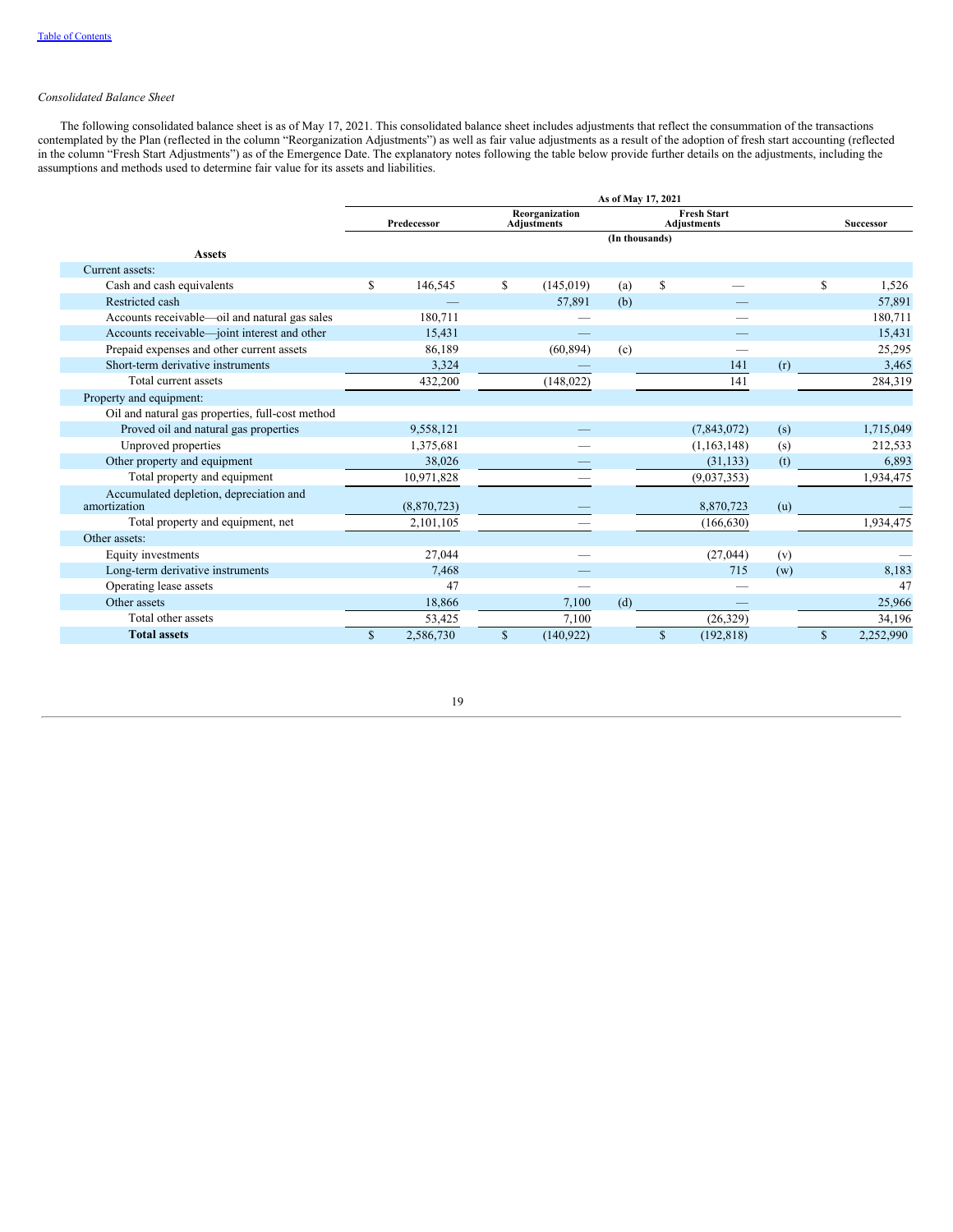|                                                                           |              | Predecessor |             | Reorganization<br><b>Adjustments</b> |                |              | <b>Fresh Start</b><br><b>Adjustments</b> |      |              | <b>Successor</b> |
|---------------------------------------------------------------------------|--------------|-------------|-------------|--------------------------------------|----------------|--------------|------------------------------------------|------|--------------|------------------|
|                                                                           |              |             |             |                                      | (In thousands) |              |                                          |      |              |                  |
| Liabilities and Stockholders' Equity (Deficit)                            |              |             |             |                                      |                |              |                                          |      |              |                  |
| Current liabilities:                                                      |              |             |             |                                      |                |              |                                          |      |              |                  |
| Accounts payable and accrued liabilities                                  | $\mathbf S$  | 384,200     | \$          | 122,599                              | (e)            | S            |                                          |      | \$           | 506,799          |
| Short-term derivative instruments                                         |              | 96,116      |             |                                      |                |              | 2,784                                    | (x)  |              | 98,900           |
| Current portion of operating lease liabilities                            |              |             |             | 38                                   | (f)            |              |                                          |      |              | 38               |
| Current maturities of long-term debt                                      |              | 280,251     |             | (220, 251)                           | (g)            |              |                                          |      |              | 60,000           |
| Total current liabilities                                                 |              | 760,567     |             | (97, 614)                            |                |              | 2,784                                    |      |              | 665,737          |
| Non-current liabilities:                                                  |              |             |             |                                      |                |              |                                          |      |              |                  |
| Long-term derivative instruments                                          |              | 69,331      |             |                                      |                |              | 11,411                                   | (y)  |              | 80,742           |
| Asset retirement obligation                                               |              |             |             | 65,341                               | (h)            |              | (46, 257)                                | (z)  |              | 19,084           |
| Non-current operating lease liabilities                                   |              |             |             | 9                                    | (i)            |              |                                          |      |              | 9                |
| Long-term debt, net of current maturities                                 |              |             |             | 792,751                              | (j)            |              |                                          |      |              | 792,751          |
| Total non-current liabilities                                             |              | 69,331      |             | 858,101                              |                |              | (34, 846)                                |      |              | 892,586          |
| Liabilities subject to compromise                                         |              | 2.224.449   |             | (2, 224, 449)                        | (k)            |              |                                          |      |              |                  |
| <b>Total liabilities</b>                                                  |              | 3,054,347   | S           | (1,463,962)                          |                |              | (32,062)                                 |      |              | 1,558,323        |
| Commitments and contingencies (Note 9)                                    |              |             |             |                                      |                |              |                                          |      |              |                  |
| Mezzanine Equity:                                                         |              |             |             |                                      |                |              |                                          |      |              |                  |
| New Preferred Stock                                                       |              |             |             | 55,000                               | (1)            |              |                                          |      |              | 55,000           |
| Stockholders' equity (deficit):                                           |              |             |             |                                      |                |              |                                          |      |              |                  |
| Predecessor common stock                                                  |              | 1.609       |             | (1,609)                              | (m)            |              |                                          |      |              |                  |
| New Common Stock                                                          |              |             |             | $\mathfrak{D}_{1}$                   | (n)            |              |                                          |      |              | 2                |
| Additional paid-in capital                                                |              | 4,215,838   |             | (3,522,064)                          | $\circ$        |              |                                          |      |              | 693,774          |
| New Common Stock held in reserve                                          |              |             |             | (54, 109)                            | (p)            |              |                                          |      |              | (54, 109)        |
| Accumulated other comprehensive loss                                      |              | (40, 430)   |             | 40,430                               | (q)            |              |                                          |      |              |                  |
| Retained earnings (accumulated deficit)                                   |              | (4,644,634) |             | 4,805,390                            | (q)            |              | (160, 756)                               | (aa) |              |                  |
| Total stockholders' equity (deficit)                                      | $\mathbf{s}$ | (467, 617)  | $\mathbf S$ | 1,268,040                            |                | $\mathbf{s}$ | (160, 756)                               |      | $\mathbf{s}$ | 639,667          |
| Total liabilities, mezzanine equity<br>and stockholders' equity (deficit) | S            | 2,586,730   | S           | (140, 922)                           |                |              | (192, 818)                               |      |              | 2,252,990        |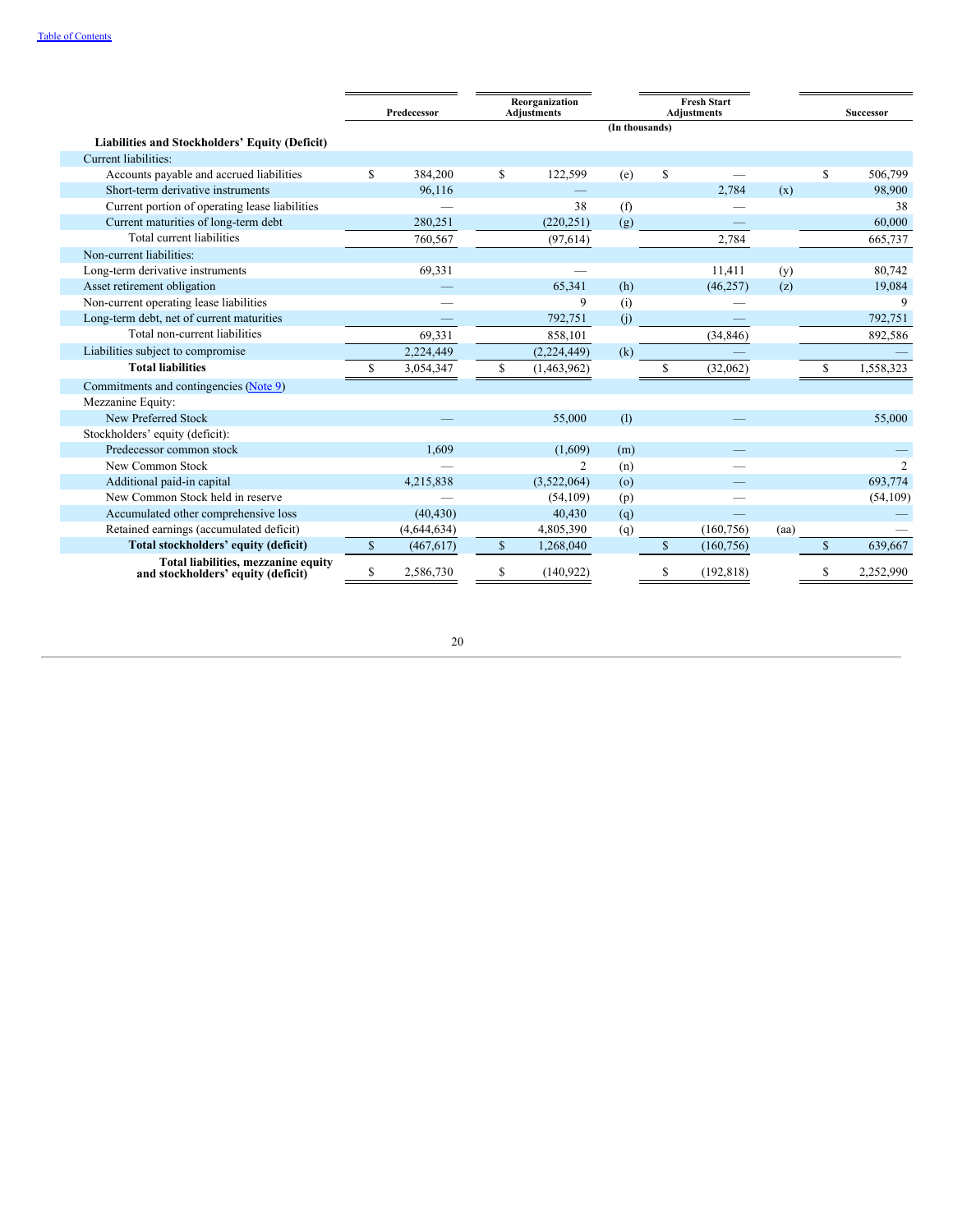## *Reorganization Adjustments*

(a) The table below reflects changes in cash and cash equivalents on the Emergence Date from implementation of the Plan:

| lease of escrow funds by counterparties as a result of the Plan                                                    | 63,068     |
|--------------------------------------------------------------------------------------------------------------------|------------|
| eferred stock rights offering proceeds                                                                             | 50,000     |
| nds required to rollover the DIP Credit Facility and Pre-Petition Revolving Credit Facility into the Exit Facility | (175,000)  |
| yment of accrued Pre-Petition Revolving Credit Facility and DIP Credit Facility interest                           | (1,022)    |
| yment of issuance costs related to the Exit Credit Facility                                                        | (10,250)   |
| nding of the Professional Fee Escrow                                                                               | (43,891)   |
| yment of professional fees at Emergence Date                                                                       | (7,964)    |
| insfer to restricted cash for the Unsecured Claims Distribution Trust                                              | (1,000)    |
| insfer to restricted cash for the Convenience Claims Cash Pool                                                     | (3,000)    |
| insfer to restricted cash for the Parent Cash Pool                                                                 | (10,000)   |
| yment of severance costs at Emergence Date                                                                         | (5,960)    |
| Net change in cash and cash equivalents                                                                            | (145, 019) |
|                                                                                                                    |            |

(b) Changes in restricted cash reflect the net effect of transfers from cash and cash equivalents for the Professional Fee Escrow and various claims class cash pools.

(c) Changes in prepaid expenses and other current assets include the following:

| lease of escrow funds as a result of the Plan                                 | (63,068)  |
|-------------------------------------------------------------------------------|-----------|
| cognition of counterparty credits due to settlements effectuated at Emergence | 4.247     |
| paid compensation earned at Emergence                                         | (2,073)   |
| Net change in prepaid expenses and other current assets                       | (60, 894) |

(d) Changes in other assets were due to capitalization of debt issuance costs related to the Exit Credit Facility.

(e) Changes in accounts payable and accrued liabilities included the following:

| Payment of accrued Pre-Petition Revolving Credit Facility and DIP Credit Facility interest                                                              | (1,022) |
|---------------------------------------------------------------------------------------------------------------------------------------------------------|---------|
| Payment of professional fees at emergence                                                                                                               | (7,964) |
| Accrued payable for claims to be settled via Unsecured Claims Distribution Trust                                                                        | 1,000   |
| Accrued payable for claims to be settled via Convenience Claims Cash Pool                                                                               | 3,000   |
| Accrued payable for claims to be settled via Parent Cash Pool                                                                                           | 10,000  |
| Professional fees payable at Emergence                                                                                                                  | 18.047  |
| Accrued payable for General Unsecured Claims against Gulfport Parent to be settled via 4A Claims distribution from common shares held in<br>reserve     | 23,894  |
| Accrued payable for General Unsecured Claims against Gulfport Subsidiary to be settled via 4B Claims distribution from common shares<br>held in reserve | 30.216  |
| Reinstatement of payables due to Plan effects                                                                                                           | 45,428  |
| Net change in accounts payable and accrued liabilities                                                                                                  | 122,599 |
|                                                                                                                                                         |         |

(f) Changes to current operating lease liabilities reflect the reinstatement of lease liabilities due to contract assumptions.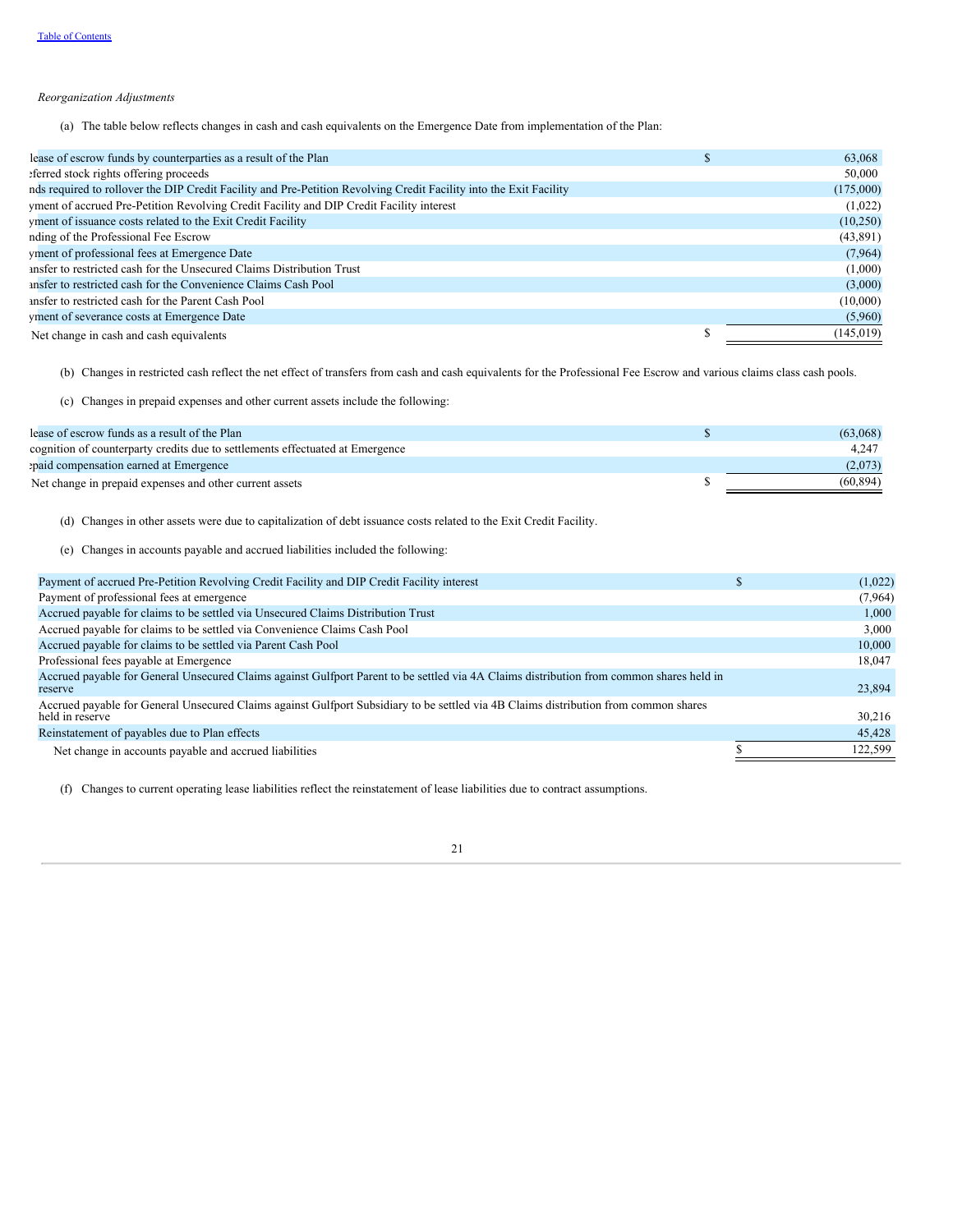(g) Changes in the current maturities of long-term debt include the following:

| Current portion of Term Notes issued under the Exit Facility | 60,000     |
|--------------------------------------------------------------|------------|
| Payment of DIP Facility to effectuate Exit Facility          | (157,500)  |
| Transfer of post-petition RBL borrowings to Exit Facility    | (122, 751) |
| Net changes to current maturities of long-term debt          | (220, 251) |
|                                                              |            |

- (h) Reflects the reclassification of asset retirement obligations from liabilities subject to compromise.
- (i) Changes to non-current operating lease liabilities reflect the reinstatement of lease liabilities due to contract assumptions.
- (j) Changes in long-term debt include the following:

| ergence Date draw on Exit Facility                                            | 122.751 |
|-------------------------------------------------------------------------------|---------|
| ncurrent portion of First-Out Term Loan issued under the Exit Credit Facility | 120,000 |
| uance of Successor Senior Notes                                               | 550,000 |
| Net impact to long-term debt, net of current maturities                       | 792.751 |

(k) On the Emergence Date, liabilities subject to compromise were settled in accordance with the Plan as follows:

| neral Unsecured Claims settled via Class 4A, 4B, and 5B distributions       | 74,098    |
|-----------------------------------------------------------------------------|-----------|
| edecessor Senior Notes and associated interest                              | 1,842,035 |
| :-Petition Revolving Credit Facility                                        | 197,500   |
| instatement of Predecessor Claims as Successor liabilities                  | 45.475    |
| instatement of Predecessor asset retirement obligations                     | 65,341    |
| Total liabilities subject to compromise settled in accordance with the Plan | 2.224.449 |

The resulting gain on liabilities subject to compromise was determined as follows:

| Pre-petition General Unsecured Claims Settled at Emergence                       | 74,098     |
|----------------------------------------------------------------------------------|------------|
| Predecessor Senior Notes Claims settled at Emergence                             | 1,842,035  |
| <b>Pre-Petition Revolving Credit Facility</b>                                    | 197,500    |
| Rollover of Pre-Petition Revolving Credit Facility into Exit RBL Facility        | (197,500)  |
| Accrued payable for claims to be settled via Unsecured Claims Distribution Trust | (1,000)    |
| Accrued payable for claims to be settled via Convenience Claims Cash Pool        | (3,000)    |
| Accrued payable for claims to be settled via Parent Cash Pool                    | (10,000)   |
| Accrued payable for shares to be transferred to trust                            | (54, 109)  |
| Issuance of New Common Stock to settle Predecessor liabilities                   | (639, 666) |
| Issuance of Successor Senior Notes in settlement of Class 4B and 5B claims       | (550,000)  |
| Gain on settlement of liabilities subject to compromise                          | 658,358    |

(l) Changes to New Preferred Stock reflect the fair value of preferred shares issued in the Rights Offering.

(m) Changes in Predecessor common stock reflect the extinguishment of Predecessor equity as per the Plan.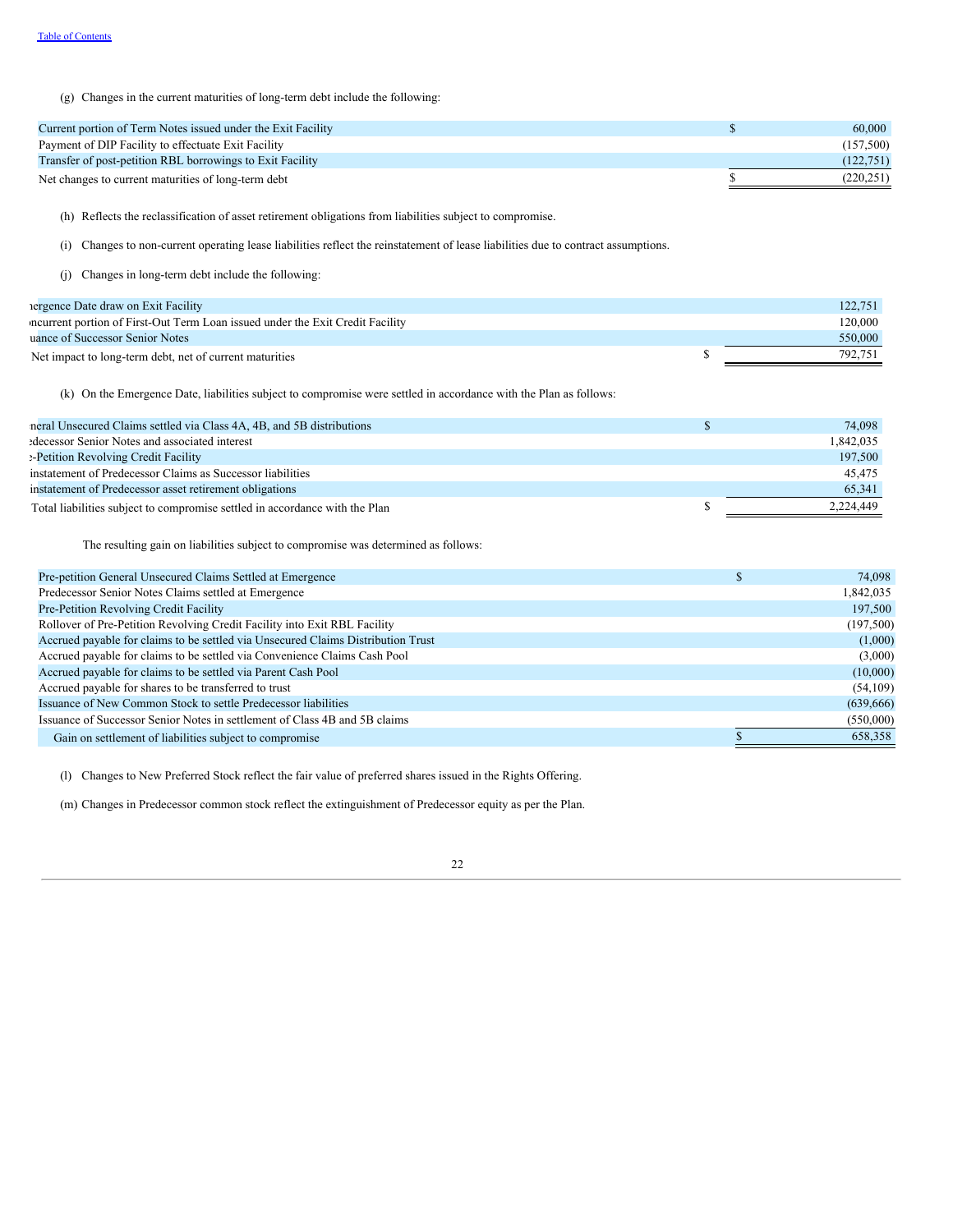## (n) Changes in New Common Stock included the following:

| uance of common stock to settle General Unsecured Claims against Gulfport Parent (par value)       |  |
|----------------------------------------------------------------------------------------------------|--|
| uance of common stock to settle General Unsecured Claims against Gulfport Subsidiaries (par value) |  |
| mmon stock reserved for settlement of claims post Emergence Date (par value)                       |  |
| Net change to New Common Stock                                                                     |  |
|                                                                                                    |  |

(o) Changes to paid in capital included the following:

| Issuance of common stock to settle General Unsecured Claims against Gulfport Parent       | 27.751      |
|-------------------------------------------------------------------------------------------|-------------|
| Issuance of common stock to settle General Unsecured Claims against Gulfport Subsidiaries | 666.022     |
| Extinguishment of Predecessor stock based compensation                                    | 4.419       |
| Extinguishment of Predecessor paid in capital                                             | (4,220,256) |
| Net change to paid in capital                                                             | (3,522,064) |

(p) New Common Stock held in reserve to settle Allowed General Unsecured Claims include:

| Shares held in reserve to settle Allowed Claims against Gulfport Parent     | (23, 894) |
|-----------------------------------------------------------------------------|-----------|
| Shares held in reserve to settle Allowed Claims against Gulfport Subsidiary | (30,215)  |
| Total New Common Stock held in reserve                                      | (54, 109) |

(q) Change to retained earnings (accumulated deficit) included the following

| Gain on settlement of liabilities subject to compromise                         | 658,358   |
|---------------------------------------------------------------------------------|-----------|
| Extinguishment of Predecessor common stock and paid in capital                  | 4,221,864 |
| Recognition of counterparty credits due to settlements effectuated at Emergence | 4.247     |
| Deferred compensation earned at Emergence                                       | (2,073)   |
| Extinguishment of Predecessor accumulated other comprehensive income            | (40, 430) |
| Write-off of debt issuance costs related to Exit Credit Facility Notes          | (3,150)   |
| Severance costs incurred as a result of the Plan                                | (5,961)   |
| Professional fees earned at Emergence                                           | (18,047)  |
| Rights offering backstop commitment fee                                         | (5,000)   |
| Extinguishment of Predecessor stock based compensation                          | (4, 418)  |
| Net change to retained earnings (accumulated deficit)                           | 4,805,390 |

*Fresh Start Adjustments*

- (r) The change in fair value of short-term derivative instruments is due to the change in the Company's post-emergence credit rating.
- (s) The change in oil and natural gas properties represents the fair value adjustment to the Company's properties due to the adoption of fresh start accounting.
- (t) Predecessor accumulated depreciation and amortization for other property and equipment was net against the gross value of the assets with the adoption of fresh start accounting.

(u) Predecessor accumulated depreciation and amortization was eliminated with the adoption of fresh start accounting.

(v) The change in equity investments is due to the fair value adjustment to the Company's Grizzly investment.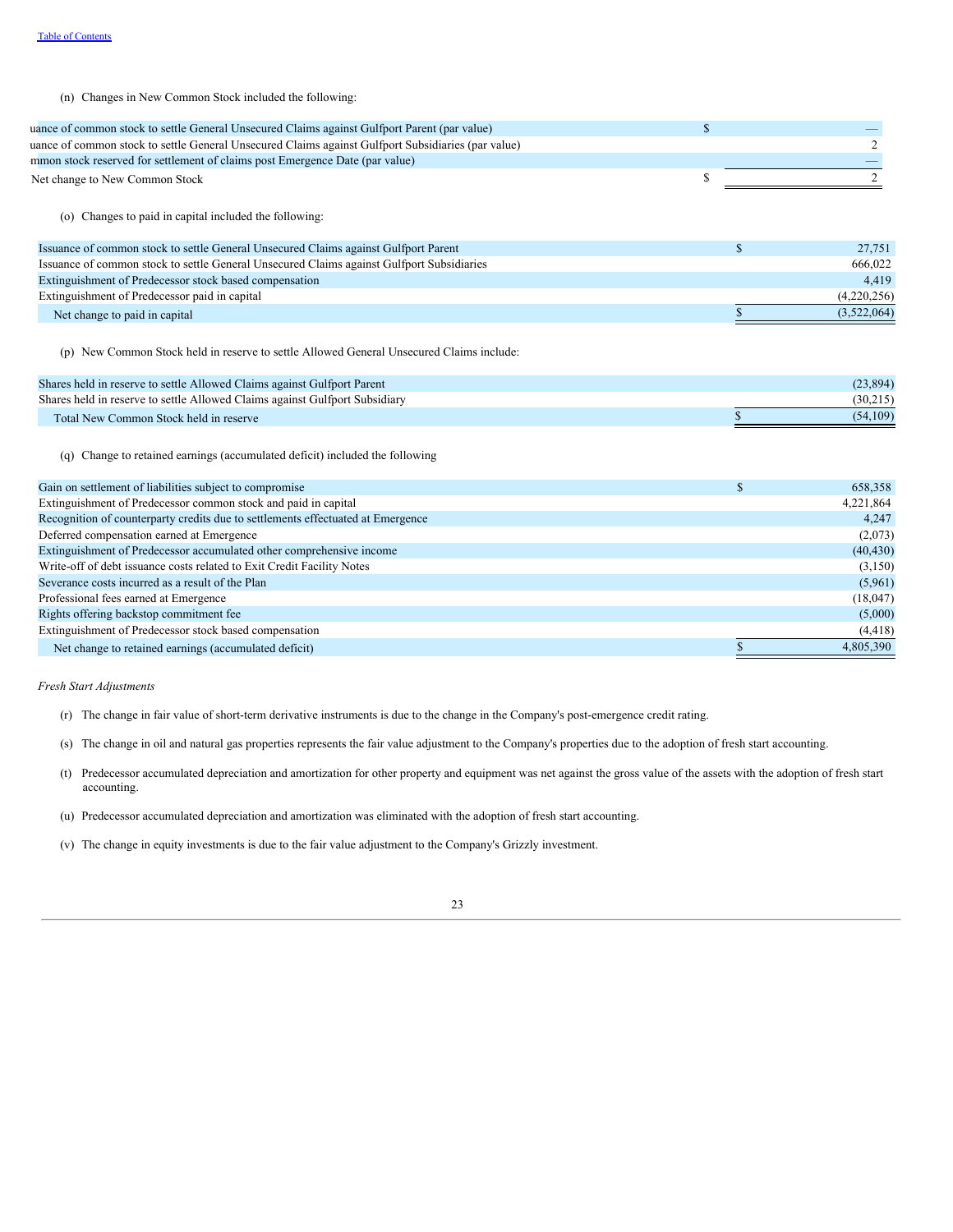- (w) The change in fair value of long-term derivative instruments is due to the change in the Company's post-emergence credit rating.
- (x) The change in fair value of liabilities related to short-term derivative instruments is due to the change in the Company's post-emergence credit rating.
- (y) The change in fair value of liabilities related to long-term derivative instruments is due to the change in the Company's post-emergence credit rating.
- (z) The fair value of asset retirement obligation were reduced due to the change in the Company's credit adjusted risk-free rate and expected economic life estimates.
- (aa) Changes to retained earnings represent the total impact of fresh start adjustments to the post-reorganization balance sheet.

## *Reorganization Items, Net*

The Company has incurred significant expenses, gains and losses associated with the reorganization, primarily the gain on settlement of liabilities subject to compromise, provision for allowed claims and legal and professional fees incurred subsequent to the Chapter 11 filings for the restructuring process. The accrual for allowed claims primarily represents damages from contract rejections and settlements attributable to the midstream savings requirement as stipulated in the Plan. While the claims reconciliation process is ongoing, the estimate of liabilities related to the rejection of certain midstream contracts reflects the best estimate of the most probable outcomes of ongoing litigation and settlement negotiations. The amount of these items, which were incurred in reorganization items, net within the accompanying unaudited condensed consolidated statements of operations, have significantly affected the Company's statements of operations.

The following table summarizes the components in reorganization items, net included in the Company's unaudited consolidated statements of operations:

|                                                                | Successor                                                                           | Predecessor                                         |            |
|----------------------------------------------------------------|-------------------------------------------------------------------------------------|-----------------------------------------------------|------------|
|                                                                | Period from May 18, 2021 through Period from April 1, 2021 through<br>June 30, 2021 | Period from January 1, 2021<br>through May 17, 2021 |            |
| gal and professional advisory fees                             | $\hspace{0.1mm}-\hspace{0.1mm}$                                                     | (40,782)                                            | (81, 565)  |
| t gain on liabilities subject to compromise                    |                                                                                     | 571.032                                             | 575.182    |
| sh start adjustments, net                                      |                                                                                     | (160, 756)                                          | (160, 756) |
| mination of predecessor accumulated other comprehensive income | __                                                                                  | (40, 430)                                           | (40, 430)  |
| bt issuance costs                                              | $\overline{\phantom{a}}$                                                            | (3,150)                                             | (3,150)    |
| her items, net                                                 |                                                                                     | (20, 297)                                           | (22, 383)  |
| Total reorganization items, net                                | $\overline{\phantom{a}}$                                                            | 305.61%                                             | 266,898    |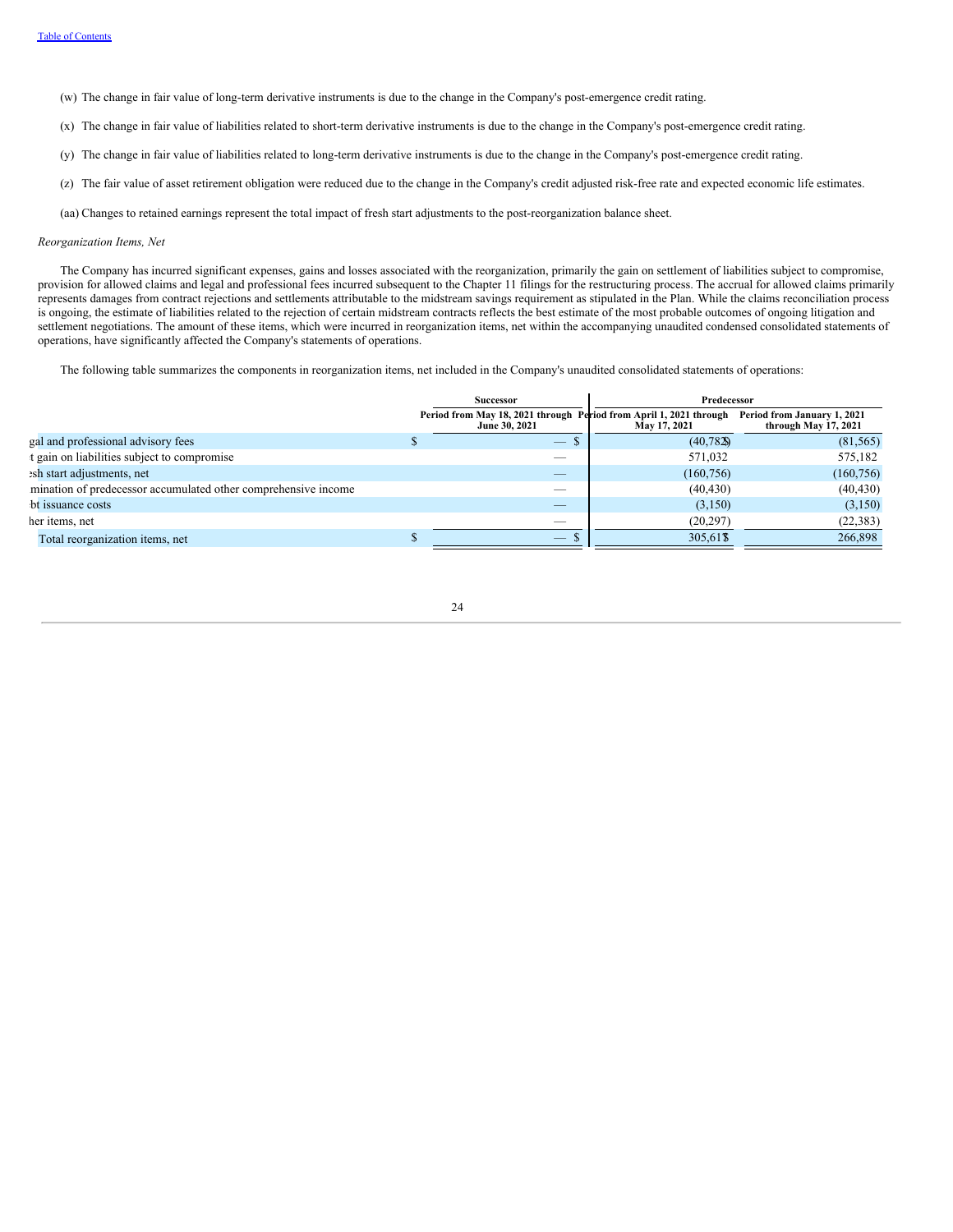## **4. PROPERTY AND EQUIPMENT**

The major categories of property and equipment and related accumulated DD&A and impairment as of June 30, 2021 and December 31, 2020 are as follows:

| <b>Successor</b> | Predecessor              |
|------------------|--------------------------|
| June 30, 2021    | <b>December 31, 2020</b> |
| 1,737,778        | 9,359,866                |
| 224,214          | 1,457,043                |
| 5,407            | 85,530                   |
| 1,507            | 3,008                    |
| 1,968,906        | 10,905,447               |
| (150, 175)       | (8,819,178)              |
| 1,818,731        | 2,086,269                |
|                  |                          |

Under the full cost method of accounting, the Company is required to perform a ceiling test each quarter. The test determines a limit, or ceiling, on the book value of the Company's oil and natural gas properties. At June 30, 2021, the net book value of the Company's oil and gas properties was above the calculated ceiling for the period leading up to June 30, 2021. As a result, the Company recorded impairment of its oil and natural gas properties of \$117.8 million for the Successor Period. No impairments were recorded in either of the Current Predecessor Quarter or the Current Predecessor YTD Period. The Company recorded an impairment of its oil and natural gas properties of \$532.9 million and \$1.1 billion for the Prior Predecessor Quarter and the Prior Predecessor YTD Period, respectively, as a result of the significant decrease in commodity prices.

Certain general and administrative costs are capitalized to the full cost pool and represent management's estimate of costs incurred directly related to exploration and development activities. All general and administrative costs not capitalized are charged to expense as they are incurred. Capitalized general and administrative costs were approximately \$2.2 million for the Successor Period, \$2.5 million, for the Current Predecessor Quarter, and \$8.0 million for Current Predecessor YTD Period. Capitalized general and administrative costs were approximately \$8.2 million and \$13.6 million for the Prior Predecessor Quarter and the Prior Predecessor YTD Period, respectively.

The Company evaluates the costs excluded from its amortization calculation at least annually. Individually insignificant unevaluated properties are grouped for evaluation and periodically transferred to evaluated properties over a timeframe consistent with their expected development schedule.

The following table summarizes the Company's unevaluated properties excluded from amortization by area at June 30, 2021:

|                           | Successor      |
|---------------------------|----------------|
|                           | June 30, 2021  |
|                           | (In thousands) |
| Utica                     | 186,036        |
| <b>SCOOP</b>              | 38,178         |
| Total unproved properties | 224,214        |

### *Impairment of Other Property and Equipment*

During the Current Predecessor YTD Period, the Company recorded an impairment of \$14.6 million related to its corporate headquarters as a result of changes in the expected future use.

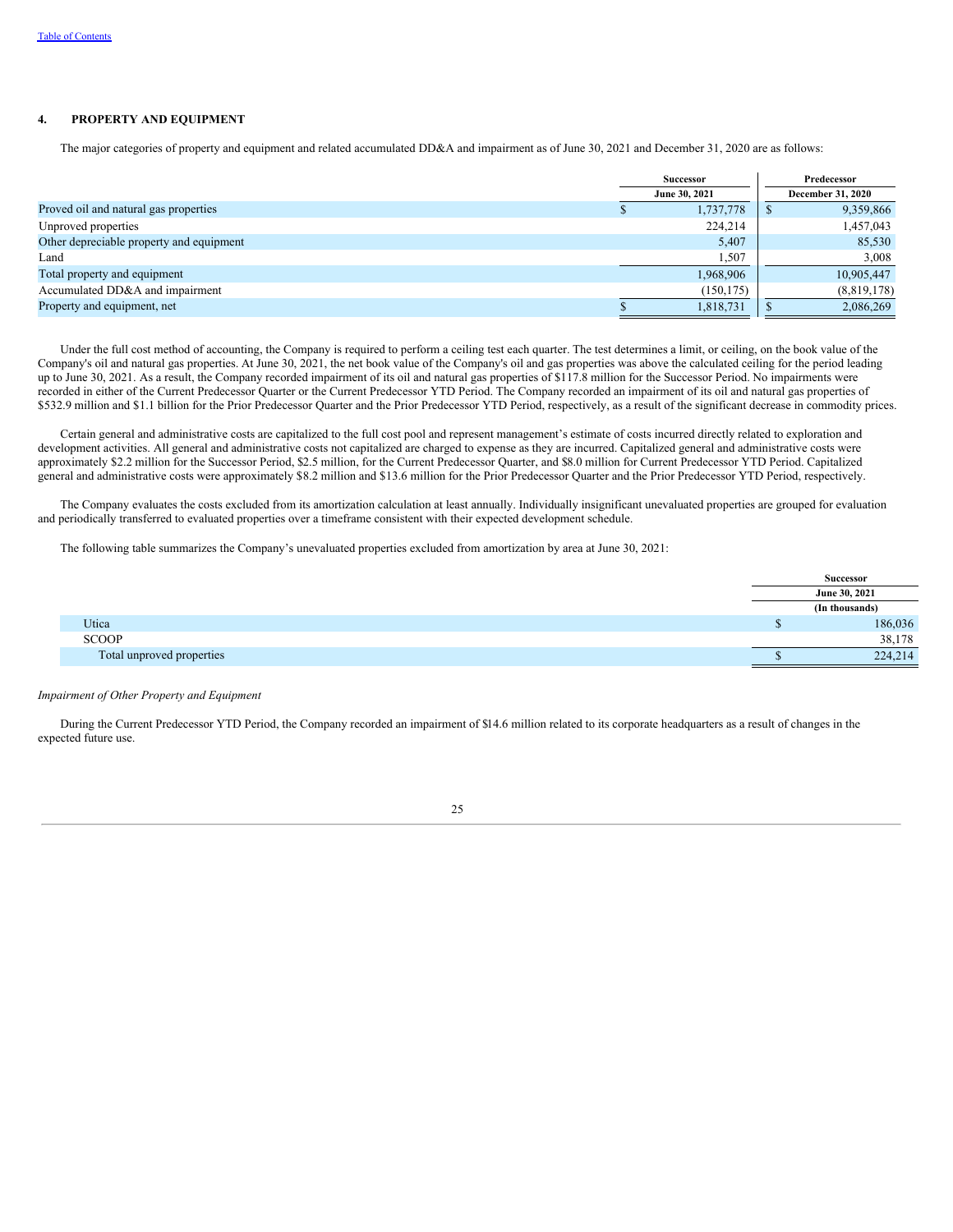## *Asset Retirement Obligation*

The following table provides a reconciliation of the Company's asset retirement obligation for the periods presented:

| Asset retirement obligation at January 1, 2021 (Predecessor) | 63,566    |
|--------------------------------------------------------------|-----------|
| Liabilities incurred                                         | 546       |
| Accretion expense                                            | 1,229     |
| Ending balance as of May 17, 2021 (Predecessor)              | 65,341    |
| Fresh start adjustments $(1)$                                | (46, 257) |
|                                                              |           |
| Asset retirement obligation at May 18, 2021 (Successor)      | 19,084    |
| Liabilities incurred                                         | 37        |
| Accretion expense                                            | 226       |
|                                                              |           |
| Asset retirement obligation at June 30, 2021                 | 19.347    |

(1) See [Note](#page-17-0) 3 for additional discussion of fresh start adjustments.

## **5. LONG-TERM DEBT**

Long-term debt consisted of the following items as of June 30, 2021 and December 31, 2020:

|                                                                 | Successor     | Predecessor |                   |  |
|-----------------------------------------------------------------|---------------|-------------|-------------------|--|
|                                                                 | June 30, 2021 |             | December 31, 2020 |  |
| <b>Exit Facility</b>                                            | 105,000       | S.          |                   |  |
| First-Out Term Loan                                             | 180,000       |             |                   |  |
| 8.000% senior unsecured notes due 2026                          | 550,000       |             |                   |  |
| <b>DIP Credit Facility</b>                                      | _             |             | 157,500           |  |
| Pre-petition revolving credit facility                          | _             |             | 292,910           |  |
| 6.625% senior unsecured notes due 2023                          | _             |             | 324,583           |  |
| 6.000% senior unsecured notes due 2024                          | _             |             | 579,568           |  |
| 6.375% senior unsecured notes due 2025                          | _             |             | 507,870           |  |
| 6.375% senior unsecured notes due 2026                          |               |             | 374,617           |  |
| Building loan                                                   | _             |             | 21,914            |  |
| Debt issuance costs                                             | (1, 153)      |             |                   |  |
| <b>Total Debt</b>                                               | 833,847       |             | 2,258,962         |  |
| Less: current maturities of long-term debt                      | (60,000)      |             | (253,743)         |  |
| Less: amounts reclassified to liabilities subject to compromise | --            |             | (2,005,219)       |  |
| Total Debt reflected as long term                               | 773,847       |             |                   |  |

## *Successor Debt*

Our post-emergence debt consists of the Exit Credit Facility and the Successor Senior Notes.

## *Exit Credit Facility*

As discussed in [Note](#page-15-0) 2, on the Emergence Date, pursuant to the terms of the Plan, the Company entered into the Exit Credit Agreement, which provides for (i) the Exit Facility in an aggregate principal amount of up to \$1.5 billion and (ii) the First-Out Term Loan in an aggregate maximum amount of up to \$180.0 million. The Exit Facility has an initial borrowing base and elected commitment amount of up to \$580.0 million.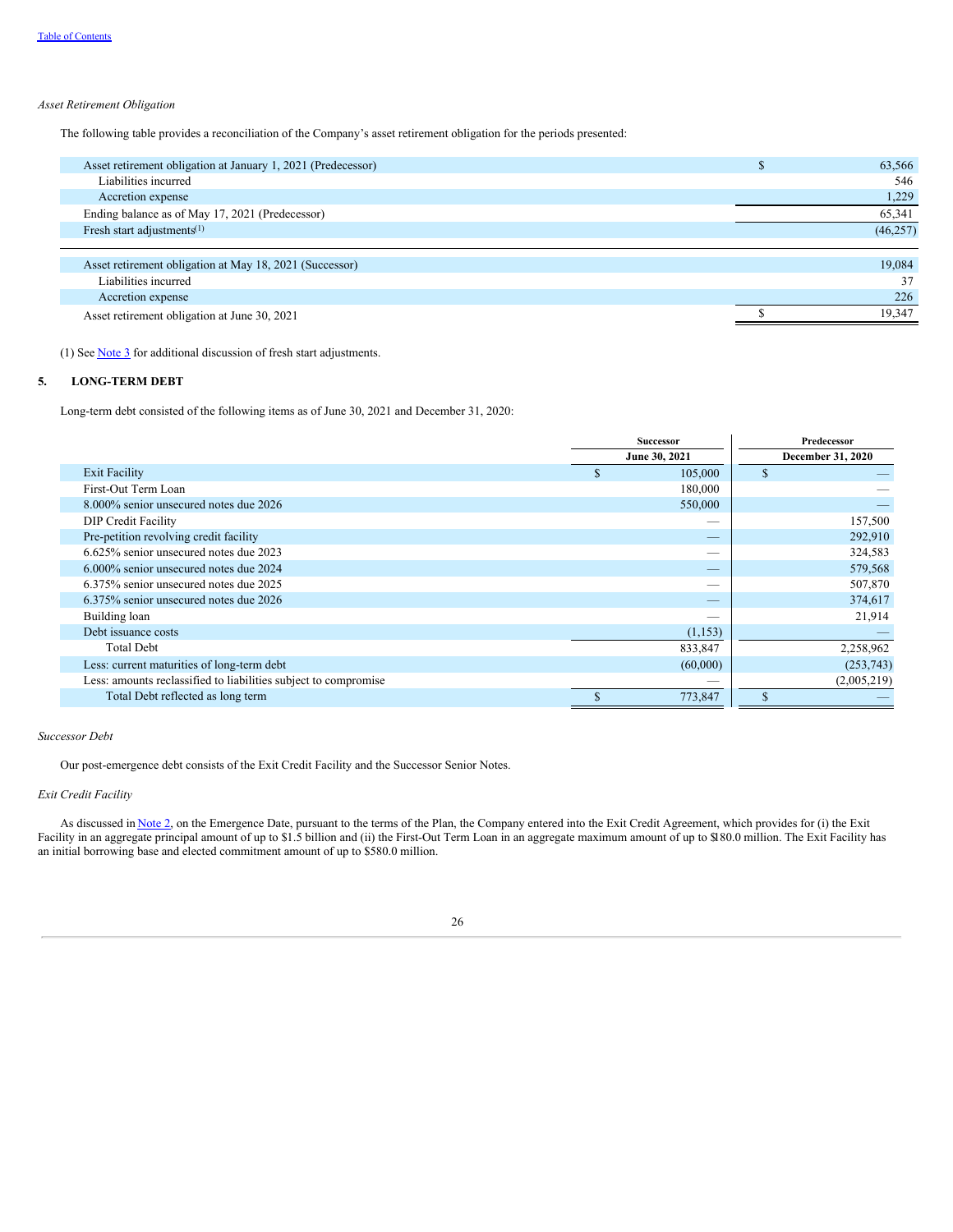The borrowing base will be redetermined semiannually on or around May 1 and November 1 of each year. The next scheduled redetermination will be on or around November 1, 2021.

Loans drawn under the Exit Facility will not be subject to amortization, while loans drawn under the First-Out Term Loan will amortize with \$15.0 million quarterly installments, commencing on the closing date and occurring every three months after the closing date. The Exit Credit Facility matures on May 17, 2024.

The Exit Facility provides for a \$150.0 million sublimit of the aggregate commitments that is available for the issuance of letters of credit. The Exit Facility also includes a \$40 million availability blocker that remains in place until Successful Midstream Resolution (as defined in the Exit Credit Agreement), as discussed i[nNote](#page-33-0) 9.

The Exit Facility bears interest at a rate equal to, at the Company's election, either (a) LIBOR plus an applicable margin that varies from3.00% to 4.00% per annum or (b) a base rate plus an applicable margin that varies from 2.00% to 3.00% per annum. The First-Out Term Loan Facility bears interest at a rate equal to, at Gulfport's election, either (a) LIBOR (subject to a 1.00% floor) plus 4.50% or (b) a base rate (subject to a2.00% floor) plus 3.50%. As of June 30, 2021, the Exit Facility and the First-Out Term Loan Facility bore interest at weighted average rates of 4.50% and 5.50%, respectively.

The Company is required to pay a commitment fee of 0.50% per annum on the average daily unused portion of the current aggregate commitments under the Exit Facility and is also required to pay customary letter of credit and fronting fees.

The Exit Credit Agreement requires the Company to maintain (i) a net funded leverage ratio of less than or equal to3.00 to 1.00, (ii) a net senior secured leverage ratio of less than or equal to 2.00 to 1.00, and (iii) a current ratio of greater than or equal to1.00 to 1.00.

The Exit Credit Agreement also contains customary affirmative and negative covenants, including, among other things, as to compliance with laws (including environmental laws and anti-corruption laws), delivery of quarterly and annual financial statements and borrowing base certificates, conduct of business, maintenance of property, maintenance of insurance, restrictions on the incurrence of liens, indebtedness, asset dispositions, restricted payments, and other customary covenants.

Additionally, the Exit Credit Agreement contains customary events of default and remedies for credit facilities of this nature. If the Company does not comply with the financial and other covenants in the Exit Credit Agreement, the Lenders may, subject to customary cure rights, require immediate payment of all amounts outstanding under the Exit Credit Agreement and any outstanding unfunded commitments may be terminated.

The obligations under the Exit Credit Facility are guaranteed by the Company and the Guarantors (collectively, the "Loan Parties") and secured by substantially all of the Loan Parties' assets (subject to customary exceptions), including mortgages on at least 85% of the PV-10 of the borrowing base properties as set forth on the reserve report.

As of June 30, 2021, the Company had \$105.0 million of outstanding borrowings under the Exit Facility, \$180 million outstanding borrowings under the First-Out Term Loan and \$114.8 million in letters of credit outstanding.

#### *Successor Senior Notes*

As discussed in [Note](#page-15-0) 2, on the Emergence Date, pursuant to the terms of the Plan, the Company issued \$50 million aggregate principal amount of its 8.000% senior notes due 2026.

The Successor Senior Notes are guaranteed on a senior unsecured basis by each of the Company's subsidiaries that guarantee the Exit Credit Facility.

The Successor Senior Notes were issued under the Indentures, dated as of May 17, 2021, by and among the Issuer, UMB Bank, National Association, as trustee, and the Guarantors.

Interest on the Successor Senior Notes will be payable semi-annually, on June 1 and December 1 of each year, commencing on December 1, 2021, to holders of record on the immediately preceding May 15 or November 15. Interest on the Successor Senior Notes will accrue from the most recent date to which interest has been paid or, if no interest has been paid, from May 17, 2021. Interest will be computed on the basis of a 360-day year of twelve 30-day months.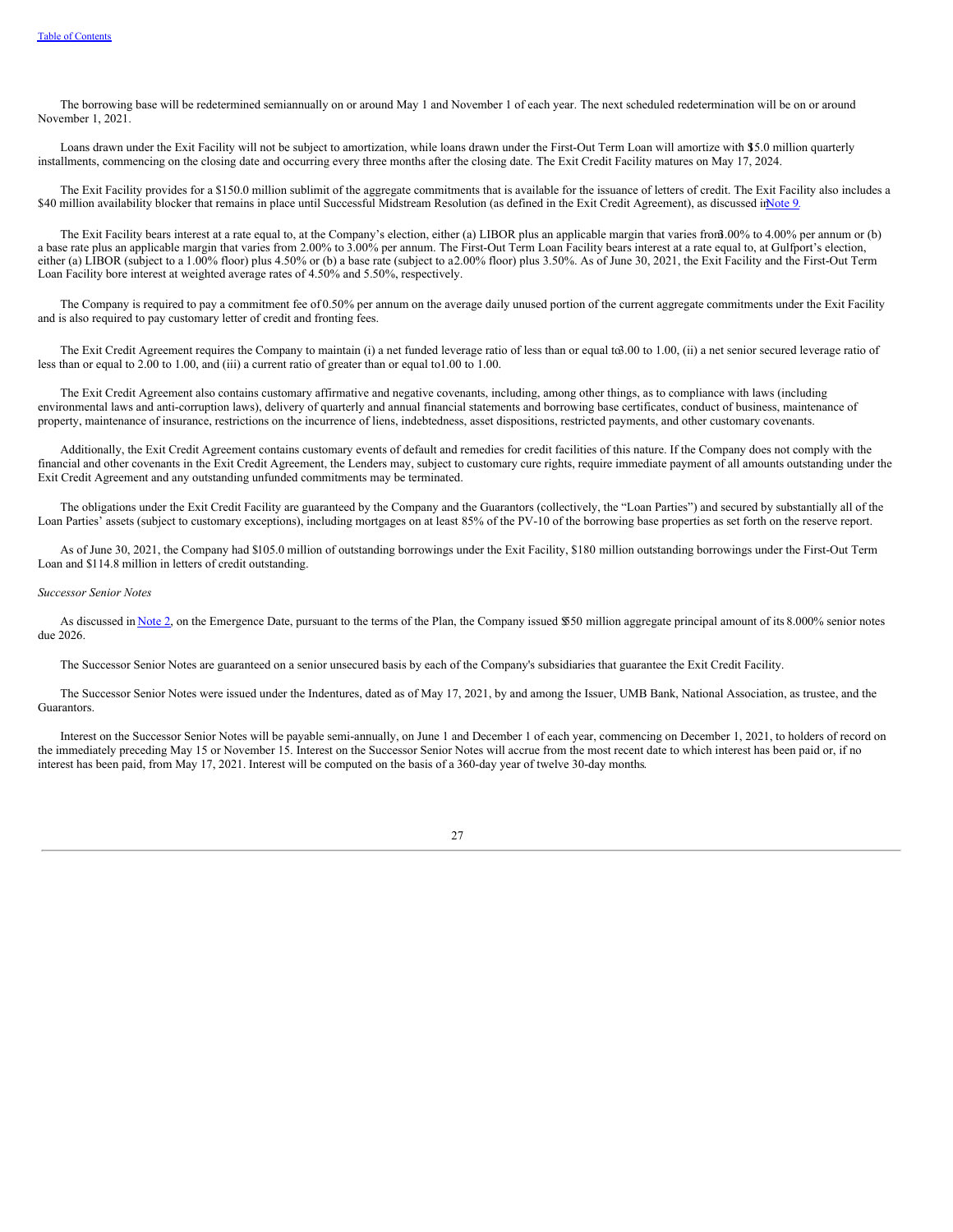The Successor Senior Notes are the Company's senior unsecured obligations. Each guarantee of the Successor Senior Notes by a guarantor is a general, unsecured, senior obligation of such guarantor.

The covenants of the 1145 Indenture (other than the payment covenant) require that the Company comply with the covenants of the 4(a)(2) Indenture, as amended. The 4(a) (2) Indenture contains covenants limiting the Issuer's and its restricted subsidiaries' ability to (i) incur additional debt, (ii) pay dividends or distributions in respect of certain equity interests or redeem, repurchase or retire certain equity interests or subordinated indebtedness, (iii) make certain investments, (iv) create restrictions on distributions from restricted subsidiaries, (v) engage in specified sales of assets, (vi) enter into certain transactions among affiliates, (vii) engage in certain lines of business, (viii) engage in consolidations, mergers and acquisitions, (ix) create unrestricted subsidiaries and (x) incur or create liens. These covenants contain important exceptions, limitations and qualifications. At any time that the Successor Senior Notes are rated investment grade, certain covenants will be terminated and cease to apply.

## *Chapter 11 Proceedings - Predecessor Debt*

Filing of the Chapter 11 Cases constituted an event of default with respect to certain of our secured and unsecured debt obligations. As a result of the Chapter 11 Cases, the principal and interest due under these debt instruments became immediately due and payable. However, Section 362 of the Bankruptcy Code stayed the creditors from taking any action as a result of the default.

The principal amounts from the Predecessor Senior Notes, Building Loan and Pre-Petition Revolving Credit Facility, other than letters of credit drawn on the Pre-Petition Revolving Credit Facility after the Petition Date, have been classified as liabilities subject to compromise on the accompanying consolidated balance sheet as of December 31, 2020.

#### *Debtor-in-Possession Credit Agreement*

Pursuant to the RSA, the Consenting RBL Lenders agreed to provide the Company with a senior secured superpriority debtor-in-possession revolving credit facility in an aggregate principal amount of \$262.5 million consisting of (a) \$105 million of new money and (b) \$157.5 million to roll up a portion of the existing outstanding obligations under the Pre-Petition Revolving Credit Facility. The terms and conditions of the DIP Credit Facility are set forth in that certain form of credit agreement governing the DIP Credit Facility. The proceeds of the DIP Credit Facility were used for, among other things, post-petition working capital, permitted capital investments, general corporate purposes, letters of credit, administrative costs, premiums, expenses and fees for the transactions contemplated by the Chapter 11 Cases and payment of court approved adequate protection obligations. On the Emergence Date, the DIP Facility was terminated and the lenders indefeasibly converted into the Exit Facility. Each holder of an allowed DIP Claim received, in full and final satisfaction, settlement, release, and discharge of, and in exchange for, each Allowed DIP Claim its Pro Rata share of participation in the Exit Credit Facility.

## *Pre-Petition Revolving Credit Facility*

Prior to the Emergence Date, the Company had entered into a senior secured revolving credit facility agreement, as amended, with The Bank of Nova Scotia, as the lead arranger and administrative agent and certain lenders from time to time party thereto. The Pre-Petition Revolving Credit Facility had a borrowing base of \$580 million. On the Emergence Date, the Pre-Petition Revolving Credit Facility was terminated and the lenders indefeasibly converted into the Exit Credit Facility. Each holder of an allowed claim under the Pre-Petition Revolving Credit Facility received, in full and final satisfaction, settlement, release, and discharge of, and in exchange for, each Allowed DIP Claim its Pro Rata share of participation in the Exit Credit Facility.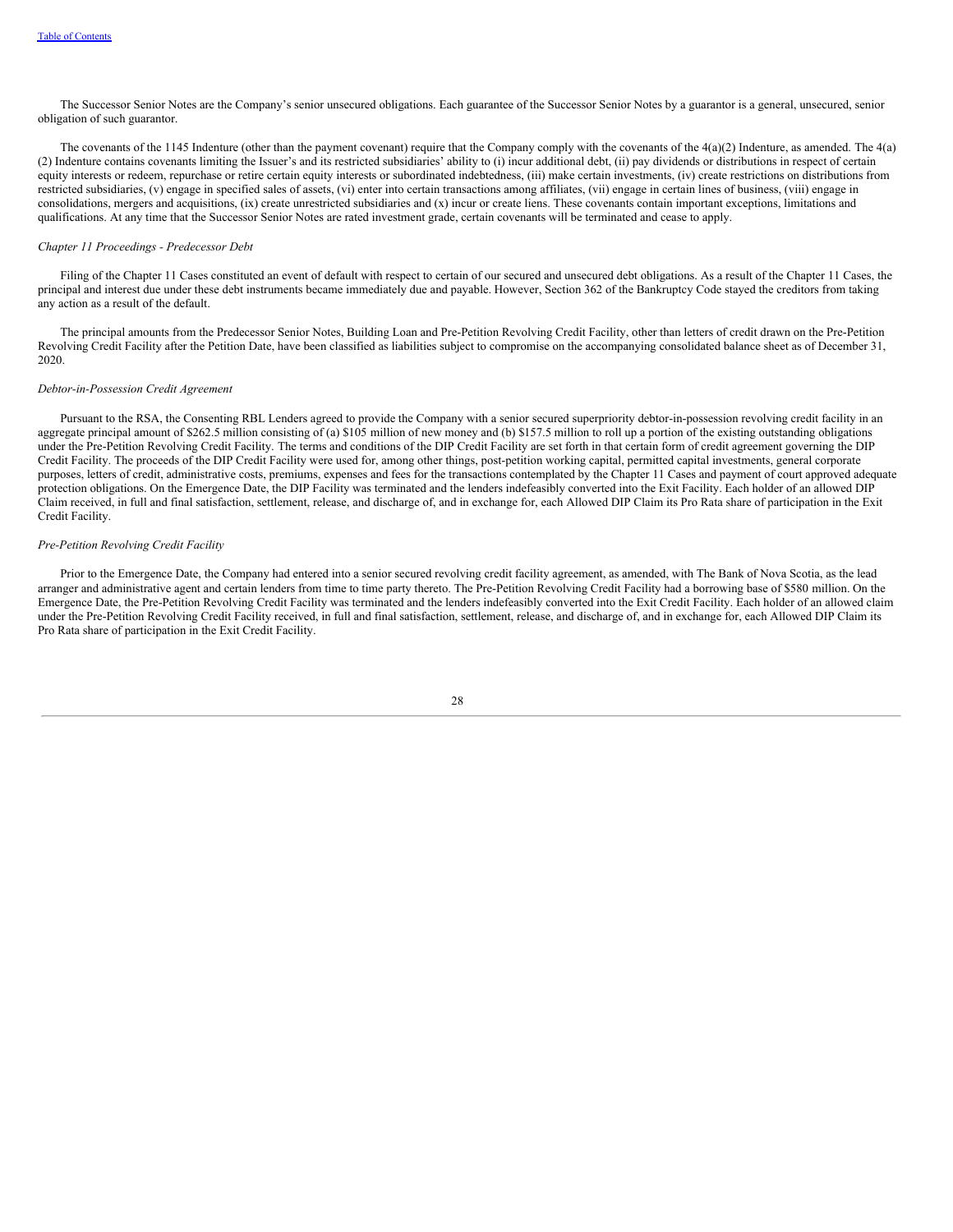### *Predecessor Senior Notes*

On the Emergence Date, all outstanding obligations under the Predecessor Senior Notes were cancelled in accordance with the Plan and each holder of an allowed unsecured notes claim received their pro-rata share of 19.7 million shares of New Common Stock and \$550 million of the Successor Senior Notes.

#### *Predecessor Building Loan*

In June 2015, the Company entered into a loan for the construction of the Company's corporate headquarters in Oklahoma City, which was substantially completed in December 2016. On the Emergence Date, ownership of the Company's corporate headquarters reverted to the Building Loan lender and the Company entered into a short-term lease agreement for the headquarters with the lender. As a result, the building loan liability was discharged as of the Emergence Date.

#### *Capitalization of Interest*

The Company did not capitalize interest expense for the Successor Period or the Current Predecessor YTD Period related to its unevaluated oil and natural gas properties and capitalized approximately \$0.5 million and \$0.7 million in interest expense during the Prior Predecessor Quarter and the Prior Predecessor YTD Period, respectively.

## *Fair Value of Debt*

At June 30, 2021, the carrying value of the outstanding debt represented by the Successor Senior Notes was \$548.8 million. Based on the quoted market prices (Level 1), the fair value of the Successor Senior Notes was determined to be \$592.6 million at June 30, 2021.

#### <span id="page-30-0"></span>**6. EQUITY**

As discussed in [Note](#page-15-0) 2, on the Emergence Date, the Company filed an amended and restated certificate of incorporation with the Delaware Secretary of State to provide for, among other things, the authority to issue 42 million shares of New Common Stock with a par value of \$0.0001 per share and (ii) the designation of 110,000 shares of New Preferred Stock, with a par value of \$0.0001 per share and a liquidation preference of \$1,000 per share.

#### *New Common Stock*

On the Emergence Date, all existing shares of the Predecessor's common stock were cancelled. The Successor issued approximately 19.8 million shares of New Common Stock and 1.7 million shares of New Common Stock were issued to the Disputed Claims reserve.

## *New Preferred Stock*

On the Emergence Date, the Successor issued55,000 shares of New Preferred Stock.

Holders of Preferred Stock are entitled to receive cumulative quarterly dividends at a rate of10% per annum of the Liquidation Preference (as defined below) with respect to cash dividends and 15% per annum of the Liquidation Preference with respect to dividends paid in kind as additional shares of Preferred Stock ("PIK Dividends"). Gulfport must pay PIK Dividends for so long as the quotient obtained by dividing (i) Total Net Funded Debt (as defined in the Exit Credit Facility) by (ii) the last twelve (12) months of EBITDAX (as defined in the Exit Credit Facility) calculated as at the applicable record date is equal to or greater than 1.50. If such ratio is less than 1.50 such dividend may be paid in either cash or as PIK Dividends, subject to certain conditions under the Exit Credit Agreement.

Each holder of shares of Preferred Stock has the right (the "Conversion Right"), at its option and at any time, to convert all or a portion of the shares of Preferred Stock that it holds into a number of shares of Common Stock equal to the quotient obtained by dividing (x) the product obtained by multiplying (i) the Liquidation Preference times (ii) an amount equal to one (1) plus the Per Share Makewhole Amount (as defined in the Preferred Terms) on the date of conversion, by (y) \$14.00 per share (as may be adjusted under the Preferred Terms) (the "Conversion Price").

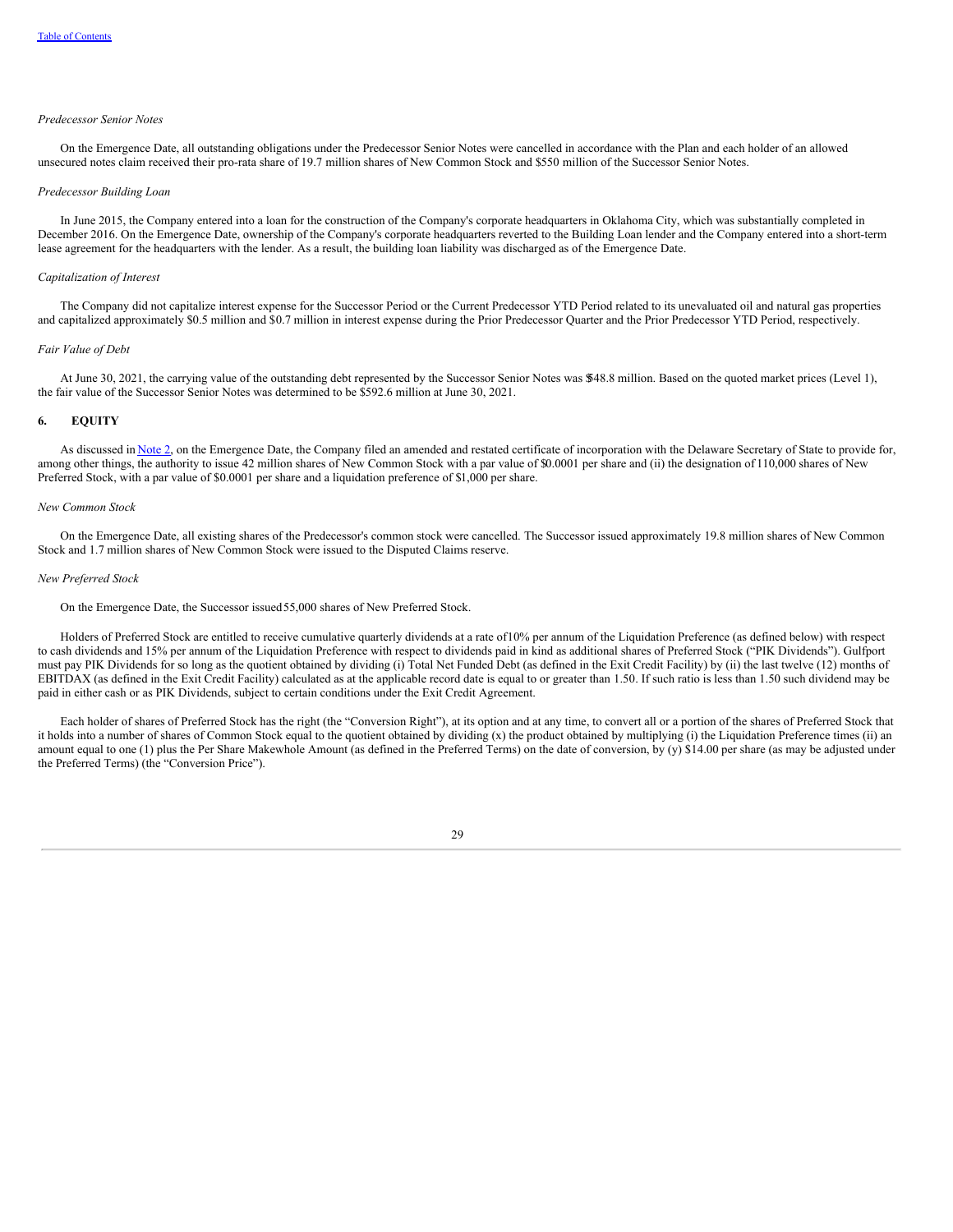Following the Emergence Date, upon or after the payment of the First-Out Payment in Full (as defined in the Exit Credit Facility), Gulfport shall have the right, but not the obligation, to redeem all, but not less than all, of the outstanding shares of New Preferred Stock by notice to the holders of New Preferred Stock, at the greater of (i) the aggregate value of the New Preferred Stock, calculated by the Current Market Price (as defined in the Preferred Terms) of the number of shares of Common Stock into which, subject to redemption, such New Preferred Stock would have been converted if such shares were converted pursuant to the Conversion Right at the time of such redemption and (ii) (y) if the date of such redemption is on or prior to the three year anniversary of the Emergence Date, the sum of the Liquidation Preference plus the sum of all unpaid PIK Dividends through the three year anniversary of the Emergence Date, or (x) if the date of such redemption is after the three year anniversary of the Emergence Date, the Liquidation Preference (the "Redemption Price").

Following the Emergence Date, if there is a Fundamental Change (as defined in the Preferred Terms), Gulfport is required to, after the payment of the First-Out Payment in Full (as defined in the Exit Credit Facility) or to the extent not prohibited under the Exit Credit Facility, redeem all, but not less than all, of the outstanding shares of New Preferred Stock by cash payment of the Redemption Price per share of New Preferred Stock within three (3) business days of the occurrence of such Fundamental Change. Notwithstanding the foregoing, in the event of a redemption pursuant to the preceding sentence, if Gulfport lacks sufficient cash to redeem all outstanding shares of New Preferred Stock, the Company is required to redeem a pro rata portion of each holder's shares of New Preferred Stock.

The New Preferred Stock has no stated maturity and will remain outstanding indefinitely unless repurchased or redeemed by Gulfport or converted into Common Stock.

The New Preferred Stock has been classified as mezzanine equity in the accompanying consolidated balance sheets due to the redemption features noted above.

#### *Dividends*

On June 30, 2021, the company paid dividends on its New Preferred Stock, which included1,006 shares of New Preferred Stock paid in kind and approximately \$25 thousand of cash-in-lieu of fractional shares.

## **7. STOCK-BASED COMPENSATION**

As discussed in [Note](#page-15-0) 2, on the Emergence Date, the Company's predecessor common stock was cancelled and New Common Stock was issued. Accordingly, the Company's then existing stock-based compensation awards were also cancelled, which resulted in the recognition of previously unamortized expense of \$4.4 million related to the cancelled awards on the date of cancellation, which was included in reorganization items, net on the accompanying consolidated statements of operations. Stock-based compensation for the Predecessor and Successor periods are not comparable.

#### *Successor Stock-Based Compensation*

As of the Emergence Date, the Board of Directors adopted the Incentive Plan with a share reserve equal to 2,828,123 shares of New Common Stock. The Incentive Plan provides for the grant of incentive stock options, nonstatutory stock options, restricted stock, restricted stock units, stock appreciation rights, dividend equivalents and performance awards or any combination of the foregoing. No shares were granted under this plan as of June 30, 2021.

### *Predecessor Stock-Based Compensation*

The Company granted restricted stock units to employees and directors pursuant to the 2019 Amended and Restated Incentive Stock Plan ("2019 Plan"). During the Current Predecessor Quarter and the Current Predecessor YTD Period, the Company's stock-based compensation cost was \$1.5 million and \$4.4 million, respectively, of which the Company capitalized \$0.3 million and \$0.9 million, respectively, relating to its exploration and development efforts. During the Prior Predecessor Quarter and the Prior Predecessor YTD Period, the Company's stock-based compensation cost was \$2.2 million and \$4.3 million, respectively, of which the Company capitalized \$1.0 million and \$1.9 million, respectively, relating to its exploration and development efforts. Stock compensation costs, net of the amounts capitalized, are included in general and administrative expenses in the accompanying consolidated statements of operations.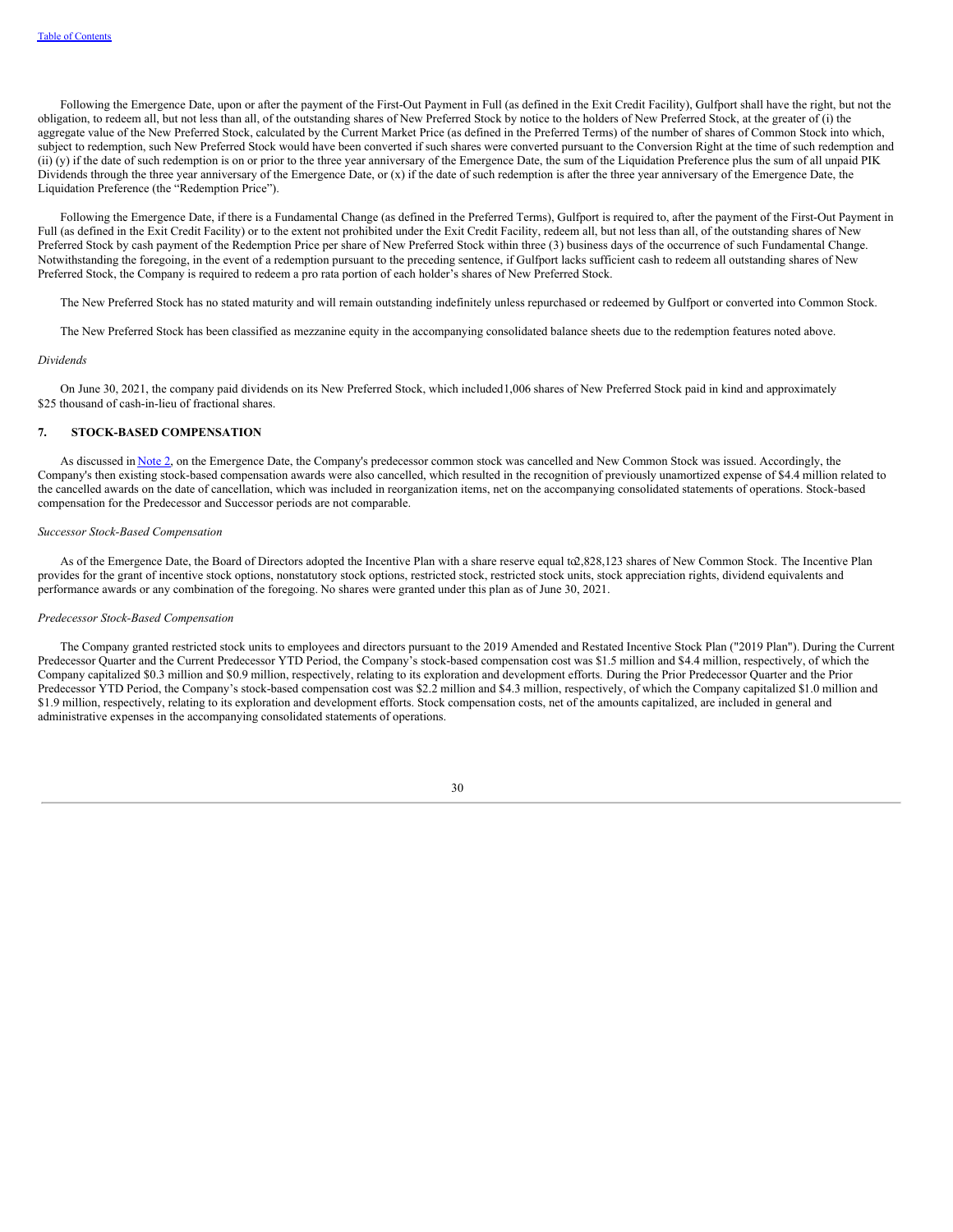The following table summarizes restricted stock unit activity for the Current Predecessor Quarter:

|                                     | Number of<br>Unvested<br><b>Restricted Stock Units</b> | Weighted<br>Average<br><b>Grant Date</b><br><b>Fair Value</b> | Number of<br>Unvested<br><b>Performance Vesting</b><br><b>Restricted Stock Units</b> |    | Weighted<br>Average<br><b>Grant Date</b><br><b>Fair Value</b> |
|-------------------------------------|--------------------------------------------------------|---------------------------------------------------------------|--------------------------------------------------------------------------------------|----|---------------------------------------------------------------|
| Unvested shares as of April 1, 2021 | 1,480,223                                              | 4.26                                                          | 840.595                                                                              | ۰D | 4.07                                                          |
| Granted                             |                                                        |                                                               |                                                                                      |    |                                                               |
| Vested                              | (24, 549)                                              | 9.49                                                          |                                                                                      |    |                                                               |
| Forfeited/canceled                  | (1.455.674)                                            | 4.17                                                          | (840, 595)                                                                           |    | 4.07                                                          |
| Unvested shares as of May 17, 2021  | $\overline{\phantom{a}}$                               | _                                                             | $\overline{\phantom{a}}$                                                             |    |                                                               |

The following table summarizes restricted stock unit activity for the Current Predecessor YTD Period:

|                                       | Number of<br>Unvested<br><b>Restricted Stock Units</b> | Weighted<br>Average<br><b>Grant Date</b><br><b>Fair Value</b> | Number of<br><b>Unvested</b><br><b>Performance Vesting</b><br><b>Restricted Stock Units</b> | Weighted<br>Average<br><b>Grant Date</b><br><b>Fair Value</b> |
|---------------------------------------|--------------------------------------------------------|---------------------------------------------------------------|---------------------------------------------------------------------------------------------|---------------------------------------------------------------|
| Unvested shares as of January 1, 2021 | 1,702,513                                              | 4.74                                                          | 840.595 \$                                                                                  | 4.07                                                          |
| Granted                               |                                                        | $\overline{\phantom{a}}$                                      | $\overline{\phantom{a}}$                                                                    |                                                               |
| Vested                                | (227, 132)                                             | 8.45                                                          |                                                                                             |                                                               |
| Forfeited/canceled                    | (1,475,381)                                            | 4.16                                                          | (840, 595)                                                                                  | 4.07                                                          |
| Unvested shares as of May 17, 2021    | $\hspace{0.1mm}-\hspace{0.1mm}$                        |                                                               | $\overline{\phantom{a}}$                                                                    |                                                               |

## *Predecessor Restricted Stock Units*

Restricted stock units awarded under the 2019 Plan generally vested over a period ofone year in the case of directors and three years in the case of employees and vesting was dependent upon the recipient meeting applicable service requirements. Stock-based compensation costs are recorded ratably over the service period. The grant date fair value of restricted stock units represents the closing market price of the Company's common stock on the date of grant. All unrecognized compensation expense was recognized as of the Emergence Date.

## *Predecessor Performance Vesting Restricted Stock Units*

The Company previously awarded performance vesting restricted stock units to certain of its executive officers under the 2019 Plan. The number of shares of common stock issued pursuant to the award was based on relative total shareholder return ("RTSR"). RTSR is an incentive measure whereby participants will earn from 0% to 200% of the target award based on the Company's RTSR ranking compared to the RTSR of the companies in the Company's designated peer group at the end of the performance period. Awards were to be earned and vested over a performance period measured from January 1, 2019 to December 31, 2021, subject to earlier termination of the performance period in the event of a change in control. All unrecognized compensation expense was recognized as of the Emergence Date.

## **8. EARNINGS (LOSS) PER SHARE**

Basic income or loss per share attributable to common stockholders is computed as (i) net income or loss less (ii) dividends paid to holders of New Preferred Stock less (iii) net income or loss attributable to participating securities divided by (iv) weighted average basic shares outstanding. Diluted net income or loss per share attributable to common stockholders is computed as (i) basic net income or loss attributable to common stockholders plus (ii) diluted adjustments to income allocable to participating securities divided by (iii) weighted average diluted shares outstanding. The "if-converted" method is used to

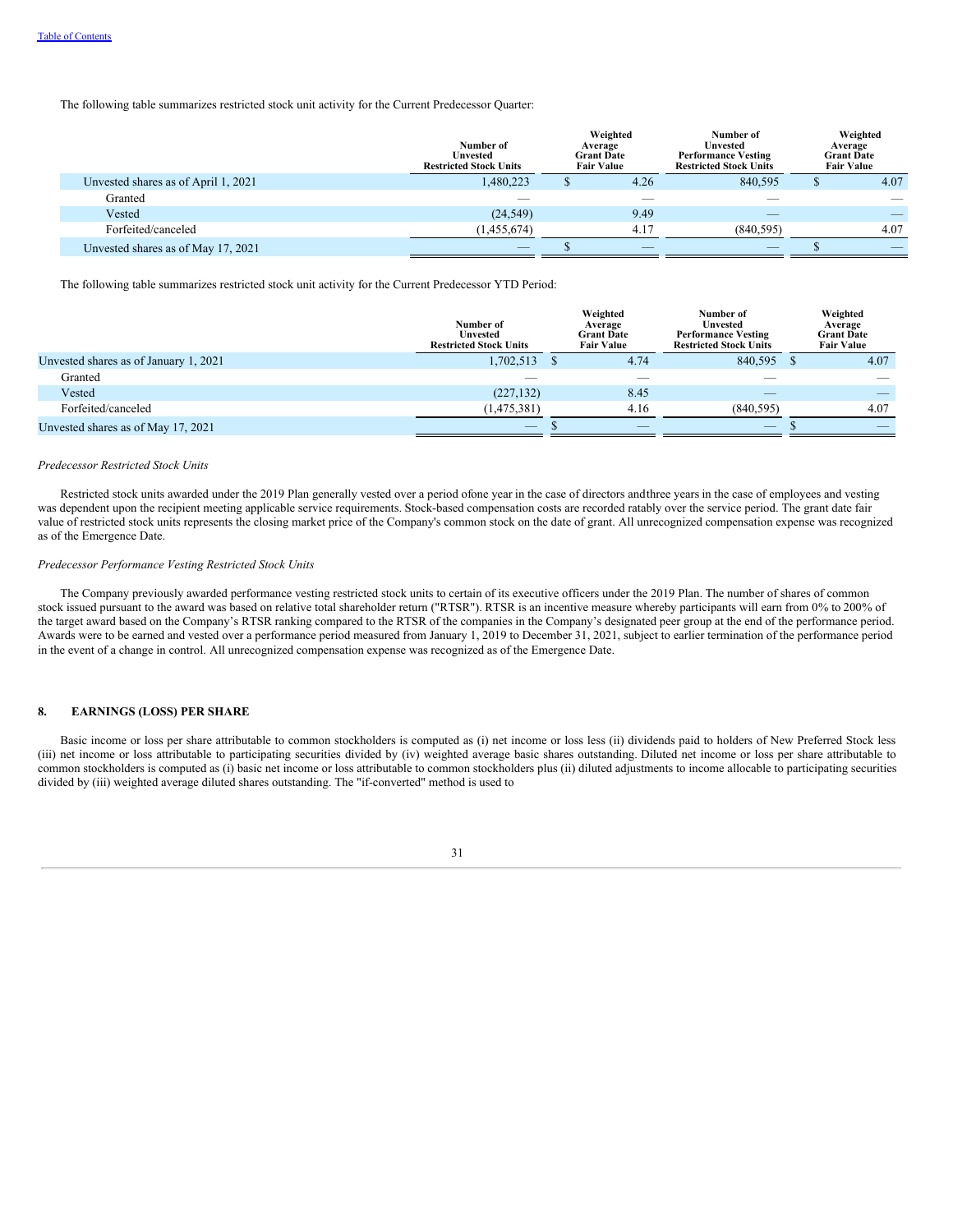determine the dilutive impact for the Company's convertible New Preferred Stock and the treasury stock method is used to determine the dilutive impact of unvested restricted stock.

There were no potential shares of common stock that were considered dilutive for the Successor Period, Current Predecessor Quarter, or the Current Predecessor YTD Period. There were 4.0 million shares of potential common shares issuable due to the Company's convertible New Preferred Stock that were considered anti-dilutive for the Successor Period due to the Company's net loss. There were 1.3 million and 1.6 million potential shares of unvested restricted stock that were considered anti-dilutive for the Prior Predecessor Quarter and the Prior Predecessor YTD Period, respectively.

Reconciliations of the components of basic and diluted net (loss) income per common share are presented in the tables below:

|                                                               | <b>Successor</b>                                  |            | Predecessor                                       |           |                                            |           |
|---------------------------------------------------------------|---------------------------------------------------|------------|---------------------------------------------------|-----------|--------------------------------------------|-----------|
|                                                               | Period from May 18,<br>2021 through June 30, 2021 |            | Period from April 1,<br>2021 through May 17, 2021 |           | <b>Three Months Ended</b><br>June 30, 2020 |           |
| Net (loss) income                                             | ٠D                                                | (209, 586) | \$                                                | 242,214   |                                            | (561,068) |
| Dividends on New Preferred Stock                              |                                                   | (1,031)    |                                                   |           |                                            |           |
| Participating securities - New Preferred Stock <sup>(1)</sup> |                                                   | $-$        |                                                   |           |                                            |           |
| Net (loss) income attributable to common stockholders         |                                                   | (210,617)  |                                                   | 242,214   |                                            | (561,068) |
| <b>Basic Shares</b>                                           |                                                   | 20,321     |                                                   | 160,887   |                                            | 159,934   |
| Basic and Dilutive EPS                                        |                                                   | (10.36)    |                                                   | $1.5^{1}$ |                                            | (3.51)    |

|                                                               |                                                   | <b>Successor</b>         | Predecessor                                         |         |   |                                          |  |
|---------------------------------------------------------------|---------------------------------------------------|--------------------------|-----------------------------------------------------|---------|---|------------------------------------------|--|
|                                                               | Period from May 18,<br>2021 through June 30, 2021 |                          | Period from January 1,<br>2021 through May 17, 2021 |         |   | <b>Six Months Ended June</b><br>30, 2020 |  |
|                                                               |                                                   |                          |                                                     |         |   |                                          |  |
| Net income (loss) attributable to Gulfport                    |                                                   | (209, 586)               | <b>J</b>                                            | 250,996 | ъ | (1,078,606)                              |  |
| Dividends on New Preferred Stock                              |                                                   | (1,031)                  |                                                     |         |   |                                          |  |
| Participating securities - New Preferred Stock <sup>(1)</sup> |                                                   | $\overline{\phantom{a}}$ |                                                     |         |   |                                          |  |
| Net (loss) income attributable to common stockholders         |                                                   | (210,617)                |                                                     | 250,996 |   | (1,078,606)                              |  |
| <b>Basic Shares</b>                                           |                                                   | 20,321                   |                                                     | 160,834 |   | 159,847                                  |  |
| Basic and Dilutive EPS                                        |                                                   | (10.36)                  |                                                     | 1.56    |   | (6.75)                                   |  |

New Preferred Stock represents participating securities because they participate in any dividends on shares of common stock on a*pari passu*, pro rata basis. However, New Preferred Stock does not participate in undistributed net losses. (1)

## <span id="page-33-0"></span>**9. COMMITMENTS AND CONTINGENCIES**

## **Commitments**

*Future Firm Transportation and Gathering Agreements*

The Company has contractual commitments with midstream and pipeline companies for future gathering and transportation of natural gas from the Company's producing wells to downstream markets. Under certain of these agreements, the Company has minimum daily volume commitments. The Company is also obligated under certain of these arrangements to pay a demand charge for firm capacity rights on pipeline systems regardless of the amount of pipeline capacity utilized by the Company. If the Company does not utilize the capacity, it often can release it to other counterparties, thus reducing the cost of these commitments. Working interest owners and royalty interest owners, where appropriate, will be responsible for their proportionate share of these costs. Commitments related to future firm transportation and gathering agreements are not

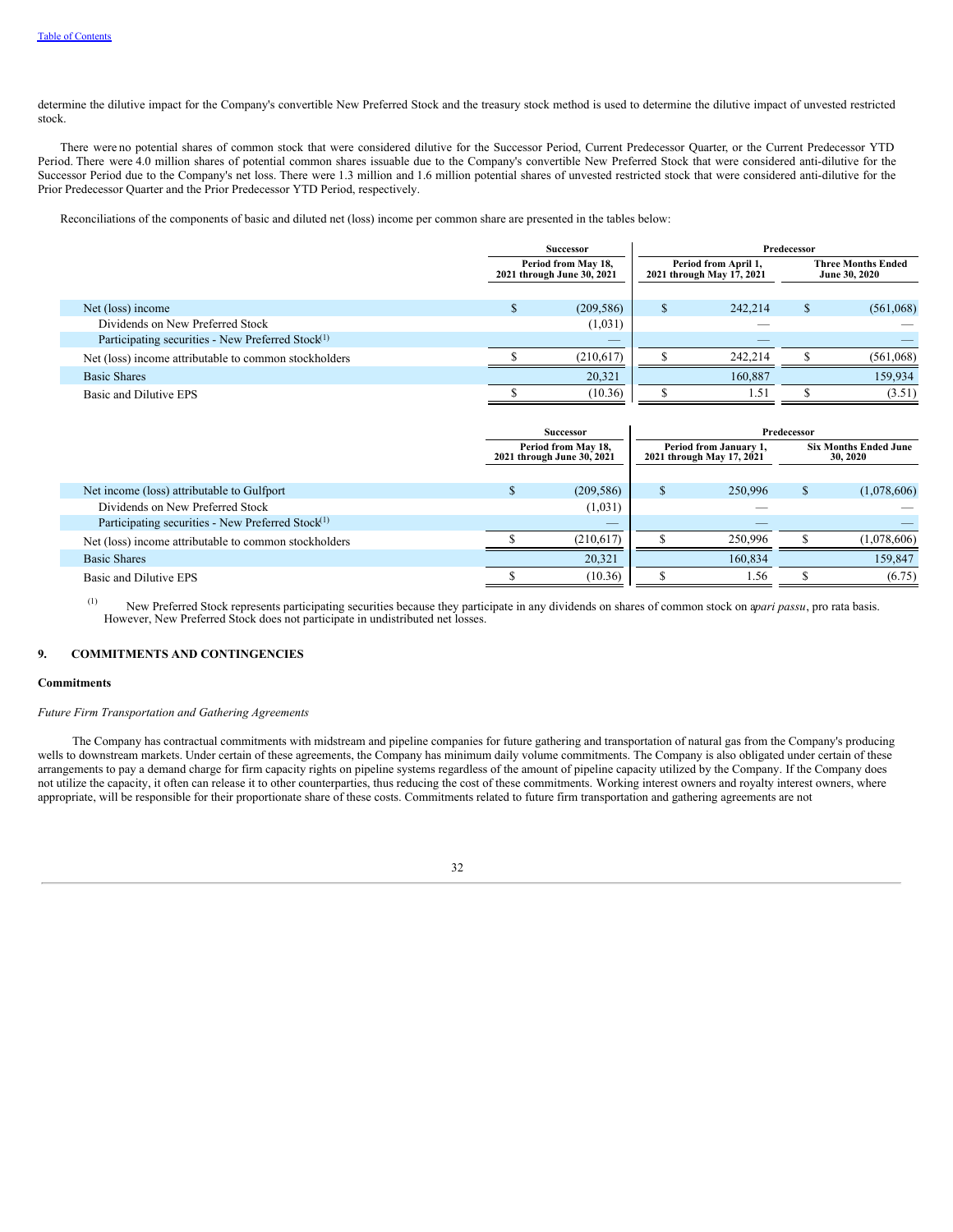recorded as obligations in the accompanying consolidated balance sheets; however, costs associated with utilized future firm transportation and gathering agreements are reflected in the Company's estimates of proved reserves.

A summary of these commitments at June 30, 2021 are set forth in the table below, excluding contracts in the process of being rejected as discussed in the*Litigation and Regulatory Proceedings* section below:

|                | (In thousands) |
|----------------|----------------|
| Remaining 2021 | 112,881        |
| 2022           | 226,544        |
| 2023           | 224,737        |
| 2024           | 217,873        |
| 2025           | 139,124        |
| Thereafter     | 1,013,822      |
| Total          | 1,934,981      |
|                |                |

## *Future Firm Sales Commitments*

The Company has entered into various firm sales contracts to deliver and sell natural gas. The Company expects to fulfill its delivery commitments primarily with production from proved developed reserves. The Company's operated production has generally been sufficient to satisfy its delivery commitments during the periods presented, and it expects its operated production will continue to be the primary means of fulfilling its future commitments. However, where the Company's operated production is not sufficient to satisfy its delivery commitments, it can and may use spot market purchases to satisfy the commitments.

A summary of these volume commitments at June 30, 2021 are set forth in the table below:

|                | (MMBtu per day)                 |
|----------------|---------------------------------|
| Remaining 2021 | 16,000                          |
| 2022           | 4,000                           |
| 2023           | $\overline{\phantom{a}}$        |
| 2024           | $\overline{\phantom{a}}$        |
| 2025           | $\hspace{0.1mm}-\hspace{0.1mm}$ |
| Thereafter     | $\hspace{0.1mm}-\hspace{0.1mm}$ |

#### **Contingencies**

The Company is involved in a number of litigation and regulatory proceedings including those described below. Many of these proceedings are in early stages, and many of them seek or may seek damages and penalties, the amount of which is indeterminate. The Company's total accrued liabilities in respect of litigation and regulatory proceedings is determined on a case-by-case basis and represents an estimate of probable losses after considering, among other factors, the progress of each case or proceeding, its experience and the experience of others in similar cases or proceedings, and the opinions and views of legal counsel. Significant judgment is required in making these estimates and their final liabilities may ultimately be materially different. In accordance with ASC Topic 450, *Contingencies*, an accrual is recorded for a material loss contingency when its occurrence is probable and damages are reasonably estimable based on the anticipated most likely outcome or the minimum amount within a range of possible outcomes.

#### *Litigation and Regulatory Proceedings*

Commencement of the Chapter 11 Cases automatically stayed the proceedings and actions against us that are described below, in addition to actions seeking to collect prepetition indebtedness or to exercise control over the property of the Company's bankruptcy estates. The Plan in the Chapter 11 Cases, which became effective on May 17, 2021, provided for the treatment of claims against the Company's bankruptcy estates, including pre-petition liabilities that had not been satisfied or addressed during the Chapter 11 Cases.

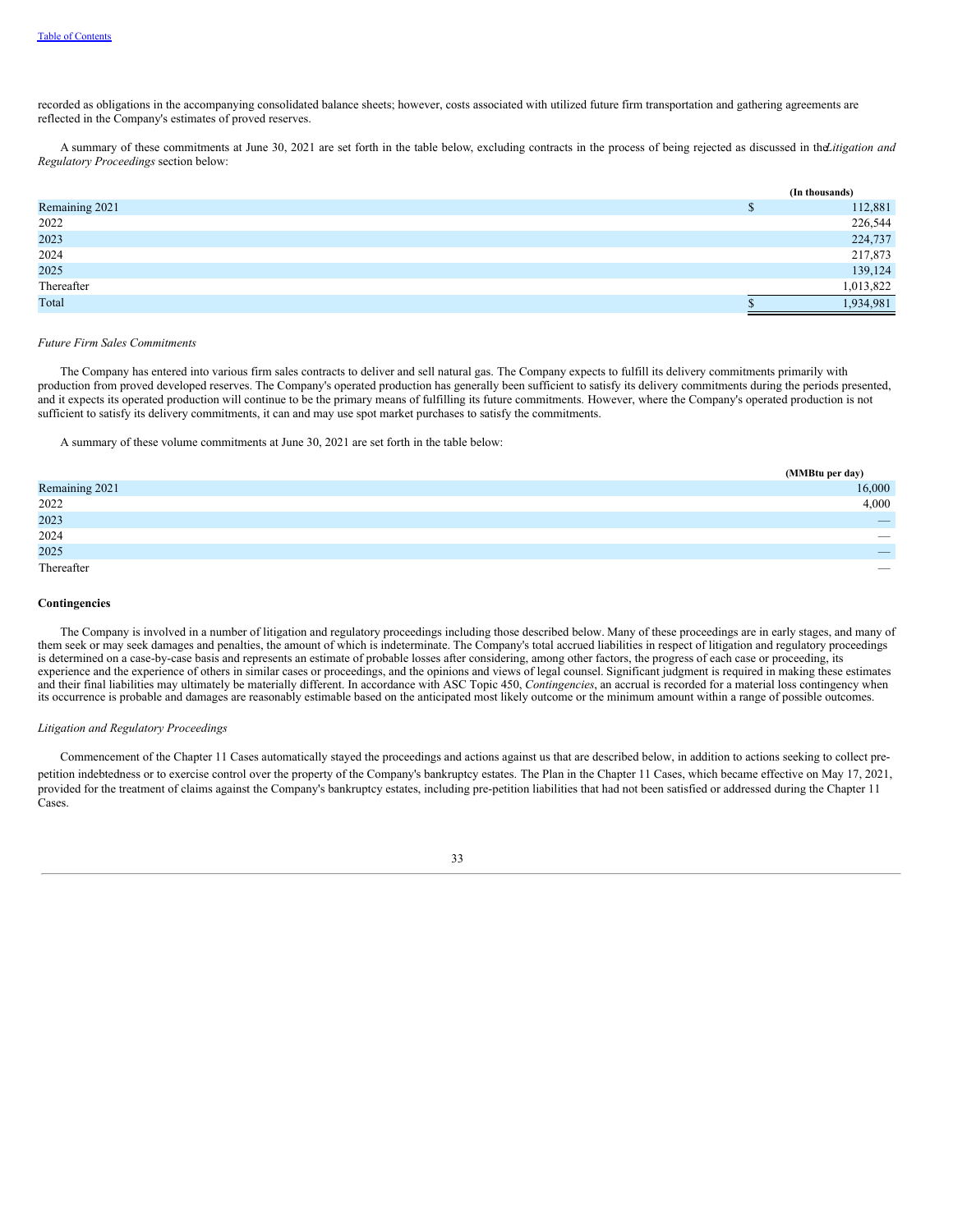As part of its Chapter 11 Cases and restructuring efforts as discussed i[nNote](#page-15-0) 2, the Company filed motions to reject certain firm transportation agreements between the Company and affiliates of TC Energy Corporation and Rover Pipeline LLC (the "Pending Motions to Reject"). The Pending Motions to Reject were removed to the United States District Court for the Southern District of Texas. While the Pending Motions to Reject are litigated, the Company isn't required to perform under these firm transportation agreements. The Company believes that the Pending Motions to Reject will be ultimately granted, and that the Company does not have any ongoing obligations pursuant to the contracts; however, in the event that the Company is not permitted to reject these firm transportation contracts, it could be liable for demand charges, attorneys' fees and interest in excess of \$80 million.

The Company, along with a number of other oil and gas companies, has been named as a defendant intwo separate complaints, one filed by the State of Louisiana and the Parish of Cameron in the 38th Judicial District Court for the Parish of Cameron on February 9, 2016, and the other filed by the State of Louisiana and the District Attorney for the 15th Judicial District of the State of Louisiana in the 15th Judicial District Court for the Parish of Vermilion on July 29, 2016 (together, the "Complaints"). The Complaints allege that certain of the defendants' operations violated the State and Local Coastal Resources Management Act of 1978, as amended, and the rules, regulations, orders and ordinances adopted thereunder (the "CZM Laws") by causing substantial damage to land and waterbodies located in the coastal zone of the relevant Parish. The plaintiffs seek damages and other appropriate relief under the CZM Laws, including the payment of costs necessary to clear, re-vegetate, detoxify and otherwise restore the affected coastal zone of the relevant Parish to its original condition, actual restoration of such coastal zone to its original condition, and the payment of reasonable attorney fees and legal expenses and interest. The United States District Court for the Western District of Louisiana issued orders remanding the cases to their respective state court, and the defendants have appealed the remand orders to the 5th Circuit Court of Appeals.

In September 2019, a stockholder of Mammoth Energy filed a derivative action on behalf of Mammoth Energy against members of Mammoth Energy's board of directors, including a director designated by the Company, and its significant stockholders, including the Company, in the United States District Court for the Western District of Oklahoma. The complaint alleges, among other things, that the members of Mammoth Energy's board of directors breached their fiduciary duties and violated the Securities Exchange Act of 1934, as amended, in connection with Mammoth Energy's activities in Puerto Rico following Hurricane Maria. The complaint seeks unspecified damages, the payment of reasonable attorney fees and legal expenses and interest and to force Mammoth Energy and its board of directors to make specified corporate governance reforms.

In March 2020, Robert F. Woodley, individually and on behalf of all others similarly situated, filed a federal securities class action against the Company, David M. Wood, Keri Crowell and Quentin R. Hicks in the United States District Court for the Southern District of New York. The complaint alleges that the Company made materially false and misleading statements regarding the Company's business and operations in violation of the federal securities laws and seeks unspecified damages, the payment of reasonable attorneys' fees, expert fees and other costs, pre-judgment and post-judgment interest, and such other and further relief that may be deemed just and proper.

In December 2019, the Company filed a lawsuit against Stingray Pressure Pumping LLC, a subsidiary of Mammoth Energy ("Stingray"), for breach of contract and to terminate the Master Services Agreement for pressure pumping services, effective as of October 1, 2014, as amended (the "Master Services Agreement"), between Stingray and the Company. In March 2020, Stingray filed a counterclaim against the Company in the Superior Court of the State of Delaware. The counterclaim alleges that the Company has the Company has breached the Master Services Agreement. The counterclaim seeks actual damages, and Stingray filed claims in the Chapter 11 proceedings exceeding \$80 million related to breach of contract damages, attorneys' fees and interest.

In August 2020, Muskie filed an action against the Company in the Superior Court of the State of Delaware for breach of contract. The complaint alleges that the Company breached its obligation to purchase a certain amount of proppant sand each month or make designated shortfall payments under the Sand Supply Agreement, effective October 1, 2014, as amended (the "Sand Supply Agreement"), between Muskie and the Company, and seeks payment of unpaid shortfall payments, and Muskie filed a claim in the Chapter 11 proceedings for \$3.4 million.

In April 2020, Bryon Lefort, individually and on behalf of similarly situated individuals, filed an action against the Company in the United States District Court for the Southern District of Ohio Eastern Division. The complaint alleges that the Company violated the Fair Labor Standards Act ("FLSA"), the Ohio Wage Act and the Ohio Prompt Pay Act by classifying the plaintiffs as independent contractors and paying them a daily rate with no overtime compensation for hours worked in excess of 40 hours per week. The complaint seeks to recover unpaid regular and overtime wages, liquidated damages in an amount equal to six percent of all unpaid overtime compensation, the payment of reasonable attorney fees and legal expenses and pre-judgment and post-judgment interest, and such other damages that may be owed to the workers, and claims were filed in the Chapter 11 proceedings totaling \$5.8 million.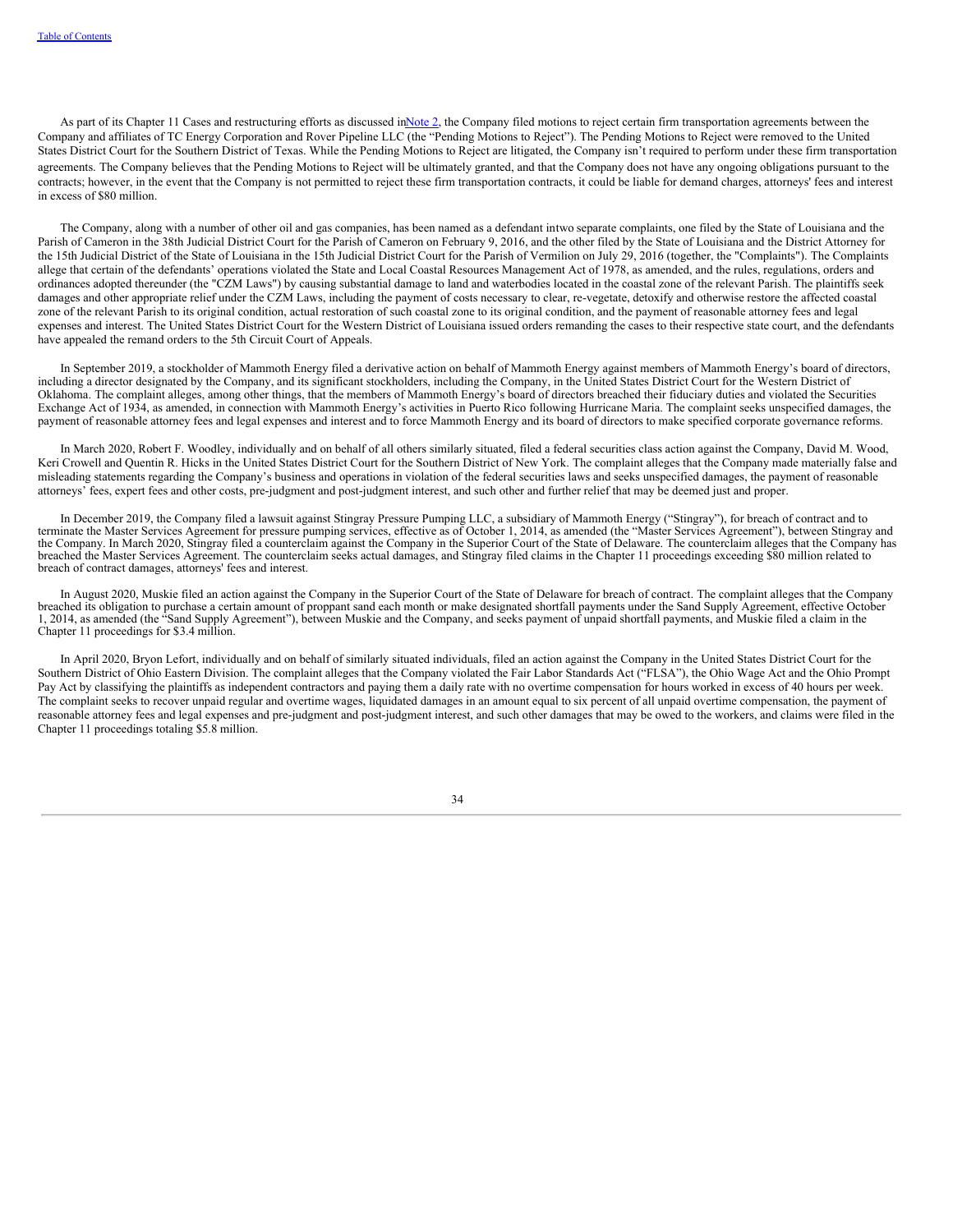The Company, along with other oil and gas companies, have been named as a defendant in J&R Passmore, LLC, individually and on behalf of all others similarly situated, in the United States District Court for the Southern District of Ohio on December 6, 2018. Plaintiffs assert their respective leases are limited to the Marcellus and Utica Shale geological formations and allege that Defendants have willfully trespassed and illegally produced oil, natural gas, and other hydrocarbon products beyond these respective formations. Plaintiffs seek the full value of any production from below the Marcellus and Utica shale formations, unspecified damages from the diminution of value to their mineral estate, unspecified punitive damages, and

### *Business Operations*

The Company is involved in various lawsuits and disputes incidental to its business operations, including commercial disputes, personal injury claims, royalty claims, property damage claims and contract actions.

#### *Environmental Contingencies*

The nature of the oil and gas business carries with it certain environmental risks for Gulfport and its subsidiaries. Gulfport and its subsidiaries have implemented various policies, programs, procedures, training and audits to reduce and mitigate environmental risks. The Company conducts periodic reviews, on a company-wide basis, to assess changes in their environmental risk profile. Environmental reserves are established for environmental liabilities for which economic losses are probable and reasonably estimable. The Company manages its exposure to environmental liabilities in acquisitions by using an evaluation process that seeks to identify pre-existing contamination or compliance concerns and address the potential liability. Depending on the extent of an identified environmental concern, they may, among other things, exclude a property from the transaction, require the seller to remediate the property to their satisfaction in an acquisition or agree to assume liability for the remediation of the property.

#### *Other Matters*

<span id="page-36-0"></span>Based on management's current assessment, they are of the opinion that no pending or threatened lawsuit or dispute relating to its business operations is likely to have a material adverse effect on their future consolidated financial position, results of operations or cash flows. The final resolution of such matters could exceed amounts accrued, however, and actual results could differ materially from management's estimates.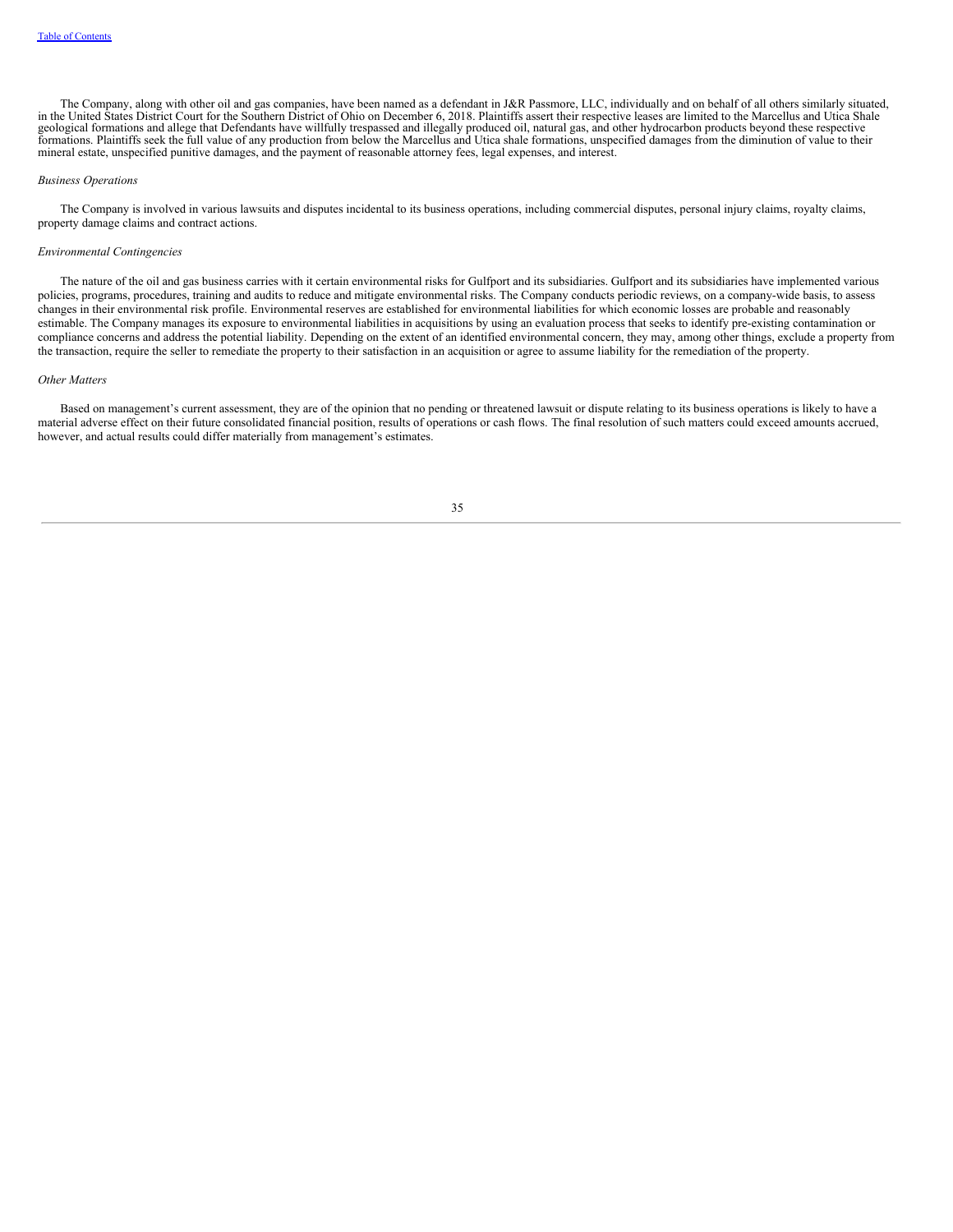## **10. DERIVATIVE INSTRUMENTS**

### *Natural Gas, Oil and Natural Gas Liquids Derivative Instruments*

Gulfport has established policies and procedures for managing commodity price volatility through the use of derivative instruments. The Company seeks to mitigate risks related to unfavorable changes in natural gas, oil and NGL prices, which are subject to significant and often volatile fluctuation, by entering into over-the-counter fixed price swaps, basis swaps, collars and various types of option contracts. The derivative instruments allow the Company to mitigate the impact of declines in future commodity prices by effectively locking in a floor price for a certain level of the Company's production. However, these instruments also limit future gains from favorable price movements. The volume of commodity derivative instruments utilized by the Company may vary from year to year based on forecasted production.

Fixed price swaps are settled monthly based on differences between the fixed price specified in the contract and the referenced settlement price. When the referenced settlement price is less than the price specified in the contract, the Company receives an amount from the counterparty based on the price difference multiplied by the volume. Similarly, when the referenced settlement price exceeds the price specified in the contract, the Company pays the counterparty an amount based on the price difference multiplied by the volume. The prices contained in these fixed price swaps are based on the NYMEX Henry Hub for natural gas, the NYMEX WTI for oil and Mont Belvieu for propane, pentane and ethane. Below is a summary of the Company's open fixed price swap positions as of June 30, 2021.

|                                | Location                    | <b>Daily Volume</b> | Weighted<br>Average Price |
|--------------------------------|-----------------------------|---------------------|---------------------------|
| <b>Natural Gas (MMBtu/day)</b> |                             |                     |                           |
| Remaining 2021                 | NYMEX Henry Hub             | 221,500 \$          | 2.79                      |
| 2022                           | NYMEX Henry Hub             | 80,411 \$           | 2.80                      |
|                                |                             |                     |                           |
| Oil (Bbl/day)                  |                             |                     |                           |
| Remaining 2021                 | <b>NYMEX WTI</b>            | $3,250$ \$          | 57.35                     |
| 2022                           | <b>NYMEX WTI</b>            | $1,000 \quad$ \$    | 67.00                     |
|                                |                             |                     |                           |
| <b>NGL</b> (Bbl/day)           |                             |                     |                           |
| Remaining 2021                 | Mont Belvieu C3             | 3,100S              | 27.80                     |
| 2022                           | Mont Belvieu C <sub>3</sub> | 496                 | 27.30                     |

In the second half of 2019, the Company sold 2022 and 2023 natural gas call options in exchange for a premium, and used the associated premiums to enhance the fixed price on certain natural gas swaps that settled in 2020. Each call option has an established ceiling price of \$2.90/MMBtu. If monthly NYMEX natural gas prices settle above the \$2.90 ceiling price, the Company is required to pay the option counterparty an amount equal to the difference between the referenced NYMEX natural gas settlement price and \$2.90 multiplied by the hedged contract volumes.

Below is a summary of the Company's sold natural gas call option positions as of June 30, 2021.

|                                | Location        | <b>Daily Volume</b> | <b>Weighted Average Price</b> |  |  |
|--------------------------------|-----------------|---------------------|-------------------------------|--|--|
| <b>Natural Gas (MMBtu/day)</b> |                 |                     |                               |  |  |
| 2022                           | NYMEX Henry Hub | 152.675             | 2.90                          |  |  |
| 2023                           | NYMEX Henry Hub | 627.675             | 2.90                          |  |  |

The Company entered into costless collars based off the NYMEX WTI and Henry Hub oil and natural gas indices. Each two-way price collar has a set floor and ceiling price for the hedged production. If the applicable monthly price indices are outside of the ranges set by the floor and ceiling prices in the various collars, the Company will cash-settle the difference with the hedge counterparty.

Below is a summary of the Company's costless collar positions as of June 30, 2021.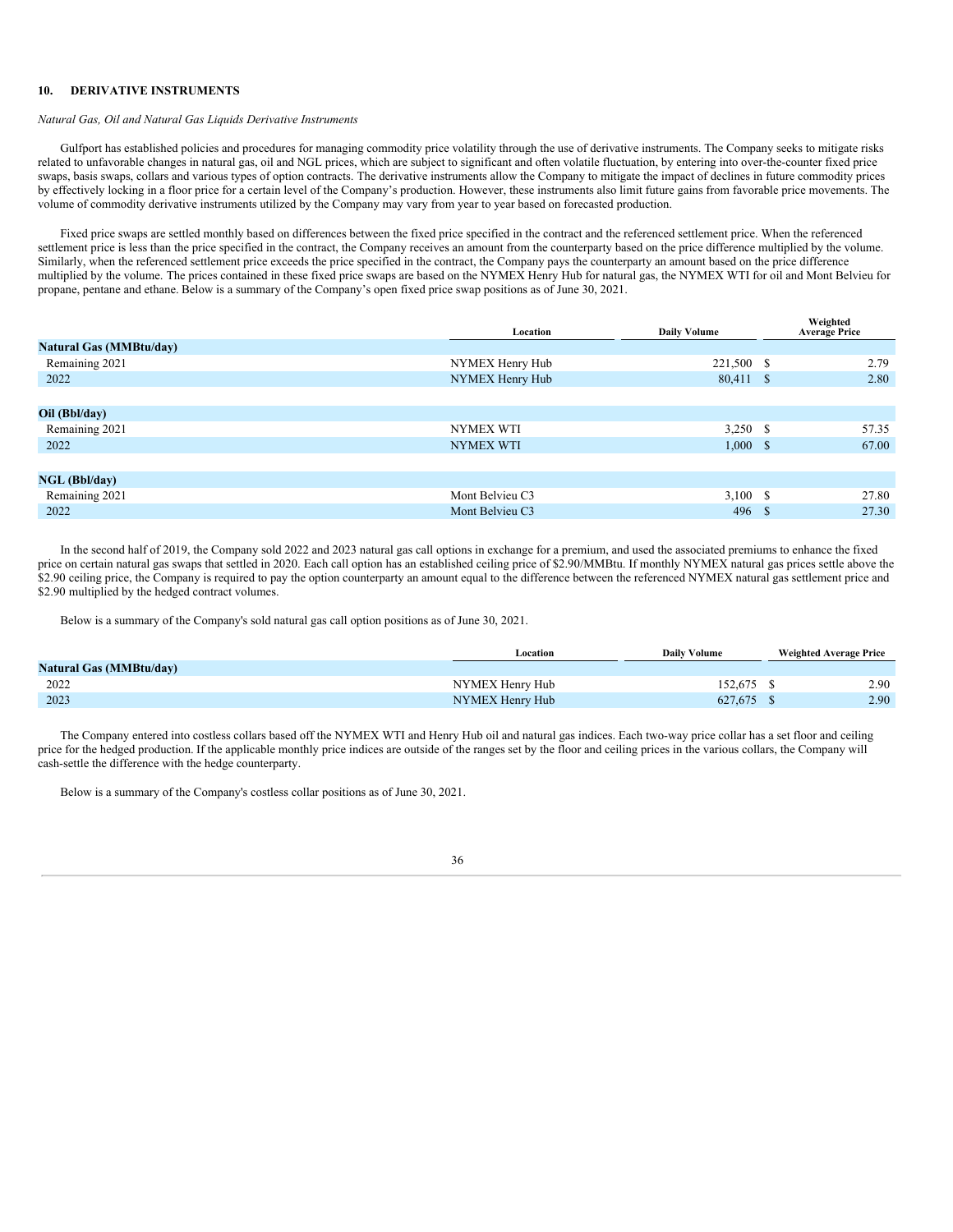|                                | Location         | <b>Daily Volume</b> |   | <b>Weighted Average Floor</b><br>Price | <b>Weighted Average Ceiling</b><br>Price |       |  |
|--------------------------------|------------------|---------------------|---|----------------------------------------|------------------------------------------|-------|--|
| <b>Natural Gas (MMBtu/day)</b> |                  |                     |   |                                        |                                          |       |  |
| Remaining 2021                 | NYMEX Henry Hub  | 575,000             |   | 2.58                                   |                                          | 2.97  |  |
| 2022                           | NYMEX Henry Hub  | 406,747             | Ф | 2.58                                   | ď<br>D                                   | 2.91  |  |
|                                |                  |                     |   |                                        |                                          |       |  |
| Oil (Bbl/day)                  |                  |                     |   |                                        |                                          |       |  |
| 2022                           | <b>NYMEX WTI</b> | .500                |   | 55.00                                  |                                          | 60.00 |  |

In addition, the Company entered into natural gas basis swap hedge contracts. If the applicable monthly price indices are outside of the ranges set forth in the various natural gas basis swap contracts, the Company will cash-settle the difference with the hedge counterparty.

Below is a summary of the Company's natural gas basis swap positions as of June 30, 2021.

|                                | <b>Gulfport Pavs</b><br><b>Gulfport Receives</b> |                         | <b>Daily Volume</b> | <b>Weighted Average</b><br><b>Fixed Spread</b> |        |  |
|--------------------------------|--------------------------------------------------|-------------------------|---------------------|------------------------------------------------|--------|--|
| <b>Natural Gas (MMBtu/day)</b> |                                                  |                         |                     |                                                |        |  |
| Remaining 2021                 | Rex Zone 3                                       | NYMEX Plus Fixed Spread | 66.576              |                                                | (0.16) |  |
| 2022                           | Rex Zone 3                                       | NYMEX Plus Fixed Spread | 24,658              |                                                | (0.10) |  |

### *Balance Sheet Presentation*

The Company reports the fair value of derivative instruments on the consolidated balance sheets as derivative instruments under current assets, noncurrent assets, current liabilities and noncurrent liabilities on a gross basis. The Company determines the current and noncurrent classification based on the timing of expected future cash flows of individual trades.

The following table presents the fair value of the Company's derivative instruments on a gross basis at June 30, 2021 and December 31, 2020:

|                                     | <b>Successor</b> | Predecessor |                          |  |
|-------------------------------------|------------------|-------------|--------------------------|--|
|                                     | June 30, 2021    |             | <b>December 31, 2020</b> |  |
| Short-term derivative asset         | 2,223            |             | 27,146                   |  |
| Long-term derivative asset          | 3.014            |             | 322                      |  |
| Short-term derivative liability     | (192, 730)       |             | (11,641)                 |  |
| Long-term derivative liability      | (113, 470)       |             | (36,604)                 |  |
| Total commodity derivative position | (300, 963)       |             | (20,777)                 |  |

## *Gains and Losses*

The following tables present the gain and loss recognized in net (loss) gain on natural gas, oil and NGL derivatives in the accompanying consolidated statements of operations:

|                         | Net (loss) gain on derivative instruments |                                                   |  |                                                   |                                     |          |  |  |  |
|-------------------------|-------------------------------------------|---------------------------------------------------|--|---------------------------------------------------|-------------------------------------|----------|--|--|--|
|                         |                                           | <b>Successor</b>                                  |  |                                                   | Predecessor                         |          |  |  |  |
|                         |                                           | Period from May 18, 2021<br>through June 30, 2021 |  | Period from April 1, 2021<br>through May 17, 2021 | Three Months Ended June 30,<br>2020 |          |  |  |  |
| Natural gas derivatives |                                           | (126, 953)                                        |  | (101, 029)                                        |                                     | 35,689   |  |  |  |
| Oil derivatives         |                                           | (5,357)                                           |  | (4,395)                                           |                                     | (7, 937) |  |  |  |
| NGL derivatives         |                                           | (7, 348)                                          |  | (1, 837)                                          |                                     | (781)    |  |  |  |
| Total                   |                                           | (139, 658)                                        |  | (107.261)                                         |                                     | 26.971   |  |  |  |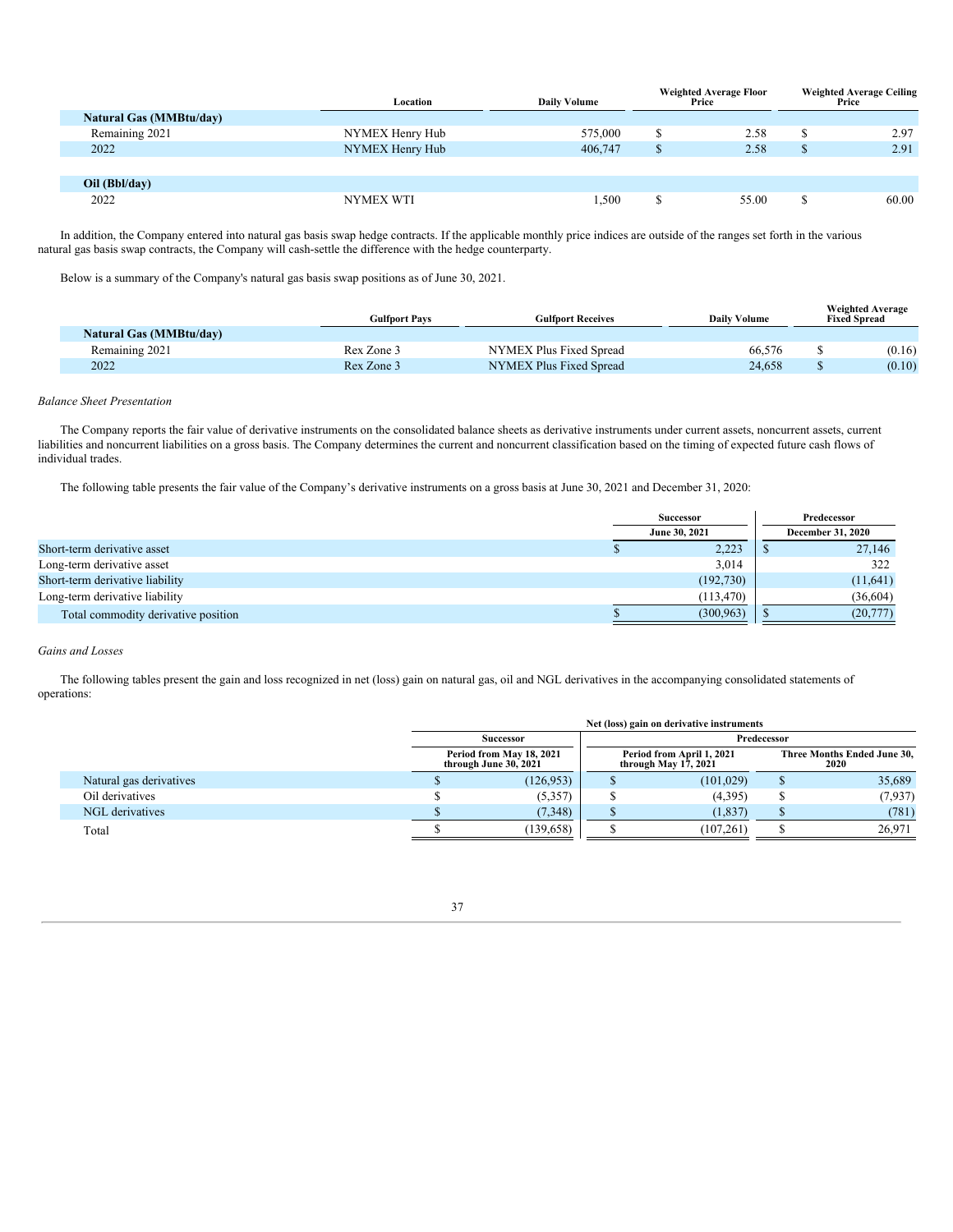|                                      | Net (loss) gain on derivative instruments            |    |                                                        |                                          |         |  |  |
|--------------------------------------|------------------------------------------------------|----|--------------------------------------------------------|------------------------------------------|---------|--|--|
|                                      | Successor                                            |    |                                                        | Predecessor                              |         |  |  |
|                                      | Period from May<br>18, 2021 through June<br>30, 2021 |    | Period from<br>January 1, 2021 through<br>May 17, 2021 | <b>Six Months Ended</b><br>June 30, 2020 |         |  |  |
| Natural gas derivatives              | (126, 953)                                           |    | (126, 442)                                             |                                          | 81,542  |  |  |
| Oil derivatives                      | (5.357)                                              |    | (6,126)                                                |                                          | 44,937  |  |  |
| NGL derivatives                      | (7,348)                                              | ۰D | (4,671)                                                |                                          | 139     |  |  |
| Contingent consideration arrangement | $\hspace{0.1mm}-\hspace{0.1mm}$                      |    | $\overline{\phantom{a}}$                               |                                          | (1,381) |  |  |
| Total                                | (139, 658)                                           |    | (137, 239)                                             |                                          | 125,237 |  |  |

### *Of setting of Derivative Assets and Liabilities*

As noted above, the Company records the fair value of derivative instruments on a gross basis. The following table presents the gross amounts of recognized derivative assets and liabilities in the consolidated balance sheets and the amounts that are subject to offsetting under master netting arrangements with counterparties, all at fair value.

|                        |     |                                    |              | <b>Successor</b>          |                   |            |            |  |  |  |
|------------------------|-----|------------------------------------|--------------|---------------------------|-------------------|------------|------------|--|--|--|
|                        |     |                                    |              | As of June 30, 2021       |                   |            |            |  |  |  |
|                        |     | <b>Gross Assets (Liabilities)</b>  |              | <b>Gross Amounts</b>      |                   |            |            |  |  |  |
|                        |     | Presented in the                   |              | <b>Subject to Master</b>  |                   | <b>Net</b> |            |  |  |  |
|                        |     | <b>Consolidated Balance Sheets</b> |              | <b>Netting Agreements</b> |                   | Amount     |            |  |  |  |
| Derivative assets      |     | 5,237                              | $\mathbf{r}$ | (5,237)                   | S                 |            | $-$        |  |  |  |
| Derivative liabilities | Ф   | (306, 200)                         | \$           | 5,237                     | S                 |            | (300, 963) |  |  |  |
|                        |     | Predecessor                        |              |                           |                   |            |            |  |  |  |
|                        |     | As of December 31, 2020            |              |                           |                   |            |            |  |  |  |
|                        |     | <b>Gross Assets (Liabilities)</b>  |              | <b>Gross Amounts</b>      |                   |            |            |  |  |  |
|                        |     | Presented in the                   |              | <b>Subject to Master</b>  |                   | <b>Net</b> |            |  |  |  |
|                        |     | <b>Consolidated Balance Sheets</b> |              | <b>Netting Agreements</b> |                   | Amount     |            |  |  |  |
| Derivative assets      |     | 27,468                             | \$.          | (25,730)                  | \$.               |            | 1,738      |  |  |  |
| Derivative liabilities | JЭ. | (48, 245)                          | S            | 25,730                    | $\triangle$<br>J. |            | (22, 515)  |  |  |  |

# *Concentration of Credit Risk*

By using derivative instruments that are not traded on an exchange, the Company is exposed to the credit risk of its counterparties. Credit risk is the risk of loss from counterparties not performing under the terms of the derivative instrument. When the fair value of a derivative instrument is positive, the counterparty is expected to owe the Company, which creates credit risk. To minimize the credit risk in derivative instruments, it is the Company's policy to enter into derivative contracts only with counterparties that are creditworthy financial institutions deemed by management as competent and competitive market makers. The Company's derivative contracts are spread between multiple counterparties to lessen its exposure to any individual counterparty. Additionally, the Company uses master netting agreements to minimize credit risk exposure. The creditworthiness of the Company's counterparties is subject to periodic review. None of the Company's derivative instrument contracts contain credit-risk related contingent features. Other than as provided by the Company's revolving credit facility, the Company is not required to provide credit support or collateral to any of its counterparties under its derivative instruments, nor are the counterparties required to provide credit support to the Company.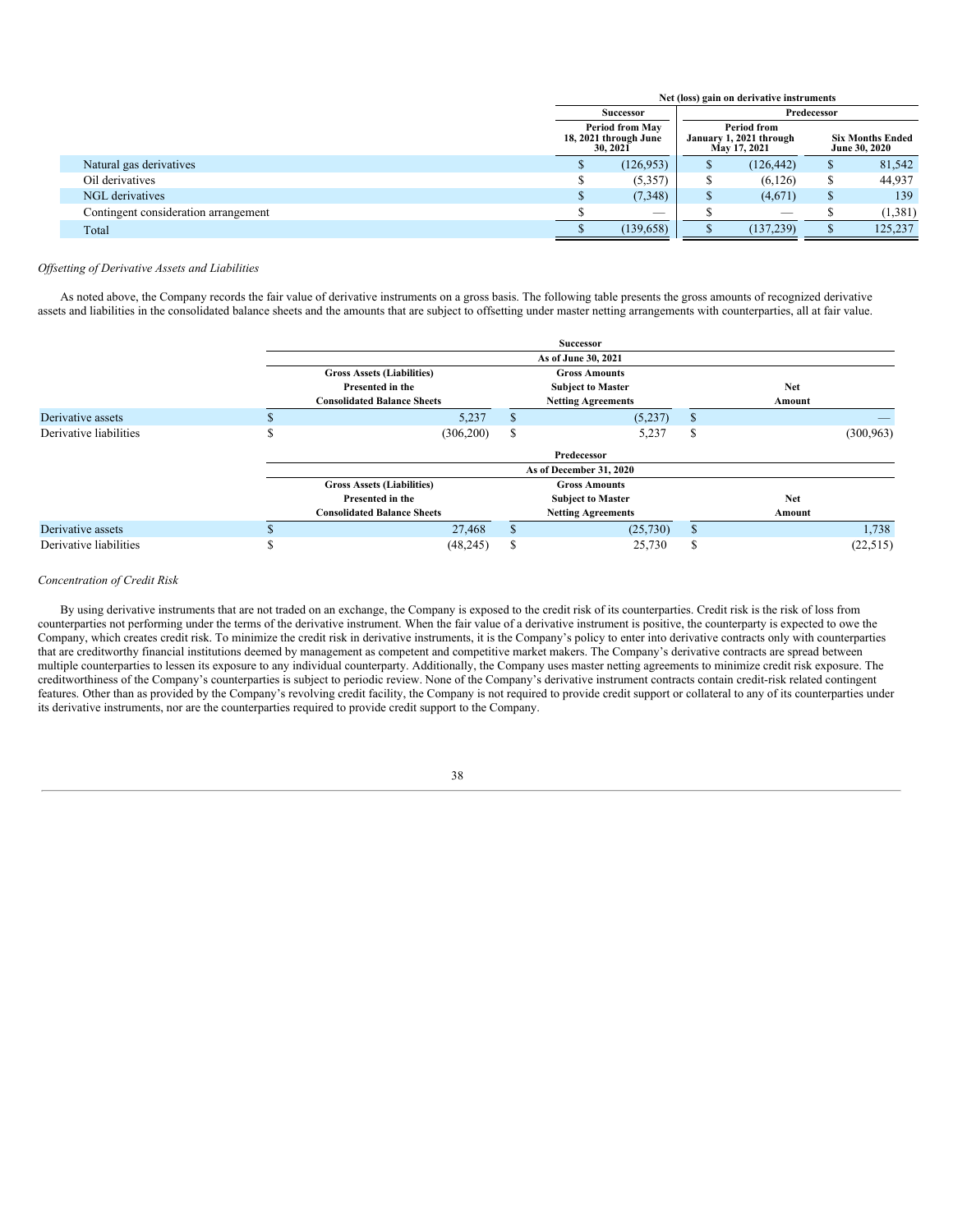## **11. FAIR VALUE MEASUREMENTS**

The Company measures and discloses certain financial and non-financial assets and liabilities on the balance sheet at fair value in accordance with the provisions of ASC Topic 820, Fair Value Measurements and Disclosures. Fair value is the price that would be received to sell an asset or paid to transfer a liability (exit price) in an orderly transaction between market participants at the measurement date. Market or observable inputs are the preferred sources of values, followed by assumptions based on hypothetical transactions in the absence of market inputs. Fair value measurements are classified and disclosed in one of the following categories:

- Level 1 Quoted prices in active markets for identical assets and liabilities.
- Level 2 Quoted prices in active markets for similar assets and liabilities, quoted prices for identical or similar instruments in markets that are not active and model-derived valuations whose inputs are observable or whose significant value drivers are observable.
- Level 3 Significant inputs to the valuation model are unobservable.

Valuation techniques that maximize the use of observable inputs are favored. Financial assets and liabilities are classified in their entirety based on the lowest level of input that is significant to the fair value measurement. The assessment of the significance of a particular input to the fair value measurement requires judgment and may affect the placement of assets and liabilities within the levels of the fair value hierarchy. Reclassifications of fair value between Level 1, Level 2 and Level 3 of the fair value hierarchy, if applicable, are made at the end of each quarter.

## *Financial assets and liabilities*

The following tables summarize the Company's financial and non-financial assets and liabilities by valuation level as of June 30, 2021 and December 31, 2020:

|                                      |    | Successor                |               |                   |     |         |  |  |
|--------------------------------------|----|--------------------------|---------------|-------------------|-----|---------|--|--|
|                                      |    |                          |               | June 30, 2021     |     |         |  |  |
|                                      |    | Level 1                  | Level 2       |                   |     | Level 3 |  |  |
| Assets:                              |    |                          |               |                   |     |         |  |  |
| Derivative Instruments               | S  |                          | <sup>\$</sup> | 5,237             | - S |         |  |  |
| Contingent consideration arrangement |    |                          |               | _                 |     | 6,500   |  |  |
| Total assets                         |    |                          |               | 5,237             |     | 6,500   |  |  |
| Liabilities:                         |    |                          |               |                   |     |         |  |  |
| Derivative Instruments               | \$ | $\overline{\phantom{m}}$ | -S            | 306,200 \$        |     |         |  |  |
|                                      |    |                          |               |                   |     |         |  |  |
|                                      |    |                          |               | Predecessor       |     |         |  |  |
|                                      |    |                          |               | December 31, 2020 |     |         |  |  |
|                                      |    | Level 1                  |               | Level 2           |     | Level 3 |  |  |
| Assets:                              |    |                          |               |                   |     |         |  |  |
| Derivative Instruments               |    |                          | S             | 27,468 \$         |     |         |  |  |
| Contingent consideration arrangement |    |                          |               | $-$               |     | 6,200   |  |  |
| Total assets                         |    | _                        |               | 27,468            |     | 6,200   |  |  |
| Liabilities:                         |    |                          |               |                   |     |         |  |  |

The Company estimates the fair value of all derivative instruments using industry-standard models that consider various assumptions, including current market and contractual prices for the underlying instruments, implied volatility, time value, nonperformance risk, as well as other relevant economic measures. Substantially all of these inputs are observable in the marketplace throughout the full term of the instrument and can be supported by observable data. As discussed in [Note](#page-17-0) 3, the Company adjusted the fair value of its derivative instruments as a fresh start adjustment at the Emergence Date as a result of changes in the Company's credit adjustment to reflect its new credit standing at emergence.

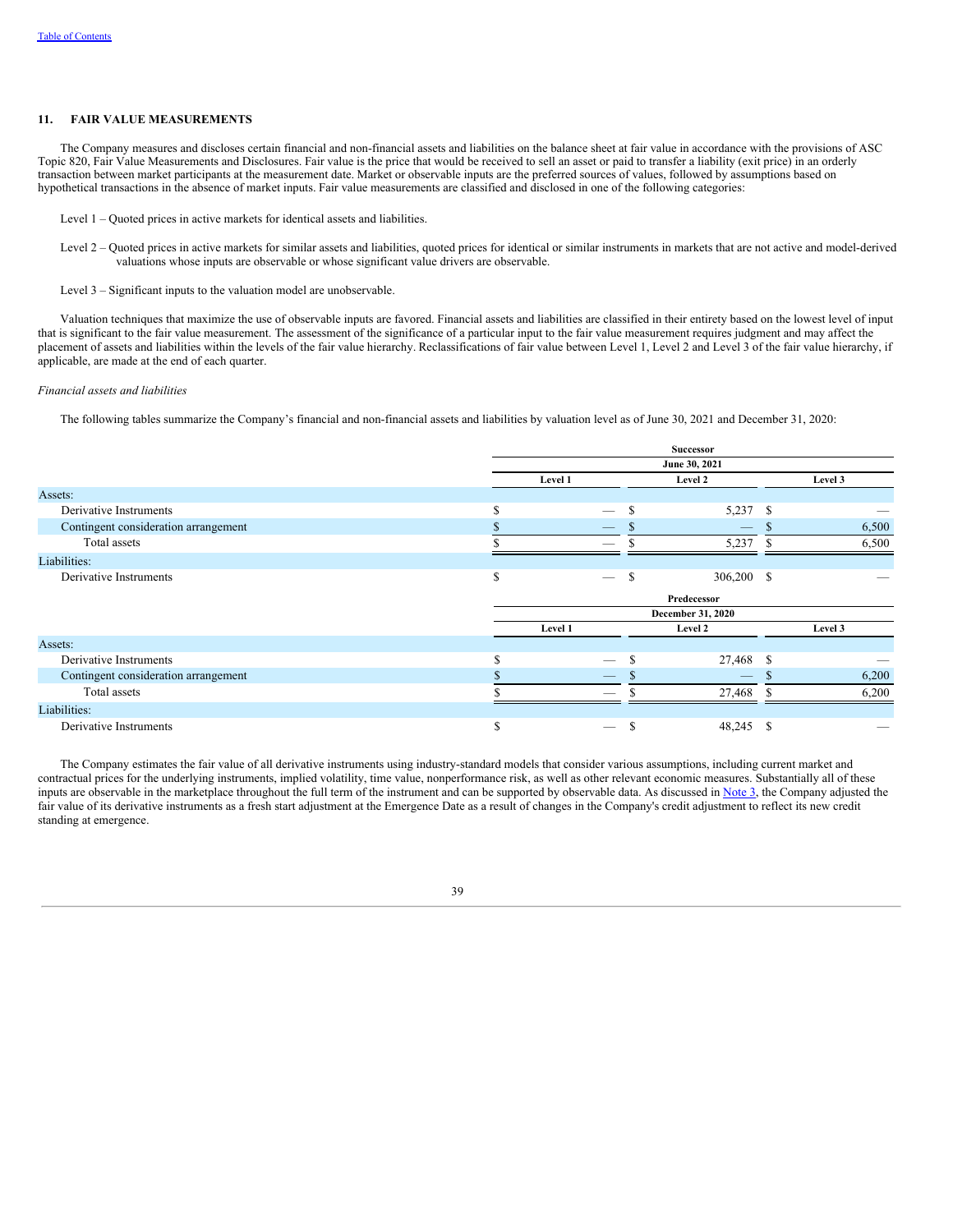The Company's SCOOP water infrastructure sale, which closed in the first quarter of 2020, included a contingent consideration arrangement. As of June 30, 2021, the fair value of the contingent consideration was \$6.5 million, of which \$0.5 million is included in prepaid expenses and other assets and \$6.0 million is included in other assets in the accompanying consolidated balance sheets. The fair value of the contingent consideration arrangement is calculated using discounted cash flow techniques and is based on internal estimates of the Company's future development program and water production levels. Given the unobservable nature of the inputs, the fair value measurement of the contingent consideration arrangement is deemed to use Level 3 inputs. The Company has elected the fair value option for this contingent consideration arrangement and, therefore, records changes in fair value in earnings. The Company recognized a \$1.1 million gain for the Successor Period and a nominal gain for the Current Predecessor Quarter and Current Predecessor YTD Period, respectively, which is included in other expense (income) in the accompanying consolidated statements of operations. The Company recognized losses of \$3.2 million and \$3.0 million on changes in fair value of the contingent consideration during the Prior Predecessor Quarter and Prior Predecessor YTD Period, respectively. Settlements under the contingent consideration arrangement totaled \$0.6 million during the Successor Period, \$0.2 million during the Current Predecessor YTD Period, and \$0.3 million during the Prior Predecessor YTD Period, respectively.

#### *Non-financial assets and liabilities*

The initial measurement of asset retirement obligations at fair value is calculated using discounted cash flow techniques and based on internal estimates of future retirement costs associated with oil and gas properties. Given the unobservable nature of the inputs, including plugging costs and reserve lives, the initial measurement of the asset retirement obligation liability is deemed to use Level 3 inputs. See [Note](#page-25-0) 4 for further discussion of the Company's asset retirement obligations.

As discussed in [Note](#page-25-0) 4, the Company recorded an impairment during the Current Predecessor YTD Period on its corporate headquarters. The estimated fair value of the building was primarily based on third party estimates and, therefore, is deemed to use Level 3 inputs.

#### *Fair value of other financial instruments*

The carrying amounts on the accompanying consolidated balance sheet for cash and cash equivalents, accounts receivable, accounts payable and accrued liabilities, and current debt are carried at cost, which approximates market value due to their short-term nature. Long-term debt related to the Company's building loan is carried at cost, which approximates market value based on the borrowing rates currently available to the Company with similar terms and maturities.

#### *Chapter 11 Emergence and Fresh Start Accounting*

On the Emergence Date, the Company adopted fresh start accounting, which resulted in the Company becoming a new entity for financial reporting purposes. Upon the adoption of fresh start accounting, the Company's assets and liabilities were recorded at their fair values as of May 17, 2021. The inputs utilized in the valuation of the Company's most significant asset, its oil and natural gas properties and related assets, included mostly unobservable inputs which fall within Level 3 of the fair value hierarchy. Such inputs included estimates of future oil and gas production from the Company's reserve reports, commodity prices based on forward strip price curves (adjusted for basis differentials) as of May 17, 2021, operating and development costs, expected future development plans for the properties and discount rates based on a weighted-average cost of capital computation. The Company also recorded its asset retirement obligations at fair value as a result of fresh start accounting. The inputs utilized in valuing the asset retirement obligations were mostly Level 3 unobservable inputs, including estimated economic lives of oil and natural gas wells as of the Emergence Date, anticipated future plugging and abandonment costs and an appropriate credit-adjusted risk free rate to discount such costs. Refer to [Note](#page-17-0) 3 for a detailed discussion of the fair value approaches used by the Company.

#### **12. REVENUE FROM CONTRACTS WITH CUSTOMERS**

#### *Revenue Recognition*

The Company's revenues are primarily derived from the sale of natural gas, oil and condensate and NGL. Sales of natural gas, oil and condensate and NGL are recognized in the period that the performance obligations are satisfied. The Company generally considers the delivery of each unit (MMBtu or Bbl) to be separately identifiable and represents a distinct performance obligation that is satisfied at the time control of the product is transferred to the customer. Revenue is measured based on consideration specified in the contract with the customer, and excludes any amounts collected on behalf of third parties. These

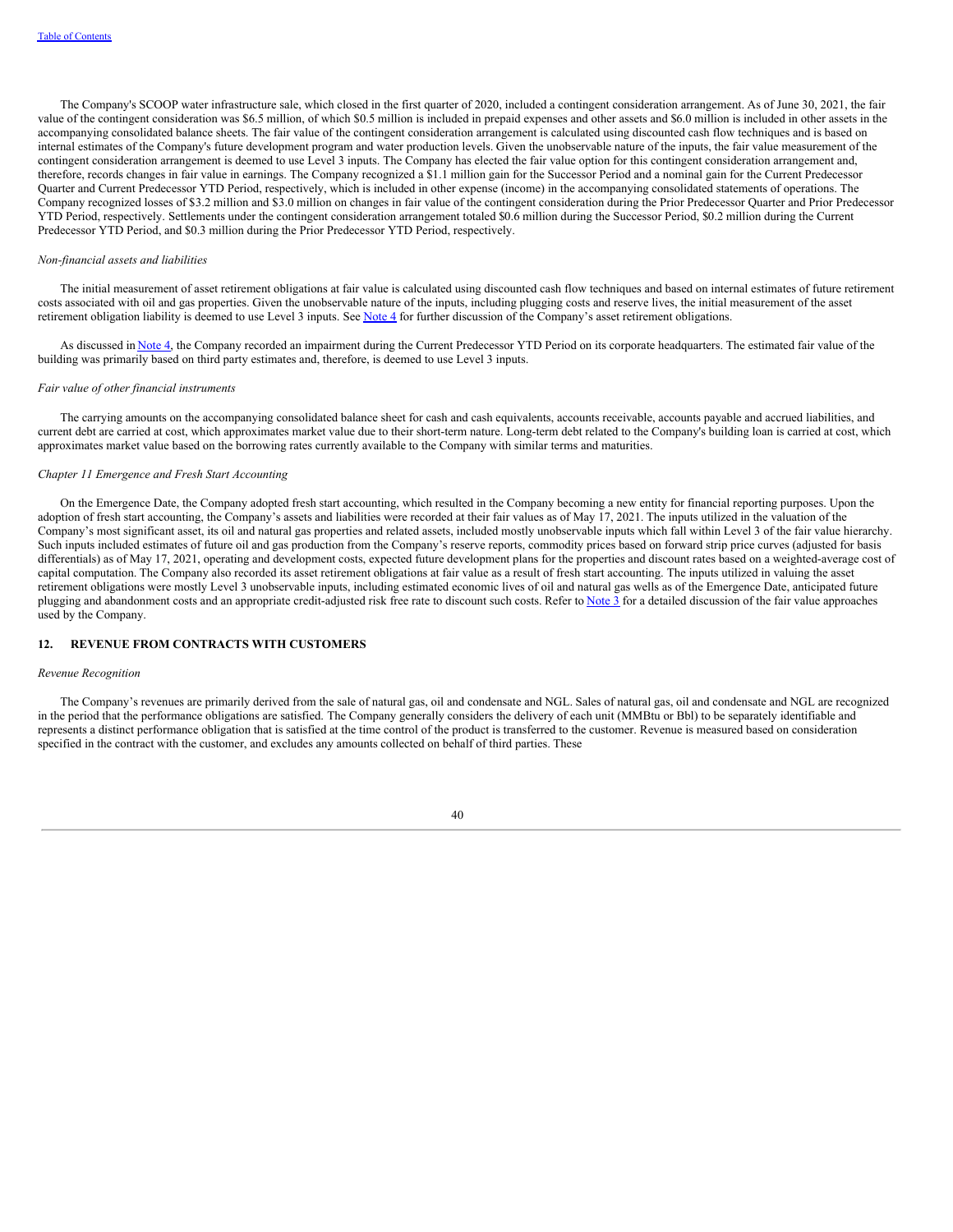contracts typically include variable consideration that is based on pricing tied to market indices and volumes delivered in the current month. As such, this market pricing may be constrained (i.e., not estimable) at the inception of the contract but will be recognized based on the applicable market pricing, which will be known upon transfer of the goods to the customer. The payment date is usually within 30 days of the end of the calendar month in which the commodity is delivered.

Gathering, processing and compression fees attributable to gas processing, as well as any transportation fees, including firm transportation fees, incurred to deliver the product to the purchaser, are presented as transportation, gathering, processing and compression expense in the accompanying consolidated statements of operations.

### *Transaction Price Allocated to Remaining Performance Obligations*

A significant number of the Company's product sales are short-term in nature generally through evergreen contracts with contract terms of one year or less. These contracts typically automatically renew under the same provisions. For those contracts, the Company has utilized the practical expedient allowed in the new revenue accounting standard that exempts the Company from disclosure of the transaction price allocated to remaining performance obligations if the performance obligation is part of a contract that has an original expected duration of one year or less.

For product sales that have a contract term greater than one year, the Company has utilized the practical expedient that exempts the Company from disclosure of the transaction price allocated to remaining performance obligations if the variable consideration is allocated entirely to a wholly unsatisfied performance obligation. Under these sales contracts, each unit of product generally represents a separate performance obligation; therefore, future volumes are wholly unsatisfied and disclosure of the transaction price allocated to remaining performance obligations is not required. Currently, the Company's product sales that have a contractual term greater than one year have no longterm fixed consideration.

#### *Contract Balances*

Receivables from contracts with customers are recorded when the right to consideration becomes unconditional, generally when control of the product has been transferred to the customer. Receivables from contracts with customers were \$140.7 million and \$119.9 million as of June 30, 2021 and December 31, 2020, respectively, and are reported in accounts receivable - oil and natural gas sales on the consolidated balance sheets. The Company currently has no assets or liabilities related to its revenue contracts, including no upfront or rights to deficiency payments.

### *Prior-Period Performance Obligations*

<span id="page-42-0"></span>The Company records revenue in the month production is delivered to the purchaser. However, settlement statements for certain sales may be received for 30 to 90 days after the date production is delivered, and as a result, the Company is required to estimate the amount of production that was delivered to the purchaser and the price that will be received for the sale of the product. The differences between the estimates and the actual amounts for product sales is recorded in the month that payment is received from the purchaser. For the Current Predecessor YTD Period and the Successor Period, revenue recognized in the reporting periods related to performance obligations satisfied in prior reporting periods was not material.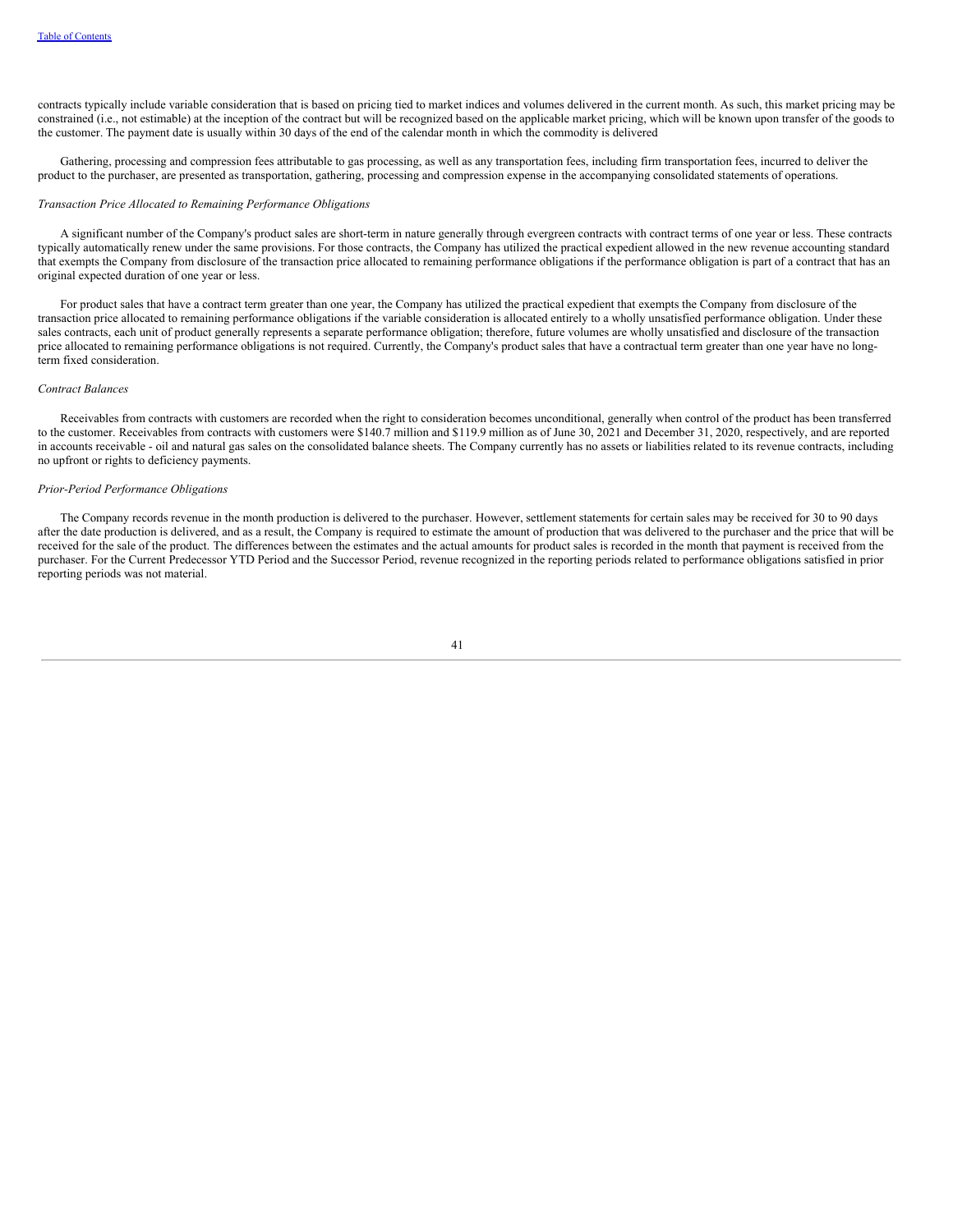## **13. EQUITY INVESTMENTS**

Investments accounted for by the equity method consist of the following as of June 30, 2021 and December 31, 2020:

|                                                  |                 |                          | Carrving value |                          | Loss from equity method investments |                                                         |  |                                                               |  |                                        |                                                                |  |                                                           |  |                                      |
|--------------------------------------------------|-----------------|--------------------------|----------------|--------------------------|-------------------------------------|---------------------------------------------------------|--|---------------------------------------------------------------|--|----------------------------------------|----------------------------------------------------------------|--|-----------------------------------------------------------|--|--------------------------------------|
|                                                  |                 | <b>Successor</b>         |                | Predecessor              |                                     | Successor                                               |  | Predecessor                                                   |  |                                        | Successor                                                      |  | Predecessor                                               |  |                                      |
|                                                  |                 | June 30, 2021            |                | <b>December 31, 2020</b> |                                     | Period from<br>May 18, 2021<br>through June<br>30, 2021 |  | Period from<br><b>April 1, 2021</b><br>through May<br>17.2021 |  | Three months<br>ended June 30,<br>2020 | Period from<br><b>May 18, 2021</b><br>through June<br>30, 2021 |  | Period from<br>January 1,<br>2021 through<br>May 17, 2021 |  | Six months<br>ended June 30,<br>2020 |
| Investment in<br>Grizzly Oil Sands<br><b>ULC</b> | $24.5\%$ \$     | $\overline{\phantom{a}}$ | Φ              | 24,816                   | - \$                                | $\overline{\phantom{a}}$                                |  | $\hspace{0.1mm}-\hspace{0.1mm}$                               |  | $(45)$ \$                              | $\overline{\phantom{a}}$                                       |  | $(342)$ \$                                                |  | (188)                                |
| Investment in<br>Mammoth Energy                  | $- \frac{6}{9}$ | $-$                      |                |                          |                                     | $\overbrace{\hspace{25mm}}^{}$                          |  |                                                               |  |                                        | _                                                              |  |                                                           |  | (10, 646)                            |
|                                                  |                 | _                        |                | 24,816                   |                                     | $\overline{\phantom{a}}$                                |  | $\overline{\phantom{a}}$                                      |  | (45)                                   | $\overline{\phantom{a}}$                                       |  | (342)                                                     |  | (10, 834)                            |

The tables below summarize financial information for the Company's equity investments as of June 30, 2021 and December 31, 2020.

Summarized balance sheet information:

|                        | June 30, 2021 |           |   | <b>December 31, 2020</b> |
|------------------------|---------------|-----------|---|--------------------------|
|                        |               |           |   |                          |
| Current assets         |               | 462,478   | Φ | 483,303                  |
| Noncurrent assets      |               | 1.079.557 |   | .092,495                 |
| Current liabilities    |               | 125,359   | Φ | 132,978                  |
| Noncurrent liabilities |               | 124.628   |   | 148.240                  |

Summarized results of operations:

|               | Three months ended June 30. |  |                | Six months ended June 30. |           |  |  |
|---------------|-----------------------------|--|----------------|---------------------------|-----------|--|--|
|               | 2021<br>2020                |  |                | 2021                      | 2020      |  |  |
|               |                             |  | (In thousands) |                           |           |  |  |
| Gross revenue | 66,805                      |  | 60,109         | 151,855                   | 157,492   |  |  |
| Net loss      | (13,606)                    |  | (14, 922)      | (22, 533)                 | (99, 953) |  |  |

### *Grizzly Oil Sands ULC*

The Company, through its wholly owned subsidiary Grizzly Holdings, owns an approximate24.5% interest in Grizzly, a Canadian unlimited liability company. As of June 30, 2021, Grizzly had approximately 830,000 acres under lease in the Athabasca, Peace River and Cold Lake oil sands regions of Alberta, Canada. The Company reviewed its investment in Grizzly for impairment at June 30, 2021 and 2020 and determined no impairment was required. The Company has not paid any cash calls since its election to cease funding further capital calls in 2019. Grizzly's functional currency is the Canadian dollar. The Company's investment in Grizzly increased by \$6.9 million and decreased by \$7.8 million as a result of foreign currency translation gains and losses for the Prior Predecessor Quarter and the Prior Predecessor YTD Period, respectively.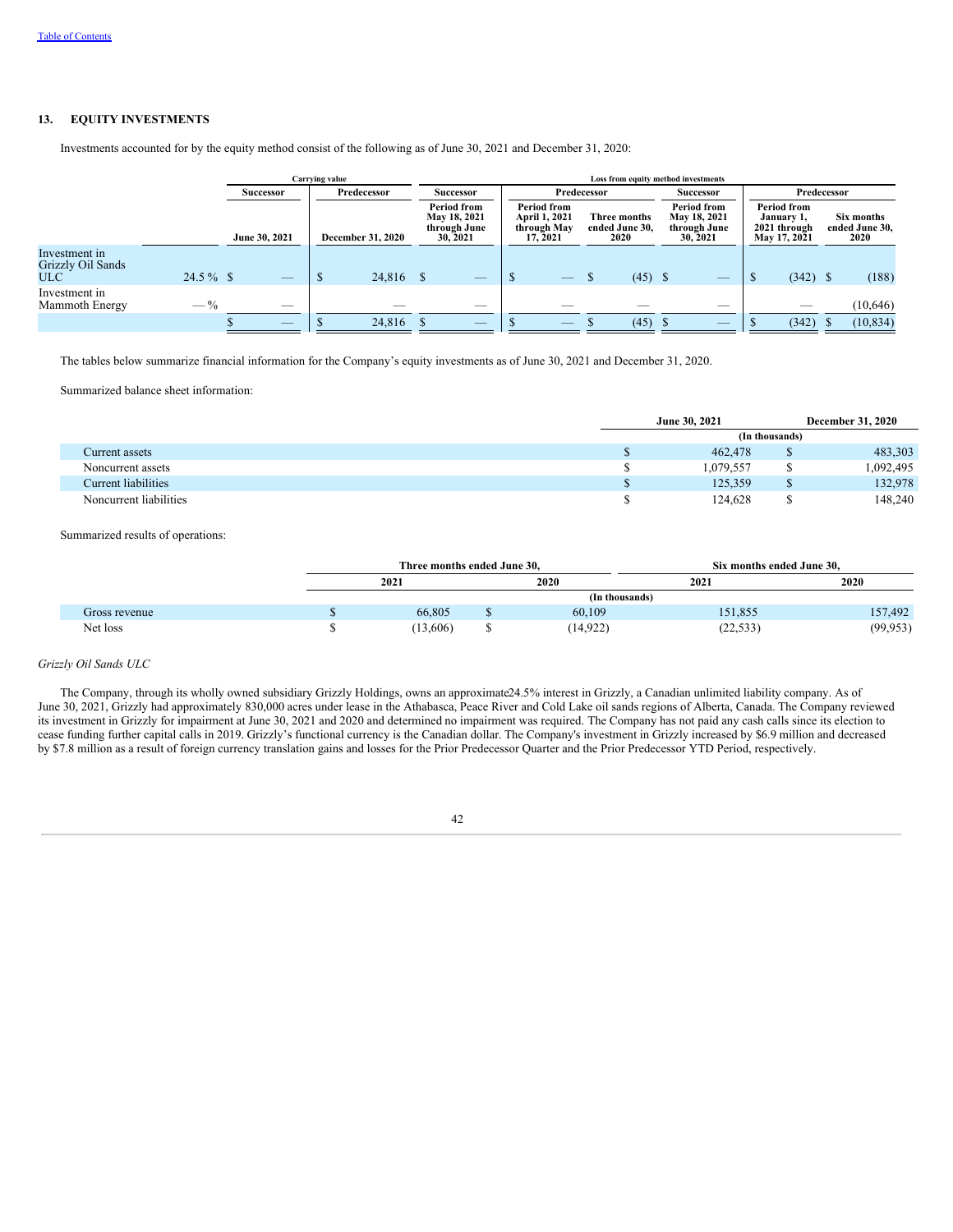Effective as of the Emergence Date, the Company elected to begin reporting its proportionate share of Grizzly's earnings on a one-quarter lag as permitted under*FASB ASC Topic 323 - Equity Method and Joint Ventures*. This change in accounting policy did not have a material impact on any periods presented in the accompanying consolidated financial statements.

As discussed in [Note](#page-17-0) 3, the Company reduced its carrying value of its investment in Grizzly tozero upon the Emergence Date. The reduction in valuation was based upon the Company's new management's assessment of the investment and its priority for future funding in its portfolio. In particular, Grizzly's operations remained suspended, even with improvements in the pricing environment since its initial suspension in 2015. Additionally, the Company does not anticipate funding future capital calls which will lead to further dilution of our equity ownership interest.

### *Mammoth Energy Services, Inc.*

As discussed in [Note](#page-15-0) 2, the Company's previously owned shares of the outstanding common stock of Mammoth Energy were used to settle Class 4A claims. The Company's investment carrying value was reduced to zero in the first quarter of 2020 due to the Company's share of cumulative net loss and impairments and the carrying value remained at zero through the Emergence Date.

### **14. LEASES**

#### *Nature of Leases*

The Company has operating leases on certain equipment and field offices with remaining lease durations in excess of one year. The Company recognizes a right-of-use asset and lease liability on the balance sheet for all leases with lease terms of greater than one year. Short-term leases that have an initial term of one year or less are not capitalized.

The Company has entered into contracts with varying terms for drilling rigs. The Company has concluded its drilling rig contracts are operating leases as the assets are identifiable and the Company has the right to control the identified assets. However, at June 30, 2021, the Company did not have any active long-term drilling rig contracts in place.

The Company rents office space for its corporate headquarters and field locations and certain other equipment from third parties, which expire at various dates through 2024. These agreements are typically structured with non-cancelable terms of one to five years. The Company has determined these agreements represent operating leases with a lease term that equals the primary non-cancelable contract term. The Company has included any renewal options that it has determined are reasonably certain of exercise in the determination of the lease terms. The lease for the Company's corporate headquarters has a primary term of one year and is classified as a short-term operating lease.

#### *Discount Rate*

As most of the Company's leases do not provide an implicit rate, the Company uses its incremental borrowing rate based on the information available at commencement date in determining the present value of lease payments. The Company's incremental borrowing rate reflects the estimated rate of interest that it would pay to borrow on a collateralized basis over a similar term an amount equal to the lease payments in a similar economic environment.

#### Maturities of operating lease liabilities as of June 30, 2021 were as follows:

|                        | (In thousands)           |
|------------------------|--------------------------|
| Remaining 2021         | 20                       |
| 2022                   | 25                       |
| 2023                   | $\overline{\phantom{a}}$ |
| 2024                   | $\overline{\phantom{a}}$ |
| Total lease payments   | 45                       |
| Less: Imputed interest | (1)                      |
| Total                  | 44                       |

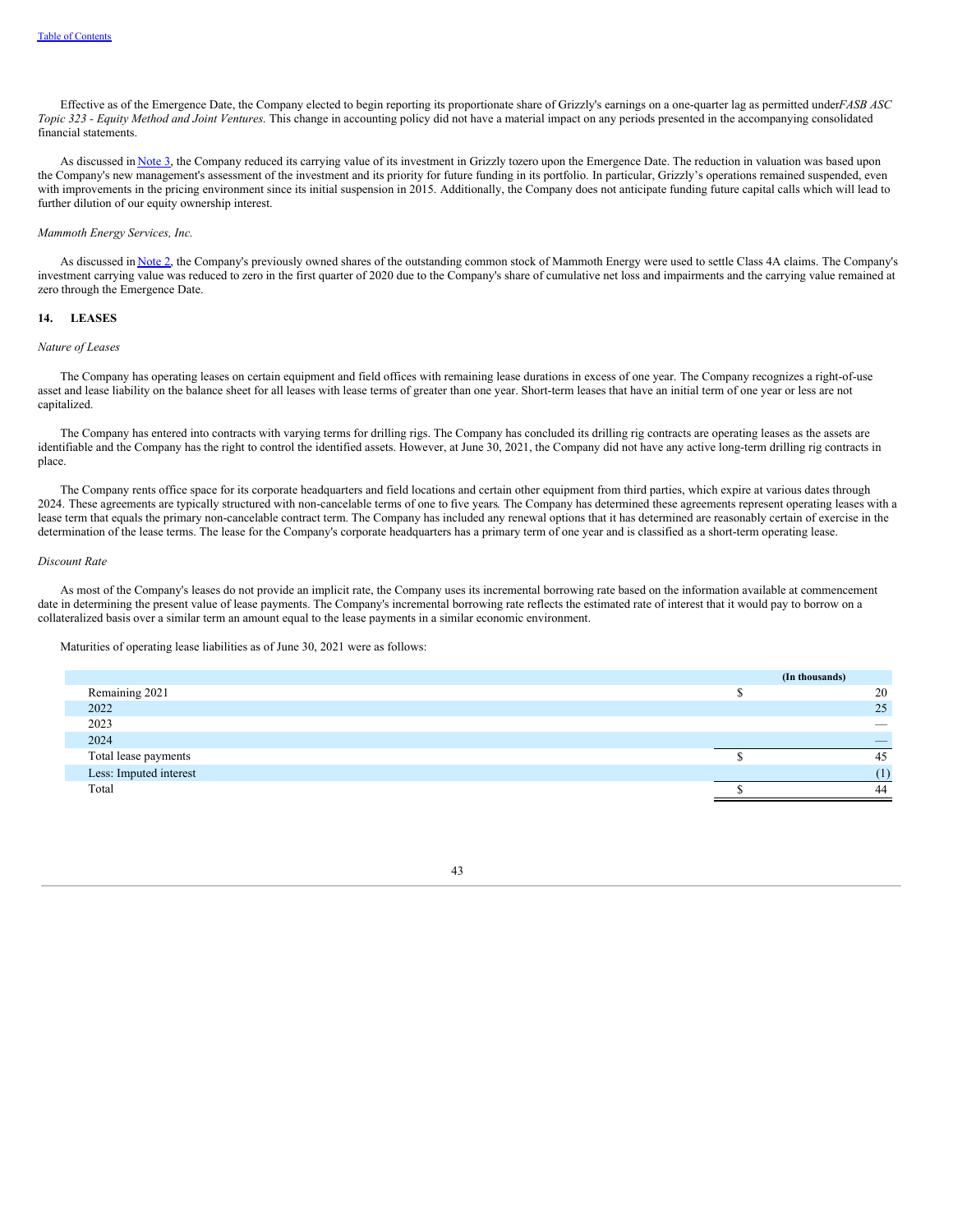#### The table below summarizes lease cost for the periods presented:

|                          |                                  | <b>Successor</b> |                                                             | Predecessor                         |       |  |
|--------------------------|----------------------------------|------------------|-------------------------------------------------------------|-------------------------------------|-------|--|
|                          | 18, 2021 through June<br>30.2021 | Period from May  | <b>Period from April</b><br>1, 2021 through May 17,<br>2021 | Three months<br>ended June 30, 2020 |       |  |
| Operating lease cost     |                                  |                  |                                                             |                                     | 2,196 |  |
| Variable lease cost      |                                  |                  | $\hspace{0.1mm}-\hspace{0.1mm}$                             |                                     | 235   |  |
| Short-term lease cost    |                                  | 2.160            | 2.307                                                       |                                     | 2.629 |  |
| Total lease $cost^{(1)}$ |                                  | 2,168            | 2,316                                                       |                                     | 5.060 |  |

|                          | <b>Successor</b>                                            | Predecessor |                                                        |                                          |        |  |
|--------------------------|-------------------------------------------------------------|-------------|--------------------------------------------------------|------------------------------------------|--------|--|
|                          | <b>Period from May</b><br>18, 2021 through June<br>30, 2021 |             | Period from<br>January 1, 2021 through<br>May 17, 2021 | Six months ended<br><b>June 30, 2020</b> |        |  |
| Operating lease cost     |                                                             |             | 41                                                     |                                          | 6,278  |  |
| Variable lease cost      | $\hspace{0.1mm}-\hspace{0.1mm}$                             |             | _                                                      |                                          | 460    |  |
| Short-term lease cost    | 2,160                                                       |             | 4,496                                                  |                                          | 5,439  |  |
| Total lease $cost^{(1)}$ | 2,168                                                       |             | 4,537                                                  |                                          | 12,177 |  |

The majority of the Company's total lease cost was capitalized to the full cost pool, and the remainder was included in general and administrative expenses in the accompanying consolidated statements of operations. (1)

Supplemental cash flow information related to leases was as follows:

|                                                                        | <b>Successor</b>                  |                          | Predecessor                                    |                          |  |                                   |  |
|------------------------------------------------------------------------|-----------------------------------|--------------------------|------------------------------------------------|--------------------------|--|-----------------------------------|--|
|                                                                        | 18, 2021 through June<br>30, 2021 | Period from May          | <b>January 1, 2021</b><br>through May 17, 2021 | <b>Period from</b>       |  | Six months ended<br>June 30, 2020 |  |
| Cash paid for amounts included in the measurement of lease liabilities |                                   |                          |                                                |                          |  |                                   |  |
| Operating cash flows from operating leases                             |                                   |                          |                                                | 48                       |  | 72                                |  |
| Investing cash flow from operating leases                              |                                   | -                        |                                                | $\overline{\phantom{a}}$ |  | 7.727                             |  |
| Investing cash flow from operating leases—related party                |                                   | $\overline{\phantom{a}}$ |                                                |                          |  | 6,800                             |  |

The weighted-average remaining lease term as of June 30, 2021 was1.14 years. The weighted-average discount rate used to determine the operating lease liability as of June 30, 2021 was 3.98%.

### **15. INCOME TAXES**

As discussed in [Note](#page-15-0) 2, elements of the Plan provided that the Company's indebtedness related to Predecessor Senior Notes and certain general unsecured claims were exchanged for New Common Stock in settlement of those claims. Absent an exception, a debtor recognizes CODI upon discharge of its outstanding indebtedness for an amount of consideration that is less than its adjusted issue price. The IRC provides that a debtor in a Chapter 11 bankruptcy case may exclude CODI from taxable income, but must reduce certain of its tax attributes by the amount of any CODI realized as a result of the consummation of a plan of reorganization. The amount of CODI realized by a taxpayer is determined based on the fair market value of the consideration received by the creditors in settlement of outstanding indebtedness. As a result of the market value of equity upon emergence from Chapter 11 bankruptcy proceedings, the estimated amount of CODI is approximately \$708.8 million, which will reduce the value of the Company's net operating losses. The actual reduction in tax attributes does not occur until the first day of the Company's tax year subsequent to the date of emergence, or January 1, 2022. The reduction of net operating losses is expected to be fully offset by a corresponding decrease in valuation allowance. As of June 30, 2021, the Company had an estimated federal net operating loss carryforward of approximately \$1.1 billion after giving effect to the estimated reduction in tax attributes as discussed above.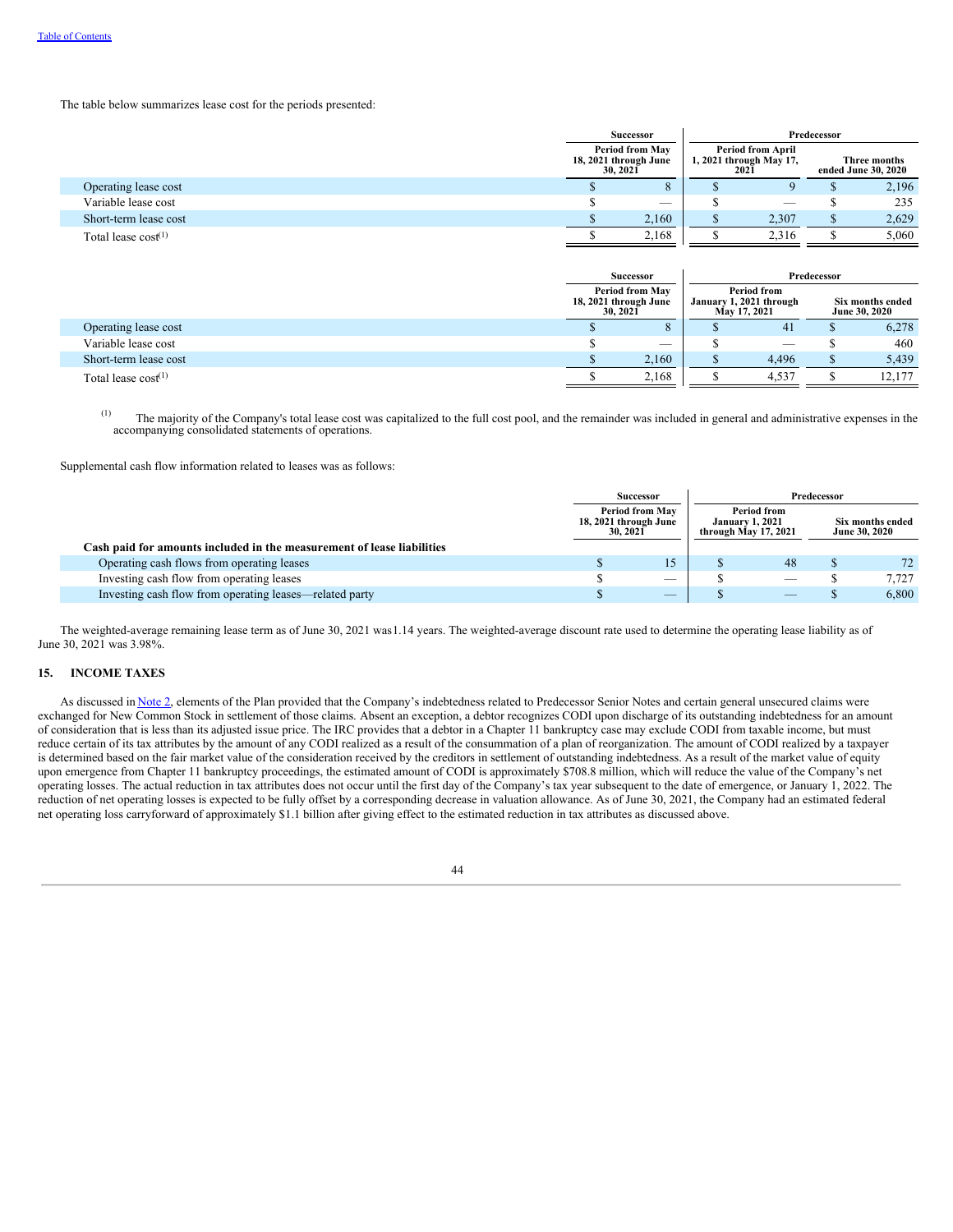Emergence from Chapter 11 bankruptcy proceedings resulted in a change in ownership for purposes of IRC Section 382. The Company currently expects to apply rules under IRC Section 382(l)(5) that would allow the Company to mitigate the limitations imposed under the regulations with respect to the Company's remaining tax attributes. The Company's deferred tax assets and liabilities, prior to the valuation allowance, have been computed on such basis. Taxpayers who qualify for this provision may, at their option, elect not to apply the election. If the provision does not apply, the Company's ability to realize the value of its tax attributes would be subject to limitation and the amount of deferred tax assets and liabilities, prior to the valuation allowance, may differ. Additionally, under IRC Section 382(l)(5), an ownership change subsequent to the Company's emergence could severely limit or effectively eliminate its ability to realize the value of its tax attributes.

At each reporting period, the Company weighs all available positive and negative evidence to determine whether its deferred tax assets are more likely than not to be realized. A valuation allowance for deferred tax assets, including net operating losses, is recognized when it is more likely than not that some or all of the benefit from the deferred tax assets will not be realized. To assess that likelihood, the Company uses estimates and judgment regarding future taxable income and considers the tax laws in the jurisdiction where such taxable income is generated, to determine whether a valuation allowance is required. Such evidence can include current financial position, results of operations, both actual and forecasted, the reversal of deferred tax liabilities and tax planning strategies as well as the current and forecasted business economics of the oil and gas industry. Based upon the Company's analysis, the Company determined a full valuation allowance was necessary against its net deferred tax assets as of both May 17, 2021 and June 30, 2021.

The Company will continue to evaluate whether the valuation allowance is needed in future reporting periods. The valuation allowance will remain until it is determined that the net deferred tax assets are more likely than not to be realized. Future events or new evidence which may lead us to conclude that it is more likely than not that its net deferred tax assets will be realized include, but are not limited to, cumulative historical pre-tax earnings, improvements in oil prices, and taxable events that could result from one or more transactions. The valuation allowance does not prevent future utilization of the tax attributes if the Company recognizes taxable income. As long as the Company concludes that the valuation allowance against its net deferred tax assets is necessary, the Company likely will not have any additional deferred income tax expense or benefit.

For the Current Predecessor Quarter and Current Predecessor YTD Period, the Company has an effective tax rate of  $6.3$ % and an income tax benefit of \$8.0 million. The tax benefit is entirely attributable to an Oklahoma refund claim associated with an examination relating to historical tax returns. The effective tax rate differs from the statutory tax rate due to the Company's valuation allowance position and the permanent adjustments relating to the Chapter 11 Emergence. For the Successor Period, the Company has an effective tax rate of 0% and tax expense of zero due to the Company's valuation allowance position. For the Prior Predecessor Quarter, the Company had an effective tax rate of 0% and tax expense of zero due to the Company's valuation allowance position. For the Prior Predecessor YTD Period, the Company had an effective tax rate of 0.7% and tax expense of \$7.3 million as a result of the sale of assets and a corresponding adjustment to the valuation allowance on remaining state net operating loss carryforwards.

## **16. SUBSEQUENT EVENTS**

*Natural Gas and Oil Derivative Instruments*

Subsequent to June 30, 2021 and as of July 31, 2021, the Company entered into the following natural gas and oil derivative contracts:

|                                | <b>Type of Derivative</b><br>Instrument | Index           | <b>Daily Volume</b> | Weighted<br><b>Average Price</b> |
|--------------------------------|-----------------------------------------|-----------------|---------------------|----------------------------------|
| <b>Natural Gas (MMBtu/day)</b> |                                         |                 |                     |                                  |
| April 2022 - December 2022     | Fixed price swap                        | NYMEX Henry Hub | 80,073              | \$2.99                           |
| January 2023 - March 2023      | Fixed price swap                        | NYMEX Henry Hub | 20,000              | \$3.13                           |
|                                |                                         |                 |                     |                                  |
| Oil (Bbl/day)                  |                                         |                 |                     |                                  |
| January 2022 - December 2022   | Fixed price swap                        | NYMEX WTI       | 1.104               | \$65.54                          |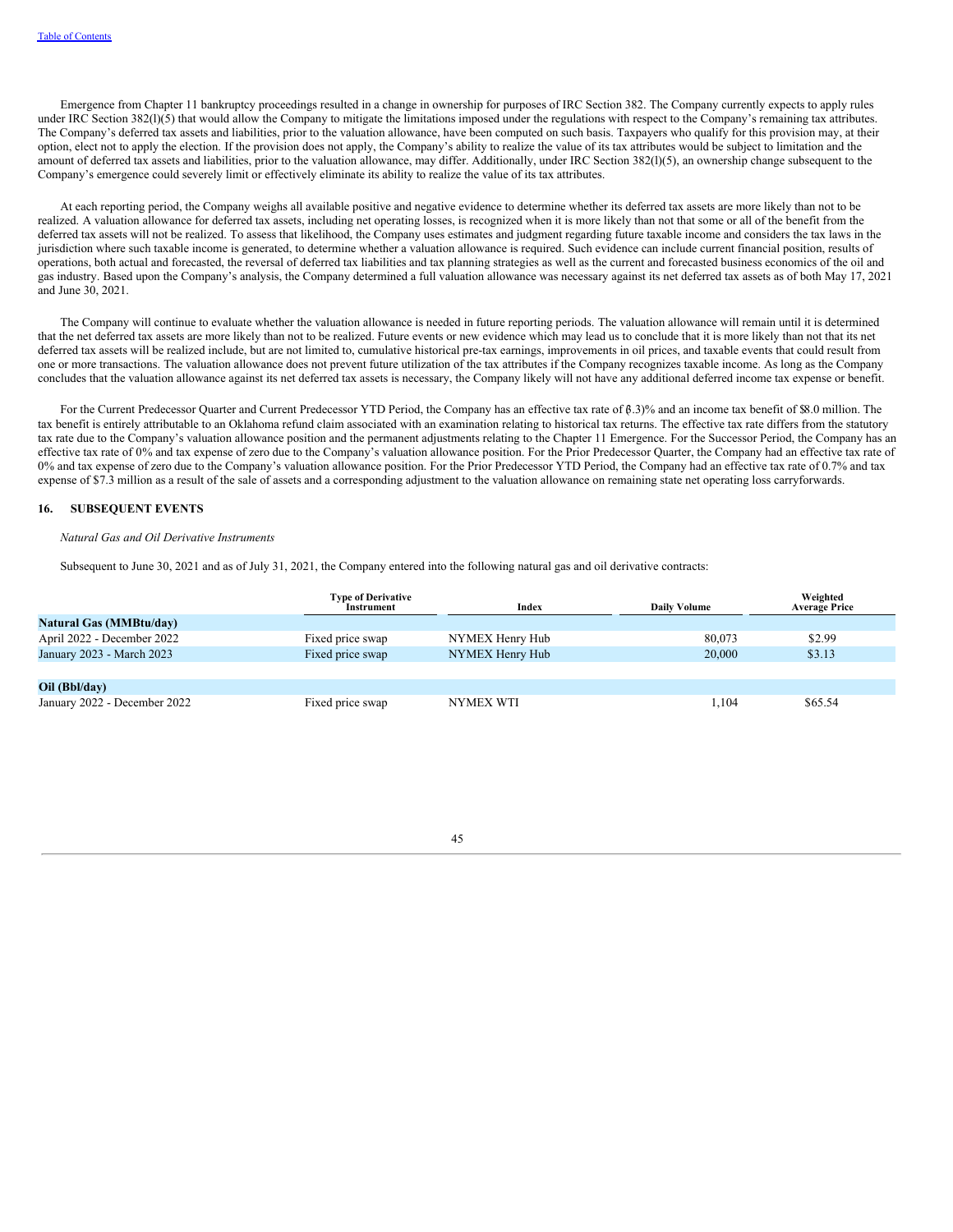## **ITEM 2. MANAGEMENT'S DISCUSSION AND ANALYSIS OF FINANCIAL CONDITION AND RESULTS OF OPERATIONS**

## **Introduction**

Management's Discussion and Analysis of Financial Condition and Results of Operations (MD&A) is intended to provide the reader of the financial statements with a narrative from the perspective of management on the financial condition, results of operations, liquidity and certain other factors that may affect the Company's operating results. MD&A should be read in conjunction with the financial statements and related Notes included in Part I, Item 1 of this Quarterly Report on Form 10-Q.

The following information updates the discussion of Gulfport's financial condition provided in its Annual Report on Form 10-K for the year ended December 31, 2020 ("2020 Form 10-K"), and analyzes the changes in the results of operations between the periods of May 18, 2021 through June 30, 2021 ("Successor Period"), April 1, 2021 through May 17, 2021 ("Current Predecessor Quarter"), January 1, 2021, through May 17, 2021 ("Current Predecessor YTD Period"), the three months ended June 30, 2020 ("Prior Predecessor Quarter") and the six months ended June 30, 2020 ("Prior Predecessor YTD Period"). For definitions of commonly used natural gas and oil terms found in this Quarterly Report on Form 10-Q, please refer to the "Definitions" provided in this report and in our 2020 Form 10-K.

Gulfport is an independent natural gas-weighted exploration and production company with assets primarily located in the Appalachia and Anadarko basins. Our principal properties are located in Eastern Ohio targeting the Utica formation and in central Oklahoma targeting the SCOOP Woodford and SCOOP Springer formations. Our strategy is to develop our assets in a manner that generates sustainable cash flow and improves margins and operating efficiencies, while improving our Environmental, Social and Governance ("ESG") and safety performance. To accomplish these goals, we allocate capital to projects we believe offer the highest rate of return and we deploy leading drilling and completion techniques and technologies in our development efforts. We believe our plan to generate free cash flow on an annual basis will allow us to further strengthen our balance sheet and ultimately return capital to shareholders.

Our results of operations as reported in our consolidated financial statements for the 2021 Successor Period, Current Predecessor Quarter and Current Predecessor YTD Period are in accordance with GAAP. Although GAAP requires that we report on our results for these periods separately, management views our operating results for the three months and six months ended June 30, 2021 by combining the results of the 2021 Successor Period, Current Predecessor Quarter and Current Predecessor YTD Period because management believes such presentation provides the most meaningful comparison of our results to prior periods. We do not believe reviewing these periods in isolation would be useful in identifying any trends in or reaching any conclusions regarding our overall operating performance. We believe the key performance indicators such as operating revenues and operating expenses for the 2021 Successor Period combined with Current Predecessor Quarter and Current Predecessor YTD period provide more meaningful comparisons to other periods and are useful in understanding operational trends. Additionally, there were no changes in policies between the periods and any material impacts as a result of fresh start accounting were included within the discussion of these changes. These combined results do not comply with GAAP and have not been prepared as pro forma results under applicable regulations, but are presented because we believe they provide the most meaningful comparison of our results to prior periods.

## **Recent Developments**

### *Emergence from voluntary reorganization under Chapter 11*

On November 13, 2020, we and our subsidiaries filed voluntary petitions for relief under Chapter 11 of Title 11 of the United States Code in the United States Bankruptcy Court for the Southern District of Texas. The Chapter 11 Cases were being administered jointly under the caption *In re Gulfport Energy Corporation, et al.,* Case No. 20-35562 (DRJ). The Bankruptcy Court confirmed the Plan and entered the confirmation order on April 28, 2021, and the Debtors emerged from the Chapter 11 Cases on the Emergence Date. On May 18, 2021, we began trading on the New York Stock Exchange under the symbol "GPOR".

Although we are no longer a debtor-in-possession, we operated as debtors-in-possession through the pendency of the Chapter 11 Cases. See [Note](#page-15-0) [1](#page-13-0) and Note 2 of the notes to our consolidated financial statements included in Item 1 of Part I of this report for a complete discussion of the Chapter 11 Cases.

We believe we have emerged from the Chapter 11 Cases as a fundamentally stronger company, built to generate sustainable free cash flow with a strengthened balance sheet. As a result of the Chapter 11 Cases, we reduced our total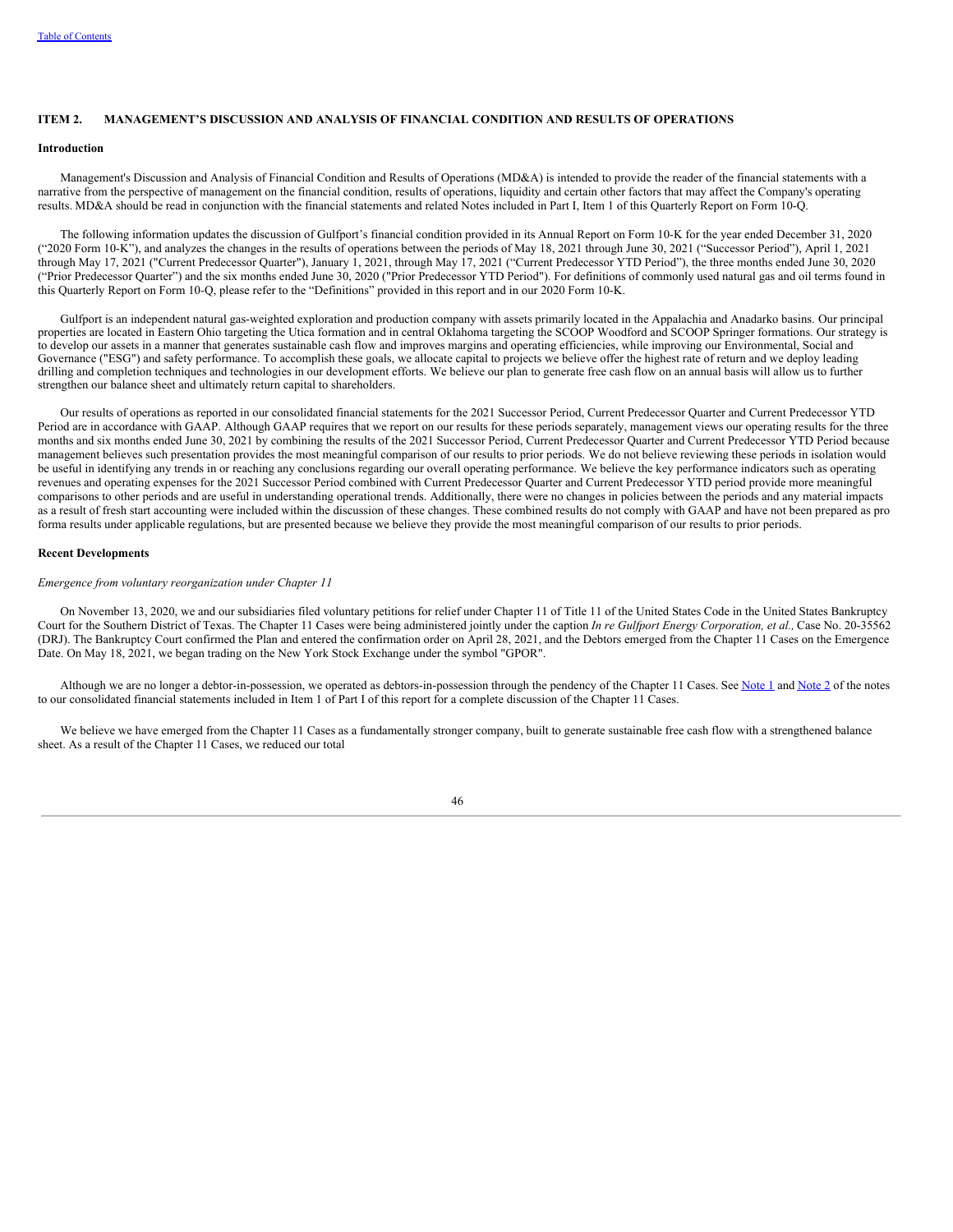indebtedness by \$1.4 billion by issuing equity in a reorganized entity to the holders of our unsecured notes and allowed general unsecured claimants.

## *Chief Executive Of icer and Chief Financial Of icer Separations*

On May 17, 2021, the Board reached agreements with David M. Wood and Quentin R. Hicks that Messrs. Wood and Hicks would no longer serve as Chief Executive Officer and a member of the Board, in the case of Mr. Wood, and Chief Financial Officer, in the case of Mr. Hicks.

#### *Appointments of Interim Chief Executive Of icer and Chief Financial Of icer*

On May 17, 2021, the Board accepted the departure of David M. Wood as Chief Executive Officer and Director. The Board appointed Timothy Cutt as Interim Chief Executive Officer and Chair of the Board. Mr. Cutt is generally expected to serve as Interim Chief Executive Officer until December 31, 2021.

On May 17, 2021, the Board appointed William Buese as Chief Financial Officer.

### *COVID-19 Pandemic and Impact on Global Demand for Oil and Natural Gas*

As a result of our business continuity measures, we have not experienced significant disruptions in executing our business operations due to COVID-19. While we did not experience significant disruptions to our operations in the first half of 2021, we are unable to predict the impact on our business, including our cash flows, liquidity, and results of operations in future periods due to numerous uncertainties. Restrictions may cause, us, our suppliers and other business counterparties to experience operational delays, or delays in the delivery of materials and supplies. We expect the principal areas of operational risk for us are the availability and reliability of service providers and potential supply chain disruption. Additionally, the operations of our midstream service providers, on whom we rely for the transmission, gathering and processing of a significant portion of our produced natural gas, NGL and oil, may be disrupted or suspended in response to containing the outbreak, or the difficult economic environment may lead to the bankruptcy or closing of the facilities and infrastructure of our midstream service providers. This may result in substantial discount in the prices we receive for our produced natural gas, NGL and oil or result in the shut-in of producing wells or the delay or discontinuance of development plans for our properties.

We cannot predict the full impact that COVID-19 or the significant disruption and volatility currently being experienced in the oil and natural gas markets will have on our business, cash flows, liquidity, financial condition and results of operations at this time, due to numerous uncertainties. The ultimate impacts will depend on future developments and the timing and extent to which normal economic and operating conditions resume. While we have seen meaningful recovery in demand during the second half 2020 and into 2021, significant uncertainty remains regarding the duration and extent of the impact of the pandemic on the energy industry, including demand and commodities pricing.

### **2021 Operational and Financial Highlights**

During the Current Combined Quarter, we had the following notable achievements:

- Emerged from Chapter 11 proceedings.
- We continued to improve operational efficiencies and reduce drilling and completion costs in our operating areas. In the Utica, our average spud to rig release time was 18.1 days in the Current Combined Quarter, which was a 3% improvement from full year 2020 levels.
- We have continued to decrease costs as a result of our ongoing cost reduction initiatives highlighted by a 13% decrease in lease operating expenses per Mcfe for the Current Combined Quarter as compared to the Prior Predecessor Quarter.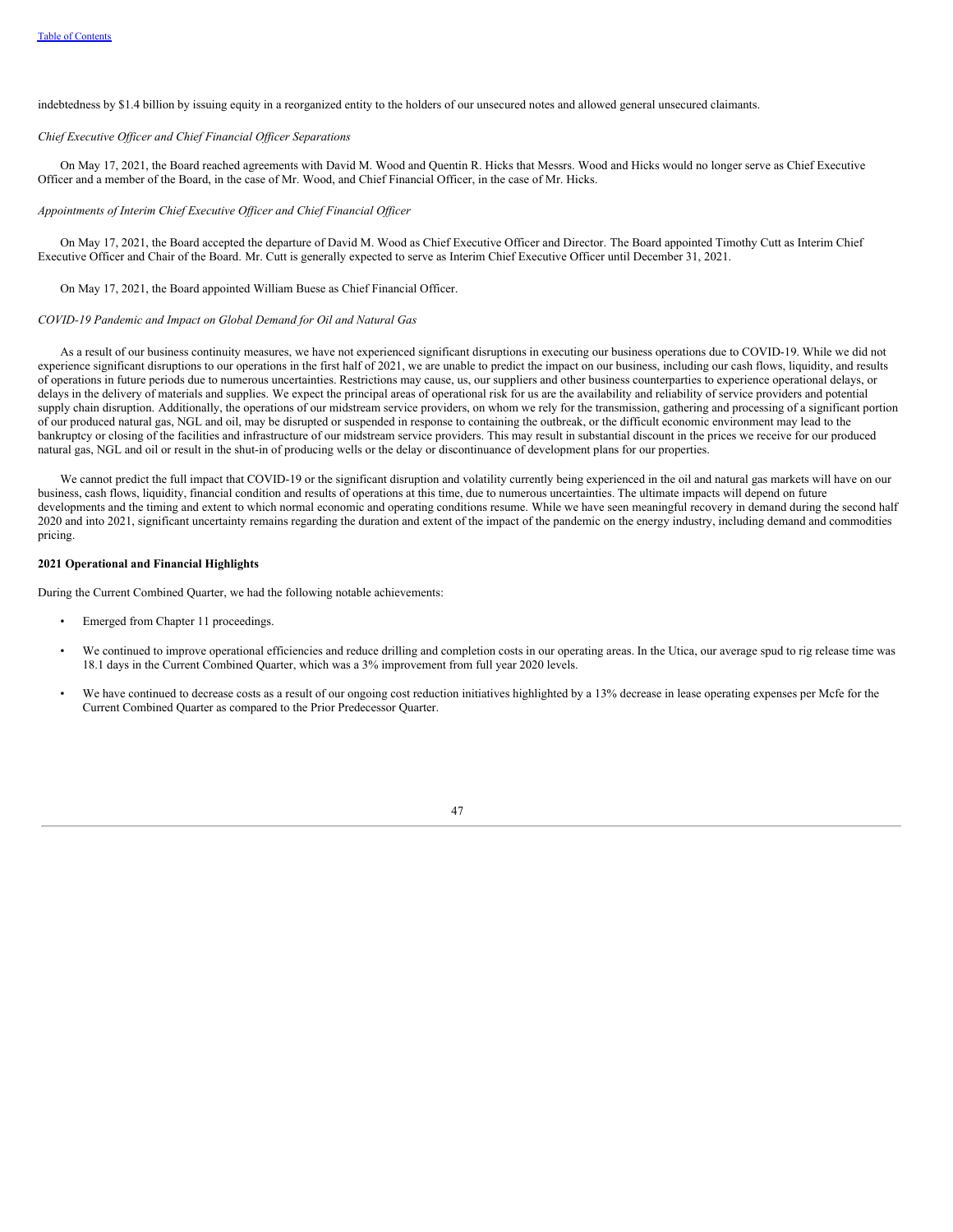# **2021 Production and Drilling Activity**

*Production Volumes*

| Successor                                            | Predecessor                                                  | <b>Non-GAAP</b><br>Combined                       | Predecessor                                       |
|------------------------------------------------------|--------------------------------------------------------------|---------------------------------------------------|---------------------------------------------------|
| Period from May<br>18, 2021 through June<br>30, 2021 | Period from April<br>1, 2021 through May 17,<br>$202\bar{1}$ | <b>Three Months</b><br><b>Ended June 30, 2021</b> | <b>Three Months</b><br><b>Ended June 30, 2020</b> |
|                                                      |                                                              |                                                   |                                                   |
| 691,876                                              | 748,885                                                      | 721,321                                           | 775,070                                           |
| 194,513                                              | 154,224                                                      | 173,704                                           | 158,813                                           |
| 127                                                  | 29                                                           | 76                                                | 53                                                |
| 886,516                                              | 903,138                                                      | 895,101                                           | 933,936                                           |
|                                                      |                                                              |                                                   |                                                   |
| 1,125                                                | 1,208                                                        | 1,168                                             | 308                                               |
| 4,824                                                | 2,757                                                        | 3,756                                             | 4,186                                             |
| 71                                                   | 24                                                           | 47                                                | 83                                                |
| 6,020                                                | 3,989                                                        | 4,971                                             | 4,577                                             |
|                                                      |                                                              |                                                   |                                                   |
| 2,735                                                | 2,586                                                        | 2,658                                             | 2,532                                             |
| 9,073                                                | 7,047                                                        | 8,027                                             | 8,411                                             |
| 4                                                    | 2                                                            | $\overline{2}$                                    | $\overline{2}$                                    |
| 11,812                                               | 9,635                                                        | 10,687                                            | 10,945                                            |
|                                                      |                                                              |                                                   |                                                   |
| 715,042                                              | 771,649                                                      | 744,279                                           | 792,106                                           |
| 277,897                                              | 213,043                                                      | 244,401                                           | 234,396                                           |
| 577                                                  | 182                                                          | 373                                               | 563                                               |
| 993,516                                              | 984,874                                                      | 989,053                                           | 1,027,065                                         |
|                                                      |                                                              |                                                   |                                                   |

Our total net production averaged approximately 989.1 MMcfe per day during the Current Combined Quarter, as compared to 1,027.1 MMcfe per day during the Prior Predecessor Quarter. The 4% decrease in production is largely the result of a decrease in development activities throughout our portfolio in 2020 and the first half of 2021 as we continue to focus on generating sustainable free cash flow.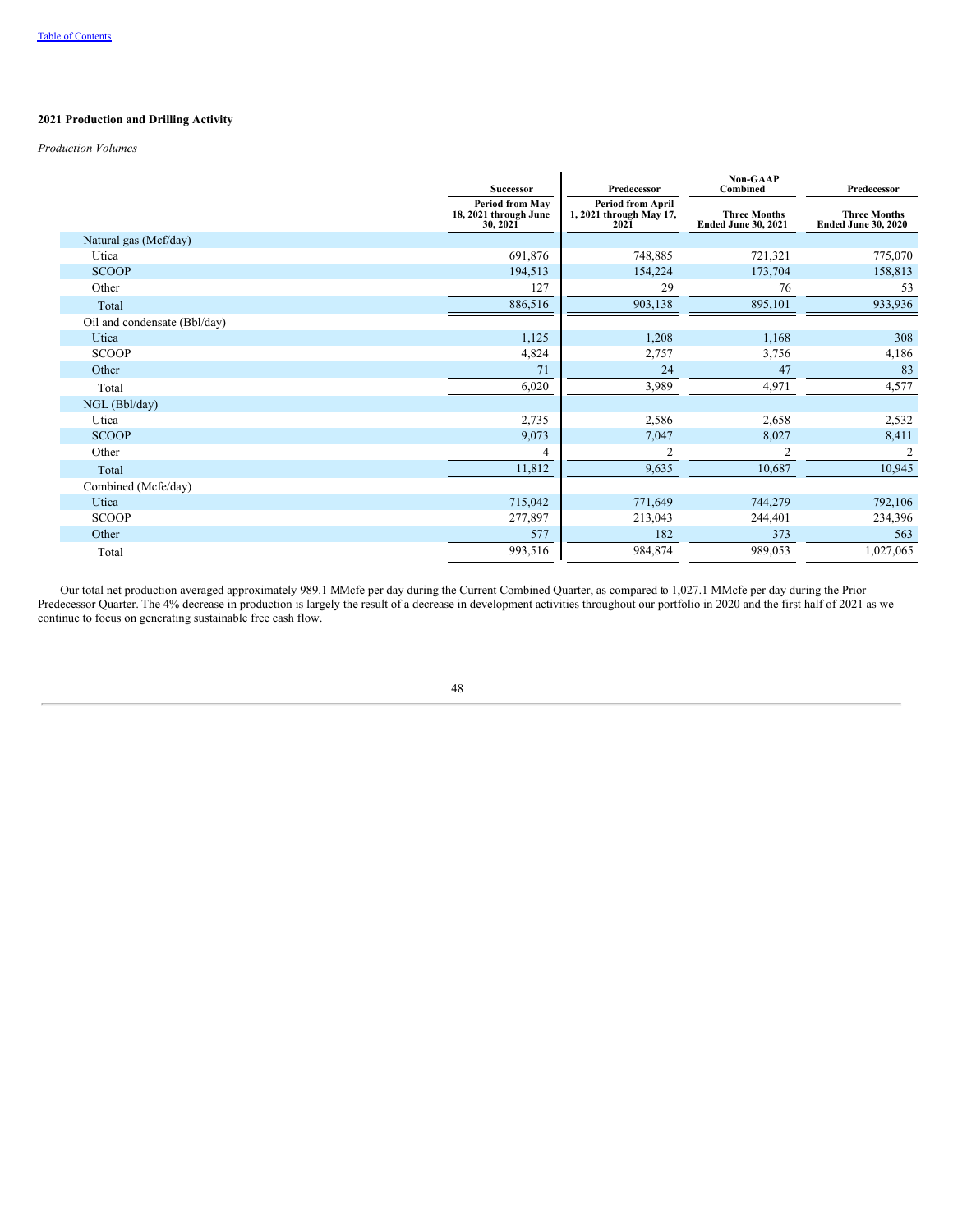|                              | Successor                                            | Predecessor                                                   | <b>Non-GAAP</b><br>Combined              | Predecessor                              |
|------------------------------|------------------------------------------------------|---------------------------------------------------------------|------------------------------------------|------------------------------------------|
|                              | Period from May<br>18, 2021 through June<br>30, 2021 | <b>Period from</b><br>January 1, 2021 through<br>May 17, 2021 | <b>Six Months Ended</b><br>June 30, 2021 | <b>Six Months Ended</b><br>June 30, 2020 |
| Natural gas (Mcf/day)        |                                                      |                                                               |                                          |                                          |
| Utica                        | 691,876                                              | 780,791                                                       | 759,176                                  | 780,426                                  |
| <b>SCOOP</b>                 | 194,513                                              | 126,294                                                       | 142,878                                  | 159,349                                  |
| Other                        | 127                                                  | 63                                                            | 78                                       | 46                                       |
| Total                        | 886,516                                              | 907,148                                                       | 902,132                                  | 939,821                                  |
| Oil and condensate (Bbl/day) |                                                      |                                                               |                                          |                                          |
| Utica                        | 1,125                                                | 1,336                                                         | 1,285                                    | 450                                      |
| <b>SCOOP</b>                 | 4,824                                                | 2,508                                                         | 3,071                                    | 4,680                                    |
| Other                        | 71                                                   | 35                                                            | 44                                       | 81                                       |
| Total                        | 6,020                                                | 3,879                                                         | 4,400                                    | 5,211                                    |
| NGL (Bbl/day)                |                                                      |                                                               |                                          |                                          |
| Utica                        | 2,735                                                | 2,638                                                         | 2,661                                    | 2,865                                    |
| <b>SCOOP</b>                 | 9,073                                                | 6,200                                                         | 6,899                                    | 8,692                                    |
| Other                        | 4                                                    | 3                                                             | 3                                        |                                          |
| Total                        | 11,812                                               | 8,841                                                         | 9,563                                    | 11,558                                   |
| Combined (Mcfe/day)          |                                                      |                                                               |                                          |                                          |
| Utica                        | 715,042                                              | 804,633                                                       | 782,854                                  | 800,313                                  |
| <b>SCOOP</b>                 | 277,897                                              | 178,545                                                       | 202,697                                  | 239,583                                  |
| Other                        | 577                                                  | 288                                                           | 358                                      | 536                                      |
| Total                        | 993,516                                              | 983,466                                                       | 985,909                                  | 1,040,432                                |

Our total net production averaged approximately 985.9 MMcfe per day during the Current Combined YTD Period, as compared to 1,040.4 MMcfe per day during the Prior Predecessor YTD Period. The 5% decrease in production is largely the result of a decrease in development activities throughout our portfolio in 2020 and the first half of 2021 as we continue to focus on generating sustainable free cash flow.

*Utica*. We spud 10 gross and net wells in the Utica during the Current Combined YTD Period, all of which were in various stages of operations at June 30, 2021. In addition, we completed nine gross and net operated wells. We did not participate in any additional wells that were drilled by other operators on our Utica acreage.

As of July 31, 2021, we had no operated drilling rigs running in the Utica. We expect to add back one operated drilling rig in the Utica during the third quarter of 2021.

*SCOOP*. We spud two gross (1.97 net) wells in the SCOOP during the Current Combined YTD Period, of which one was being drilled and one was waiting on completion. We completed 11 gross (9.3 net) operated wells. We also participated in an additional five gross wells that were drilled by other operators on our SCOOP acreage.

As of July 31, 2021, we had one operated drilling rig running in the SCOOP, which we expect will continue through the remainder of 2021.

## **RESULTS OF OPERATIONS**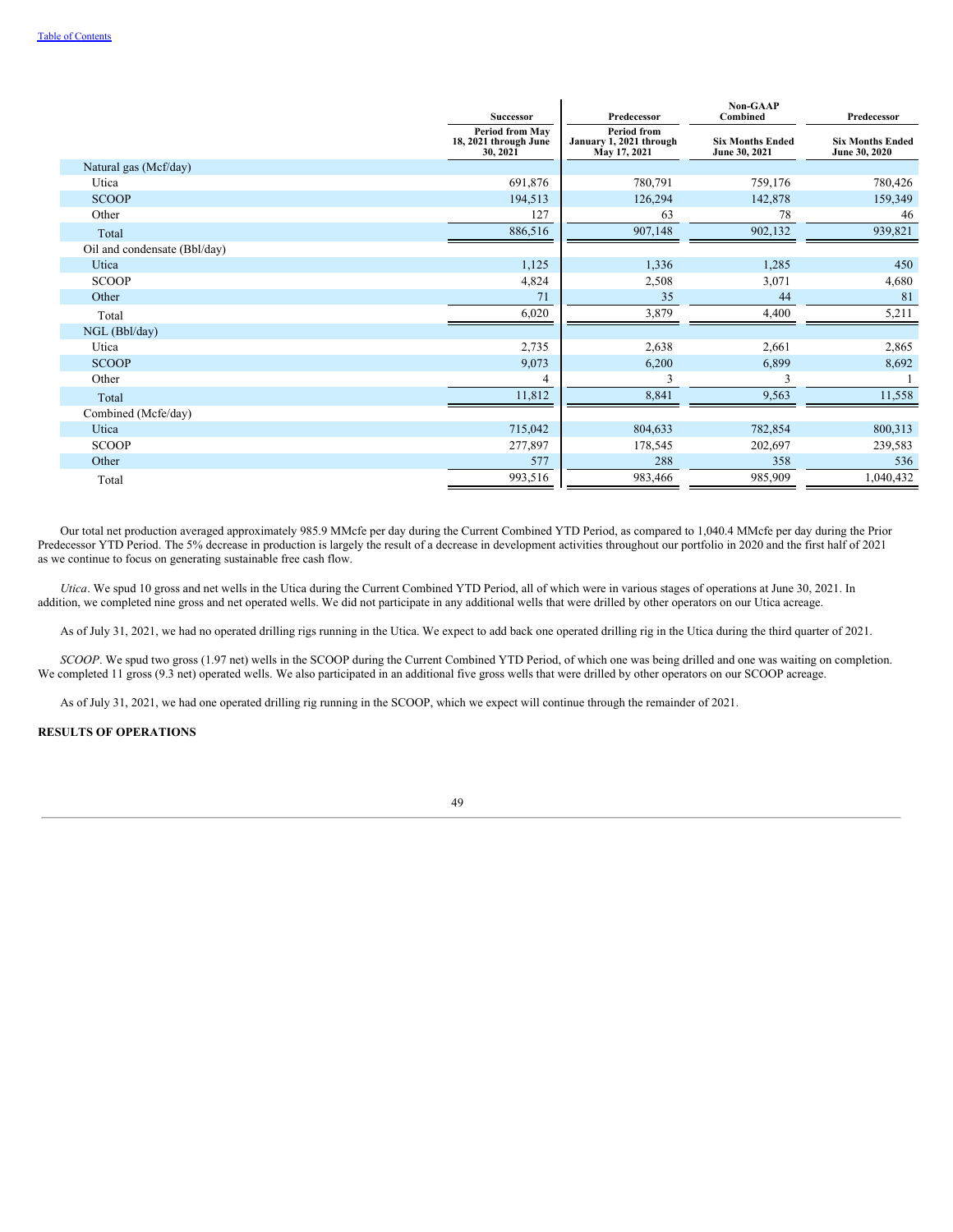## **Successor Period and Current Predecessor Quarter Compared to Prior Predecessor Quarter**

*Natural Gas, Oil and NGL Production and Pricing*

The following table summarizes our oil and condensate, natural gas and NGL production and related pricing for the Successor Period, Current Predecessor Quarter and Current Combined Quarter, as compared to the Prior Predecessor Quarter: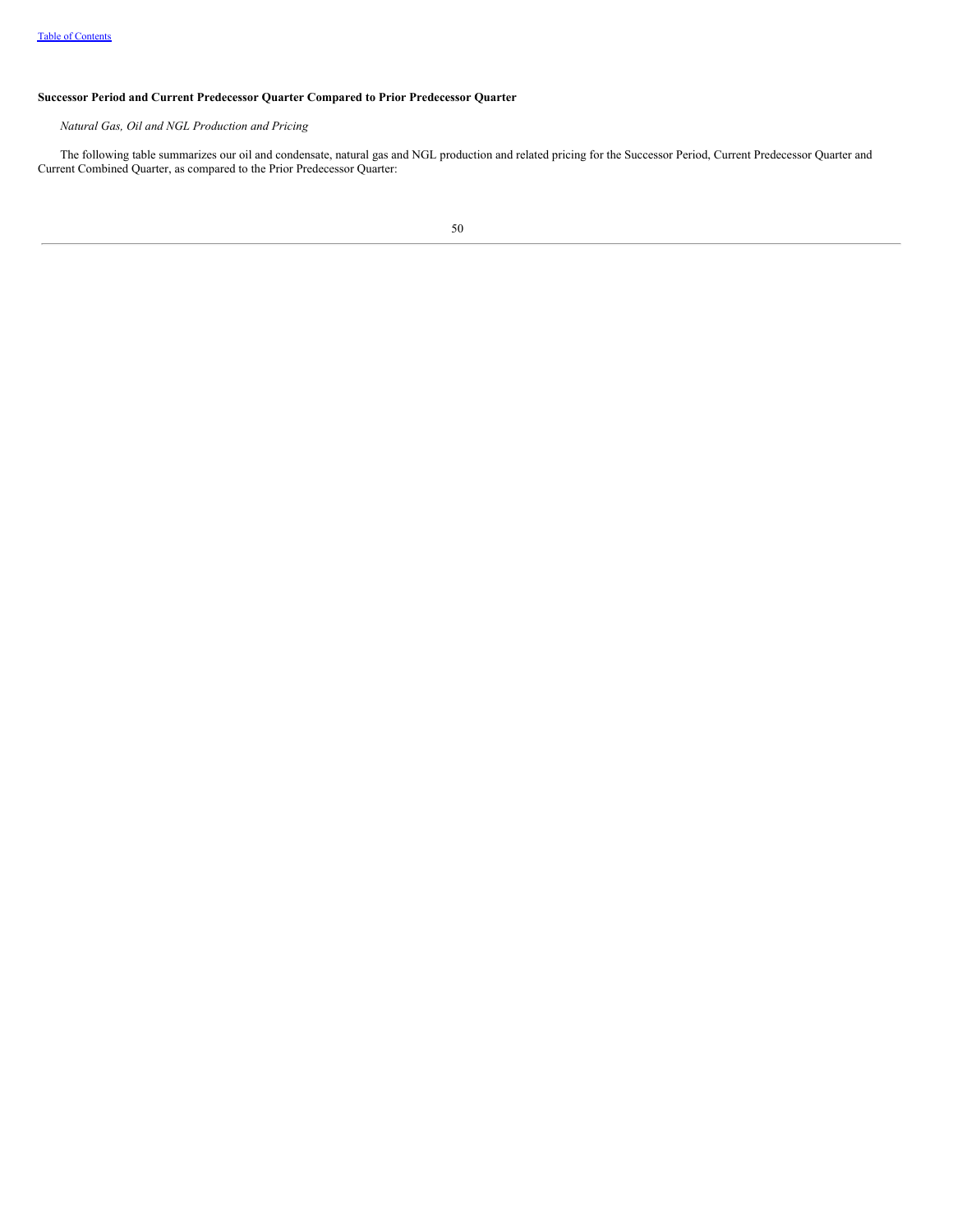|                                                                                | <b>Successor</b>          |                                                             |                         | Predecessor                                          |                         | Non-GAAP<br>Combined                          |                         | Predecessor                                   |
|--------------------------------------------------------------------------------|---------------------------|-------------------------------------------------------------|-------------------------|------------------------------------------------------|-------------------------|-----------------------------------------------|-------------------------|-----------------------------------------------|
|                                                                                |                           | <b>Period from May</b><br>18, 2021 through<br>June 30, 2021 |                         | Period from April 1,<br>2021 through May<br>17, 2021 |                         | <b>Three Months</b><br>Ended June 30,<br>2021 |                         | <b>Three Months</b><br>Ended June 30,<br>2020 |
| <b>Natural gas sales</b>                                                       |                           |                                                             |                         |                                                      |                         |                                               |                         |                                               |
| Natural gas production volumes (MMcf)                                          |                           | 39,007                                                      |                         | 42,448                                               |                         | 81,455                                        |                         | 84,988                                        |
| Natural gas production volumes (MMcf) per day                                  |                           | 887                                                         |                         | 903                                                  |                         | 895                                           |                         | 934                                           |
| Total sales                                                                    | \$                        | 111,718                                                     | \$                      | 109,069                                              | \$                      | 220,787                                       | \$                      | 140,688                                       |
| Average price without the impact of derivatives (\$/Mcf)                       | \$                        | 2.86                                                        | \$                      | 2.57                                                 | \$                      | 2.71                                          | $\mathsf{\$}$           | 1.66                                          |
| Impact from settled derivatives (\$/Mcf)                                       | \$                        | (0.17)                                                      | \$                      | (0.08)                                               | \$                      | (0.12)                                        | \$                      | 0.99                                          |
| Average price, including settled derivatives (\$/Mcf)                          | $\mathbb S$               | 2.69                                                        | \$                      | 2.49                                                 | \$                      | 2.59                                          | $\mathbb{S}$            | 2.65                                          |
| Oil and condensate sales                                                       |                           |                                                             |                         |                                                      |                         |                                               |                         |                                               |
| Oil and condensate production volumes (MBbl)                                   |                           | 265                                                         |                         | 187                                                  |                         | 452                                           |                         | 417                                           |
| Oil and condensate production volumes (MBbl) per day                           |                           | 6                                                           |                         | $\overline{4}$                                       |                         | 5                                             |                         | 5                                             |
| Total sales                                                                    | \$                        | 17,587                                                      | \$                      | 10,867                                               | \$                      | 28,454                                        | \$                      | 8,390                                         |
| Average price without the impact of derivatives (\$/Bbl)                       | \$                        | 66.37                                                       | \$                      | 58.11                                                | \$                      | 62.95                                         | $\mathsf{\$}$           | 20.14                                         |
| Impact from settled derivatives (\$/Bbl)                                       | \$                        |                                                             | \$                      |                                                      | \$                      |                                               | $\mathbb{S}$            | 97.12                                         |
| Average price, including settled derivatives (\$/Bbl)                          | $\overline{\$}$           | 66.37                                                       | $\overline{\mathbf{s}}$ | 58.11                                                | $\overline{\$}$         | 62.95                                         | $\mathsf{\$}$           | 117.26                                        |
| <b>NGL</b> sales                                                               |                           |                                                             |                         |                                                      |                         |                                               |                         |                                               |
| NGL production volumes (MBbl)                                                  |                           | 520                                                         |                         | 453                                                  |                         | 973                                           |                         | 996                                           |
| NGL production volumes (MBbl) per day                                          |                           | 12                                                          |                         | 10                                                   |                         | 11                                            |                         | 11                                            |
| Total sales                                                                    | \$                        | 16,077                                                      | \$                      | 13,004                                               | \$                      | 29,081                                        | $\mathbb{S}$            | 10,252                                        |
| Average price without the impact of derivatives (\$/Bbl)                       | \$                        | 30.92                                                       | \$                      | 28.71                                                | $\mathbf S$             | 29.89                                         | $\mathbf S$             | 10.29                                         |
| Impact from settled derivatives (\$/Bbl)                                       | \$                        |                                                             | \$                      |                                                      | \$                      |                                               | \$                      |                                               |
| Average price, including settled derivatives (\$/Bbl)                          | $\boldsymbol{\mathsf{S}}$ | 30.92                                                       | $\overline{\mathbf{s}}$ | 28.71                                                | $\overline{\$}$         | 29.89                                         | $\overline{\mathbb{S}}$ | 10.29                                         |
| Natural gas, oil and condensate and NGL sales                                  |                           |                                                             |                         |                                                      |                         |                                               |                         |                                               |
| Natural gas equivalents (MMcfe)                                                |                           | 43,715                                                      |                         | 46,289                                               |                         | 90.004                                        |                         | 93,463                                        |
| Natural gas equivalents (MMcfe) per day                                        |                           | 994                                                         |                         | 985                                                  |                         | 989                                           |                         | 1,027                                         |
| Total sales                                                                    | \$                        | 145,382                                                     | \$                      | 132,940                                              | \$                      | 278,322                                       | $\mathbb{S}$            | 159,330                                       |
| Average price without the impact of derivatives (\$/Mcfe)                      | $\mathbb{S}$              | 3.33                                                        | \$                      | 2.87                                                 | \$                      | 3.09                                          | $\mathsf{\$}$           | 1.70                                          |
| Impact from settled derivatives (\$/Mcfe)                                      | \$                        | (0.15)                                                      | \$                      | (0.08)                                               | \$                      | (0.11)                                        | \$                      | 1.33                                          |
| Average price, including settled derivatives (\$/Mcfe)                         | $\$$                      | 3.18                                                        | \$                      | 2.79                                                 | $\mathbb{S}$            | 2.98                                          | $\mathbb{S}$            | 3.03                                          |
| <b>Production Costs:</b>                                                       |                           |                                                             |                         |                                                      |                         |                                               |                         |                                               |
| Average lease operating expenses (\$/Mcfe)                                     | \$                        | 0.09                                                        | \$                      | 0.15                                                 | \$                      | 0.12                                          | $\mathbb{S}$            | 0.14                                          |
| Average taxes other than income (\$/Mcfe)                                      | \$                        | 0.12                                                        | \$                      | 0.08                                                 | \$                      | 0.10                                          | $\mathsf{\$}$           | 0.07                                          |
| Average transportation, gathering, processing and compression (\$/Mcfe)        | \$                        | 0.95                                                        | \$                      | 1.19                                                 | \$                      | 1.07                                          | \$                      | 1.22                                          |
| Total lease operating expenses, midstream costs and production taxes (\$/Mcfe) | $\overline{\mathbb{S}}$   | 1.16                                                        | $\overline{\mathbf{s}}$ | 1.42                                                 | $\overline{\mathbf{S}}$ | 1.29                                          | $\overline{\$}$         | 1.43                                          |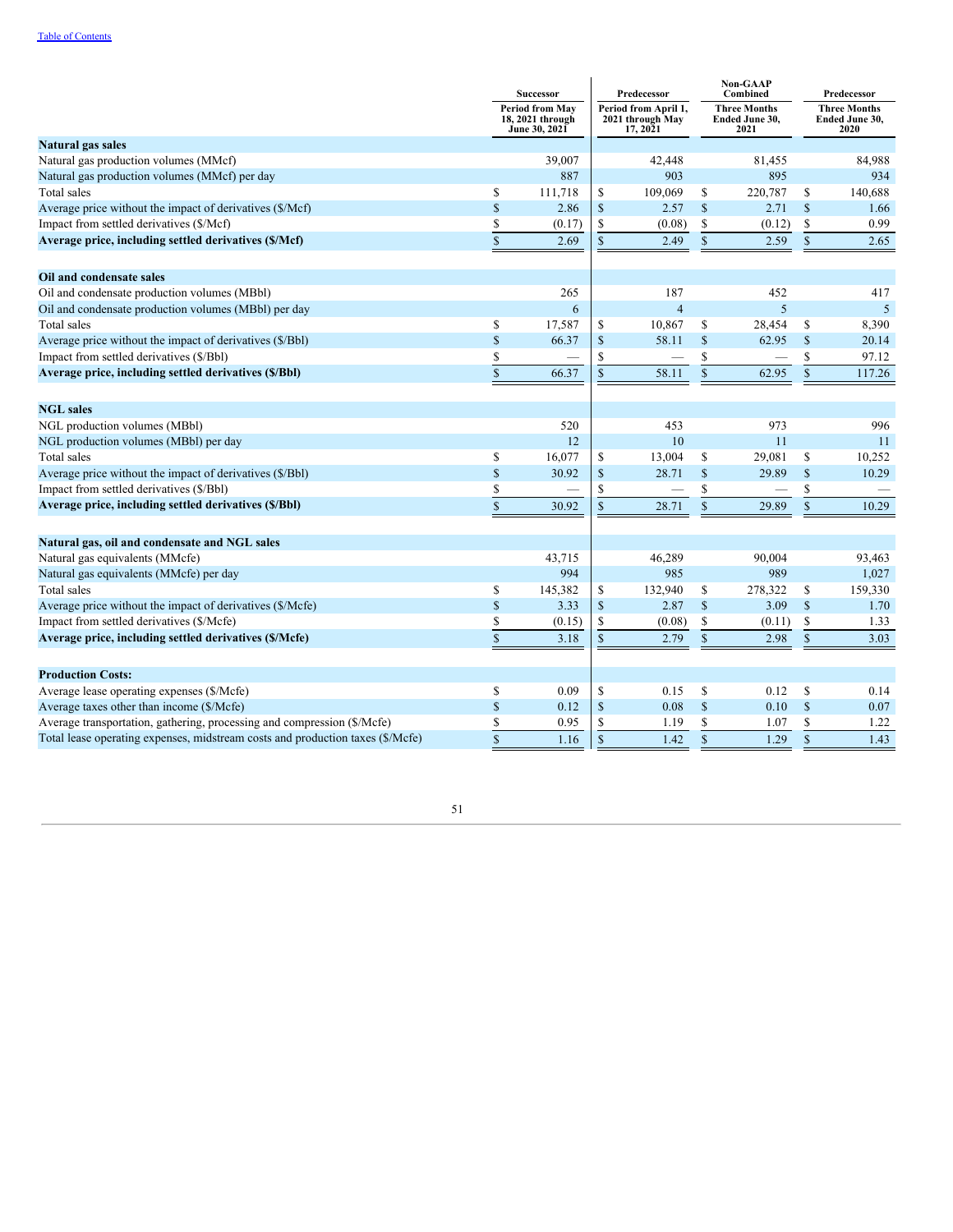## *Natural Gas, Oil and NGL Sales*

|                                | <b>Successor</b> |                                                      | Predecessor |                                                      | <b>Non-GAAP Combined</b> |                                            |  | Predecessor                                       |
|--------------------------------|------------------|------------------------------------------------------|-------------|------------------------------------------------------|--------------------------|--------------------------------------------|--|---------------------------------------------------|
|                                |                  | Period from May 18,<br>2021 through June 30,<br>2021 |             | Period from April 1,<br>2021 through May 17,<br>2021 |                          | <b>Three Months Ended</b><br>June 30, 2021 |  | <b>Three Months Ended</b><br><b>June 30, 2020</b> |
| Natural gas                    |                  | 111,718                                              |             | 109,069                                              |                          | 220,787                                    |  | 140,688                                           |
| Oil and condensate             |                  | 17,587                                               |             | 10.867                                               |                          | 28,454                                     |  | 8,390                                             |
| <b>NGL</b>                     |                  | 16,077                                               |             | 13.004                                               |                          | 29,081                                     |  | 10.252                                            |
| Natural gas, oil and NGL sales |                  | 145,382                                              |             | 132.940                                              |                          | 278,322                                    |  | 159.330                                           |

The increase in natural gas sales without the impact of derivatives when comparing the Combined Current Quarter to the Prior Predecessor Quarter was due to a 64% increase in realized natural gas prices partially offset by a 4% decrease in sales volumes. The realized price change was driven by the significant increase in the average Henry Hub gas index from \$1.73 in the Prior Predecessor Quarter to \$2.95 during the Combined Current Quarter.

The increase in oil and condensate sales without the impact of derivatives when comparing the Combined Current Quarter to the Prior Predecessor Quarter was due to a 212% increase in realized prices combined with a 9% increase in sales volumes. The realized price change was driven by the significant increase in the average WTI crude index from \$28.28 per barrel in the Prior Predecessor Quarter to \$66.19 per barrel during the Combined Current Quarter.

The increase in NGL sales without the impact of derivatives when comparing the Combined Current Quarter to the Prior Predecessor Quarter was due to a 191% increase in realized prices partially offset by a 2% decrease in NGL sales volumes. The realized price change was driven by the significant increase in the average Mont Belvieu NGL index from \$17.40 per barrel in the Prior Predecessor Quarter to \$36.55 per barrel during the Combined Current Quarter.

*Natural Gas, Oil and NGL Derivatives*

|                                                              | Successor |                                                      |                                                      | Predecessor |                                            | <b>Non-GAAP Combined</b> |          | Predecessor                                |
|--------------------------------------------------------------|-----------|------------------------------------------------------|------------------------------------------------------|-------------|--------------------------------------------|--------------------------|----------|--------------------------------------------|
|                                                              |           | Period from May 18,<br>2021 through June 30,<br>2021 | Period from April 1,<br>2021 through May 17,<br>2021 |             | <b>Three Months Ended</b><br>June 30, 2021 |                          |          | <b>Three Months Ended</b><br>June 30, 2020 |
| Natural gas derivatives - fair value losses                  |           | (120, 264)                                           | <sup>\$</sup>                                        | (97, 543)   |                                            | (217, 807)               | <b>S</b> | (48, 146)                                  |
| Natural gas derivatives - settlement (losses) gains          |           | (6,689)                                              |                                                      | (3,486)     |                                            | (10, 175)                |          | 83,835                                     |
| Total (losses) gains on natural gas derivatives              |           | (126, 953)                                           |                                                      | (101, 029)  |                                            | (227, 982)               |          | 35,689                                     |
|                                                              |           |                                                      |                                                      |             |                                            |                          |          |                                            |
| Oil and condensate derivatives - fair value losses           |           | (5,357)                                              |                                                      | (4,395)     |                                            | (9,752)                  |          | (48, 386)                                  |
| Oil and condensate derivatives - settlement gains            |           |                                                      |                                                      |             |                                            |                          |          | 40,449                                     |
| Total losses on oil and condensate derivatives               |           | (5, 357)                                             |                                                      | (4,395)     |                                            | (9, 752)                 |          | (7, 937)                                   |
|                                                              |           |                                                      |                                                      |             |                                            |                          |          |                                            |
| NGL derivatives - fair value losses                          |           | (7,348)                                              |                                                      | (1, 837)    |                                            | (9,185)                  |          | (997)                                      |
| NGL derivatives - settlement gains                           |           |                                                      |                                                      |             |                                            |                          |          | 216                                        |
| Total losses on NGL derivatives                              |           | (7, 348)                                             |                                                      | (1, 837)    |                                            | (9,185)                  |          | (781)                                      |
|                                                              |           |                                                      |                                                      |             |                                            |                          |          |                                            |
| Total (losses) gains on natural gas, oil and NGL derivatives |           | (139, 658)                                           |                                                      | (107, 261)  |                                            | (246, 919)               |          | 26,971                                     |

52

See [Note](#page-36-0) 10 to our consolidated financial statements for further discussion of our derivative activity.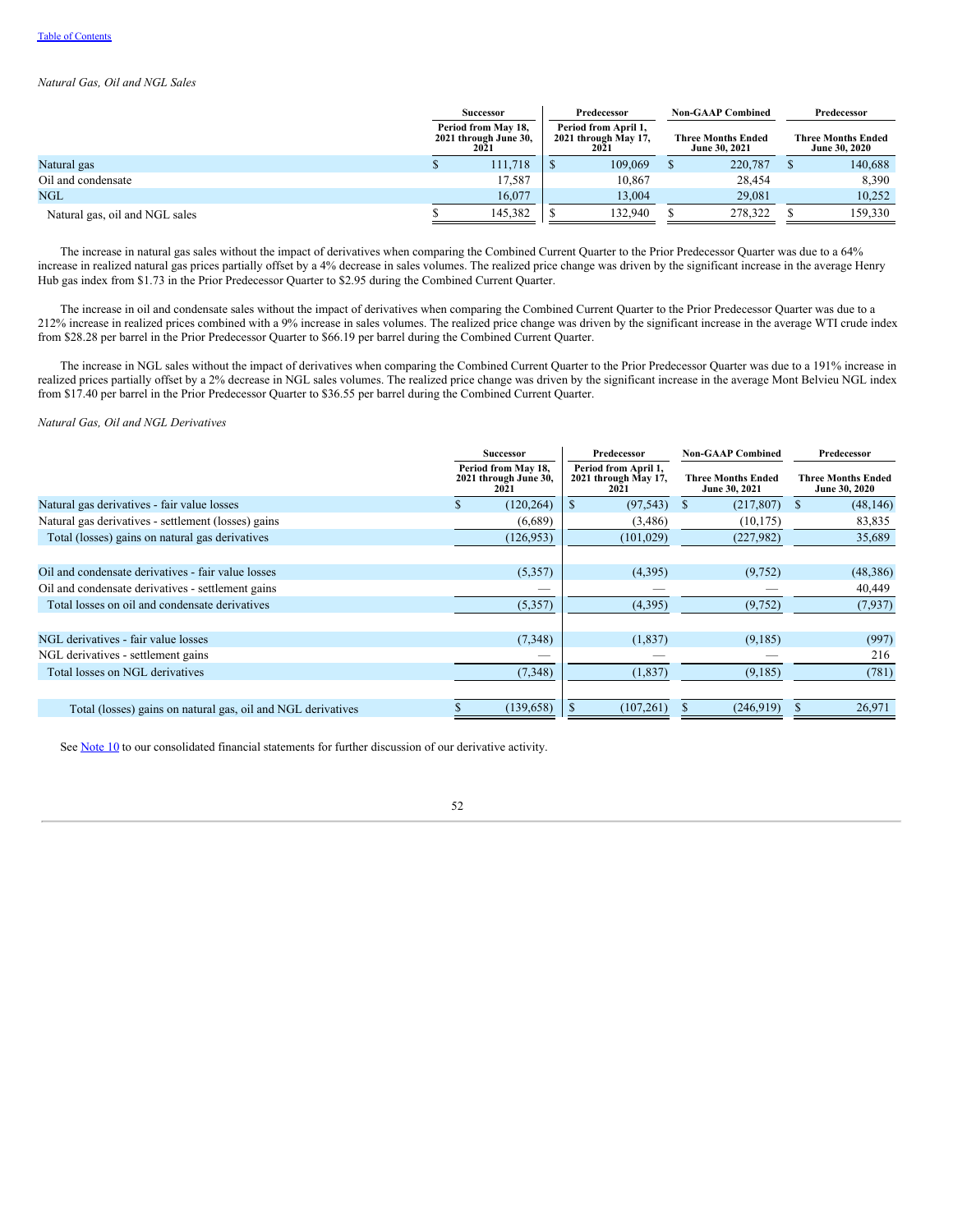## *Lease Operating Expenses*

|                                         | <b>Successor</b>                                     |       |                                                      | <b>Non-GAAP Combined</b><br>Predecessor |                                            |        | Predecessor |                                            |
|-----------------------------------------|------------------------------------------------------|-------|------------------------------------------------------|-----------------------------------------|--------------------------------------------|--------|-------------|--------------------------------------------|
|                                         | Period from May 18,<br>2021 through June 30,<br>2021 |       | Period from April 1,<br>2021 through May 17,<br>2021 |                                         | <b>Three Months Ended</b><br>June 30, 2021 |        |             | <b>Three Months Ended</b><br>June 30, 2020 |
| Lease operating expenses                |                                                      |       |                                                      |                                         |                                            |        |             |                                            |
| Utica                                   | ъ                                                    | 2,853 | S                                                    | 4,769                                   | - S                                        | 7,622  | - \$        | 10,391                                     |
| <b>SCOOP</b>                            |                                                      | 1,230 |                                                      | 2,092                                   |                                            | 3,322  |             | 2,548                                      |
| Other <sup>(1)</sup>                    |                                                      | 33    |                                                      | 10                                      |                                            | 43     |             | 139                                        |
| Total lease operating expenses          |                                                      | 4,116 |                                                      | 6,871                                   |                                            | 10,987 |             | 13,078                                     |
|                                         |                                                      |       |                                                      |                                         |                                            |        |             |                                            |
| Lease operating expenses per Mcfe       |                                                      |       |                                                      |                                         |                                            |        |             |                                            |
| Utica                                   |                                                      | 0.09  | S                                                    | $0.13 \quad$ \$                         |                                            | 0.11   | - \$        | 0.14                                       |
| <b>SCOOP</b>                            |                                                      | 0.10  |                                                      | 0.21                                    |                                            | 0.15   |             | 0.12                                       |
| Other <sup>(1)</sup>                    |                                                      | 1.32  |                                                      | 1.11                                    |                                            | 1.26   |             | 2.73                                       |
| Total lease operating expenses per Mcfe |                                                      | 0.09  |                                                      | 0.15                                    |                                            | 0.12   |             | 0.14                                       |

## (1) Includes Niobrara and Bakken.

\_\_\_\_\_\_\_\_\_\_\_\_\_\_\_\_\_\_\_\_\_

The decrease in total LOE was primarily the result of a 4% decrease in production as well as ongoing cost reduction initiatives. The decrease in per unit LOE is primarily the result of ongoing cost reduction initiatives.

# *Taxes Other Than Income*

|                                        | <b>Successor</b>                                     |       | Predecessor<br>Period from April 1,<br>2021 through May 17,<br>2021 |       | <b>Non-GAAP Combined</b><br><b>Three Months Ended</b><br>June 30, 2021 |       |                                            | Predecessor |
|----------------------------------------|------------------------------------------------------|-------|---------------------------------------------------------------------|-------|------------------------------------------------------------------------|-------|--------------------------------------------|-------------|
|                                        | Period from May 18,<br>2021 through June 30,<br>2021 |       |                                                                     |       |                                                                        |       | <b>Three Months Ended</b><br>June 30, 2020 |             |
| <b>Production taxes</b>                |                                                      | 3,739 |                                                                     | 2,656 |                                                                        | 6,395 |                                            | 3,605       |
| Property taxes                         |                                                      | 1,067 |                                                                     | 677   |                                                                        | 1,744 |                                            | 2,580       |
| Other                                  |                                                      | 250   |                                                                     | 312   |                                                                        | 562   |                                            | 115         |
| Total taxes other than income          |                                                      | 5,056 |                                                                     | 3.645 |                                                                        | 8.701 |                                            | 6.300       |
| Total taxes other than income per Mcfe |                                                      | 0.12  |                                                                     | 0.08  |                                                                        | 0.10  |                                            | 0.07        |

The increase in total and per unit production taxes when comparing the Combined Current Quarter to the Prior Predecessor Quarter was primarily related to an increase in revenues and realized prices.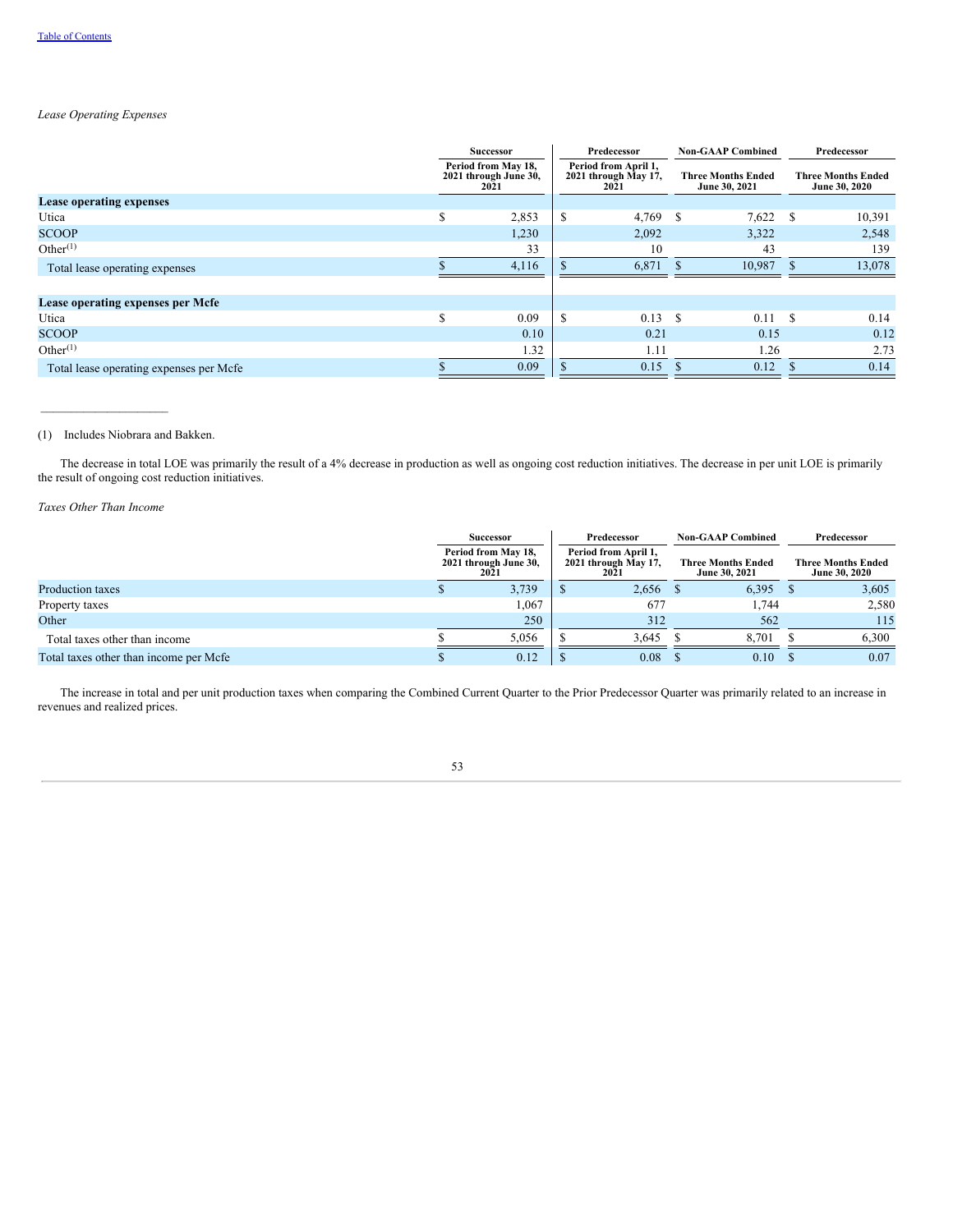### *Transportation, Gathering, Processing and Compression*

|                                                                | <b>Successor</b>                                     |        |                                                      | Predecessor | <b>Non-GAAP Combined</b> |                                            |                                                   | Predecessor |  |
|----------------------------------------------------------------|------------------------------------------------------|--------|------------------------------------------------------|-------------|--------------------------|--------------------------------------------|---------------------------------------------------|-------------|--|
|                                                                | Period from May 18,<br>2021 through June 30,<br>2021 |        | Period from April 1,<br>2021 through May 17,<br>2021 |             |                          | <b>Three Months Ended</b><br>June 30, 2021 | <b>Three Months Ended</b><br><b>June 30, 2020</b> |             |  |
| Transportation, gathering, processing and compression          |                                                      | 41,376 |                                                      | 55.219      |                          | 96.595                                     |                                                   | 113,865     |  |
| Transportation, gathering, processing and compression per Mcfe |                                                      | 0.95   |                                                      | . 19        |                          | 1.07                                       |                                                   | 1.∠∠        |  |

The decrease in transportation, gathering, processing and compression when comparing the Combined Current Quarter to the Prior Predecessor Quarter was primarily related to a 4% decrease in our production and savings associated with midstream contract rejections and renegotiations through the bankruptcy process. The decrease in per unit transportation, gathering, processing and compression when comparing the Combined Current Quarter to the Prior Predecessor Quarter is primarily related to midstream contract rejections and renegotiations through the bankruptcy process.

#### *Depreciation, Depletion and Amortization*

|                                                                          | <b>Successor</b>                                     | Predecessor |                                                      |  | Predecessor                                |
|--------------------------------------------------------------------------|------------------------------------------------------|-------------|------------------------------------------------------|--|--------------------------------------------|
|                                                                          | Period from May 18,<br>2021 through June 30,<br>2021 |             | Period from April 1,<br>2021 through May 17,<br>2021 |  | <b>Three Months Ended</b><br>June 30, 2020 |
| Depreciation, depletion and amortization of oil and gas properties       | 32,037                                               |             | 21,064                                               |  | 62.214                                     |
| Depreciation, depletion and amortization of other property and equipment | 325                                                  |             | 553                                                  |  | 2.576                                      |
| Total Depreciation, depletion and amortization                           | 32.362                                               |             | 21.617                                               |  | 64,790                                     |
| Depreciation, depletion and amortization per Mcfe                        | 0.74                                                 |             | 0.47                                                 |  | 0.69                                       |

The increase in depreciation, depletion and amortization of our oil and gas properties for the Successor Period compared to the Current Predecessor Quarter resulted from the revaluation of our properties subject to amortization in connection with our emergence from bankruptcy. Fresh start accounting requires that new fair values be established for our assets as of the emergence date. See [Note](#page-17-0) 3 for more information on our fresh-start valuation adjustments.

The decrease in DD&A of oil and gas properties in the predecessor period was due to both a decrease in our depletion rate as a result of a decrease in our amortization base from full cost ceiling test impairments recorded throughout 2020, as well as a decrease in our production.

## *Impairment of Oil and Gas Properties*

As a result of the ceiling test performed at June 30, 2021, we incurred a \$117.8 million impairment charge of oil and gas properties during the Successor Period, while we recorded a \$532.9 million impairment charge of oil and gas properties during the three months ended June 30, 2020. Upon the application of fresh start accounting, the value of our oil and natural gas properties was determined using forward strip oil and natural gas prices as of the emergence date. These prices were higher than the 12-month weighted average prices used in the full cost ceiling limitation at June 30, 2021, which led to the Successor Period impairment charge.

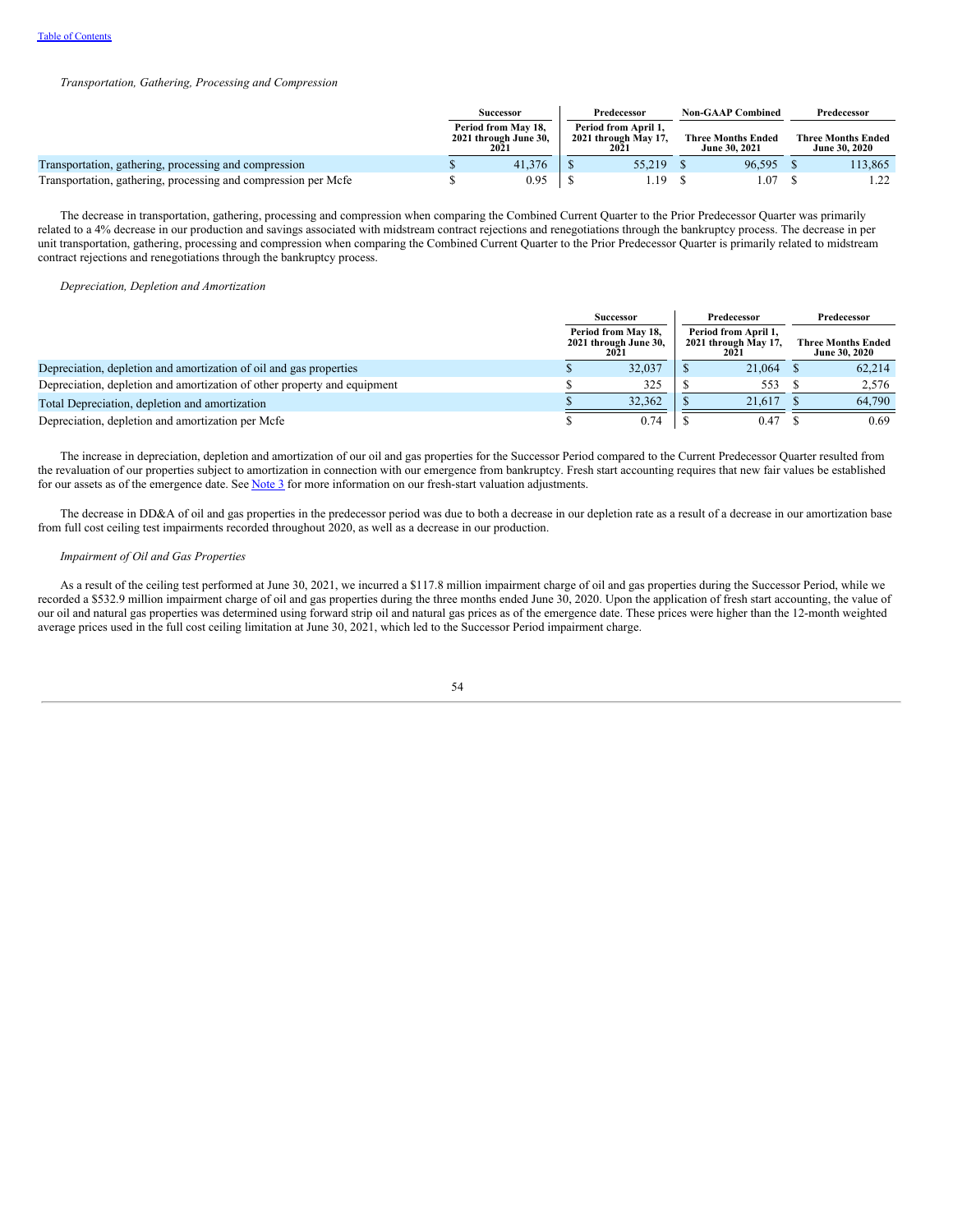### *General and Administrative Expenses*

|                                                   |                                                      | <b>Successor</b> |                                                      | Predecessor  |                                     | <b>Non-GAAP Combined</b> |  | Predecessor                                |
|---------------------------------------------------|------------------------------------------------------|------------------|------------------------------------------------------|--------------|-------------------------------------|--------------------------|--|--------------------------------------------|
|                                                   | Period from May 18,<br>2021 through June 30,<br>2021 |                  | Period from April 1.<br>2021 through May 17,<br>2021 |              | Three Months Ended<br>June 30, 2021 |                          |  | <b>Three Months Ended</b><br>June 30, 2020 |
| General and administrative expenses, gross        |                                                      | 9,867            |                                                      | $10,835$ \$  |                                     | 20,702 \$                |  | 20,951                                     |
| Reimbursed from third parties                     |                                                      | (1,173)          |                                                      | $(1,919)$ \$ |                                     | $(3,092)$ \$             |  | (3,023)                                    |
| Capitalized general and administrative expenses   |                                                      | (2,176)          |                                                      | $(2,498)$ \$ |                                     | $(4,674)$ \$             |  | (8,162)                                    |
| General and administrative expenses, net          |                                                      | 6,518            |                                                      | 6,418        |                                     | 12,936 \$                |  | 9,766                                      |
|                                                   |                                                      |                  |                                                      |              |                                     |                          |  |                                            |
| General and administrative expenses, net per Mcfe |                                                      | 0.15             |                                                      | 0.14S        |                                     | 0.14S                    |  | 0.10                                       |

The increase in general and administrative expenses in the Current Combined Quarter as compared to the Prior Predecessor Quarter was primarily driven by legal and professional fees associated with our restructuring. Subsequent to our emergence, legal and professional costs related to our ongoing contract rejections and other litigation are now presented in general and administrative expenses. During our restructuring process, these costs were generally presented in reorganizations expense, net. These increases were partially offset by our continued focus on reducing costs across our organization.

## *Interest Expense*

|                                                            | <b>Successor</b>                                  | Predecessor |                                                   |    | Predecessor                                |
|------------------------------------------------------------|---------------------------------------------------|-------------|---------------------------------------------------|----|--------------------------------------------|
|                                                            | Period from May 18, 2021<br>through June 30, 2021 |             | Period from April 1, 2021<br>through May 17, 2021 |    | <b>Three Months Ended June</b><br>30, 2020 |
| Interest expense on Predecessor Senior Notes               | _                                                 |             |                                                   |    | 28,179                                     |
| Interest expense on Pre-Petition Revolving Credit Facility | $-$                                               |             | 1,024                                             | -S | 2,860                                      |
| Interest expense on building loan and other                | 614                                               |             | $(1,064)$ \$                                      |    | 310                                        |
| Capitalized interest                                       | $\overbrace{\hspace{25mm}}^{}$                    |             | $\overline{\phantom{a}}$                          |    | (523)                                      |
| Amortization of loan costs                                 | 420                                               |             |                                                   |    | 1,540                                      |
| Interest on DIP Credit Facility                            |                                                   |             | 938                                               | S  |                                            |
| Interest on Exit Facility                                  | 1,366                                             |             | $\overline{\phantom{0}}$                          |    |                                            |
| Interest on First-Out Term Loan                            | 1,238                                             |             | $\overline{\phantom{a}}$                          |    |                                            |
| <b>Interest on Successor Senior Notes</b>                  | 5,256                                             |             | $-$                                               |    |                                            |
| Total interest expense                                     | 8,894                                             |             | 898                                               |    | 32,366                                     |
|                                                            |                                                   |             |                                                   |    |                                            |
| Interest expense per Mcfe                                  | 0.20                                              |             | 0.02                                              |    | 0.35                                       |

The decrease in interest expense when comparing the Current Predecessor Quarter to the Prior Predecessor Quarter was due to the cessation of interest accrual on borrowings classified as subject to compromise as of the petition date.

# *Gain on Debt Extinguishment.*

During the Prior Predecessor Quarter, we repurchased in the open market \$47.5 million aggregate principal amount of our Predecessor Senior Notes for \$12.6 million in cash and recognized a \$34.3 million gain on debt extinguishment. We did not repurchase any of our senior notes in the Successor Period or Current Predecessor Quarter.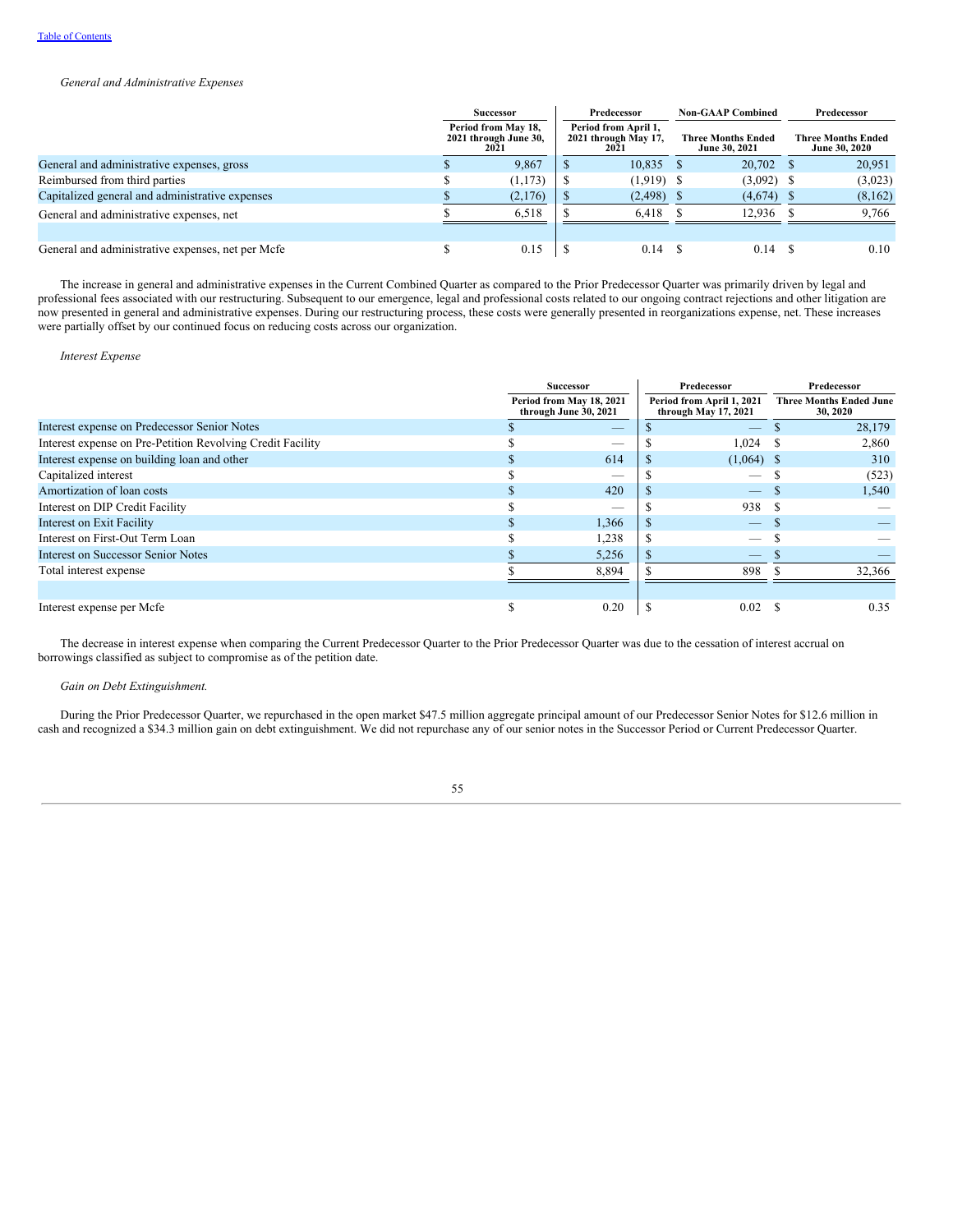## *Equity Investments*

|                                          | <b>Successor</b>                                     |                          | Predecessor                                          |                          | <b>Non-GAAP Combined</b>                   | Predecessor                                       |
|------------------------------------------|------------------------------------------------------|--------------------------|------------------------------------------------------|--------------------------|--------------------------------------------|---------------------------------------------------|
|                                          | Period from May 18,<br>2021 through June 30,<br>2021 |                          | Period from April 1.<br>2021 through May 17.<br>2021 |                          | <b>Three Months Ended</b><br>June 30, 2021 | <b>Three Months Ended</b><br><b>June 30, 2020</b> |
| Loss from equity method investments, net |                                                      | $\overline{\phantom{a}}$ |                                                      | $\overline{\phantom{a}}$ | $\hspace{1.0cm} \overline{\phantom{0}}$    | 45                                                |

The decrease in loss from equity investments when comparing the Current Predecessor Quarter to the Prior Predecessor Quarter is related to both our election to report our share of Grizzly earnings on a one quarter lag at the Emergence Date as well as the use of our Mammoth shares to settle Class 4A claims.

## *Reorganization Items, Ne*t

The following table summarizes the components in reorganization items, net included in our consolidated statements of operations for the Successor Period and the Current Predecessor Quarter:

|                                                                   |                       | Successor                | Predecessor                                       |
|-------------------------------------------------------------------|-----------------------|--------------------------|---------------------------------------------------|
|                                                                   | through June 30, 2021 | Period from May 18, 2021 | Period from April 1, 2021<br>through May 17, 2021 |
| Legal and professional advisory fees                              |                       | $-$                      | (40, 782)                                         |
| Net gain on liabilities subject to compromise                     |                       | __                       | 571,032                                           |
| Fresh start adjustments, net                                      |                       | $-$                      | (160, 756)                                        |
| Elimination of predecessor accumulated other comprehensive income |                       | _                        | (40, 430)                                         |
| Debt issuance costs                                               |                       | _                        | (3,150)                                           |
| Other items, net                                                  |                       | $-$                      | (20, 297)                                         |
| Reorganization items, net                                         |                       | _                        | 305,617                                           |

See [Note](#page-17-0) 3 for further discussion of the components of reorganization items, net.

## *Income Taxes*

The income tax benefit of \$8.0 million that was recognized for the Current Predecessor Quarter in our consolidated statement of operations is a result of an Oklahoma refund claim associated with an examination relating to historical tax returns . We did not record any income tax expense for the Successor Period as a result of maintaining a full valuation allowance against our net deferred tax asset. For the Prior Predecessor Quarter, we had an effective tax rate of 0% and tax expense of zero due to the Company's valuation allowance position

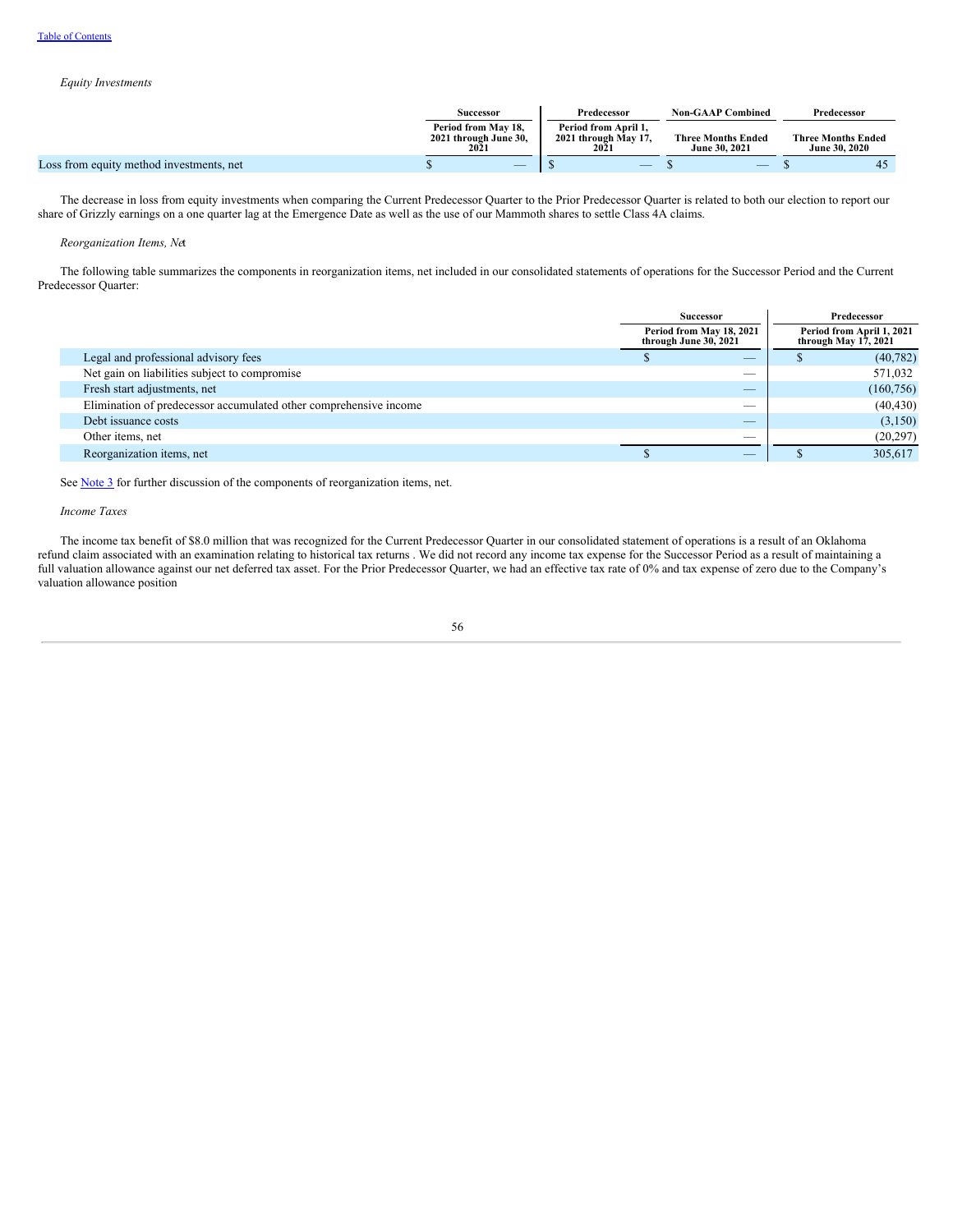## **Successor Period and Current Predecessor YTD Period Compared to Prior Predecessor YTD Period**

## *Natural Gas, Oil and NGL Production and Pricing*

The following table summarizes our oil and condensate, natural gas and NGL production and related pricing for the Successor Period, Current Predecessor YTD Period and the Current Combined YTD Period, as compared to such data for the Prior Predecessor YTD Period:

|                                                           |             | <b>Successor</b>                                  |                                                     | Predecessor    |               | <b>Non-GAAP Combined</b>                 | Predecessor   |                                   |  |  |
|-----------------------------------------------------------|-------------|---------------------------------------------------|-----------------------------------------------------|----------------|---------------|------------------------------------------|---------------|-----------------------------------|--|--|
|                                                           |             | Period from May 18, 2021<br>through June 30, 2021 | Period from January 1,<br>2021 through May 17, 2021 |                |               | <b>Six Months Ended June</b><br>30, 2021 |               | Six Months Ended June 30.<br>2020 |  |  |
| Natural gas sales                                         |             |                                                   |                                                     |                |               |                                          |               |                                   |  |  |
| Natural gas production volumes (MMcf)                     |             | 39,007                                            |                                                     | 124,279        |               | 163,286                                  |               | 171,047                           |  |  |
| Natural gas production volumes (MMcf) per day             |             | 887                                               |                                                     | 907            |               | 902                                      |               | 940                               |  |  |
| Total sales                                               | \$          | 111,718                                           | \$                                                  | 344,390        | S             | 456,108                                  | S             | 301,696                           |  |  |
| Average price without the impact of derivatives (\$/Mcf)  | \$          | 2.86                                              | $\mathbb{S}$                                        | 2.77           | $\mathbf S$   | 2.79                                     | <sup>S</sup>  | 1.76                              |  |  |
| Impact from settled derivatives (\$/Mcf)                  | \$          | (0.17)                                            | \$                                                  | (0.03)         | S             | (0.06)                                   | -S            | 0.85                              |  |  |
| Average price, including settled derivatives (\$/Mcf)     | \$          | 2.69                                              | S                                                   | 2.74           | $\mathbb{S}$  | 2.73                                     | $\mathbb{S}$  | 2.61                              |  |  |
| Oil and condensate sales                                  |             |                                                   |                                                     |                |               |                                          |               |                                   |  |  |
| Oil and condensate production volumes (MBbl)              |             | 265                                               |                                                     | 531            |               | 796                                      |               | 948                               |  |  |
| Oil and condensate production volumes (MBbl) per day      |             | 6                                                 |                                                     | $\overline{4}$ |               | $\overline{4}$                           |               | 5                                 |  |  |
| Total sales                                               | \$          | 17,587                                            | \$                                                  | 29,106         | S             | 46,693                                   | S             | 31,541                            |  |  |
| Average price without the impact of derivatives (\$/Bbl)  | \$          | 66.37                                             | $\mathbb{S}$                                        | 54.81          | <sup>S</sup>  | 58.66                                    | $\mathbf{s}$  | 33.26                             |  |  |
| Impact from settled derivatives (\$/Bbl)                  | \$          |                                                   | \$                                                  |                | S             |                                          | S             | 52.67                             |  |  |
| Average price, including settled derivatives (\$/Bbl)     | \$          | 66.37                                             | $\mathbb{S}$                                        | 54.81          | $\mathcal{S}$ | 58.66                                    | $\mathbf{s}$  | 85.93                             |  |  |
| <b>NGL</b> sales                                          |             |                                                   |                                                     |                |               |                                          |               |                                   |  |  |
| NGL production volumes (MBbl)                             |             | 520                                               |                                                     | 1,211          |               | 1,731                                    |               | 2,103                             |  |  |
| NGL production volumes (MBbl) per day                     |             | 12                                                |                                                     | 9              |               | 10                                       |               | 12                                |  |  |
| <b>Total</b> sales                                        | \$          | 16,077                                            | \$                                                  | 36,780         | S             | 52,857                                   | S             | 27,165                            |  |  |
| Average price without the impact of derivatives (\$/Bbl)  | \$          | 30.92                                             | $\mathbb{S}$                                        | 30.37          | <sup>S</sup>  | 30.54                                    | <sup>S</sup>  | 12.92                             |  |  |
| Impact from settled derivatives (\$/Bbl)                  | \$          |                                                   | \$                                                  |                | S             |                                          | S             |                                   |  |  |
| Average price, including settled derivatives (\$/Bbl)     | $\mathbf S$ | 30.92                                             | $\mathbf S$                                         | 30.37          | $\mathbf{s}$  | 30.54                                    | $\mathbf S$   | 12.92                             |  |  |
| Natural gas, oil and condensate and NGL sales             |             |                                                   |                                                     |                |               |                                          |               |                                   |  |  |
| Natural gas equivalents (MMcfe)                           |             | 43,715                                            |                                                     | 134,735        |               | 178,450                                  |               | 189,359                           |  |  |
| Natural gas equivalents (MMcfe) per day                   |             | 994                                               |                                                     | 983            |               | 986                                      |               | 1,040                             |  |  |
| Total sales                                               | \$          | 145,382                                           | \$                                                  | 410,276        | S             | 555,658                                  | S             | 360,402                           |  |  |
| Average price without the impact of derivatives (\$/Mcfe) | \$          | 3.33                                              | $\mathbb{S}$                                        | 3.05           | $\mathbf{s}$  | 3.11                                     | $\mathcal{S}$ | 1.90                              |  |  |
| Impact from settled derivatives (\$/Mcfe)                 | \$          | (0.15)                                            | \$                                                  | (0.02)         | S             | (0.06)                                   | -S            | 1.03                              |  |  |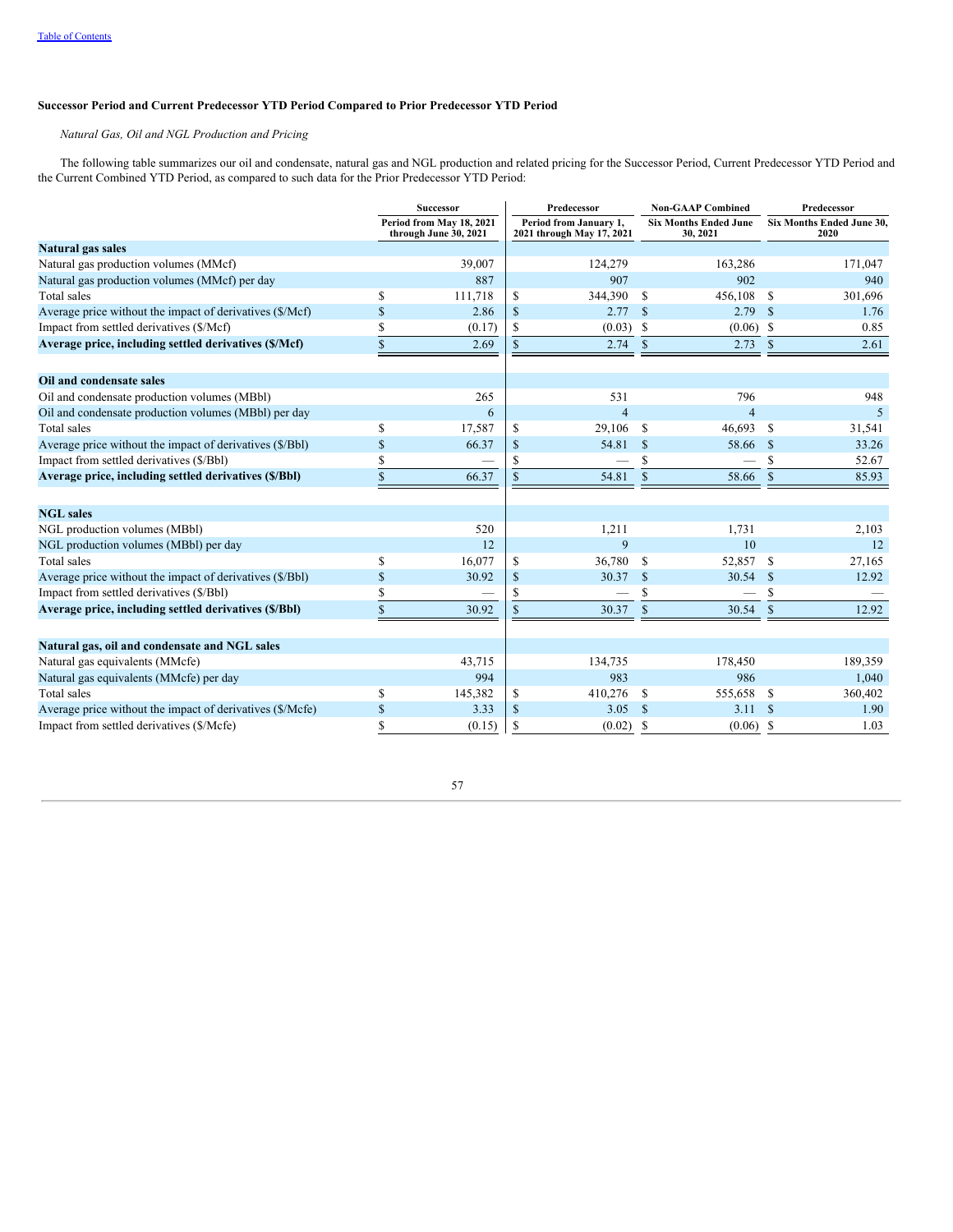| Average price, including settled derivatives (\$/Mcfe)                           | 3.18 | 3.03   | 3.05  | 2.93 |
|----------------------------------------------------------------------------------|------|--------|-------|------|
|                                                                                  |      |        |       |      |
| <b>Production Costs:</b>                                                         |      |        |       |      |
| Average lease operating expenses (\$/Mcfe)                                       | 0.09 | 0.14   | 0.13  | 0.15 |
| Average taxes other than income (\$/Mcfe)                                        | 0.12 | 0.09 S | 0.10S | 0.07 |
| Average transportation, gathering, processing and compression<br>(S/Mcfe)        | 0.95 | 1.20   | 1.13  | 1.18 |
| Total lease operating expenses, midstream costs and production taxes<br>(S/Mcfe) | 1.16 | 1.43   | 1.36  | 1.40 |

*Natural Gas, Oil and NGL Sales*

|                                |  | <b>Successor</b>                                     | Predecessor<br>Period from January 1.<br>2021 through May 17,<br>2021 |            | <b>Non-GAAP Combined</b>                                |            |  | Predecessor |
|--------------------------------|--|------------------------------------------------------|-----------------------------------------------------------------------|------------|---------------------------------------------------------|------------|--|-------------|
|                                |  | Period from May 18,<br>2021 through June 30,<br>2021 |                                                                       |            | Six Months Ended June Six Months Ended June<br>30, 2021 |            |  | 30, 2020    |
| Natural gas                    |  | 111,718                                              |                                                                       | 344,390 \$ |                                                         | 456,108 \$ |  | 301,696     |
| Oil and condensate             |  | 17,587                                               |                                                                       | 29.106     |                                                         | 46.693     |  | 31.541      |
| <b>NGL</b>                     |  | 16.077                                               |                                                                       | 36,780     |                                                         | 52,857     |  | 27,165      |
| Natural gas, oil and NGL sales |  | 145,382                                              |                                                                       | 410.276 \$ |                                                         | 555,658    |  | 360,402     |

The increase in natural gas sales without the impact of derivatives was due to a 58% increase in realized natural gas prices partially offset by a 5% decrease in sales volumes. The realized price change was driven by the significant increase in the average Henry Hub gas index from \$1.80 in the Prior Predecessor YTD Period to \$3.22 during the Current Combined YTD Period.

The increase in oil and condensate sales without the impact of derivatives was due to a 76% increase in realized prices and partially offset by a 16% decrease in sales volumes. The realized price change was driven by the significant increase in the average WTI crude index from \$36.58 per barrel in the Prior Predecessor YTD Period to \$62.21 per barrel during the Current Combined YTD Period.

The increase in NGL sales without the impact of derivatives was due to a 136% increase in realized prices partially offset by an 18% decrease in NGL sales volumes. The realized price change was driven by the significant increase in the average Mont Belvieu NGL index from \$16.49 per barrel in the Prior Predecessor YTD Period to \$37.13 per barrel during the Current Combined YTD Period.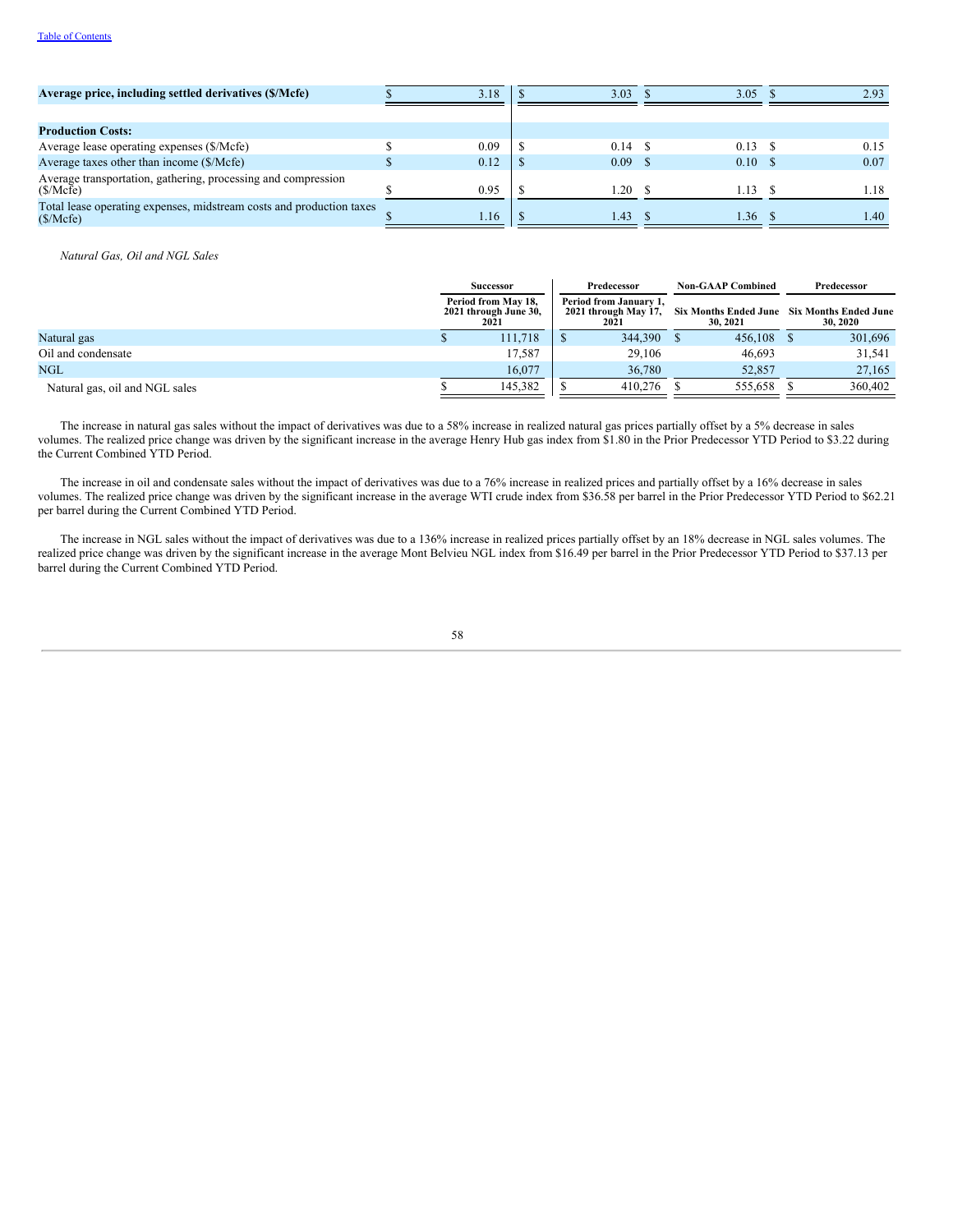## *Natural Gas, Oil and NGL Derivatives*

|                                                              | <b>Successor</b>                                                                                                      |    | Predecessor                              | <b>Non-GAAP Combined</b> | Predecessor                              |          |  |
|--------------------------------------------------------------|-----------------------------------------------------------------------------------------------------------------------|----|------------------------------------------|--------------------------|------------------------------------------|----------|--|
|                                                              | Period from May 18,<br><b>Period from January</b><br>1, 2021 through May<br>2021 through June 30,<br>2021<br>17, 2021 |    | <b>Six Months Ended</b><br>June 30, 2021 |                          | <b>Six Months Ended</b><br>June 30, 2020 |          |  |
| Natural gas derivatives - fair value losses                  | (120, 264)                                                                                                            | \$ | $(123,080)$ \$                           | $(243, 344)$ \$          |                                          | (63,271) |  |
| Natural gas derivatives - settlement (losses) gains          | (6,689)                                                                                                               |    | (3,362)                                  | (10, 051)                |                                          | 144,813  |  |
| Total (losses) gains on natural gas derivatives              | (126, 953)                                                                                                            |    | (126, 442)                               | (253, 395)               |                                          | 81,542   |  |
|                                                              |                                                                                                                       |    |                                          |                          |                                          |          |  |
| Oil and condensate derivatives - fair value losses           | (5,357)                                                                                                               |    | (6, 126)                                 | (11, 483)                |                                          | (5,012)  |  |
| Oil and condensate derivatives - settlement gains            |                                                                                                                       |    |                                          |                          |                                          | 49,949   |  |
| Total (losses) gains on oil and condensate derivatives       | (5, 357)                                                                                                              |    | (6,126)                                  | (11, 483)                |                                          | 44,937   |  |
|                                                              |                                                                                                                       |    |                                          |                          |                                          |          |  |
| NGL derivatives - fair value losses                          | (7, 348)                                                                                                              |    | (4,671)                                  | (12,019)                 |                                          | (332)    |  |
| NGL derivatives - settlement gains                           |                                                                                                                       |    |                                          |                          |                                          | 471      |  |
| Total (losses) gains on NGL derivatives                      | (7, 348)                                                                                                              |    | (4,671)                                  | (12,019)                 |                                          | 139      |  |
|                                                              |                                                                                                                       |    |                                          |                          |                                          |          |  |
| Contingent consideration arrangement - fair value losses     |                                                                                                                       |    |                                          |                          |                                          | (1,381)  |  |
| Total (losses) gains on natural gas, oil and NGL derivatives | (139, 658)                                                                                                            |    | (137, 239)                               | (276, 897)               | Ъ.                                       | 125,237  |  |

See [Note](#page-36-0) 10 to our consolidated financial statements for further discussion of our derivative activity.

## *Lease Operating Expenses*

|                                         | <b>Successor</b>                                     |        | Predecessor                                            | <b>Non-GAAP Combined</b>                                | Predecessor |
|-----------------------------------------|------------------------------------------------------|--------|--------------------------------------------------------|---------------------------------------------------------|-------------|
|                                         | Period from May 18,<br>2021 through June 30,<br>2021 |        | Period from January 1,<br>2021 through May 17,<br>2021 | Six Months Ended June Six Months Ended June<br>30, 2021 | 30, 2020    |
| <b>Lease operating expenses</b>         |                                                      |        |                                                        |                                                         |             |
| Utica                                   | S                                                    | 2,853  | S<br>13,991 \$                                         | 16,844 \$                                               | 20,288      |
| <b>SCOOP</b>                            |                                                      | 1,230  | 5,449                                                  | 6,679                                                   | 7,313       |
| Other $(1)$                             |                                                      | 33     | 84                                                     | 117                                                     | 172         |
| Total lease operating expenses          |                                                      | 4,116  | 19,524 \$                                              | 23,640                                                  | 27,773      |
| Lease operating expenses per Mcfe       |                                                      |        |                                                        |                                                         |             |
| Utica                                   |                                                      | \$0.09 | \$0.13                                                 | \$0.12                                                  | \$0.14      |
| <b>SCOOP</b>                            |                                                      | 0.10   | 0.22                                                   | 0.18                                                    | 0.17        |
| Other                                   |                                                      | 1.32   | 2.15                                                   | 1.83                                                    | 1.76        |
| Total lease operating expenses per Mcfe |                                                      | \$0.09 | \$0.14                                                 | \$0.13                                                  | \$0.15      |

(1) Includes Niobrara and Bakken.

 $\mathcal{L}_\text{max}$ 

The decrease in total LOE during the Current Combined YTD Period compared to the Prior Predecessor YTD Period was primarily the result of a 6% decrease in production as well as ongoing cost reduction initiatives. The decrease in per unit LOE is primarily the result of ongoing cost reduction initiatives.

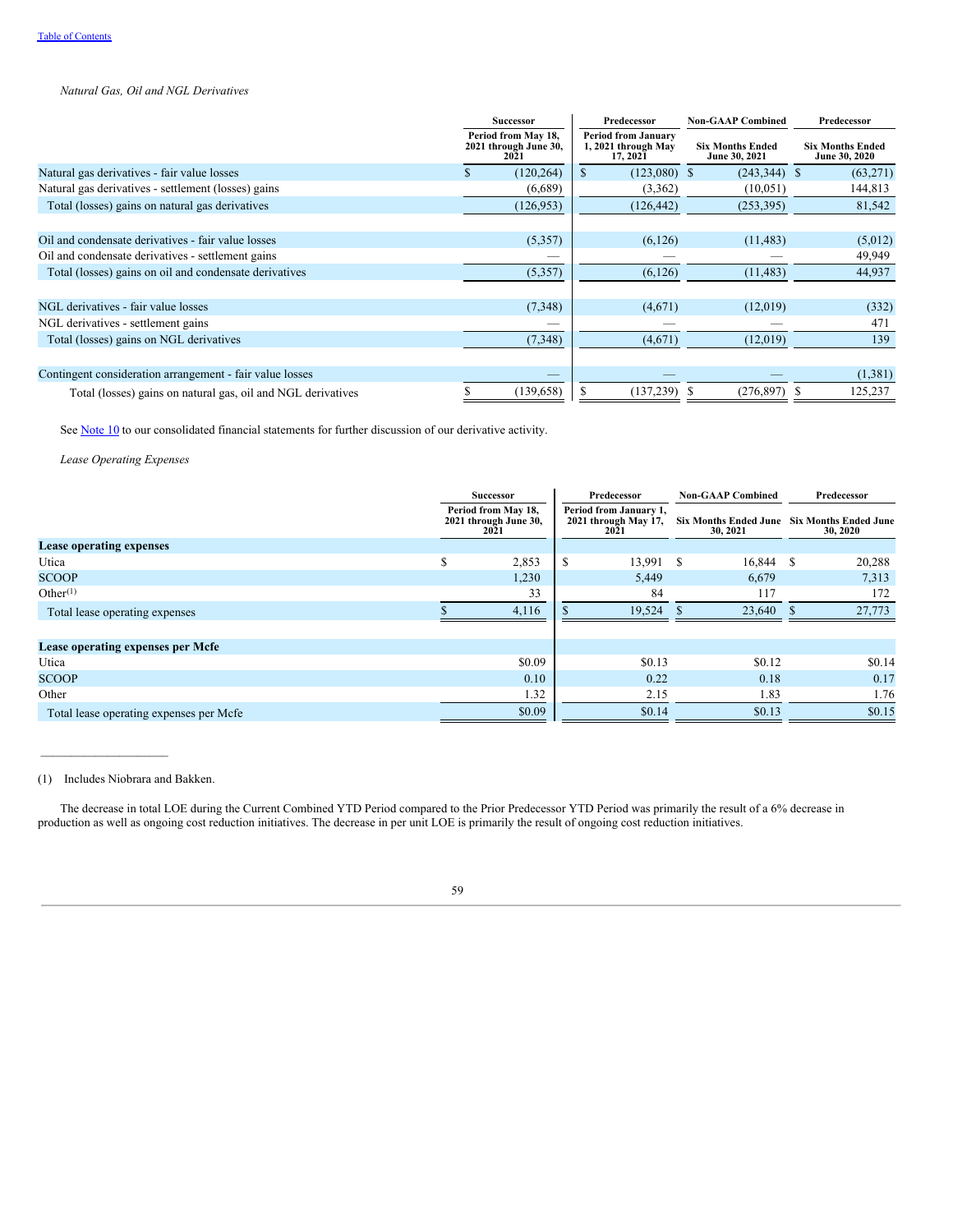## *Taxes Other Than Income*

|                                        | Successor                                            | Predecessor                                              |        |    | Non-GAAP<br>Combined                     | Predecessor                              |
|----------------------------------------|------------------------------------------------------|----------------------------------------------------------|--------|----|------------------------------------------|------------------------------------------|
|                                        | Period from May 18,<br>2021 through June 30,<br>2021 | Period from<br><b>January 1, 2021</b><br>through May 17, | 2021   |    | <b>Six Months Ended</b><br>June 30, 2021 | <b>Six Months Ended</b><br>June 30, 2020 |
| Production taxes                       | 3,739                                                | -8                                                       | 8.459  |    | 12,198                                   | 8,404                                    |
| Property taxes                         | 1,067                                                |                                                          | 2,590  |    | 3,657                                    | 3,863                                    |
| Other                                  | 250                                                  |                                                          | 1,300  |    | 1,550                                    | 670                                      |
| Total taxes other than income          | 5,056                                                |                                                          | 12,349 |    | 17.405                                   | 12,937                                   |
| Total taxes other than income per Mcfe | 0.12                                                 |                                                          | 0.09   | -S | 0.10                                     | 0.07                                     |

The increase in total and per unit production taxes during the Current Combined YTD Period compared to the Prior Predecessor YTD Period was primarily related to an increase in revenues due to an increase in realized prices.

*Transportation, Gathering, Processing and Compression*

|                                                                | Successor                                            |  | Predecessor                                            |  | <b>Non-GAAP Combined</b>                 | Predecessor                              |
|----------------------------------------------------------------|------------------------------------------------------|--|--------------------------------------------------------|--|------------------------------------------|------------------------------------------|
|                                                                | Period from May 18,<br>2021 through June 30,<br>2021 |  | Period from January 1.<br>2021 through May 17,<br>2021 |  | <b>Six Months Ended</b><br>June 30, 2021 | <b>Six Months Ended</b><br>June 30, 2020 |
| Transportation, gathering, processing and compression          | 41,376                                               |  | 161,086                                                |  | 202,462                                  | 224,222                                  |
| Transportation, gathering, processing and compression per Mcfe | 0.95                                                 |  | 1.20                                                   |  | . . 13                                   |                                          |

The decrease in transportation, gathering, processing and compression during the Current Combined YTD Period compared to the Prior Predecessor YTD Period was primarily related to a 6% decrease in our production. The decrease in per unit transportation, gathering, processing and compression during the Current Combined YTD Period compared to the Prior Predecessor YTD Period is primarily related to midstream contract rejections and renegotiations through the bankruptcy process.

*Depreciation, Depletion and Amortization*

|                                                                          |  | <b>Successor</b>                                     |                                                              |        |                                                 | Predecessor |  | Predecessor |
|--------------------------------------------------------------------------|--|------------------------------------------------------|--------------------------------------------------------------|--------|-------------------------------------------------|-------------|--|-------------|
|                                                                          |  | Period from May 18,<br>2021 through June 30,<br>2021 | <b>Period from January</b><br>1, 2021 through May<br>17.2021 |        | <b>Six Months Ended</b><br><b>June 30, 2020</b> |             |  |             |
| Depreciation, depletion and amortization of oil and gas properties       |  | 32,037                                               |                                                              | 60.831 |                                                 | 137,573     |  |             |
| Depreciation, depletion and amortization of other property and equipment |  | 325                                                  |                                                              | 1,933  |                                                 | 5,245       |  |             |
| Total Depreciation, depletion and amortization                           |  | 32,362                                               |                                                              | 62.764 |                                                 | 142,818     |  |             |
| Depreciation, depletion and amortization per Mcfe                        |  | 0.74                                                 |                                                              | 0.47   |                                                 | 0.75        |  |             |

The increase in depreciation, depletion and amortization of our oil and gas properties for the Successor Period compared to the Current Predecessor YTD Period resulted from the revaluation of our properties subject to amortization in connection with our emergence from bankruptcy. Fresh start accounting requires that new fair values be established for our assets as of the emergence date. See [Note](#page-17-0) 3 for more information on our fresh-start valuation adjustments.

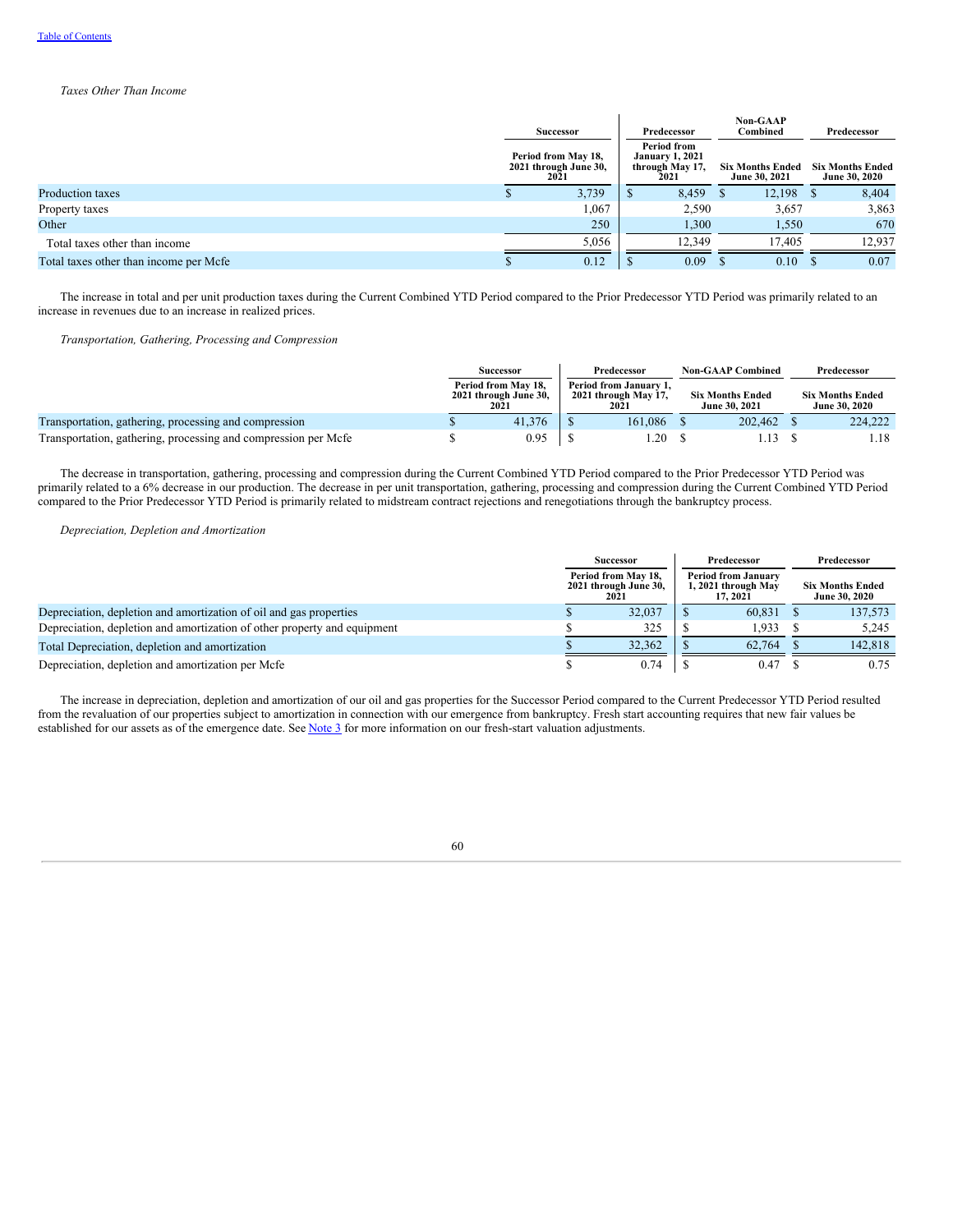The decrease in DD&A of oil and gas properties in the predecessor period was due to both a decrease in our depletion rate as a result of a decrease in our amortization base from full cost ceiling test impairments recorded throughout 2020, as well as a decrease in our production.

### *Impairment of Oil and Gas Properties*

As a result of the ceiling test performed at June 30, 2021, we incurred a \$117.8 million impairment charge of oil and gas properties during the Successor Period. We recorded \$1.1 billion in impairment charges of oil and gas properties during the Prior Predecessor YTD Period. Upon the application of fresh start accounting, the value of our oil and natural gas properties was determined using forward strip oil and natural gas prices as of the emergence date. These prices were higher than the 12-month weighted average prices used in the full cost ceiling limitation at June 30, 2021, which led to the Successor Period impairment charge.

## *Impairment of Other Property and Equipment*

We recognized a \$14.6 million impairment charge on the Company's corporate headquarters during the Current Predecessor YTD Period as a result in a change in expected future use.

# *General and Administrative Expenses*

|                                                   | <b>Successor</b> |                                                      | Predecessor  |                                                        |  |                                          | <b>Non-GAAP Combined</b>                 | Predecessor |
|---------------------------------------------------|------------------|------------------------------------------------------|--------------|--------------------------------------------------------|--|------------------------------------------|------------------------------------------|-------------|
|                                                   |                  | Period from May 18,<br>2021 through June 30,<br>2021 |              | Period from January 1,<br>2021 through May 17,<br>2021 |  | <b>Six Months Ended</b><br>June 30, 2021 | <b>Six Months Ended June</b><br>30, 2020 |             |
| General and administrative expenses, gross        |                  | 9,867                                                |              | 32,152 \$                                              |  | 42.019 \$                                | 45,055                                   |             |
| Reimbursed from third parties                     |                  | (1,173)                                              | <sup>8</sup> | $(4,957)$ \$                                           |  | $(6,130)$ \$                             | (6,075)                                  |             |
| Capitalized general and administrative expenses   |                  | (2,176)                                              |              | $(8,020)$ \$                                           |  | $(10, 196)$ \$                           | (13, 592)                                |             |
| General and administrative expenses, net          |                  | 6,518                                                |              | 19.175 \$                                              |  | 25.693                                   | 25,388                                   |             |
|                                                   |                  |                                                      |              |                                                        |  |                                          |                                          |             |
| General and administrative expenses, net per Mcfe |                  | 0.15                                                 |              | $0.14$ \$                                              |  | 0.14                                     | 0.13                                     |             |

The decrease in general and administrative expenses during the Current Combined YTD Period compared to the Prior Predecessor YTD Period was primarily driven by our continued focus on reducing costs across our organization and lower non-recurring legal and consulting expenses.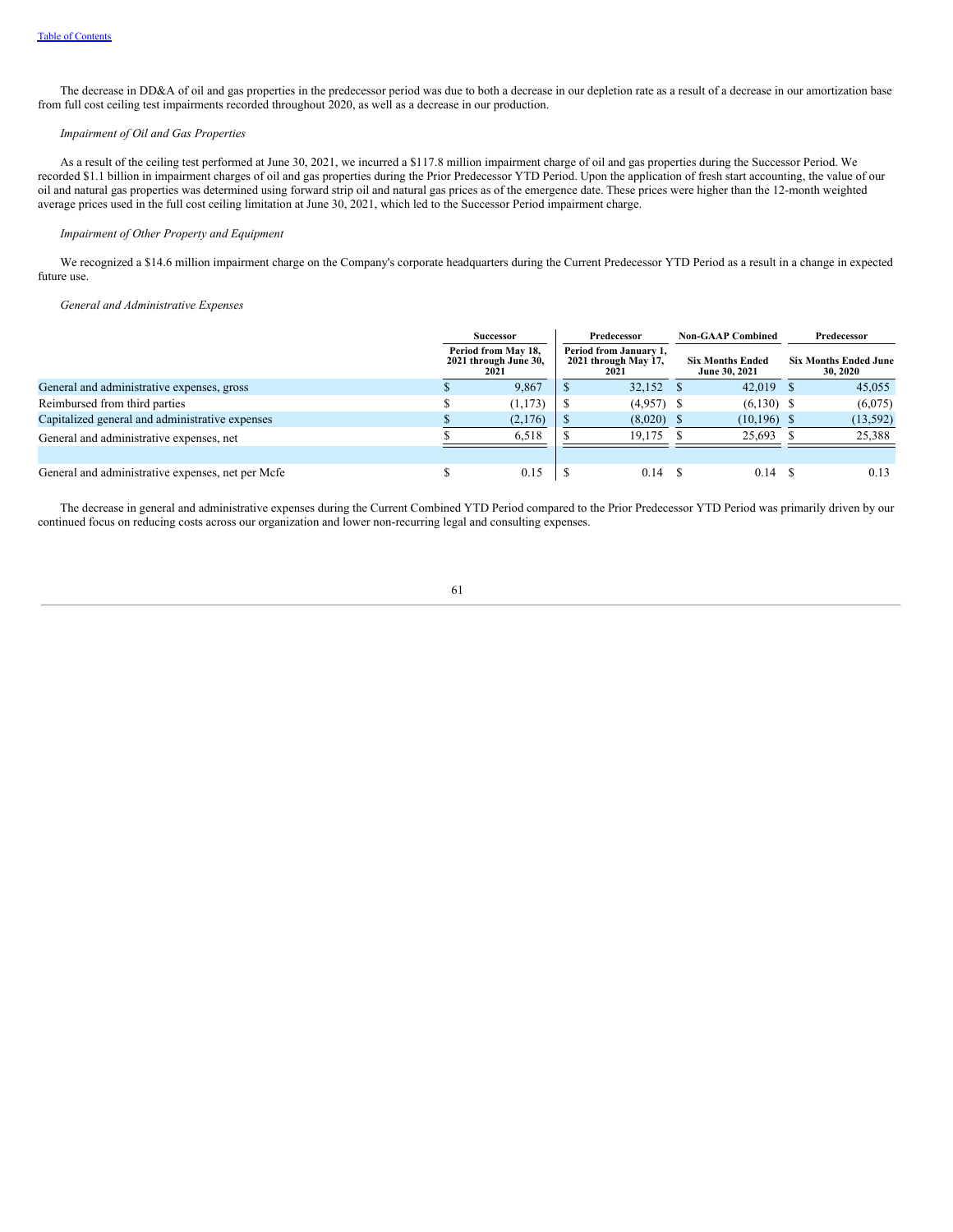## *Interest Expense*

|                                                            | Successor                                         |                          |                                                     | Predecessor              | Predecessor                       |        |
|------------------------------------------------------------|---------------------------------------------------|--------------------------|-----------------------------------------------------|--------------------------|-----------------------------------|--------|
|                                                            | Period from May 18, 2021<br>through June 30, 2021 |                          | Period from January 1,<br>2021 through May 17, 2021 |                          | Six Months Ended June 30,<br>2020 |        |
| Interest expense on Predecessor Senior Notes               |                                                   | _                        |                                                     |                          |                                   | 57,299 |
| Interest expense on Pre-Petition Revolving Credit Facility |                                                   | $\overline{\phantom{a}}$ |                                                     | 2,044                    | -S                                | 5,025  |
| Interest expense on building loan and other                |                                                   | 614                      |                                                     | $(989)$ \$               |                                   | 650    |
| Capitalized interest                                       |                                                   | $\hspace{0.05cm}$        |                                                     | $\overline{\phantom{a}}$ |                                   | (710)  |
| Amortization of loan costs                                 |                                                   | 420                      |                                                     |                          |                                   | 3,092  |
| Interest on DIP Credit Facility                            |                                                   | $\sim$                   |                                                     | 3,104                    |                                   |        |
| Interest on Exit Facility                                  |                                                   | 1,366                    |                                                     | $\qquad \qquad -$        |                                   |        |
| Interest on First-Out Term Loan                            |                                                   | 1,238                    |                                                     | $\overline{\phantom{m}}$ |                                   |        |
| <b>Interest on Successor Senior Notes</b>                  |                                                   | 5,256                    |                                                     |                          |                                   |        |
| Total interest expense                                     |                                                   | 8,894                    |                                                     | 4.159                    |                                   | 65,356 |
|                                                            |                                                   |                          |                                                     |                          |                                   |        |
| Interest expense per Mcfe                                  |                                                   | 0.20                     |                                                     | 0.03                     |                                   | 0.35   |

The decrease in interest expense during the Current Predecessor YTD Period compared to the Prior Predecessor YTD Period was due to the cessation of interest accrual on borrowings classified as subject to compromise as of the petition date.

## *Gain on Debt Extinguishment*

During the Prior Predecessor YTD Period, we repurchased in the open market \$73.3 million aggregate principal amount of our Predecessor Senior Notes for \$22.8 million in cash and recognized a \$49.6 million gain on debt extinguishment. We did not repurchase any of our senior notes in the Successor Period or Current Predecessor YTD Period.

*Equity Investments*

|                                          | Successor                                            | <b>Non-GAAP Combined</b><br>Predecessor                |                                          | Predecessor                                     |
|------------------------------------------|------------------------------------------------------|--------------------------------------------------------|------------------------------------------|-------------------------------------------------|
|                                          | Period from May 18,<br>2021 through June 30,<br>2021 | Period from January 1.<br>2021 through May 17.<br>2021 | <b>Six Months Ended June</b><br>30, 2021 | <b>Six Months Ended</b><br><b>June 30, 2020</b> |
| Loss from equity method investments, net | $\overline{\phantom{a}}$                             | 342                                                    | 342                                      | 10.834                                          |

During the Prior Predecessor YTD Period, our share of net loss from Mammoth was in excess of the carrying value of our investment, which reduced our investment to zero. Our carrying value remained at zero through the Current Predecessor YTD Period until the use of Mammoth Shares to settle Class 4A claims at the Emergence Date. See [Note](#page-42-0) 13 to our consolidated financial statements for further discussion on our equity investments.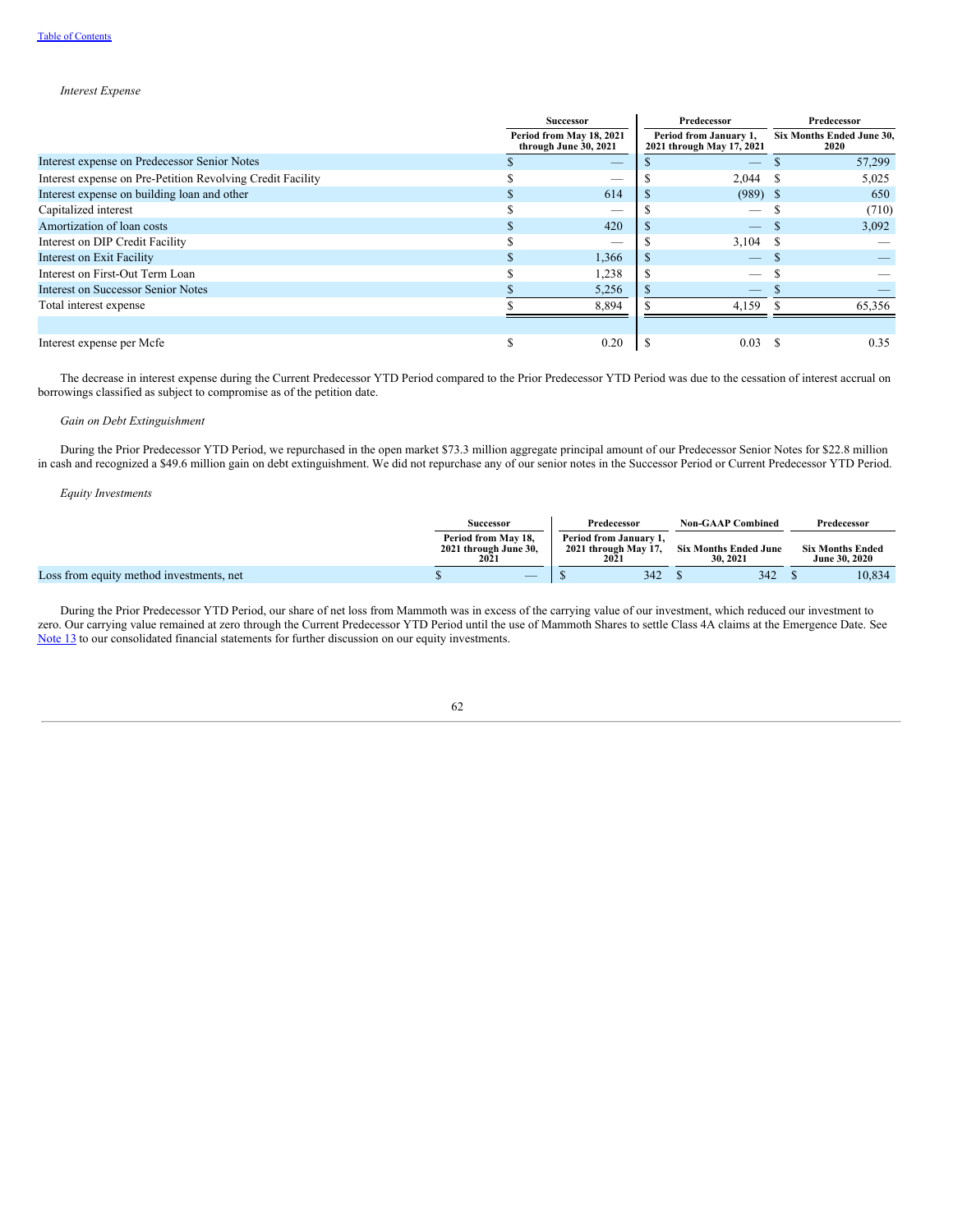#### *Reorganization Items, Ne*t.

The following table summarizes the components in reorganization items, net included in our consolidated statements of operations for the Successor Period and Current Predecessor YTD Period ended June 30, 2021:

|                                                                   |                       | <b>Successor</b>         | Predecessor                                         |
|-------------------------------------------------------------------|-----------------------|--------------------------|-----------------------------------------------------|
|                                                                   | through June 30, 2021 | Period from May 18, 2021 | Period from January 1,<br>2021 through May 17, 2021 |
| Legal and professional advisory fees                              |                       | $-$                      | (81, 565)                                           |
| Net gain on liabilities subject to compromise                     |                       | _                        | 575,182                                             |
| Fresh start adjustments, net                                      |                       | $-$                      | (160, 756)                                          |
| Elimination of predecessor accumulated other comprehensive income |                       | $-$                      | (40, 430)                                           |
| Debt issuance costs                                               |                       | $-$                      | (3,150)                                             |
| Other items, net                                                  |                       | $-$                      | (22, 383)                                           |
| Reorganization items, net                                         |                       | $\overline{\phantom{a}}$ | 266,898                                             |
|                                                                   |                       |                          |                                                     |

We have incurred and will continue to incur additional gains and losses associated with our reorganization, primarily related to legal and professional fees related to our ongoing Chapter 11 cases.

#### *Income Taxes*

We recorded an income tax benefit of \$8.0 million during the Current Predecessor YTD Period as a result of an Oklahoma refund claim associated with an examination relating to historical tax returns . We did not record any income tax expense for the Successor Period as a result of maintaining a full valuation allowance against our net deferred tax asset. For the Prior Predecessor YTD Period, we had an effective tax rate of 0.7% and tax expense of \$7.3 million as a result of the sale of assets and a corresponding adjustment to the valuation allowance on remaining state net operating loss carryforwards.

## **Liquidity and Capital Resources**

*Overview*. We strive to maintain sufficient liquidity to ensure financial flexibility, withstand commodity price volatility and fund our development projects, operations and capital expenditures and return capital to shareholders. We utilize derivative contracts to reduce the financial impact of commodity price volatility and provide a level of certainty to the Company's cash flows. Historically, we have generally funded our operations, planned capital expenditures, debt repurchases and share repurchases with cash flow from our operating activities, cash on hand and borrowings under our revolving credit facility. We also periodically access debt and equity markets and sell properties to enhance our liquidity.

For the Successor Period, our primary sources of capital resources and liquidity have consisted of internally generated cash flows from operations, and our primary uses of cash have been for development of our oil and natural gas properties. Historically, our primary sources of capital funding and liquidity have been our operating cash flow, borrowings under our credit agreements and issuances of equity and debt securities. Our ability to issue additional indebtedness, dispose of assets or access the capital markets was substantially limited or nonexistent during the Chapter 11 Cases and required court approval in most instances. Accordingly, our liquidity in the Predecessor periods depended mainly on cash generated from operating activities and available funds under the DIP Credit Facility in the 2021 Predecessor Period and Pre-Petition Revolving Credit Facility in the 2020 Predecessor Period.

We believe our annual free cash flow generation, borrowing capacity under the Exit Credit Facility, and cash on hand will provide sufficient liquidity to fund our operations, capital expenditures, interest expense, debt repayments and any quarterly cash dividend payments, if declared by the Board during the next 12 months. To the extent that we sell assets in the future, we plan to use the proceeds to fund on-going operations, reduce debt and for general corporate purposes.

As of June 30, 2021, we had \$9.4 million of cash and cash equivalents, \$105.0 million of borrowings under our Exit Facility, \$180.0 million of borrowings under our First-Out Term Loan, \$114.8 million of letters of credit outstanding, and \$550 million of outstanding 2026 Notes. Our total principal amount of funded debt as of June 30, 2021 was \$835.0 million. As of August 2, 2021, we had available liquidity of \$161.9 million. To the extent actual operating results, realized commodity prices or uses of cash differ from our assumptions, our liquidity could be adversely affected. See [Note](#page-27-0) 5 of the notes to our

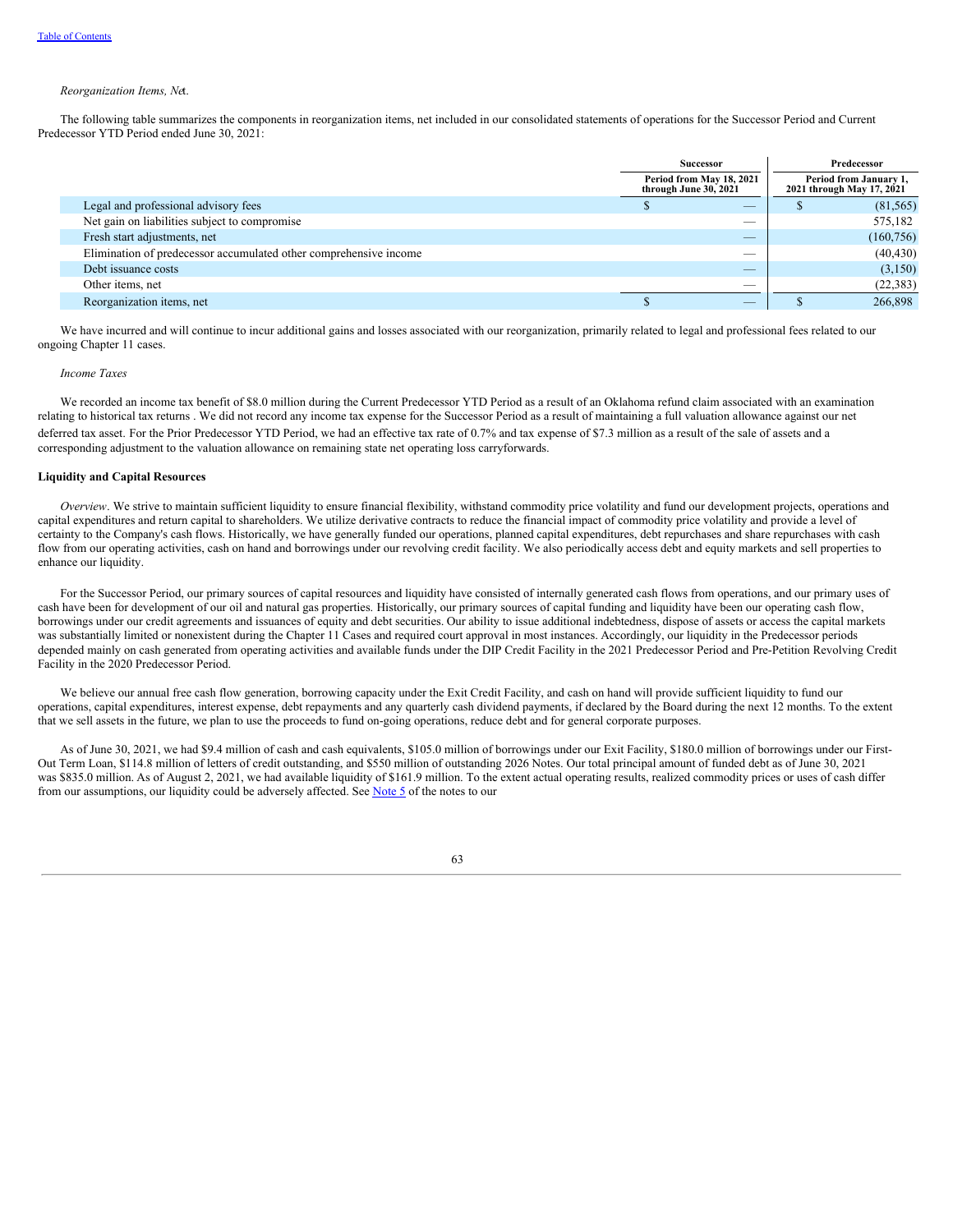consolidated financial statements for further discussion of our debt obligations, including principal and carrying amounts of our notes.

*Post-Emergence Debt.* On the Emergence Date, pursuant to the terms of the Plan, we entered into a reserve-based credit agreement providing for the Exit Credit Facility, which features an initial borrowing base of \$580.0 million. The Exit Credit Facility consists of the Exit Facility and the First-Out Term Loan. The borrowing base will be redetermined semiannually on or around May 1 and November 1 of each year. The next scheduled redetermination will be on or around November 1, 2021.

The Exit Facility provides for a \$150.0 million sublimit of the aggregate commitments that is available for the issuance of letters of credit. The Exit Facility also includes a \$40 million availability blocker that remains in place until Successful Midstream Resolution (as defined in the Exit Credit Agreement), as discussed in [Note](#page-33-0) 9. The Exit Facility bears interest at a rate equal to, at our election, either (a) LIBOR plus an applicable margin that varies from 3.00% to 4.00% per annum or (b) a base rate plus an applicable margin that varies from 2.00% to 3.00% per annum. The First-Out Term Loan Facility bears interest at a rate equal to, at Gulfport's election, either (a) LIBOR (subject to a 1.00% floor) plus 4.50% or (b) a base rate (subject to a 2.00% floor) plus 3.50%. As of June 30, 2021, the Exit Facility and the First-Out Term Loan Facility bore interest at weighted average rates of 4.50% and 5.50%, respectively.

Additionally, on the Emergence Date, pursuant to the terms of the Plan, we issued \$550 million aggregate principal amount of our Successor Senior Notes.

The Successor Senior Notes are guaranteed on a senior unsecured basis by each of the Company's subsidiaries that guarantee the Exit Credit Facility.

See [Note](#page-27-0) 5 for additional discussion of our post-emergence debt.

*Preferred Dividends*. As discussed in [Note](#page-30-0) [6](#page-30-0) of the notes to our consolidated financial statements, holders of New Preferred Stock are entitled to receive cumulative quarterly dividends at a rate of 10% per annum of the Liquidation Preference (as defined below) with respect to cash dividends and 15% per annum of the Liquidation Preference with respect to dividends paid in kind as additional shares of New Preferred Stock ("PIK Dividends"). Gulfport must pay PIK Dividends for so long as the quotient obtained by dividing (i) Total Net Funded Debt (as defined in the Exit Credit Facility) by (ii) the last twelve (12) months of EBITDAX (as defined in the Exit Credit Facility) calculated as at the applicable record date is equal to or greater than 1.50. If such ratio is less than 1.50 such dividend may be paid in either cash or as PIK Dividends, subject to certain conditions.

On June 30, 2021, the company paid dividends on its New Preferred Stock, which included 1,006 shares of New Preferred Stock paid in kind and approximately \$25 thousand of cash-in-lieu of fractional shares.

*Supplemental Guarantor Financial Information*. The Successor Senior Notes are guaranteed on a senior unsecured basis by all existing consolidated subsidiaries that guarantee our Exit Facility or certain other debt (the "Guarantors"). The Senior Notes are not guaranteed by Grizzly Holdings or Mule Sky, LLC (the "Non-Guarantors"). The Guarantors are 100% owned by the Parent, and the guarantees are full, unconditional, joint and several. There are no significant restrictions on the ability of the Parent or the Guarantors to obtain funds from each other in the form of a dividend or loan. The guarantees rank equally in the right of payment with all of the senior indebtedness of the subsidiary guarantors and senior in the right of payment to any future subordinated indebtedness of the subsidiary guarantors. The Successor Senior Notes and the guarantees are effectively subordinated to all of our and the subsidiary guarantors' secured indebtedness (including all borrowings and other obligations under our amended and restated credit agreement) to the extent of the value of the collateral securing such indebtedness, and structurally subordinated to all indebtedness and other liabilities of any of our subsidiaries that do not guarantee the Successor Senior Notes.

SEC Regulation S-X Rule 13-01 requires the presentation of "Summarized Financial Information" to replace the "Condensed Consolidating Financial Information" required under Rule 3-10. Rule 13-01 allows the omission of Summarized Financial Information if assets, liabilities and results of operations of the Guarantors are not materially different than the corresponding amounts presented in our consolidated financial statements. The Parent and Guarantor subsidiaries comprise our material operations. Therefore, we concluded that the presentation of the Summarized Financial Information is not required as our Summarized Financial Information of the Guarantors is not materially different from our consolidated financial statements.

*Derivatives and Hedging Activities*. Our results of operations and cash flows are impacted by changes in market prices for natural gas, oil and NGL. To mitigate a portion of the exposure to adverse market changes, we have entered into various

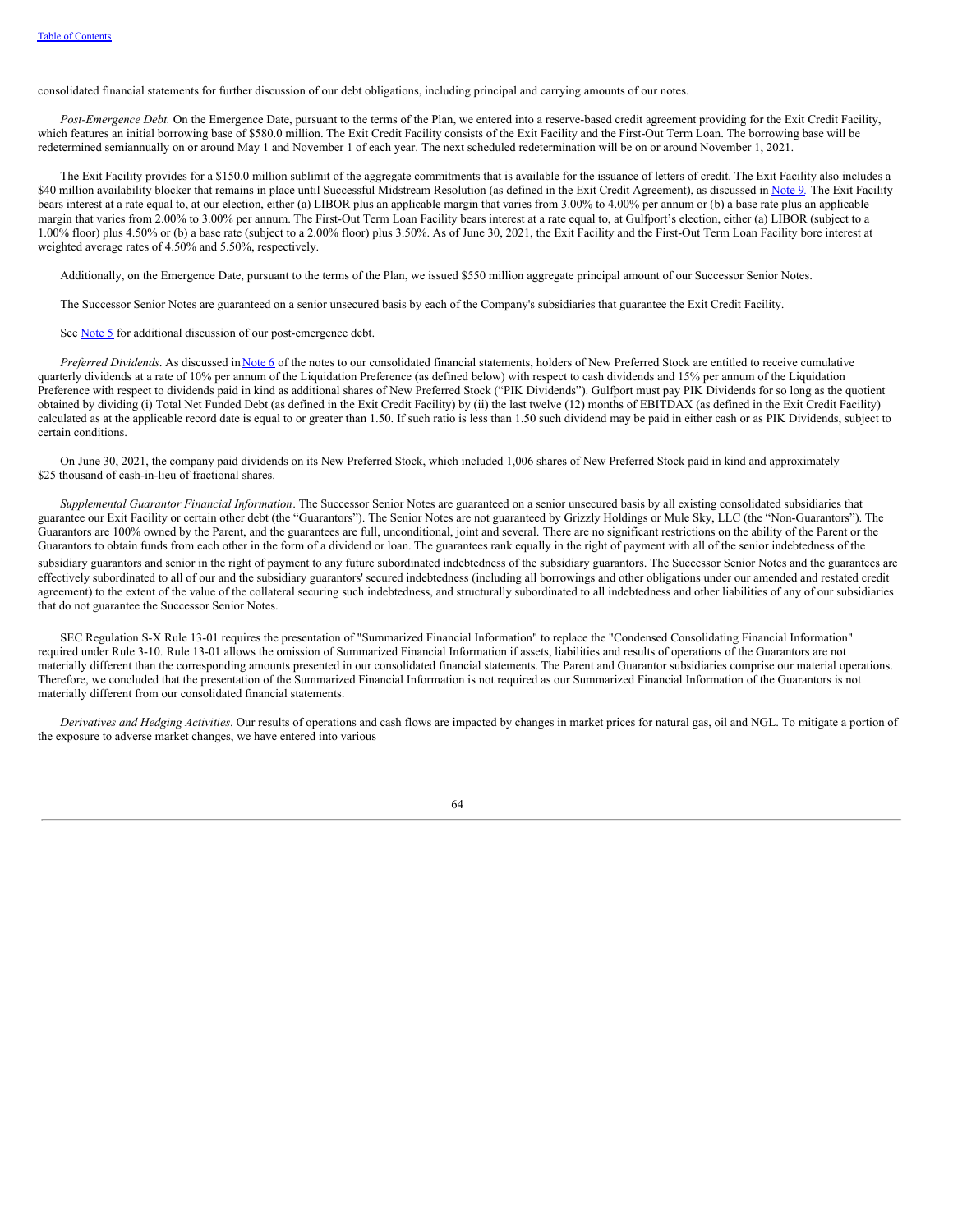derivative instruments. Our natural gas, oil and NGL derivative activities, when combined with our sales of natural gas, oil and NGL, allow us to predict with greater certainty the total revenue we will receive.

As of June 30, 2021, we had the following open natural gas, oil and NGL derivative instruments:

|      |                                      | <b>Natural Gas Derivatives</b> |                          |    |                                       |
|------|--------------------------------------|--------------------------------|--------------------------|----|---------------------------------------|
| Year | <b>Type of Derivative Instrument</b> | Index                          | Daily Volume (MMBtu/day) |    | Weighted<br><b>Average Price (\$)</b> |
| 2021 | Swaps                                | NYMEX Henry Hub                | 221,500                  | -S | 2.79                                  |
| 2022 | Swaps                                | NYMEX Henry Hub                | 80,411                   | S  | 2.80                                  |
| 2021 | Basis Swaps                          | Rex Zone 3                     | 66,576                   | -8 | (0.16)                                |
| 2022 | Basis Swaps                          | Rex Zone 3                     | 24,658                   | -S | (0.10)                                |
| 2021 | <b>Costless Collars</b>              | NYMEX Henry Hub                | 575,000                  |    | \$2.58/\$2.97                         |
| 2022 | Costless Collars                     | NYMEX Henry Hub                | 406,747                  |    | \$2.58/\$2.91                         |
| 2022 | Sold Call Options                    | NYMEX Henry Hub                | 152,675                  | -S | 2.90                                  |
| 2023 | Sold Call Options                    | NYMEX Henry Hub                | 627,675                  | -S | 2.90                                  |
|      |                                      | <b>Oil Derivatives</b>         |                          |    |                                       |
| Year | <b>Type of Derivative Instrument</b> | Index                          | Daily Volume (Bbl/day)   |    | Weighted<br><b>Average Price (\$)</b> |
| 2021 | Swaps                                | <b>NYMEX WTI</b>               | 3,250                    | -S | 57.35                                 |
| 2022 | Swaps                                | <b>NYMEX WTI</b>               | 1,000                    | -S | 67.00                                 |
| 2022 | <b>Costless Collars</b>              | <b>NYMEX WTI</b>               | 1,500                    |    | \$55.00/\$60.00                       |
|      |                                      | <b>NGL Derivatives</b>         |                          |    |                                       |
| Year | <b>Type of Derivative Instrument</b> | Index                          | Daily Volume (Bbl/day)   |    | Weighted<br><b>Average Price (\$)</b> |
| 2021 | Swaps                                | Mont Belvieu C3                | 3,100                    | -S | 27.80                                 |
| 2022 | Swaps                                | Mont Belvieu C3                | 496                      | S  | 27.30                                 |

See [Note](#page-36-0) 10 of the notes to our consolidated financial statements for further discussion of derivatives and hedging activities.

*Capital Expenditures*. Our capital expenditures have historically been related to the execution of our drilling and completion activities in addition to certain lease acquisition activities. Our capital investment strategy is focused on prudently developing our existing properties to generate sustainable cash flow considering current and forecasted commodity prices.

Our capital expenditures for 2021 are currently estimated to be in the range of \$270 million to \$290 million for drilling and completion expenditures. In addition, we currently expect to spend approximately \$20 million in 2021 for non-drilling and completion expenditures, which includes acreage expenses, primarily lease extensions in the Utica Shale.

*Proceeds from Issuance of Preferred Stock.*On the Emergence Date, pursuant to the Plan, we conducted a Rights Offering and issued and issued 50,000 shares of New Preferred Stock at \$1,000 per share to holders of claims against the Predecessor Subsidiaries, raising \$50 million in proceeds.

*Cash Flow from Operating Activities.* Net cash flow provided by operating activities was \$38.4 million for the Successor Period and \$172.2 million for the Current Predecessor YTD Period as compared to \$247.2 million for the Prior Predecessor YTD Period. These decrease were primarily the result of reorganization items related to our Chapter 11 Cases, offset partially by an increase in cash receipts from our oil and natural gas purchasers due to increased realized commodities pricing.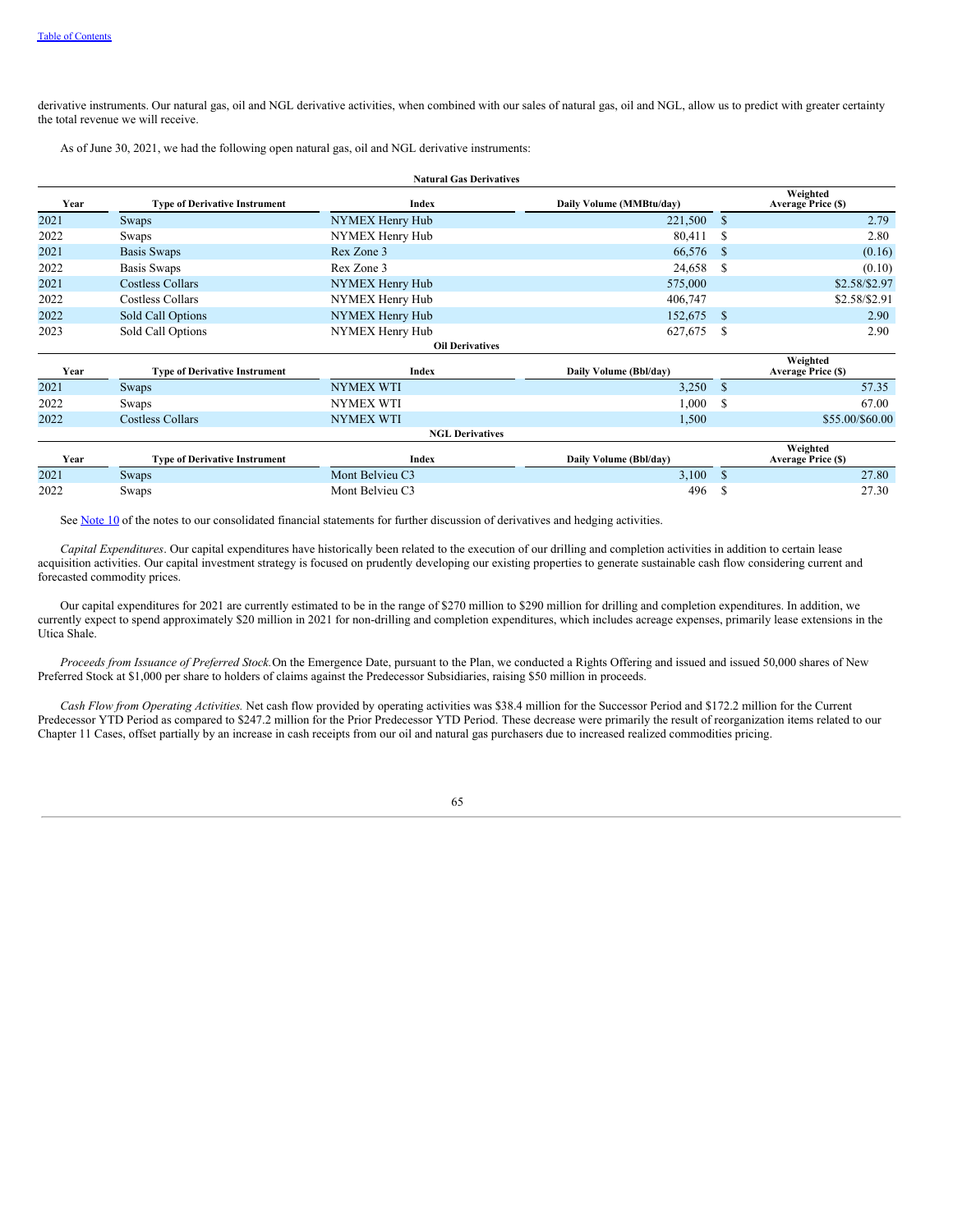*Uses of Funds.* The following table presents the uses of our cash and cash equivalents for the successor period, Current Predecessor YTD Period, and the Prior Predecessor YTD Period:

|                                                                   |                                                   | <b>Successor</b> |    |                                                     | Predecessor |                                          |  |
|-------------------------------------------------------------------|---------------------------------------------------|------------------|----|-----------------------------------------------------|-------------|------------------------------------------|--|
|                                                                   | Period from May 18,<br>2021 through June 30, 2021 |                  |    | Period from January 1,<br>2021 through May 17, 2021 |             | <b>Six Months Ended</b><br>June 30, 2020 |  |
| <b>Oil and Natural Gas Property Cash Expenditures:</b>            |                                                   |                  |    |                                                     |             |                                          |  |
| Drilling and completion costs                                     | S                                                 | 37,009           | S  | 94,128                                              | \$          | 255,904                                  |  |
| Leasehold acquisitions                                            |                                                   | 422              |    | 2,752                                               |             | 10,098                                   |  |
| Other                                                             |                                                   | 2,993            |    | 5,450                                               |             | 8,849                                    |  |
| Total oil and natural gas property expenditures                   |                                                   | 40,424           | \$ | 102,330                                             | S           | 274,851                                  |  |
| <b>Other Uses of Cash and Cash Equivalents</b>                    |                                                   |                  |    |                                                     |             |                                          |  |
| Principal payments on pre-petition revolving credit facility, net | <sup>\$</sup>                                     |                  | \$ | 292,911                                             | \$          |                                          |  |
| Principal payments on DIP credit facility                         |                                                   |                  |    | 157,500                                             |             |                                          |  |
| Principal payments on exit credit facility, net                   |                                                   | 17,751           |    |                                                     |             |                                          |  |
| Cash paid to repurchase senior notes                              |                                                   |                  |    |                                                     |             | 22,827                                   |  |
| Other                                                             |                                                   | 1,227            |    | 7,497                                               |             | 801                                      |  |
| Total other uses of cash and cash equivalents                     |                                                   | 18,978           | ς  | 457,908                                             |             | 23,628                                   |  |
| Total uses of cash and cash equivalents                           |                                                   | 59,402           |    | 560,238                                             |             | 298,479                                  |  |

*Drilling and Completion Costs.* During the Current Combined YTD Period, we spud 10 gross and net and commenced sales from nine gross and net operated wells in the Utica for a total cost of approximately \$91.9 million. During the Current Combined YTD Period, we spud two gross (1.97 net) and commenced sales from 11 gross (9.3 net) operated wells in the SCOOP for a total cost of approximately \$52.8 million.

During the six months ended June 30, 2021, we did not participate in any wells that were spud or turned to sales by other operators on our Utica acreage. In addition, five gross (0.001 net) wells were spud and 16 gross (0.05 net) wells were turned to sales by other operators on our SCOOP acreage during the Current Combined YTD Period.

Drilling and completion costs presented in this section reflect incurred costs while drilling and completion costs presented above in*Uses of Funds*section reflect cash payments for drilling and completions. Incurred capital expenditures and cash capital expenditures may vary from period to period due to the cash payment cycle.

## **Contractual and Commercial Obligations**

We have various contractual obligations in the normal course of our operations and financing activities. See [Note](#page-17-0) 3 for discussion of changes in contractual obligations as a result of emergence from bankruptcy. See [Note](#page-33-0) 9 of the notes to our consolidated financial statements for discussion of our firm transportation and gathering agreements subsequent to the Emergence Date. There have been no other material changes to our contractual obligations from those disclosed in our Annual Report on Form 10-K for the year ended December 31, 2020.

## **Off-balance Sheet Arrangements**

We may enter into off-balance sheet arrangements and transactions that can give rise to material off-balance sheet obligations. As of June 30, 2021, our material offbalance sheet arrangements and transactions include \$114.8 million in letters of credit outstanding against our Exit Facility and \$90.7 million in surety bonds issued. Both the letters of credit and surety bonds are being used as financial assurance, primarily on certain firm transportation agreements. There are no other transactions, arrangements or other relationships with unconsolidated entities or other persons that are reasonably likely to

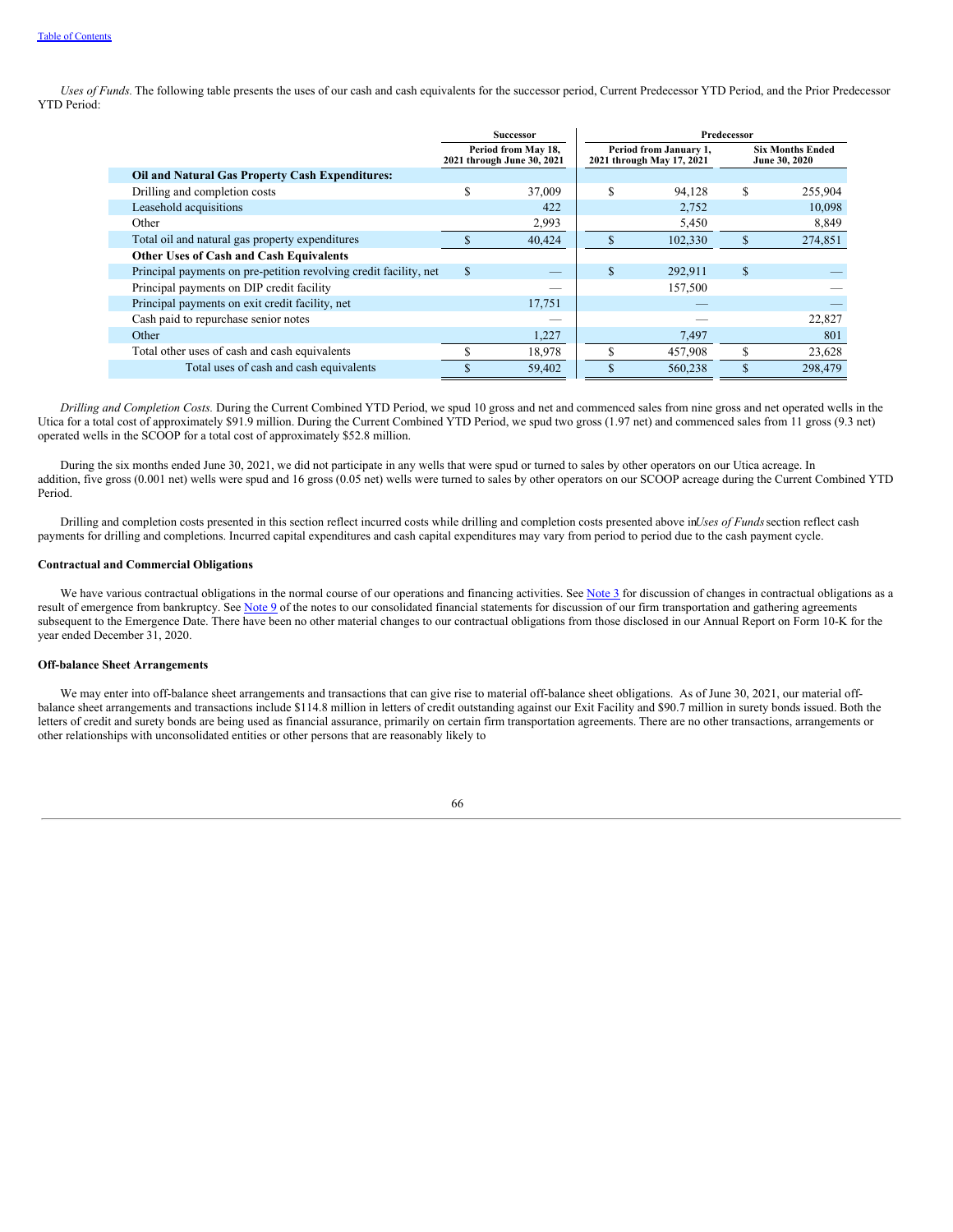materially affect our liquidity or availability of our capital resources. See [Note](#page-33-0) 9 to our consolidated financial statements for further discussion of the various financial guarantees we have issued.

# **Critical Accounting Policies and Estimates**

As of June 30, 2021, there have been no significant changes in our critical accounting policies from those disclosed in our 2020 Annual Report on Form 10-K.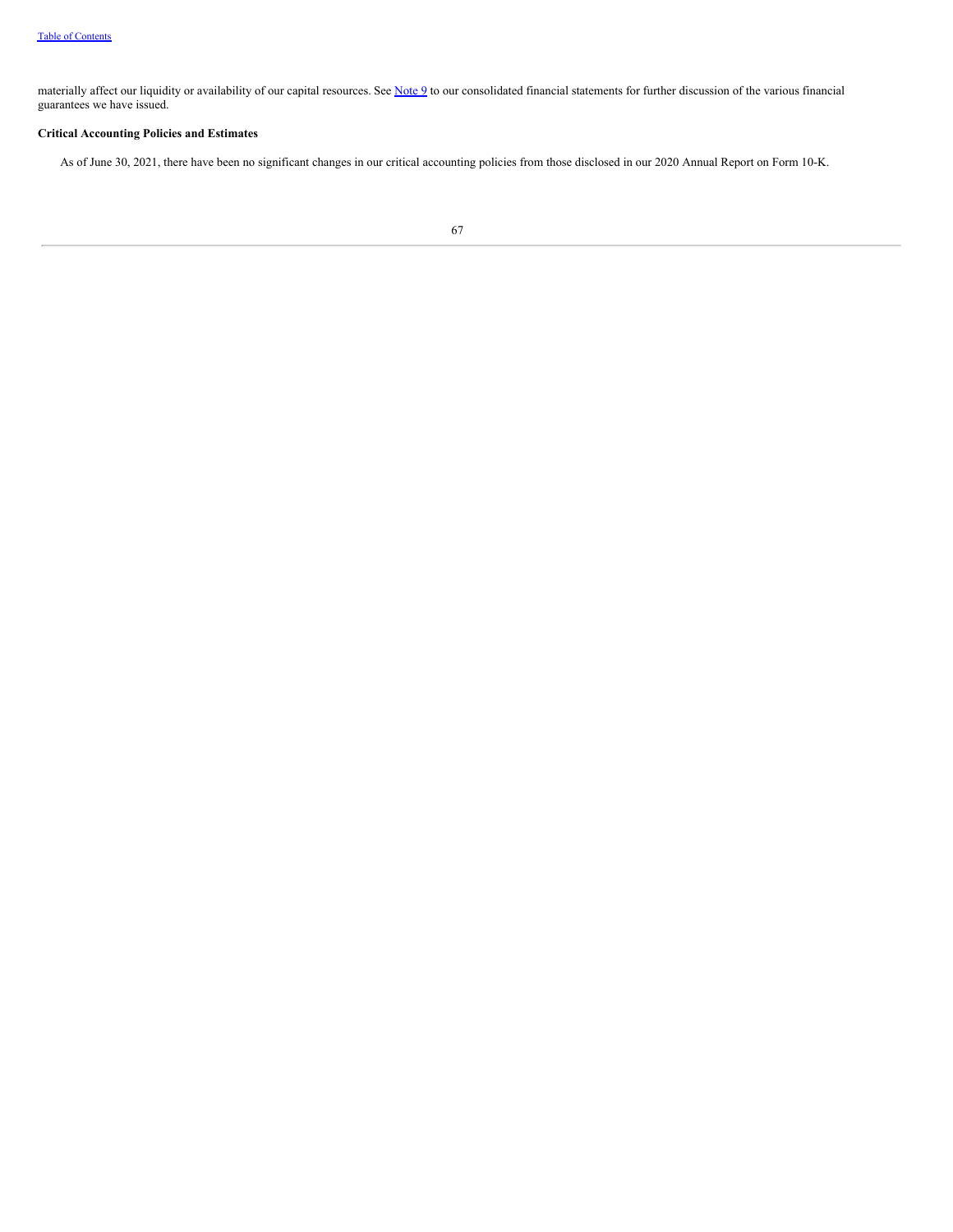### **Cautionary Note Regarding Forward-Looking Statements**

This Form 10-Q may include forward-looking statements within the meaning of Section 27A of the Securities Act of 1933, as amended (the "Securities Act"), Section 21E of the Securities Exchange Act of 1934, as amended (the "Exchange Act"), and the Private Securities Litigation Reform Act of 1995, that are subject to risks and uncertainties. These statements involve known and unknown risks, uncertainties and other factors that may cause our actual results, performance or achievements to be materially different from any future results, performance or achievements expressed or implied by the forward-looking statements. In some cases, you can identify forward looking statements by terms such as "may," "will," "should," "could," "would," "expects," "plans," "anticipates," "intends," "believes," "estimates," "projects," "predicts," "potential" and similar expressions intended to identify forward-looking statements. All statements, other than statements of historical facts, included in this Form 10-Q that address activities, events or developments that we expect or anticipate will or may occur in the future, including the expected impact of the COVID-19 pandemic on our business, our industry and the global economy, estimated future net revenues from oil and gas reserves and the present value thereof, future capital expenditures (including the amount and nature thereof), business strategy and measures to implement strategy, competitive strength, goals, expansion and growth of our business and operations, plans, references to future success, reference to intentions as to future matters and other such matters are forward-looking statements.

These forward-looking statements are largely based on our expectations and beliefs concerning future events, which reflect estimates and assumptions made by our management. These estimates and assumptions reflect our best judgment based on currently known market conditions and other factors relating to our operations and business environment, all of which are difficult to predict and many of which are beyond our control.

Although we believe our estimates and assumptions to be reasonable, they are inherently uncertain and involve a number of risks and uncertainties that are beyond our control. In addition, management's assumptions about future events may prove to be inaccurate. Management cautions all readers that the forward-looking statements contained in this Form 10-Q are not guarantees of future performance, and we cannot assure any reader that those statements will be realized or the forward-looking events and circumstances will occur. Actual results may differ materially from those anticipated or implied in the forward-looking statements due to the factors listed in Item 1A. "Risk Factors" and Item 7. "Management's Discussion and Analysis of Financial Condition and Results of Operations" in our Annual Report on Form 10-K for the year ended December 31, 2020 and elsewhere in this Form 10-Q. All forward-looking statements speak only as of the date of this Form 10-Q.

All forward-looking statements, expressed or implied, included in this Quarterly Report are expressly qualified in their entirety by this cautionary statement. This cautionary statement should also be considered in connection with any subsequent written or oral forward-looking statements that we or persons acting on our behalf may issue.

Except as otherwise required by applicable law, we disclaim any duty to update any forward-looking statements, all of which are expressly qualified by the statements in this section, to reflect events or circumstances after the date of this Quarterly Report.

We may use the Investors section of our website (www.gulfportenergy.com) to communicate with investors. It is possible that the financial and other information posted there could be deemed to be material information. The information on our website is not part of this Quarterly Report on Form 10-Q.

## **ITEM 3. QUANTITATIVE AND QUALITATIVE DISCLOSURES ABOUT MARKET RISK**

Natural Gas, Oil and Natural Gas Liquids Derivative Instruments. Our results of operations and cash flows are impacted by changes in market prices for natural gas, oil and NGL. To mitigate a portion of our exposure to adverse price changes, we have entered into various derivative instruments. Our natural gas, oil and NGL derivative activities, when combined with our sales of natural gas, oil and NGL, allow us to predict with greater certainty the revenue we will receive. We believe our derivative instruments continue to be highly effective in achieving our risk management objectives.

Our general strategy for protecting short-term cash flow and attempting to mitigate exposure to adverse natural gas, oil and NGL price changes is to hedge into strengthening natural gas, oil and NGL futures markets when prices reach levels that management believes provide reasonable rates of return on our invested capital. Information we consider in forming an opinion about future prices includes general economic conditions, industrial output levels and expectations, producer breakeven cost structures, liquefied natural gas trends, oil and natural gas storage inventory levels, industry decline rates for base production and weather trends. Executive management is involved in all risk management activities and the Board of Directors reviews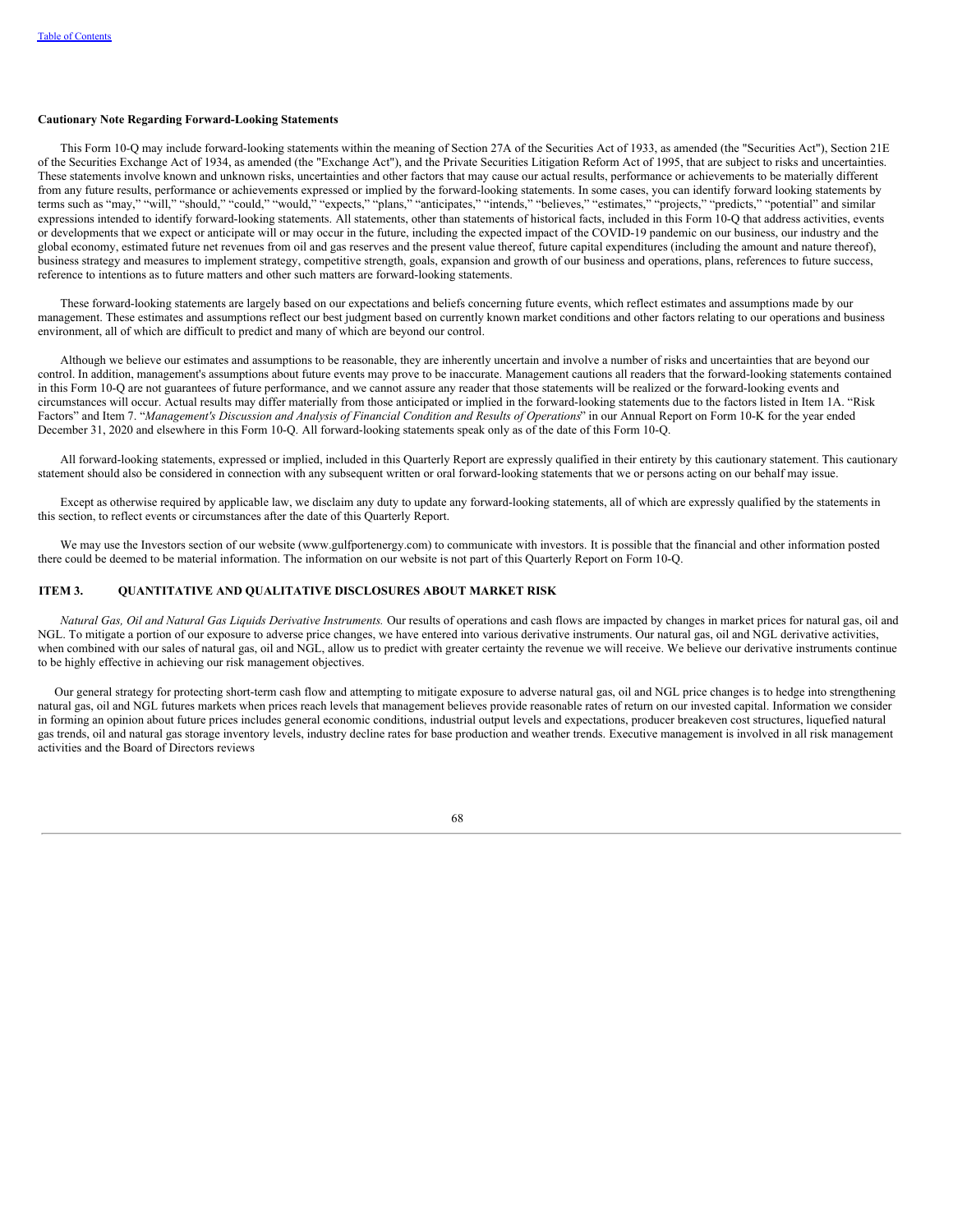our derivative program at its quarterly board meetings. We believe we have sufficient internal controls to prevent unauthorized trading.

We use derivative instruments to achieve our risk management objectives, including swaps, options and costless collars. All of these are described in more detail below. We typically use swaps for a large portion of the oil and natural gas price risk we hedge. We have also sold calls, taking advantage of premiums associated with market price volatility.

We determine the notional volume potentially subject to derivative contracts by reviewing our overall estimated future production levels, which are derived from extensive examination of existing producing reserve estimates and estimates of estimated production from new drilling. Production forecasts are updated at least monthly and adjusted if necessary to actual results and activity levels. We do not enter into derivative contracts for volumes in excess of our share of forecasted production, and if production estimates were lowered for future periods and derivative instruments are already executed for some volume above the new production forecasts, the positions are typically reversed. The actual fixed prices on our derivative instruments is derived from the reference prices from 3rd party indices such as NYMEX. All of our commodity derivative instruments are net settled based on the difference between the fixed price as stated in the contract and the floating-price, resulting in a net amount due to or from the counterparty.

We review our derivative positions continuously and if future market conditions change and prices are at levels we believe could jeopardize the effectiveness of a position, we will mitigate this risk by either negotiating a cash settlement with our counterparty, restructuring the position or entering a new trade that effectively reverses the current position. The factors we consider in closing or restructuring a position before the settlement date are identical to those we review when deciding to enter the original derivative position.

We have determined the fair value of our derivative instruments utilizing established index prices, volatility curves, discount factors and option pricing models. These estimates are compared to counterparty valuations for reasonableness. Derivative transactions are also subject to the risk that counterparties will be unable to meet their obligations. This non-performance risk is considered in the valuation of our derivative instruments, but to date has not had a material impact on the values of our derivatives. Future risk related to counterparties not being able to meet their obligations has been partially mitigated under our commodity hedging arrangements that require counterparties to post collateral if their obligations to us are in excess of defined thresholds. The values we report in our financial statements are as of a point in time and subsequently change as these estimates are revised to reflect actual results, changes in market conditions and other factors. See [Note](#page-36-0) 10 of the notes to our consolidated financial statements for further discussion of the fair value measurements associated with our derivatives.

As of June 30, 2021, our natural gas, oil and NGL derivative instruments consisted of the following types of instruments:

- *Swaps*: We receive a fixed price and pay a floating market price to the counterparty for the hedged commodity. In exchange for higher fixed prices on certain of our swap trades, we may sell call options.
- *Basis Swaps*: These instruments are arrangements that guarantee a fixed price differential to NYMEX from a specified delivery point. We receive the fixed price differential and pay the floating market price differential to the counterparty for the hedged commodity.
- *Call Options*: We sell, and occasionally buy, call options in exchange for a premium. At the time of settlement, if the market price exceeds the fixed price of the call option, we pay the counterparty the excess on sold call options, and we receive the excess on bought call options. If the market price settles below the fixed price of the call option, no payment is due from either party.
- *Costless Collars*: These instruments have a set floor and ceiling price for the hedged production. If the applicable monthly price indices are outside of the ranges set by the floor and ceiling prices in the various collars, we will cash-settle the difference with the counterparty.

To mitigate the effects of commodity price fluctuations on our oil and natural gas production, we had the following open fixed price swap positions at June 30, 2021: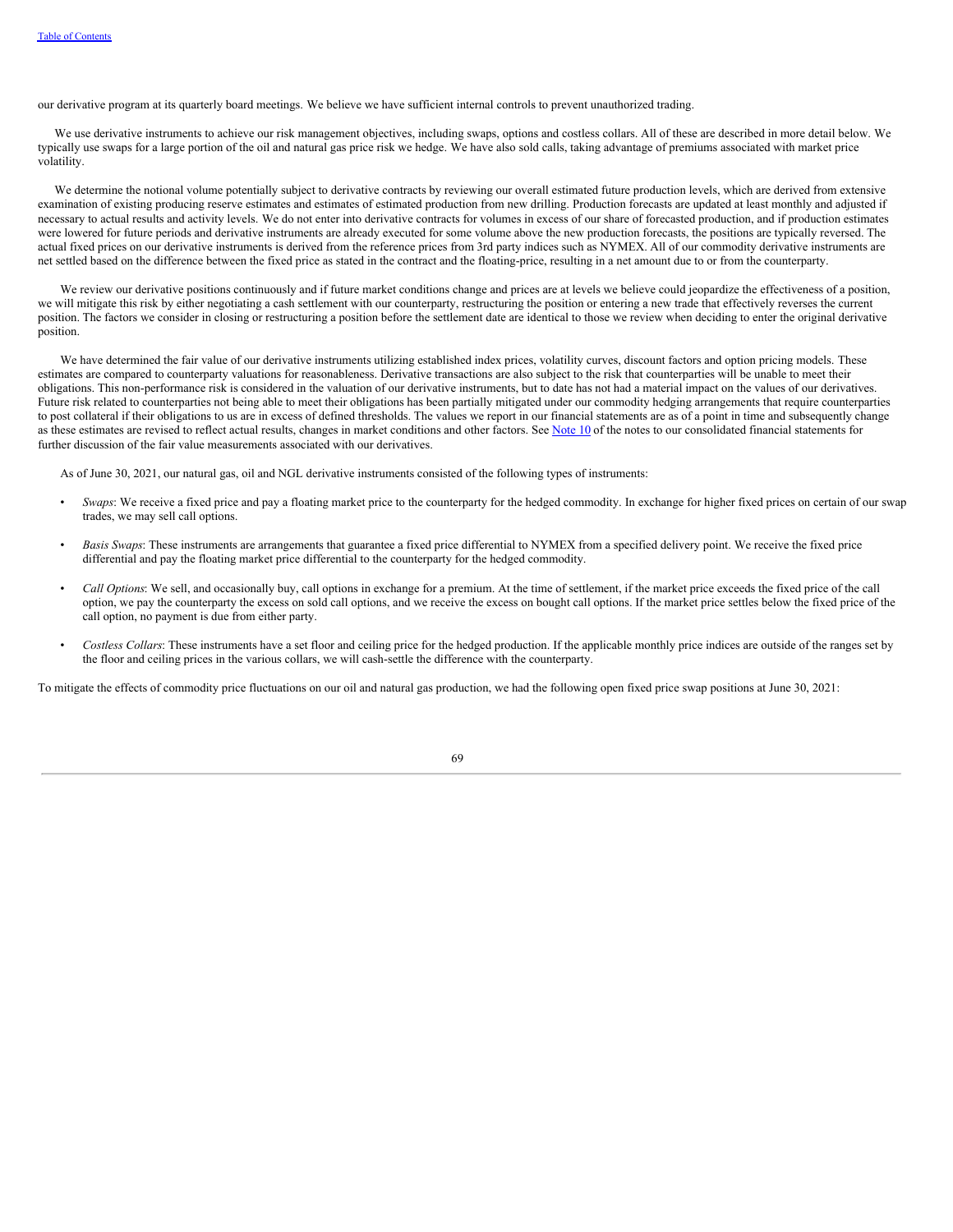I

|                                | Location         | <b>Daily Volume</b> | Weighted<br>Average Price |
|--------------------------------|------------------|---------------------|---------------------------|
| <b>Natural Gas (MMBtu/day)</b> |                  |                     |                           |
| Remaining 2021                 | NYMEX Henry Hub  | 221,500 \$          | 2.79                      |
| 2022                           | NYMEX Henry Hub  | 80,411 \$           | 2.80                      |
|                                |                  |                     |                           |
| Oil (Bbl/day)                  |                  |                     |                           |
| Remaining 2021                 | <b>NYMEX WTI</b> | $3,250$ \$          | 57.35                     |
| 2022                           | <b>NYMEX WTI</b> | $1,000 \quad$ \$    | 67.00                     |
|                                |                  |                     |                           |
| <b>NGL</b> (Bbl/day)           |                  |                     |                           |
| Remaining 2021                 | Mont Belvieu C3  | 3,100S              | 27.80                     |
| 2022                           | Mont Belvieu C3  | 496                 | 27.30<br>-S               |

In the second half of 2019, we sold 2022 and 2023 natural gas call options in exchange for a premium, and used the associated premiums to enhance the fixed price on certain natural gas swaps that settled in 2020. Each call option has an established ceiling price of \$2.90/MMBtu. If monthly NYMEX natural gas prices settle above the \$2.90 ceiling price, we are required to pay the option counterparty an amount equal to the difference between the referenced NYMEX natural gas settlement price and \$2.90 multiplied by the hedged contract volumes. Below is a summary of our sold call option positions as of June 30, 2021.

|                                | Location        | <b>Daily Volume</b> | Weighted<br><b>Average Price</b> |
|--------------------------------|-----------------|---------------------|----------------------------------|
| <b>Natural Gas (MMBtu/day)</b> |                 |                     |                                  |
| 2022                           | NYMEX Henry Hub | 152,675             | 2.90                             |
| 2023                           | NYMEX Henry Hub | 627.675             | 2.90                             |

Below is a summary of our costless collar positions as of June 30, 2021:

|                                | Location        | <b>Daily Volume</b> | <b>Weighted Average Floor</b><br>Price |       |               | <b>Weighted Average Ceiling</b><br>Price |
|--------------------------------|-----------------|---------------------|----------------------------------------|-------|---------------|------------------------------------------|
| <b>Natural Gas (MMBtu/day)</b> |                 |                     |                                        |       |               |                                          |
| Remaining 2021                 | NYMEX Henry Hub | 575,000             | \$                                     | 2.58  | D             | 2.97                                     |
| 2022                           | NYMEX Henry Hub | 406,747             | ጦ<br>D                                 | 2.58  | <sup>\$</sup> | 2.91                                     |
|                                |                 |                     |                                        |       |               |                                          |
| Oil (Bbl/day)                  |                 |                     |                                        |       |               |                                          |
| 2022                           | NYMEX WTI       | .500                | ¢<br>D                                 | 55.00 |               | 60.00                                    |
|                                |                 |                     |                                        |       |               |                                          |

Below is a summary of our basis swap positions as of June 30, 2021:

|                                | <b>Gulfport Pays</b> | <b>Gulfport Receives</b> | <b>Daily Volume</b> | <b>Weighted Average</b><br><b>Fixed Spread</b> |
|--------------------------------|----------------------|--------------------------|---------------------|------------------------------------------------|
| <b>Natural Gas (MMBtu/day)</b> |                      |                          |                     |                                                |
| Remaining 2021                 | Rex Zone 3           | NYMEX Plus Fixed Spread  | 66.576              | (0.16)                                         |
| 2022                           | Rex Zone 3           | NYMEX Plus Fixed Spread  | 24,658              | (0.10)                                         |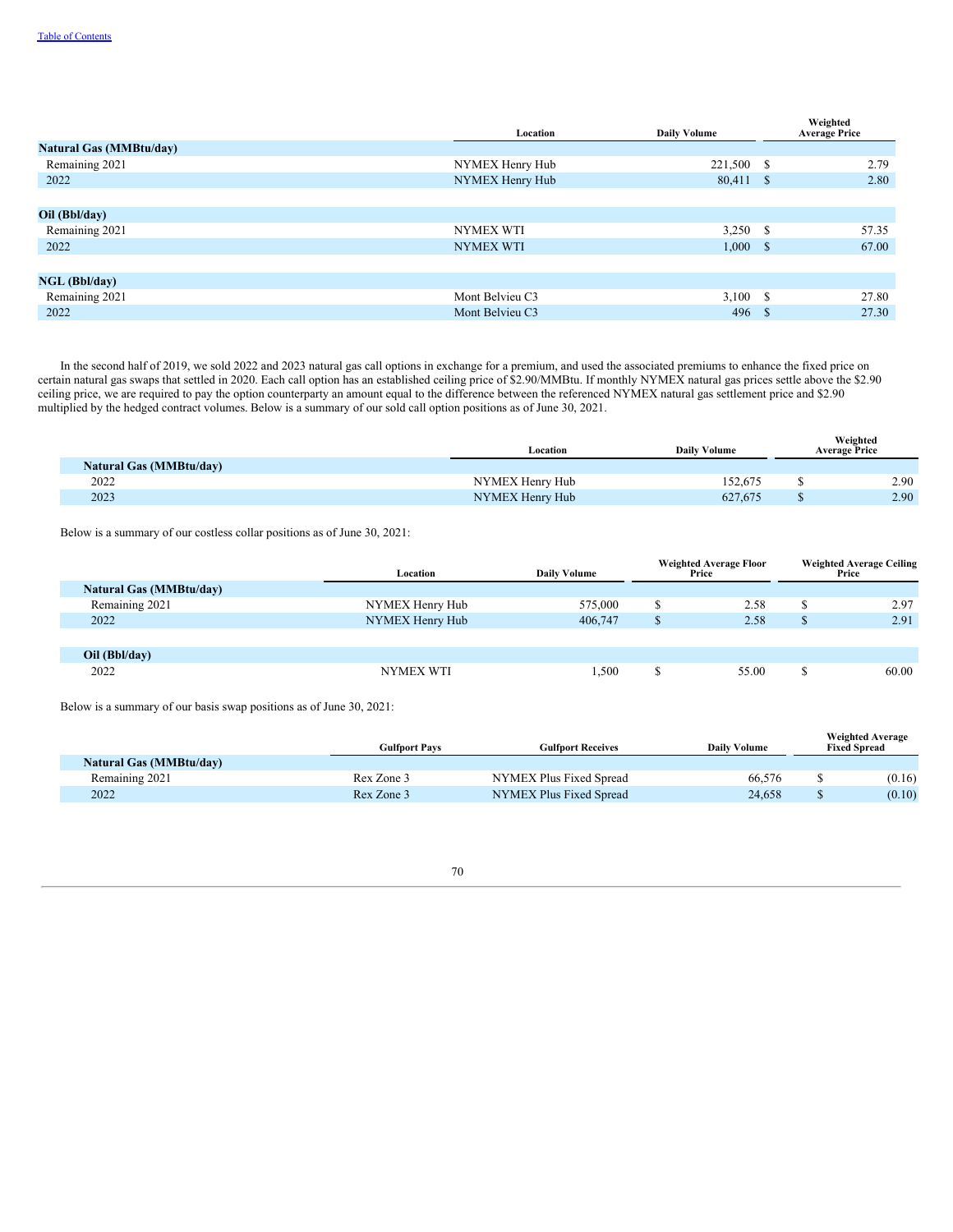Our fixed price swap contracts are tied to the commodity prices on NYMEX Henry Hub for natural gas, NYMEX WTI for oil, and Mont Belvieu for propane, pentane and ethane. We will receive the fixed priced amount stated in the contract and pay to its counterparty the current market price as listed on the applicable index.

Our hedge arrangements may expose us to risk of financial loss in certain circumstances, including instances where production is less than expected or commodity prices increase. At June 30, 2021, we had a net liability derivative position of \$301.0 million as compared to a net asset derivative position of \$3.3 million as of June 30, 2020. Utilizing actual derivative contractual volumes, a 10% increase in underlying commodity prices would have reduced the fair value of these instruments by approximately \$160.3 million, while a 10% decrease in underlying commodity prices would have increased the fair value of these instruments by approximately \$145.1 million. However, any realized derivative gain or loss would be substantially offset by a decrease or increase, respectively, in the actual sales value of production covered by the derivative instrument.

*Interest Rate Risk.* Our revolving amended and restated credit agreement is structured under floating rate terms, as advances under this facility may be in the form of either base rate loans or eurodollar loans. As such, our interest expense is sensitive to fluctuations in the prime rates in the United States, or, if the eurodollar rates are elected, the eurodollar rates. At June 30, 2021, we had \$105.0 million in borrowings outstanding under our Exit Facility which bore interest at a weighted average rate of 4.50%. At June 30, 2021, we had \$180.0 million in borrowings outstanding under our First-Out Term Loan which bore interest at a weighted average rate of 5.50%. As of June 30, 2021, we did not have any interest rate swaps to hedge interest rate risks.

#### **ITEM 4. CONTROLS AND PROCEDURES**

*Evaluation of Disclosure Control and Procedures*. Under the supervision of our Chief Executive Officer and our Chief Financial Officer, and with participation of management, we have established disclosure controls and procedures that are designed to ensure that information required to be disclosed by us in the reports that we file or submit under the Exchange Act is recorded, processed, summarized and reported within the time periods specified in the SEC's rules and forms. The disclosure controls and procedures are also intended to ensure that such information is accumulated and communicated to management, including our Chief Executive Officer and our Chief Financial Officer, as appropriate to allow timely decisions regarding required disclosures.

As of June 30, 2021, an evaluation was performed under the supervision and with the participation of management, including our Chief Executive Officer and Chief Financial Officer, of the effectiveness of the design and operation of our disclosure controls and procedures pursuant to Rule 13a-15(b) under the Exchange Act. Based upon our evaluation, our Chief Executive Officer and our Chief Financial Officer have concluded that, as of June 30, 2021, our disclosure controls and procedures are effective.

In designing and evaluating the Company's disclosure controls and procedures, management recognizes that any controls and procedures, no matter how well designed and operated, can provide only reasonable, and not absolute, assurance that the objectives of the control system will be met. In addition, the design of any control system is based in part upon certain assumptions about the likelihood of future events and the application of judgment in evaluating the cost-benefit relationship of possible controls and procedures. Because of these and other inherent limitations of control systems, there is only reasonable assurance that the Company's controls will succeed in achieving their goals under all potential future conditions.

*Changes in Internal Control over Financial Reporting*. There have not been any changes in our internal control over financial reporting that occurred during our last fiscal quarter that have materially affected, or are reasonably likely to materially affect, internal controls over financial reporting.

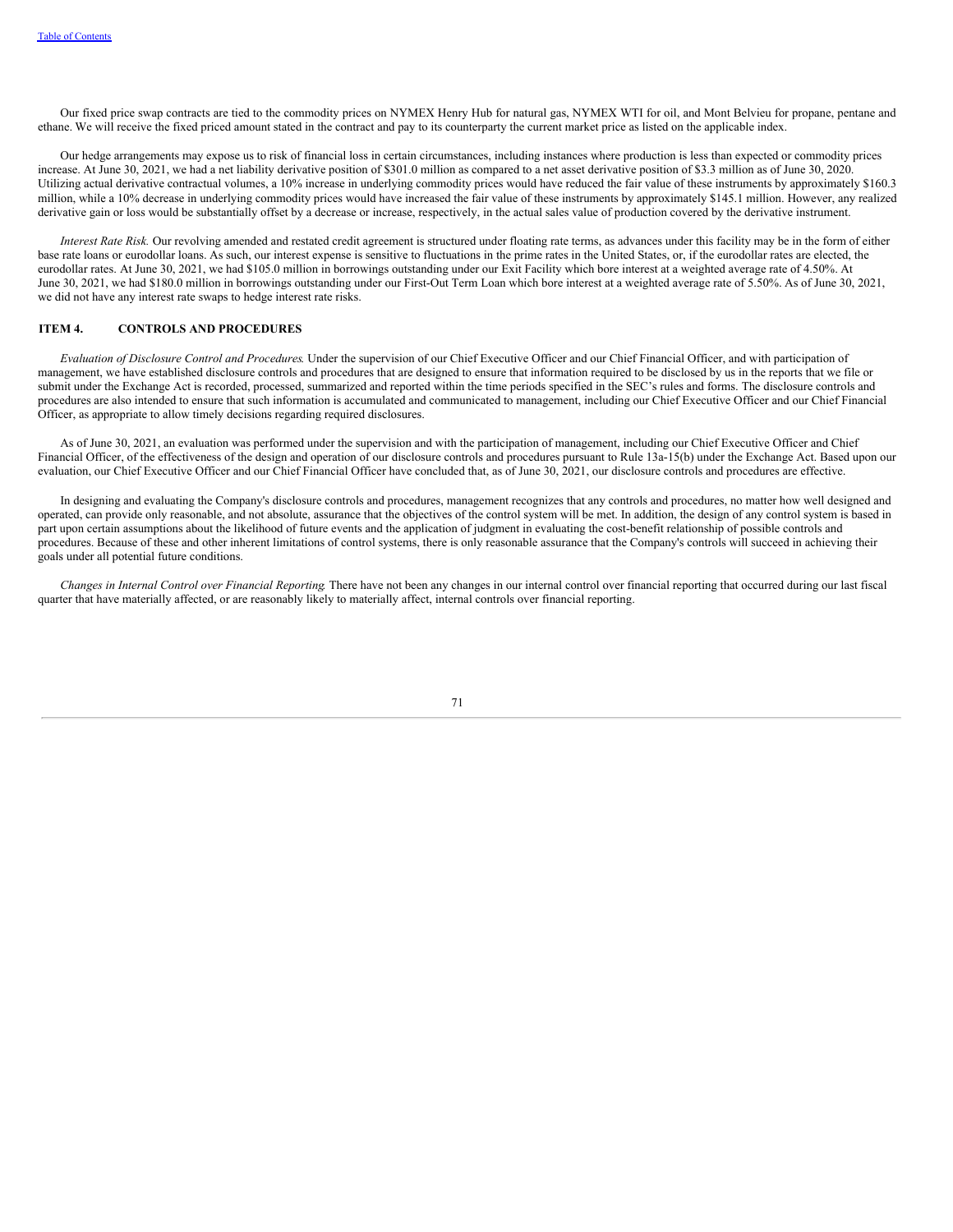#### **PART II**

#### **ITEM 1. LEGAL PROCEEDINGS**

The information with respect to this Item 1. Legal Proceedings is set forth in[Note](#page-33-0) 9 in the accompanying condensed consolidated financial statements.

#### **ITEM 1A. RISK FACTORS**

Our business has many risks. Factors that could materially adversely affect our business, financial condition, operating results or liquidity and the trading price of our common stock or senior notes are described below and under "Risk Factors" in Item 1A of our Annual Report on Form 10-K for the year ended December 31, 2020.

#### **Risks Related to our Emergence from Bankruptcy**

#### *We recently emerged from bankruptcy, which may adversely af ect our business and relationships.*

It is possible that our having filed for bankruptcy and our recent emergence from bankruptcy may adversely affect our business and relationships with customers, vendors, contractors or employees. Due to uncertainties, many risks exist, including the following:

- key vendors or other contract counterparties may terminate their relationships with us or require additional financial assurances or enhanced performance from us;
- our ability to renew existing contracts and compete for new business may be adversely affected;
- our ability to attract, motivate and/or retain key executives may be adversely affected; and
- competitors may take business away from us, and our ability to attract and retain customers may be negatively impacted.

The occurrence of one or more of these events could have a material and adverse effect on our operations, financial condition and reputation. We cannot assure you that having been subject to bankruptcy protection will not adversely affect our operations in the future.

#### Our actual financial results after emergence from bankruptcy may not be comparable to our historical financial information as a result of the implementation of the *Plan and the transactions contemplated thereby.*

In connection with the disclosure statement we filed with the Bankruptcy Court, and the hearing to consider confirmation of the Plan, we prepared projected financial information to demonstrate to the Bankruptcy Court the feasibility of the Plan and our ability to continue operations upon our emergence from bankruptcy. Those projections were prepared solely for the purpose of bankruptcy proceedings and have not been, and will not be, updated on an ongoing basis and should not be relied upon by investors. At the time they were prepared, the projections reflected numerous assumptions concerning our anticipated future performance with respect to prevailing and anticipated market and economic conditions that were and remain beyond our control and that may not materialize. Projections are inherently subject to substantial and numerous uncertainties and to a wide variety of significant business, economic and competitive risks and the assumptions underlying the projections and/or valuation estimates may prove to be wrong in material respects. Actual results may vary significantly from those contemplated by the projections. As a result, investors should not rely on these projections.

#### *The market price of our securities is subject to volatility.*

Upon our emergence from bankruptcy, our old common stock was cancelled and we issued New Common Stock.The market price of our New Common Stock could be subject to wide fluctuations in response to, and the level of trading that develops with our New Common Stock may be affected by, numerous factors, many of which are beyond our control. These factors include, among other things, our new capital structure as a result of the transactions contemplated by the Plan, our limited trading history subsequent to our emergence from bankruptcy, our limited trading volume, the lack of comparable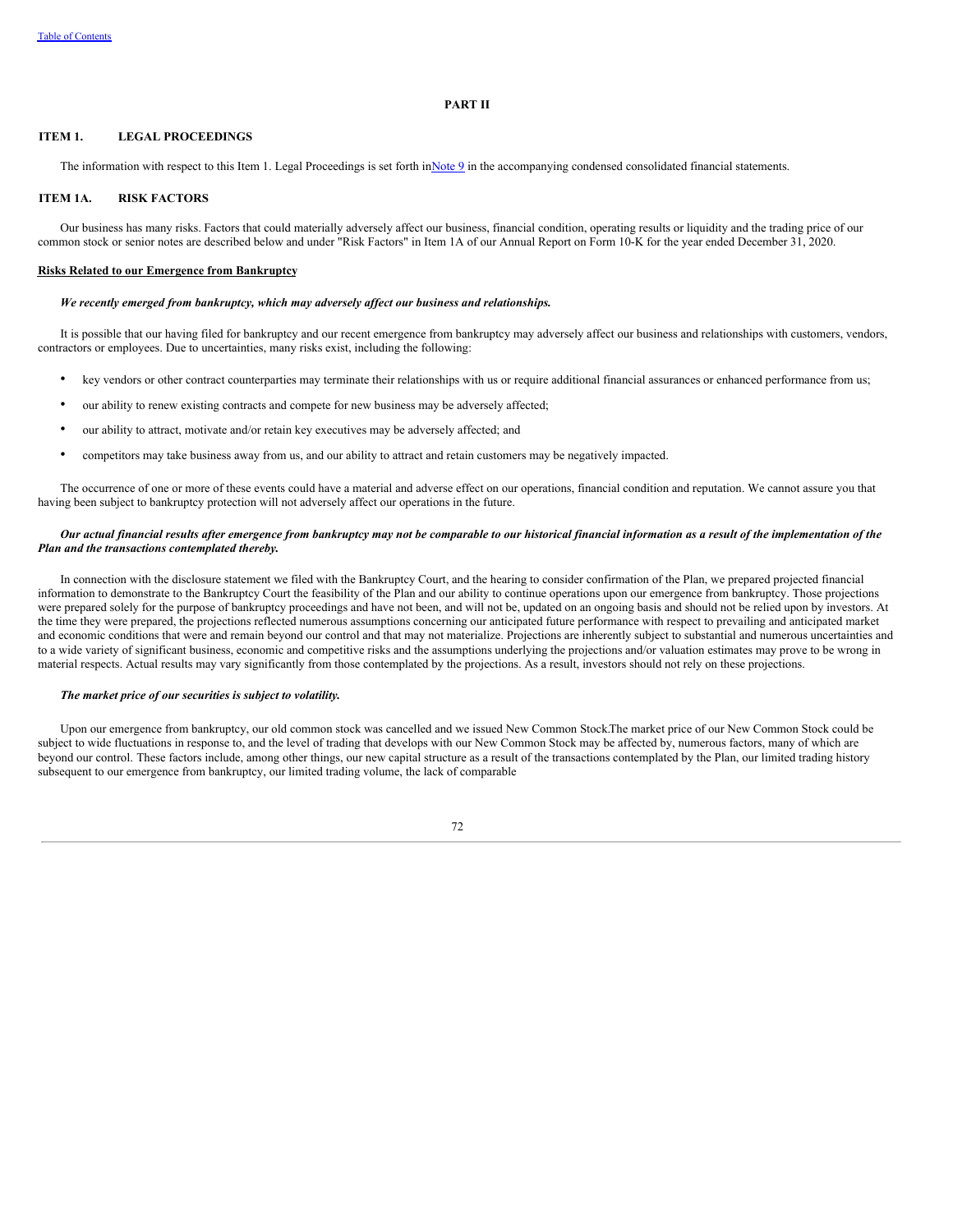historical financial information due to our adoption of fresh start accounting, actual or anticipated variations in our operating results and cash flow, the nature and content of our earnings releases, announcements or events that impact our products, customers, competitors or markets, business conditions in our markets and the general state of the securities markets and the market for energy-related stocks, as well as general economic and market conditions and other factors that may affect our future results, including those described in this Part II, Item 1A of this Quarterly Report on Form 10-Q.

#### *Upon emergence from bankruptcy, the composition of our board of directors changed significantly.*

The composition of our board of directors changed significantly upon emergence from bankruptcy. Our new board is comprised of five directors, including the Company's Interim Chief Executive Officer, Timothy Cutt, and four non-employee directors, David Wolf, Guillermo Martinez, Jason Martinez and David Reganato. While we expect to engage in an orderly transition process as we integrate newly appointed board members, our new board of directors may change views on strategic initiatives and a range of issues that will determine the future of the Company. As a result, the future strategy and plans of the Company may differ materially from those of the past.

#### Future sales or the availability for sale of substantial amounts of our common stock, or the perception that these sales may occur, could adversely affect the trading price of our common stock and could impair our ability to raise capital through future sales of equity securities.

A large percentage of our common stock is held by a relatively small number of investors. In connection with our emergence from bankruptcy protection, we entered into the Registration Rights Agreement pursuant to which we have agreed to file a registration statement with the SEC to facilitate potential future sales of our common stock by such investors. Sales of a substantial number of shares of our common stock in the public markets, or even the perception that these sales might occur (such as upon the filing of the aforementioned registration statement), could impair our ability to raise capital through a future sale of, or pay for acquisitions using, our equity securities.

We cannot predict the effect that future sales of our common stock will have on the price at which the common stock trades. Sales of substantial amounts of our common stock, or the perception that such sales could occur, may adversely affect the trading price of our common stock.

#### Our amended and restated certificate of incorporation provides, subject to certain exceptions, that the Court of Chancery of the State of Delaware will be the sole and exclusive forum for certain stockholder litigation matters, which could limit our stockholders' ability to obtain a favorable judicial forum for disputes with us or our *directors, of icers, employees or stockholders.*

Our amended and restated certificate of incorporation provides, subject to limited exceptions, that the Court of Chancery of the State of Delaware will, to the fullest extent permitted by law, be the sole and exclusive forum for (i) any derivative action or proceeding brought on our behalf; (ii) any action asserting a claim of breach of a fiduciary duty owed by any of our directors or officers to us, our stockholders, our creditors or other constituents; (iii) any action asserting a claim against us, any director or our officers arising pursuant to any provision of the DGCL, our certificate of incorporation or our by-laws; or (iv) any action asserting a claim against us, any director or our officers that is governed by the internal affairs doctrine. This choice of forum provision may limit a stockholder's ability to bring a claim in a judicial forum that it finds favorable for disputes with us or any of our directors or officers or stockholders which may discourage lawsuits with respect to such claims. Alternatively, if a court were to find the choice of forum provision contained in our certificate of incorporation to be inapplicable or unenforceable in an action, we may incur additional costs associated with resolving such action in other jurisdictions, which could have a material adverse effect on our business, financial condition and results of operations.

#### **ITEM 2. UNREGISTERED SALES OF EQUITY SECURITIES AND USE OF PROCEEDS**

*Unregistered Sales of Equity Securities*

None.

*Issuer Repurchases of Equity Securities*

Our common stock repurchase activity for the Successor Period and Current Predecessor Quarter was as follows:

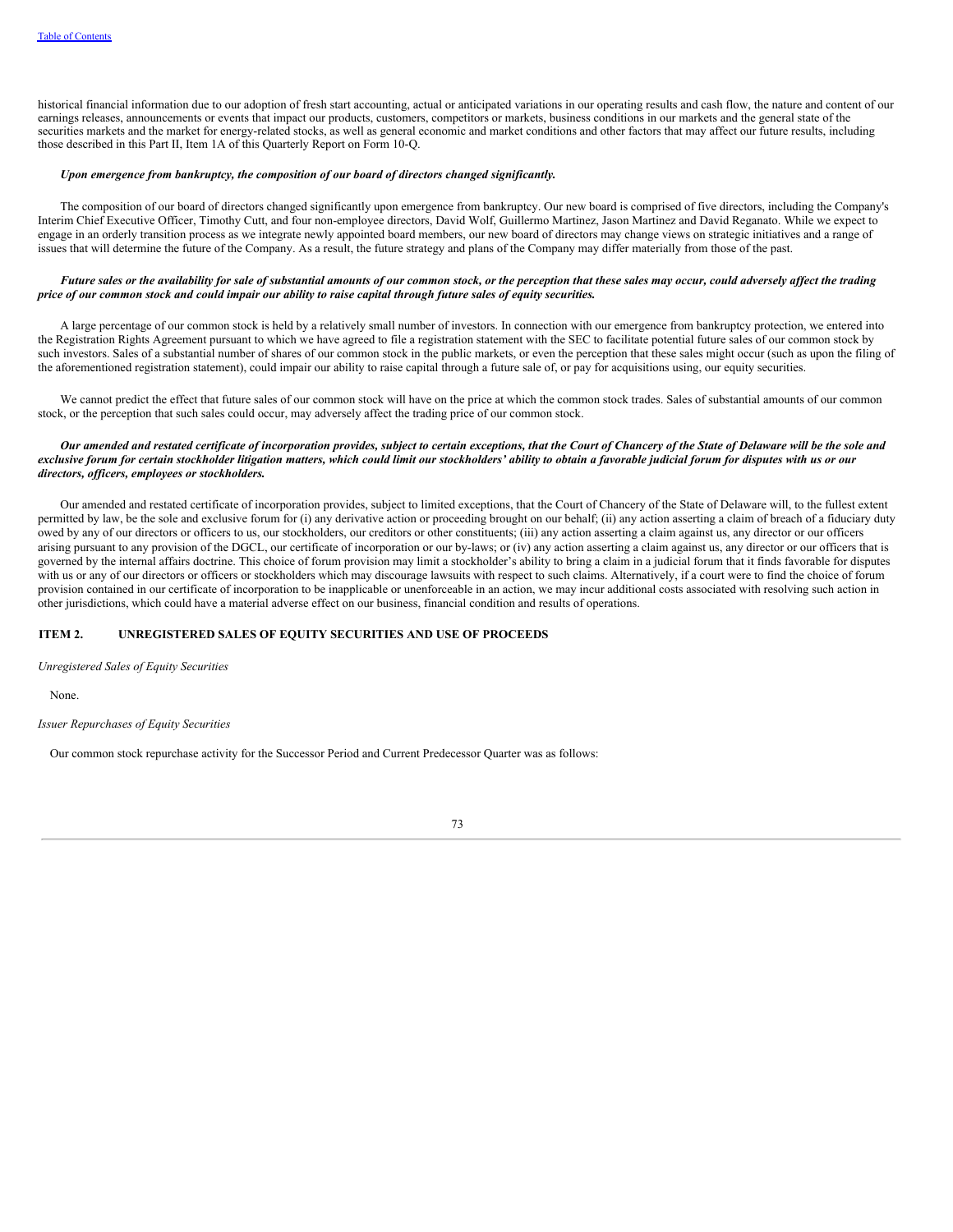| Predecessor Period | Total number of shares<br>purchased (1) | Average price paid per<br>share | Total number of shares purchased as<br>part of publicly announced plans or<br>programs |
|--------------------|-----------------------------------------|---------------------------------|----------------------------------------------------------------------------------------|
| April              | 10.470                                  | 0.05                            | -                                                                                      |

(1) During April 2021, we repurchased and canceled 10,470 shares of our common stock at a weighted average price of \$0.05 to satisfy tax withholding requirements incurred upon the vesting of restricted stock unit awards.

# **ITEM 3. DEFAULTS UPON SENIOR SECURITIES**

Our Bankruptcy Filing described above constitutes an event of default that accelerated our obligations under our Pre-Petition Revolving Credit Facility and our Predecessor Senior Notes. Under the Bankruptcy Code, the creditors under these debt agreements were stayed from taking any action against us as a result of an event of default. See [Note](#page-27-0) 3 and Note 5 to the unaudited consolidated financial statements included in Part I, Item 1 of this Form 10-Q for additional details about the impact of the Plan on these amounts.

#### **ITEM 4. MINE SAFETY DISCLOSURES**

Not applicable.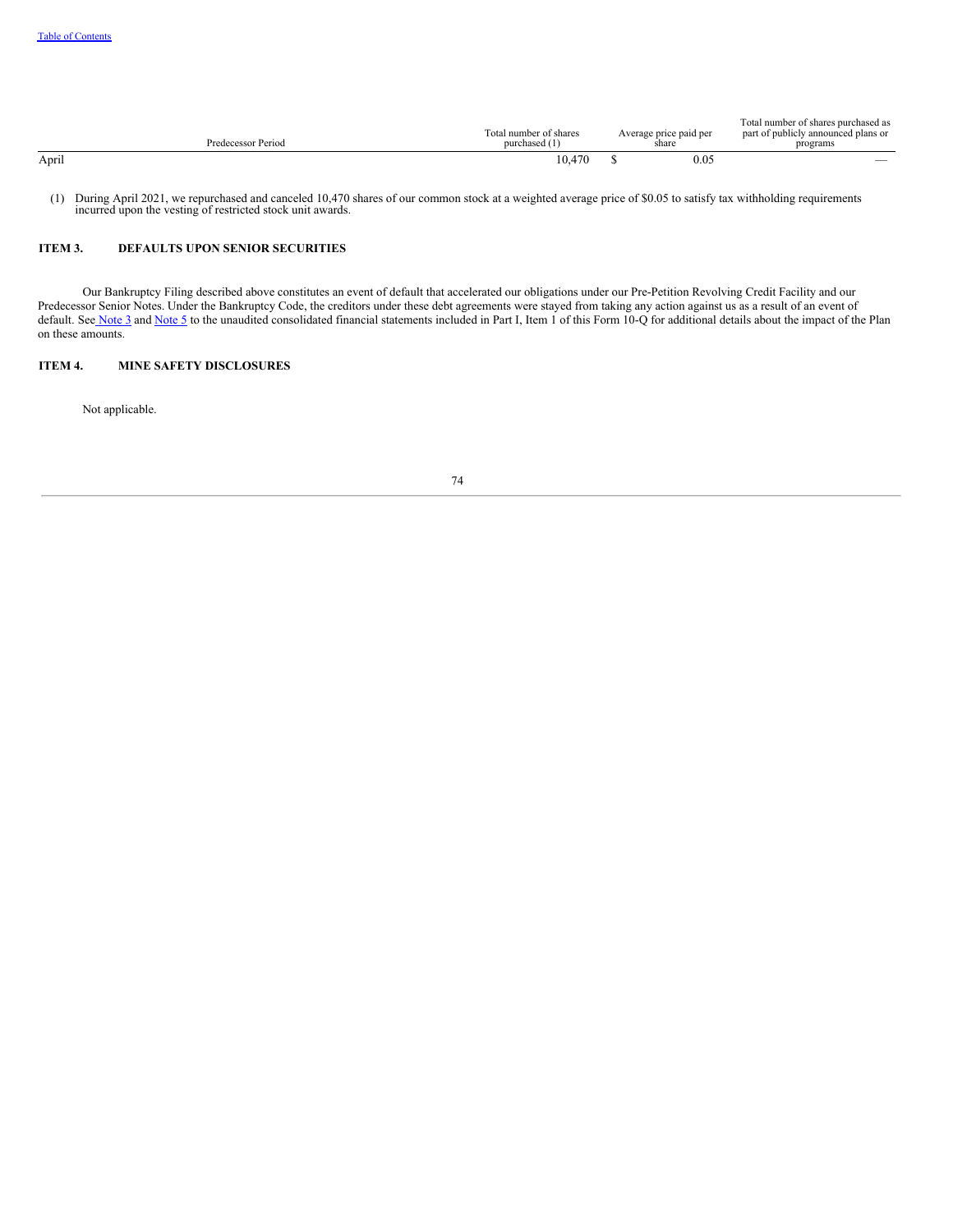# **ITEM 5. OTHER INFORMATION**

Based on assumption of additional responsibilities, Mr. Craine's title was changed to Chief Legal and Administrative Officer and his base salary was increased to \$450,000 annually.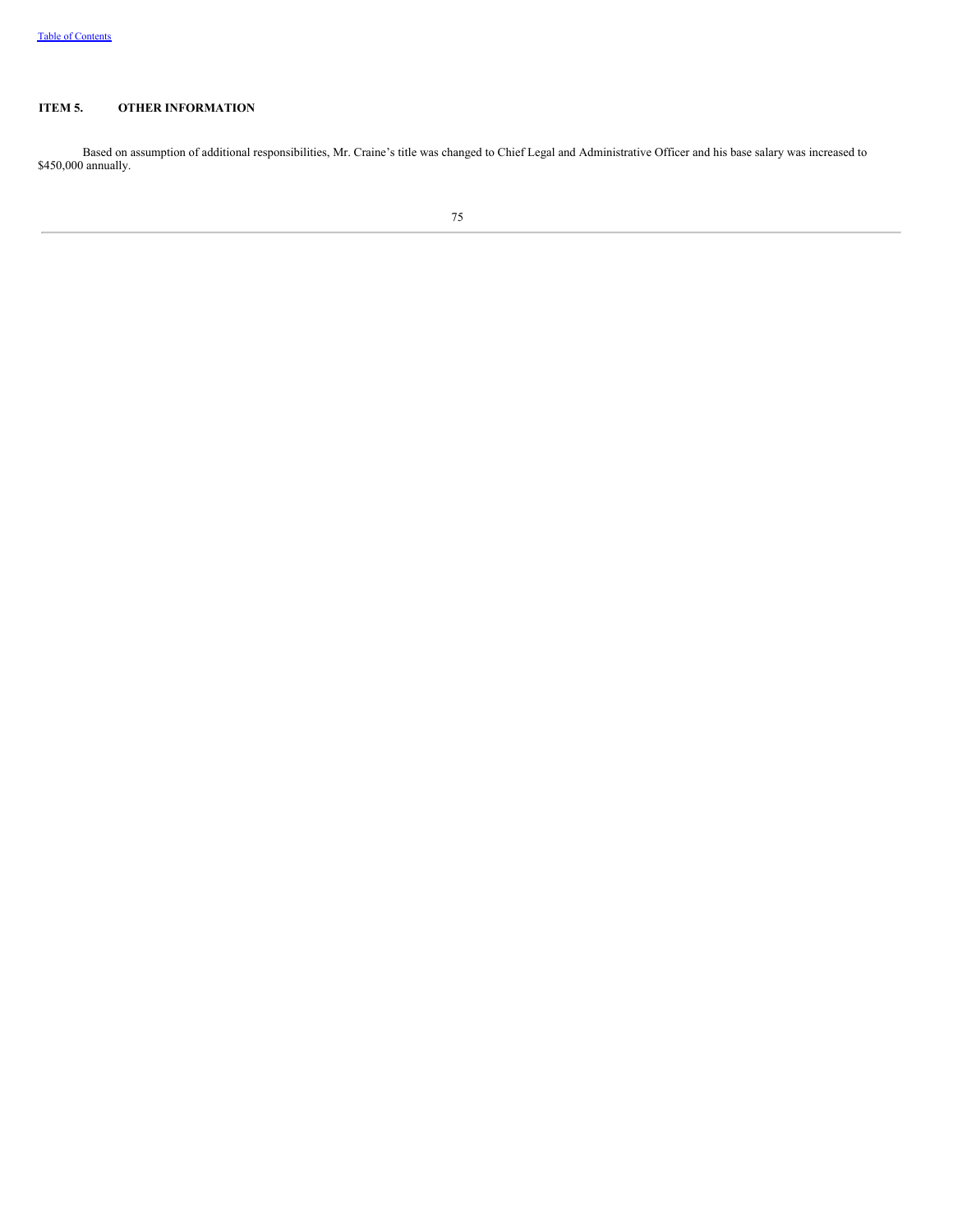# **ITEM 6. EXHIBITS**

### **INDEX OF EXHIBITS**

|                   |                                                                                                                                                                                                                                 | пурел от елиците<br><b>Incorporated by Reference</b> |                        |         |                    |                                       |
|-------------------|---------------------------------------------------------------------------------------------------------------------------------------------------------------------------------------------------------------------------------|------------------------------------------------------|------------------------|---------|--------------------|---------------------------------------|
| Exhibit<br>Number | Description                                                                                                                                                                                                                     | Form                                                 | <b>SEC File Number</b> | Exhibit | <b>Filing Date</b> | <b>Filed or Furnished</b><br>Herewith |
| 2.1               | Amended Joint Chapter 11 Plan of Reorganization of Gulfport<br>Energy Corporation and its Debtor Subsidiaries, dated April 14,<br>2021.                                                                                         | $8-K$                                                | 001-19514              | 2.2     | 4/29/2021          |                                       |
| 3.1               | Amended and Restated Certificate of Incorporation of Gulfport<br><b>Energy Corporation.</b>                                                                                                                                     | $8-K$                                                | 000-19514              | 3.1     | 5/17/2021          |                                       |
| 3.2               | Amended and Restated Bylaws of Gulfport Energy<br>Corporation.                                                                                                                                                                  | $8-K$                                                | 000-19514              | 3.2     | 5/17/2021          |                                       |
| 4.1               | 1145 Indenture, dated as of May 17, 2021, by and among<br><b>Gulfport Energy Corporation, UMB Bank, National</b><br>Association, as trustee, and the guarantors party thereto<br>(including the form of note attached thereto). | $8-K$                                                | 000-19514              | 4.1     | 5/17/2021          |                                       |
| 4.2               | 4(a)(2) Indenture, dated as of May 17, 2021, by and among<br>Gulfport Energy Corporation, UMB Bank, National<br>Association, as trustee, and the guarantors party thereto<br>(including the form of note attached thereto).     | $8-K$                                                | 000-19514              | 4.2     | 5/17/2021          |                                       |
| 10.1              | Second Amended and Restated Credit Agreement, dated as of<br>May 17, 2021, by and among Gulfport Energy Corporation.<br>The Bank of Nova Scotia, the lenders party thereto, and the<br>guarantors party thereto.                | $8-K$                                                | 001-19514              | 10.1    | 5/17/2021          |                                       |
| 10.2              | Registration Rights Agreement, dated as of May 17, 2021, by<br>and among Gulfport Energy Corporation and the holders party<br>thereto.                                                                                          | $8-K$                                                | 001-19514              | 10.2    | 5/17/2021          |                                       |
| 10.3              | Cooperation Agreement, dated as of May 17, 2021, by and<br>among Gulfport Energy Corporation and Silver Point Capital,<br>$\overline{L.P.}$                                                                                     | $8-K$                                                | 001-19514              | 10.3    | 5/17/2021          |                                       |
| $10.4*$           | Interim CEO Agreement by and among Timothy Cutt and<br>Gulfport, effective as of May 17, 2021.                                                                                                                                  | $8-K$                                                | 000-19514              | 10.4    | 5/17/2021          |                                       |
| $10.5*$           | Employment Agreement by and among William Buese and<br>Gulfport, effective as of May 17, 2021.                                                                                                                                  | $8-K$                                                | 000-19514              | 10.5    | 5/17/2021          |                                       |
| $10.6*$           | Gulfport Energy Corporation 2021 Stock Incentive Plan.                                                                                                                                                                          | $8-K$                                                | 000-19514              | 10.6    | 5/17/2021          |                                       |
| $10.7*$           | Form of Employee Restricted Stock Unit Award Agreement                                                                                                                                                                          |                                                      |                        | 10.7    |                    | X                                     |
| $10.8*$           | Form of Director Restricted Stock Unit Award Agreement                                                                                                                                                                          |                                                      |                        | 10.8    |                    | X                                     |
| $10.9*$           | Form of Performance-Based Restricted Stock Unit Award<br>Agreement                                                                                                                                                              |                                                      |                        | 10.9    |                    | X                                     |
| 31.1              | Certification of Chief Executive Officer of the Registrant<br>pursuant to Rule 13a-14(a) promulgated under the Securities<br>Exchange Act of 1934, as amended.                                                                  |                                                      |                        |         |                    | X                                     |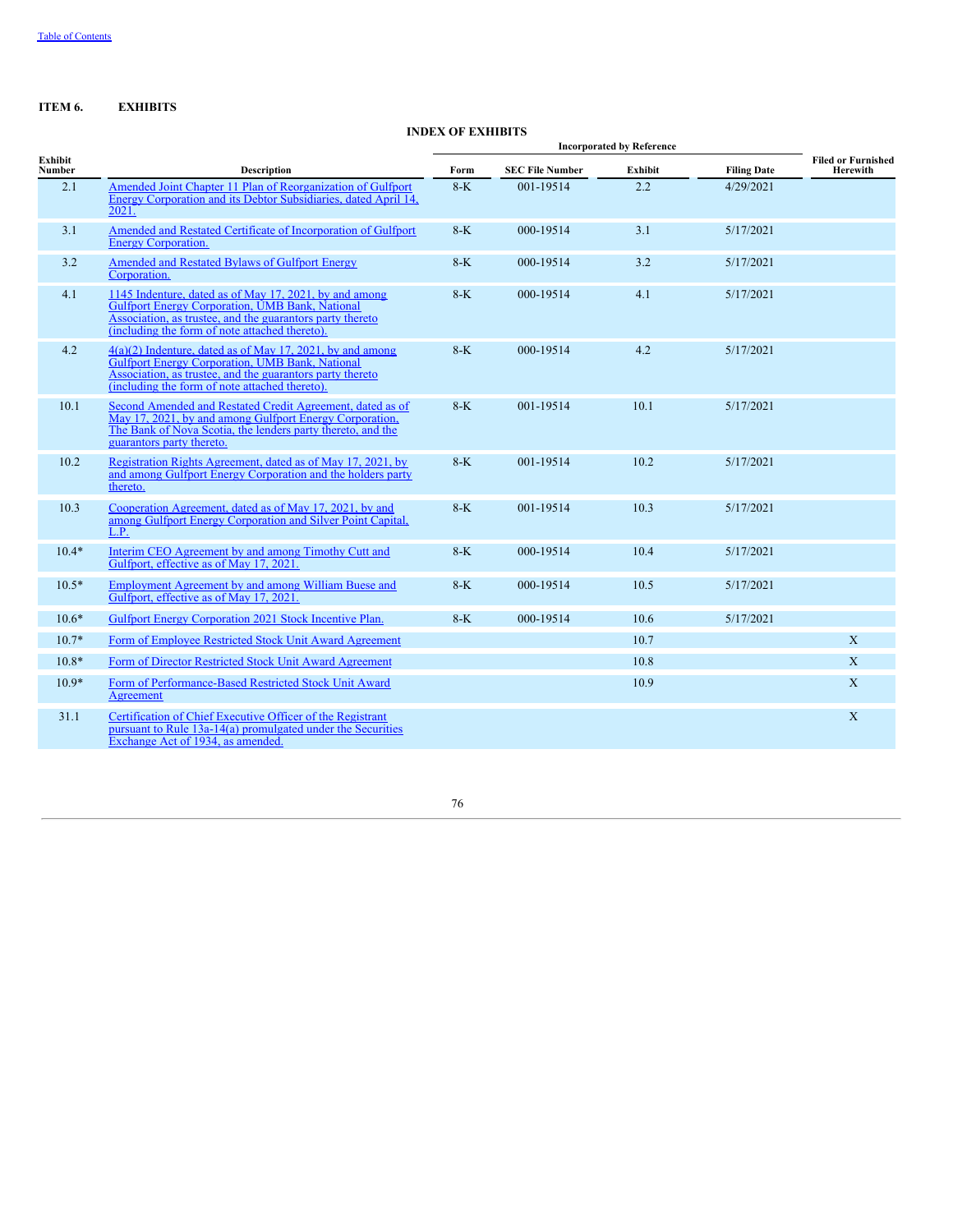| 31.2    | Certification of Chief Financial Officer of the Registrant pursuant to<br>Rule 13a-14(a) promulgated under the Securities Exchange Act of<br>1934, as amended.                                                                                 | X              |
|---------|------------------------------------------------------------------------------------------------------------------------------------------------------------------------------------------------------------------------------------------------|----------------|
| 32.1    | Certification of Chief Executive Officer of the Registrant pursuant to<br>Rule 13a-14(b) promulgated under the Securities Exchange Act of<br>1934, as amended, and Section 1350 of Chapter 63 of Title 18 of the<br><b>United States Code.</b> | X              |
| 32.2    | Certification of Chief Financial Officer of the Registrant pursuant to<br>Rule 13a-14(b) promulgated under the Securities Exchange Act of<br>1934, as amended, and Section 1350 of Chapter 63 of Title 18 of the<br><b>United States Code.</b> | $\overline{X}$ |
| 101.INS | XBRL Instance Document - the instance document does not appear in<br>the Interactive Data File because its XBRL tags are embedded within<br>the Inline XBRL document.                                                                          | X              |
| 101.SCH | XBRL Taxonomy Extension Schema Document.                                                                                                                                                                                                       | X              |
| 101.CAL | XBRL Taxonomy Extension Calculation Linkbase Document.                                                                                                                                                                                         | $\mathbf{X}$   |
| 101.DEF | XBRL Taxonomy Extension Definition Linkbase Document.                                                                                                                                                                                          | X              |
| 101.LAB | XBRL Taxonomy Extension Labels Linkbase Document.                                                                                                                                                                                              | X              |
| 101.PRE | XBRL Taxonomy Extension Presentation Linkbase Document.                                                                                                                                                                                        | X              |
| 104     | Cover Page Interactive Data File - the cover page interactive data file<br>does not appear in the Interactive Data File because its XBRL tags are<br>embedded within the Inline XBRL document.                                                 | X              |

\* Management contract or compensatory plan or arrangement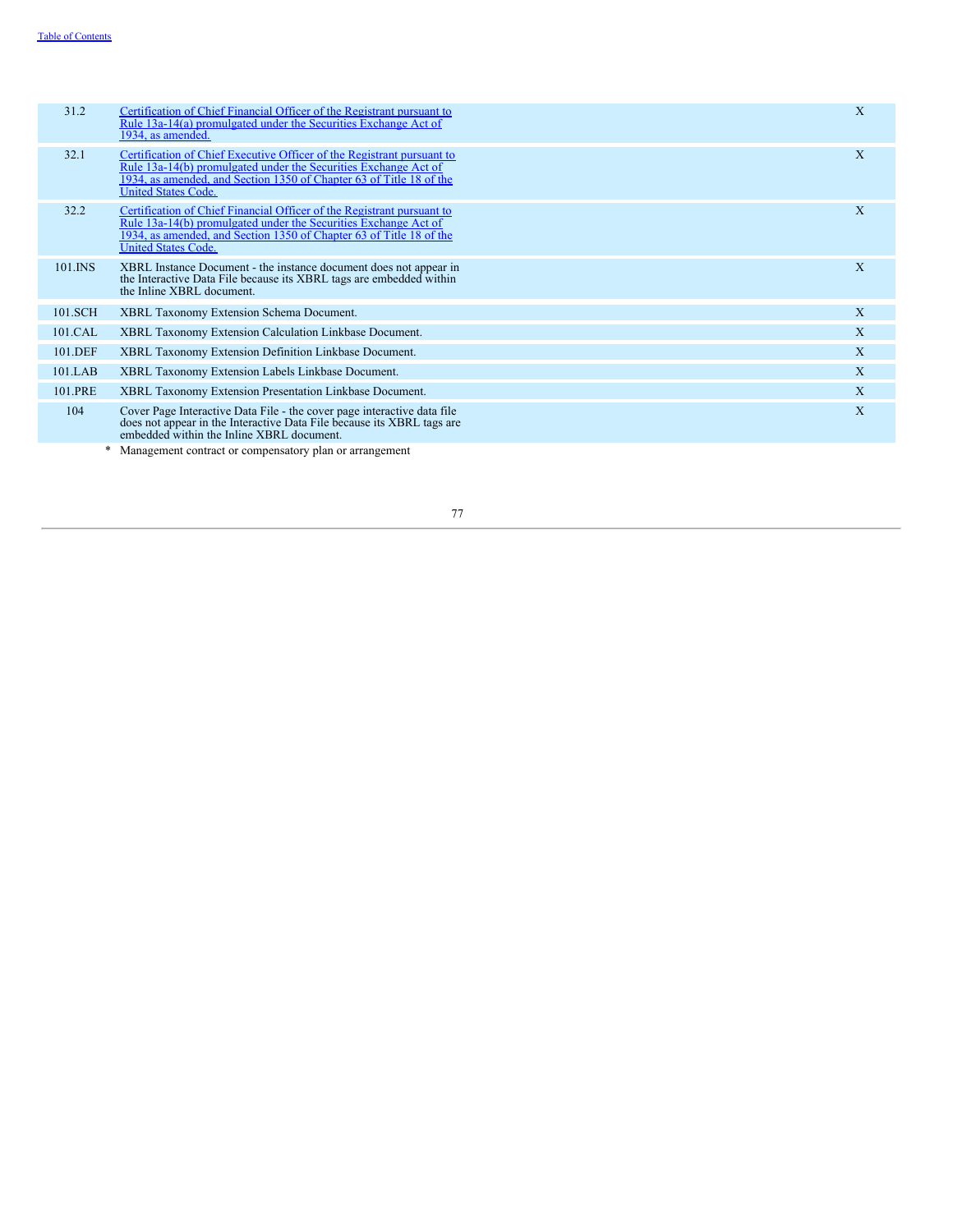### **SIGNATURES**

In accordance with Section 13 or 15(d) of the Exchange Act, the registrant caused this report to be signed on its behalf by the undersigned, thereunto duly authorized.

Date: August 9, 2021

GULFPORT ENERGY CORPORATION

By:  $\frac{1}{s}$  William Buese

**William Buese Chief Financial Officer**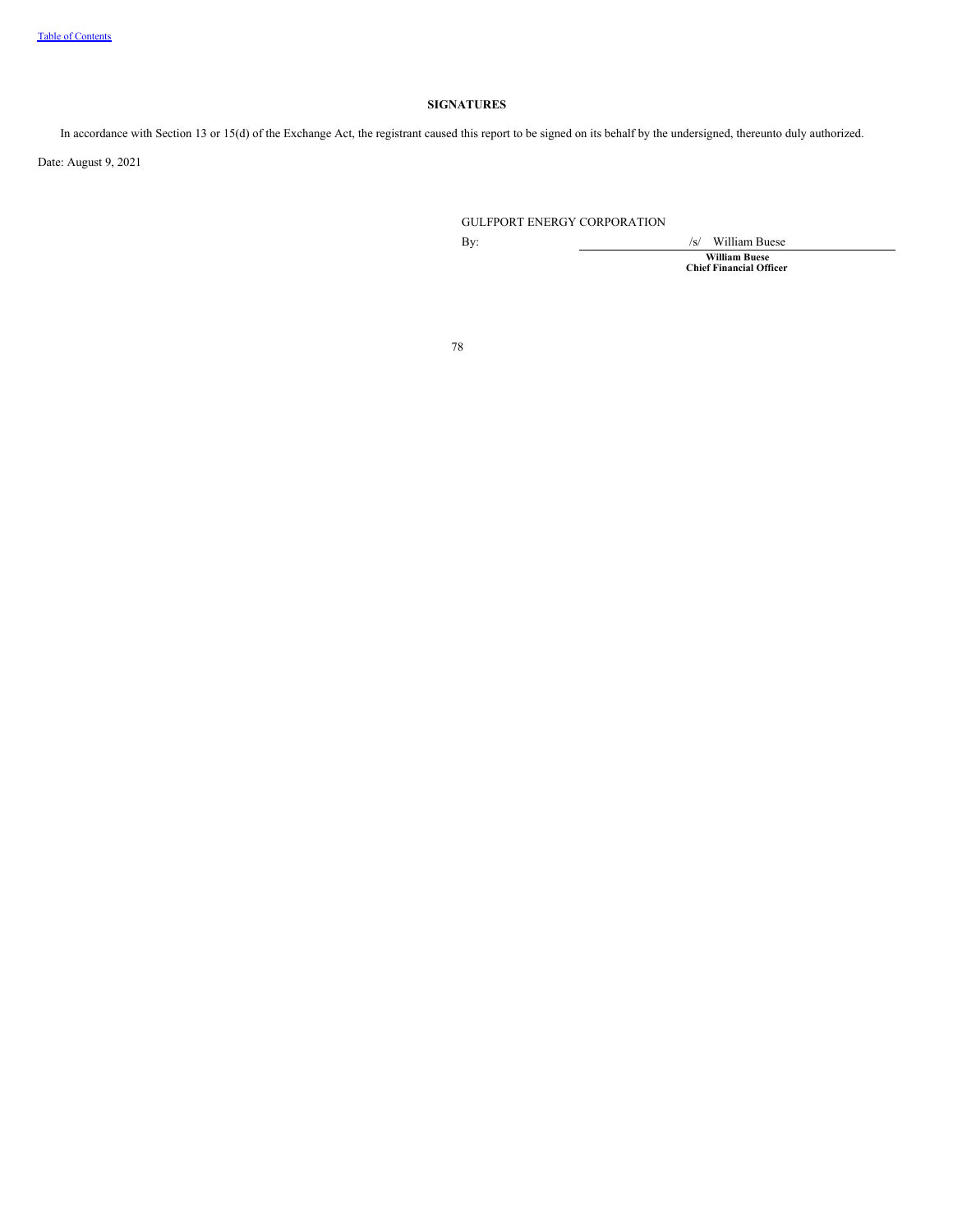# **GULFPORT ENERGY CORPORATION 2021 STOCK INCENTIVE PLAN**

## **RESTRICTED STOCK UNIT AWARD AGREEMENT**

THIS AGREEMENT (the "Agreement") is effective as of [●], 2021 (the "Grant Date"), by and between Gulfport Energy Corporation, a Delaware corporation (the "Company"), and [●] (the "Grantee").

The Company has adopted the Gulfport Energy Corporation 2021 Stock Incentive Plan (as amended, modified or supplemented from time to time, the "Plan"), by this reference made a part hereof, for the benefit of eligible employees and consultants of the Company and its Related Companies, and members of the Board of Directors of the Company. Capitalized terms used and not otherwise defined herein shall have the meaning ascribed thereto in the Plan.

Pursuant to the Plan, the Committee, which has generally been assigned responsibility for administering the Plan, has determined that it would be in the interest of the Company and its stockholders to grant the Restricted Stock Units provided herein in order to provide the Grantee with the potential to earn additional remuneration for services rendered, to encourage the Grantee to remain in the employ of the Company or its Related Companies and to increase the Grantee's personal interest in the continued success and progress of the Company.

The Company and the Grantee therefore agree as follows:

1. **Grant of RSUs**. Pursuant to the Plan and subject further to the terms and conditions herein, the Company and the Grantee enter into this Agreement pursuant to which the Company grants to Grantee [●] Restricted Stock Units (the "RSUs"), where each RSU represents the right to receive one share of Common Stock or the cash equivalent thereof.

2. **Vesting of RSUs**. The RSUs shall vest as follows: (i) 33.3% of the RSUs shall vest on the first anniversary of the Grant Date, (ii) 33.3% of the RSUs shall vest on the second anniversary of the Grant Date, and (iii) 33.4% of the RSUs shall vest on the third anniversary of the Grant Date, in each case, subject to the Grantee's continuous employment or service with the Company or any Related Company through each such vesting date (each, and any earlier vesting date pursuant to Section 4(a), a "Vesting Date").

3. **Settlement of RSUs**. Any RSUs that vest pursuant to Section 2 or Section 4 hereof shall be settled as soon as practicable following the applicable Vesting Date, but in no event later than thirty (30) days (or such shorter time period specified in Section 4) following such Vesting Date. Upon such settlement the Company shall deliver to the Grantee (i) certificates representing the applicable number shares of Common Stock or cause the applicable number of shares of Common Stock to be evidenced in book-entry form in the Grantee's name in the stock register of the Company maintained by the Company's transfer agent, (ii) cash equal to the Fair Market Value of the applicable number of shares of Common Stock on such date, or (iii) any combination of (i) and (ii).

-1-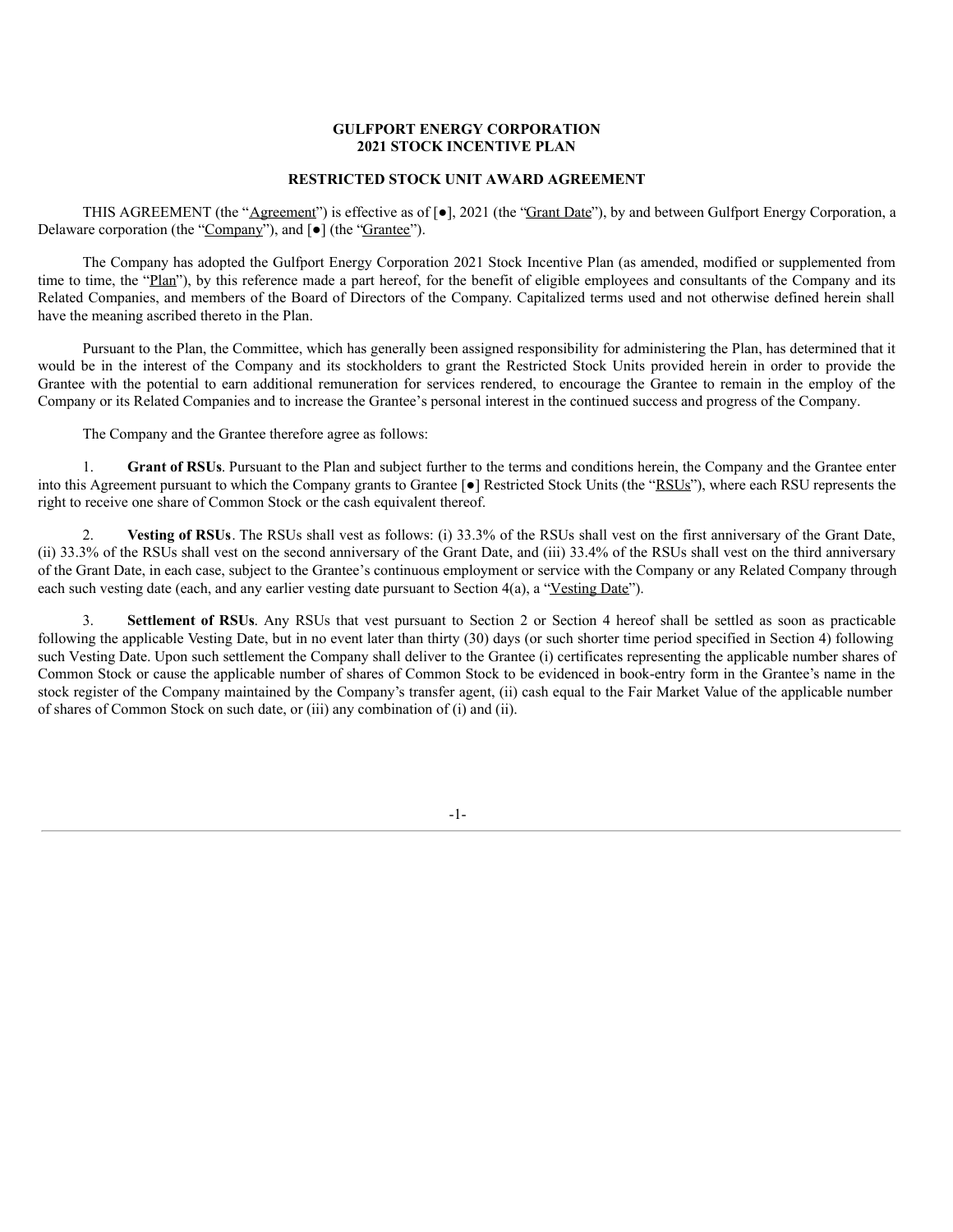4. **Termination of Employment or Service**. Subject to Section 4(a) below, if the Grantee ceases employment or service to the Company or the applicable Related Company for any reason, any unvested RSUs will be immediately forfeited and cancelled, and the Grantee will thereupon cease to have any right or entitlement to receive any shares of Common Stock under this Agreement.

(a) Notwithstanding the foregoing,

(i) upon a termination of the Grantee's employment or service with the Company or applicable Related Company (x) due to death or Disability, or (y) by the Company or applicable Related Company without Cause or due to a resignation by Grantee for Good Reason, one-hundred percent (100%) of the RSUs shall vest as of the date of such termination (which shall be considered a Vesting Date for purposes of Section 3) and be settled pursuant to Section 3 hereof. For purposes of this Agreement, "Good Reason" shall mean (x) with respect to any Grantee who is a party to a written employment agreement between the Grantee and the Company or any Related Company (an "Employment Agreement") and which Employment Agreement provides for a definition of Good Reason, as defined therein, and (y) with respect to all other Grantees, the occurrence of one of the following events: (A) elimination of Grantee's job position or material reduction in duties and/or reassignment of Grantee to a new position of materially less authority; (B) a material reduction in Grantee's base salary, other than a general reduction in base salary that affects all similarly situated employees in substantially the same proportions; or (C) a requirement that Grantee relocate to a location outside of a fifty (50) mile radius of the location of his or her office or principal base of operation as of the Grant Date. Notwithstanding the foregoing, Grantee will not be deemed to have terminated for Good Reason unless (1) Grantee provides written notice to the Company of the existence of one of the conditions described above within ninety (90) days after Grantee has knowledge of the initial existence of the condition, (2) the Company fails to remedy the condition so identified within thirty (30) days after receipt of such notice (if capable of correction), (3) Grantee provides a notice of termination to the Company within thirty (30) days of the expiration of the Company's period to remedy the condition specifying an effective date for Grantee's termination, and (4) the effective date of Grantee's termination of employment is within ninety (90) days after Grantee provides written notice to the Company of the existence of the condition referred to in clause (1); or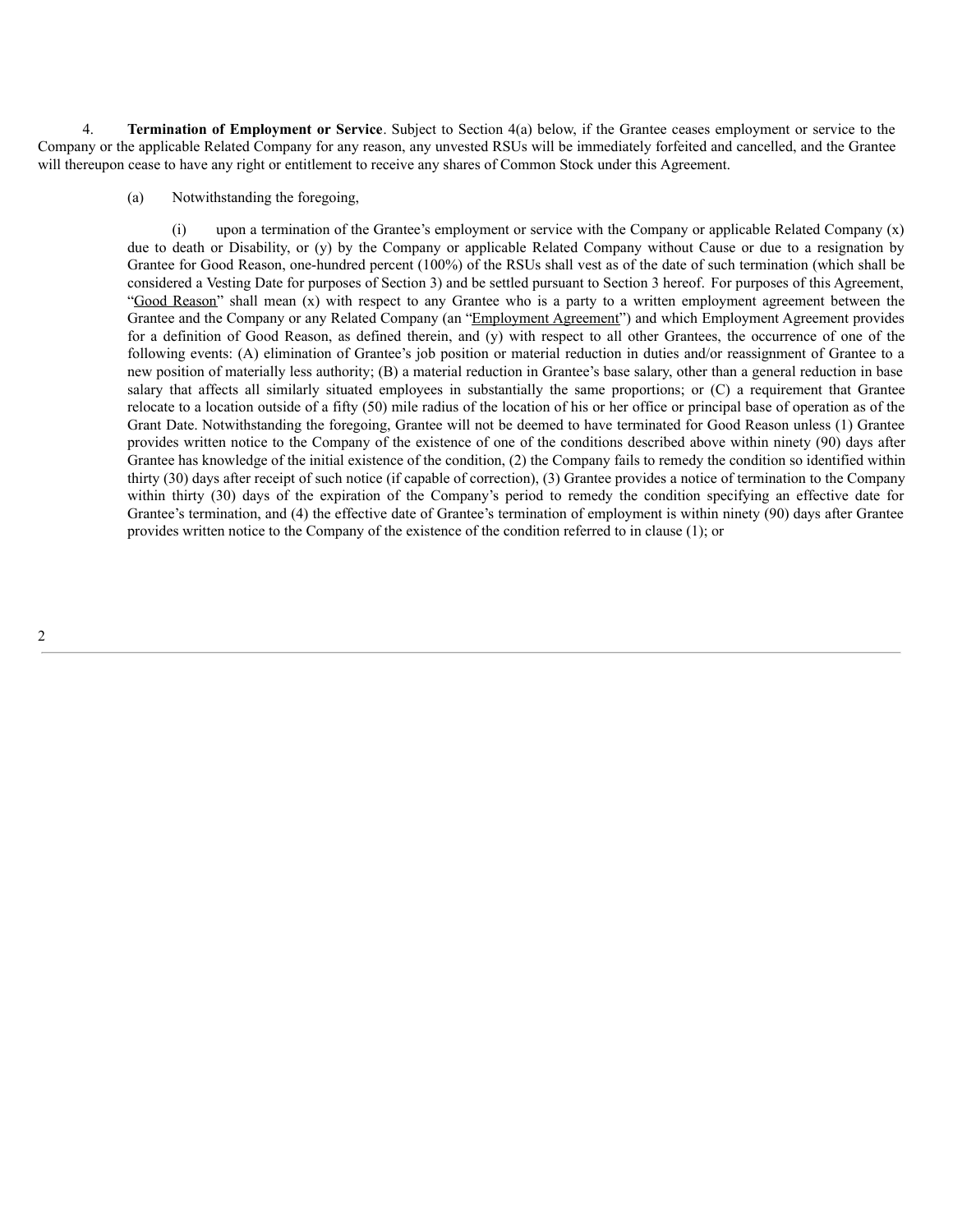<span id="page-82-0"></span>(ii) upon the occurrence of a Change in Control, (x) to the extent the RSUs are not assumed by the surviving entity in connection with such Change in Control, one-hundred percent (100%) of the RSUs shall vest as of the date of such Change in Control (which shall be considered a Vesting Date for purposes of Section 3) and be settled pursuant to Section 3 hereof; and (y) to the extent the RSUs are assumed by the surviving entity in connection with such Change in Control, upon the termination of Grantee's employment or service due to death or Disability, by the Company or a Related Company without Cause or due to a resignation by Grantee for Good Reason within the twenty-four (24) month period following such Change in Control, onehundred percent (100%) of the RSUs shall vest as of the date of such termination and be settled pursuant to Section 3 hereof. Notwithstanding the foregoing, in the event of (A) a change in the composition of the Board such that, for a period of thirty (30) days, the majority of the members of the Board (x) are no longer considered "independent" under the applicable listing standards or rules of the securities exchange upon which the Common Stock is traded, or (y) have a financial relationship with, or are otherwise not independent of, any Person that beneficially owns stock representing more than thirty-five percent (35%) of the total combined voting power of all classes of stock of the Company, or (B) the consummation of any transaction resulting in any Person who was a stockholder of the Company prior to such transaction becoming the Beneficial Owner, directly or indirectly, of more than seventy-five percent (75%) of the total combined voting power of all classes of stock of the Company (either such event, a "Special CiC Event"), one-hundred percent (100%) of the RSUs shall immediately vest as of the date of the Special CiC Event and be settled as soon as practicable following the date of the Special CiC Event, but in no event later than ten (10) days following the Special CiC Event.

# 5. **No Ownership Rights Prior to Issuance of Shares of Common Stock; Dividend Equivalents**.

(a) Neither the Grantee nor any other person shall become the beneficial owner of the shares of Common Stock underlying the RSUs, nor have any rights of a shareholder (including, without limitation, dividend and voting rights) with respect to any such shares of Common Stock, unless and until and after such shares of Common Stock have been settled and delivered to the Grantee pursuant to Section 3 hereof.

(b) Notwithstanding the foregoing, if, after the Grant Date and prior to the distribution or payment in settlement of the RSUs, dividends with respect to the shares of Common Stock underlying the RSUs are declared or paid by the Company, Grantee shall be entitled to receive the equivalent value (in cash or shares of Common Stock) of any such dividends paid on such shares of Common Stock ("Dividend Equivalents") in an amount, without interest, equal to the cumulative dividends declared or paid on a share of Common Stock, if any, during such period multiplied by the number of RSUs that vest. Dividend Equivalents will be subject to the same terms and conditions of this Agreement applicable the RSUs. The Dividend Equivalents will be paid on the applicable date of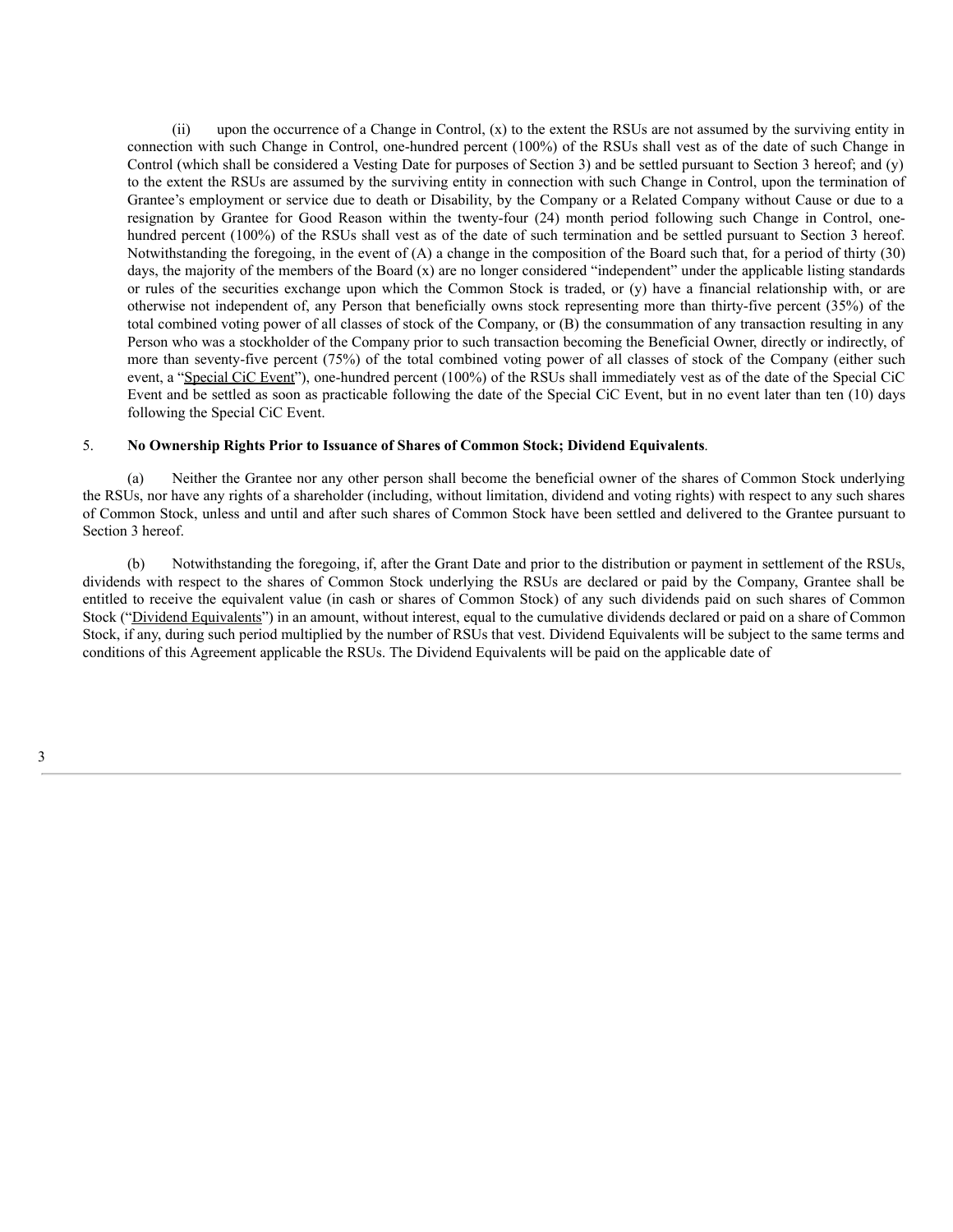distribution or payment in settlement of the underlying RSUs in cash or shares of Common Stock, as determined by the Committee in its discretion. If the underlying RSUs are forfeited or cancelled prior to the applicable date of distribution or payment in settlement of the underlying RSUs for any reason, any accrued and unpaid Dividend Equivalents related to forfeited or cancelled RSUs shall be forfeited and cancelled.

6. **Mandatory Withholding of Taxes**. The Grantee acknowledges and agrees that the Company shall deduct from the shares of Common Stock or cash otherwise payable or deliverable an amount of cash and/or number of shares of Common Stock (valued at their Fair Market Value) on the applicable date that is equal to the amount of all federal, state and local taxes required to be withheld by the Company, as determined by the Committee. With the consent of the Committee, the Grantee may elect to have the Company withhold or purchase, as applicable, from shares of Common Stock or cash that would otherwise payable or deliverable an amount of cash and/or number of shares of Common Stock (valued at their Fair Market Value) equal to the product of the maximum federal rate that could be applicable to the Grantee and the Fair Market Value of the shares of Common Stock or cash otherwise payable or deliverable, as applicable.

7. **Restrictions Imposed by Law**. The Grantee agrees that the Company will not be obligated to deliver any shares of Common Stock to Grantee if counsel to the Company determines that such delivery would violate any applicable law or any rule or regulation of any governmental authority or any rule or regulation of, or agreement of the Company with, any securities exchange or association upon which the Common Stock is listed or quoted. The Company shall in no event be obligated to take any affirmative action in order to cause the issuance or delivery of shares of Common Stock to comply with any such law, rule, regulation or agreement.

8. **Assignability**. Except as expressly provided herein, the RSUs are not transferable (voluntarily or involuntarily) other than by will or the laws of descent and distribution or pursuant to a qualified domestic relations order as defined by the Code or Title I of the Employee Retirement Income Security Act, or the rules thereunder (a "QDRO"), and may not otherwise be assigned, pledged, hypothecated or otherwise disposed of and shall not be subject to execution, attachment or similar process. Upon any attempt to effect any such disposition, or upon the levy of any such process, the award provided for herein shall immediately become null and void, and the RSUs shall be immediately forfeited and canceled therefor for no consideration.

9. **Notice**. Any notice required under this Agreement to be given or delivered to the Company must be in writing and addressed to the Corporate Secretary of the Company at its principal corporate offices. Any notice required to be given or delivered to the Grantee must be in writing and addressed to the Grantee at the address indicated on the Certificate or to such other address as the Grantee designates in writing to the Company.

10. **Grantee Employment**. Nothing contained in this Agreement, and no action of the Company or the Committee with respect hereto, shall confer or be construed to confer on the Grantee any right to continue in the employ or service of the Company or any of Related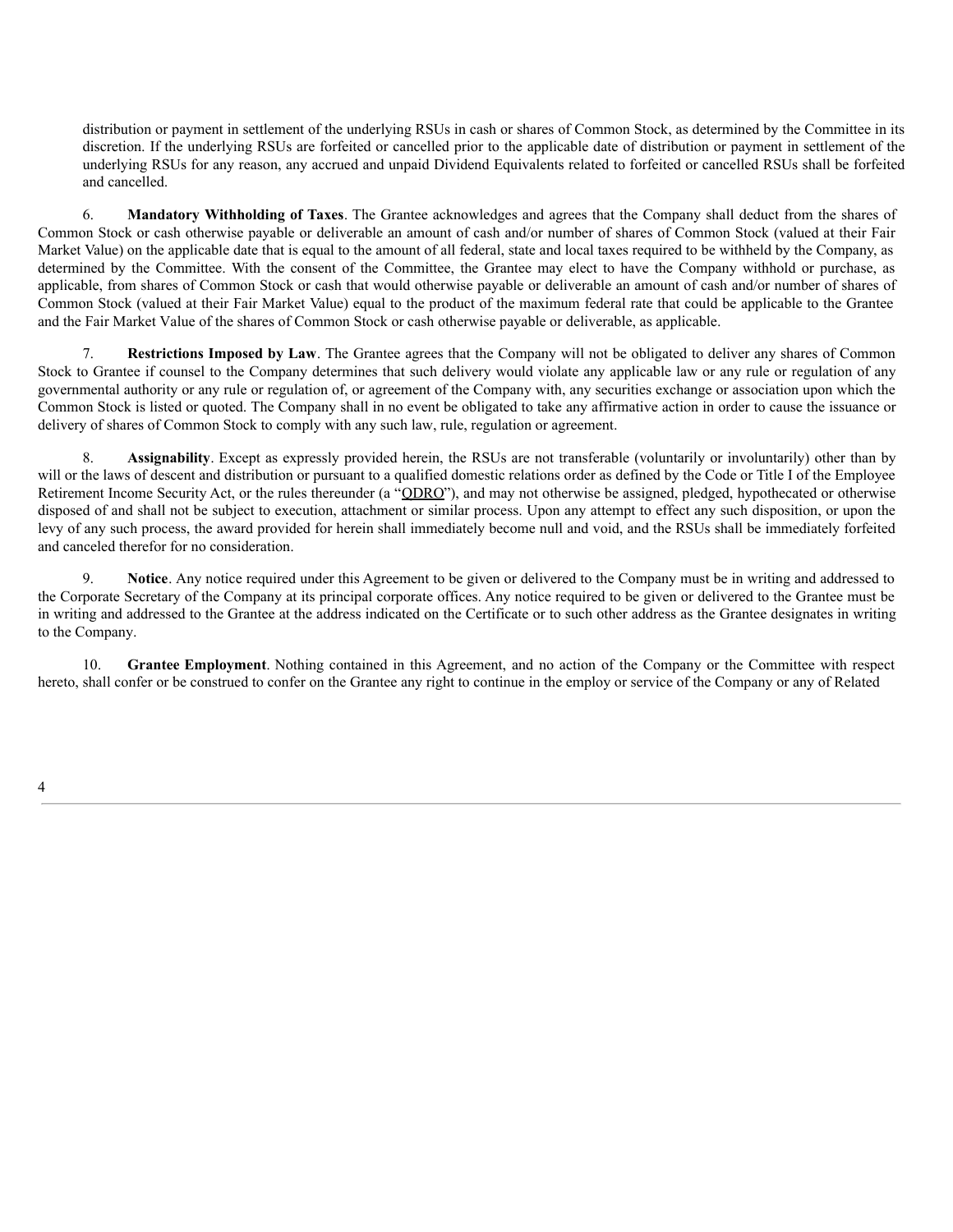Companies or interfere in any way with the right of the Company or applicable Related Company to terminate the Grantee's employment or service at any time, with or without Cause.

11. **Governing Law**. This Agreement is governed by and construed in accordance with the laws of the State of Delaware without giving effect to its conflict of law principles. If any provision of this Agreement is determined by a court of law to be illegal or unenforceable, then such provision will be enforced to the maximum extent possible and the other provisions of the Agreement will remain fully effective and enforceable.

12. **Construction**. References in this Agreement to "this Agreement" and the words "herein," "hereof," "hereunder" and similar terms include all exhibits and schedules appended hereto, including the Plan. This Agreement is entered into, and the award evidenced hereby is granted, pursuant to the Plan and shall be governed by and construed in accordance with the Plan and the administrative interpretations adopted by the Committee thereunder. All decisions of the Committee upon questions regarding the Plan or this Agreement shall be conclusive. Unless otherwise expressly stated herein, in the event of any inconsistency between the terms of the Plan and this Agreement, the terms of the Plan shall control. The headings of the Sections of this Agreement have been included for convenience of reference only, are not to be considered a part hereof and shall in no way modify or restrict any of the terms or provisions hereof.

13. **Duplicate Originals**. The Company and the Grantee may execute any number of copies of this Agreement. Each executed copy shall be an original, but all of them together represent the same agreement.

14. **Rules by Committee**. The rights of the Grantee and obligations of the Company hereunder shall be subject to such reasonable rules and regulations as the Committee may adopt from time to time hereafter.

15. **Entire Agreement**. The Grantee and the Company hereby declare and represent that no promise or agreement not herein expressed has been made and that this Agreement contains the entire agreement between the parties hereto with respect to the RSUs and replaces and makes null and void any prior agreements, oral or written, between the Grantee and the Company with respect to the RSUs.

16. **Code Section 409A**. Payments under this Agreement are designed to be made in a manner that is exempt from Code Section 409A as a "short-term deferral," and the provisions of this Agreement will be administered, interpreted and construed accordingly (or disregarded to the extent such provision cannot be so administered, interpreted, or construed).

17. **Forfeiture and Claw-Back Provisions**. Notwithstanding any other provision in this Agreement, all RSUs (including any proceeds, gains or other economic benefit actually or constructively received with respect thereto) shall, unless otherwise determined by the Committee or required by applicable law, be subject to the provisions of any claw-back policy implemented by the Company or otherwise required by applicable law, whether or not such claw-back policy was in place at the Grant Date and whether or not the RSUs are vested.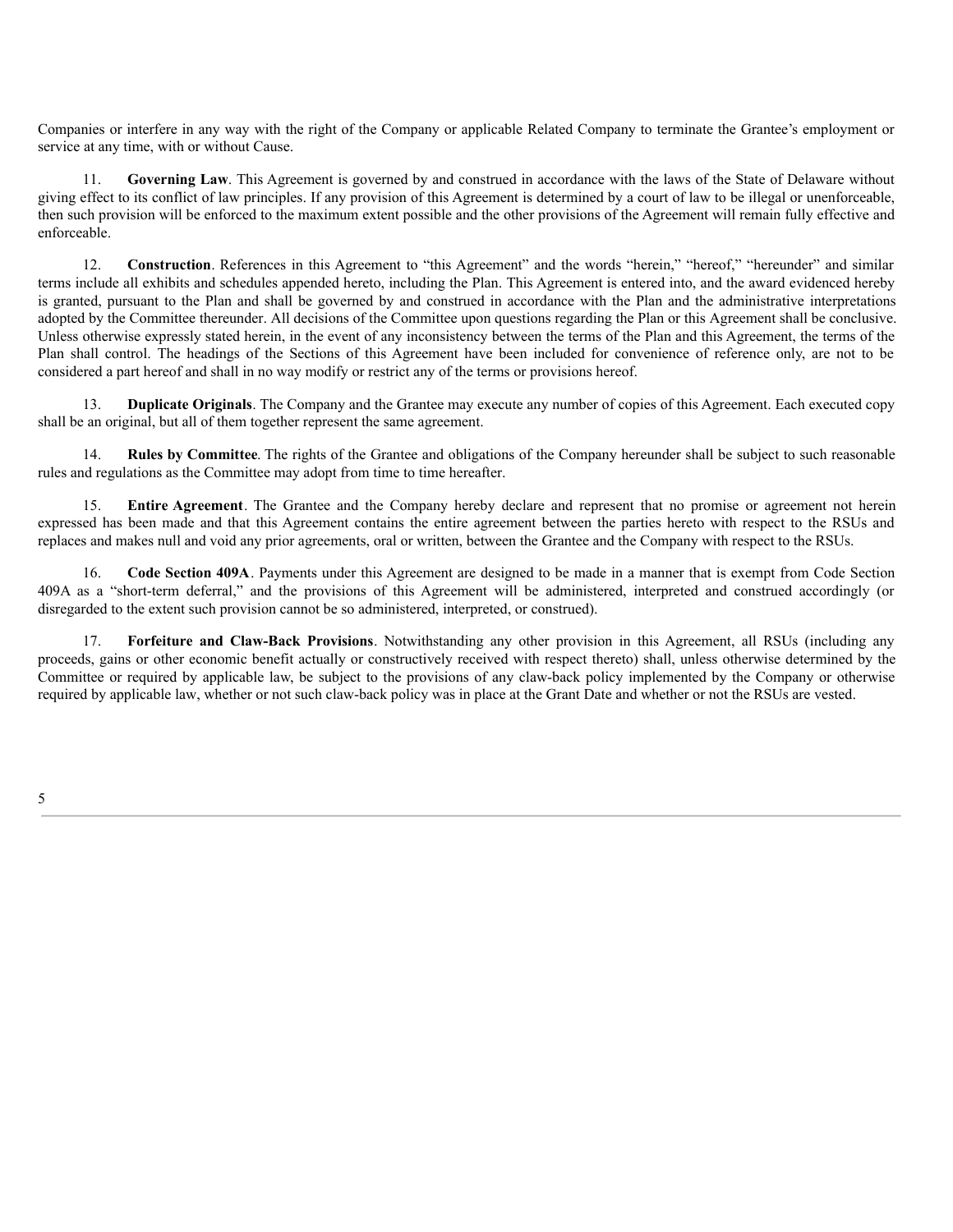18. **Restrictive Covenants**. The RSUs shall be automatically forfeited to the extent Grantee violates any noncompetition, nonsolicitation, or any other restrictive covenants that may be contained in any employment agreement, restrictive covenant agreement, or any other agreement between the Company or any of its Related Companies and Grantee, whether entered into prior to, on, or following the Grant Date, and Grantee hereby reaffirms all such obligations.

19. **Grantee Acceptance**. The Grantee shall signify acceptance of the terms and conditions of this Agreement by executing this Agreement and returning an executed copy to the Company.

GULFPORT ENERGY CORPORATION, a Delaware corporation

By: Name: Title:

ACCEPTED:

Grantee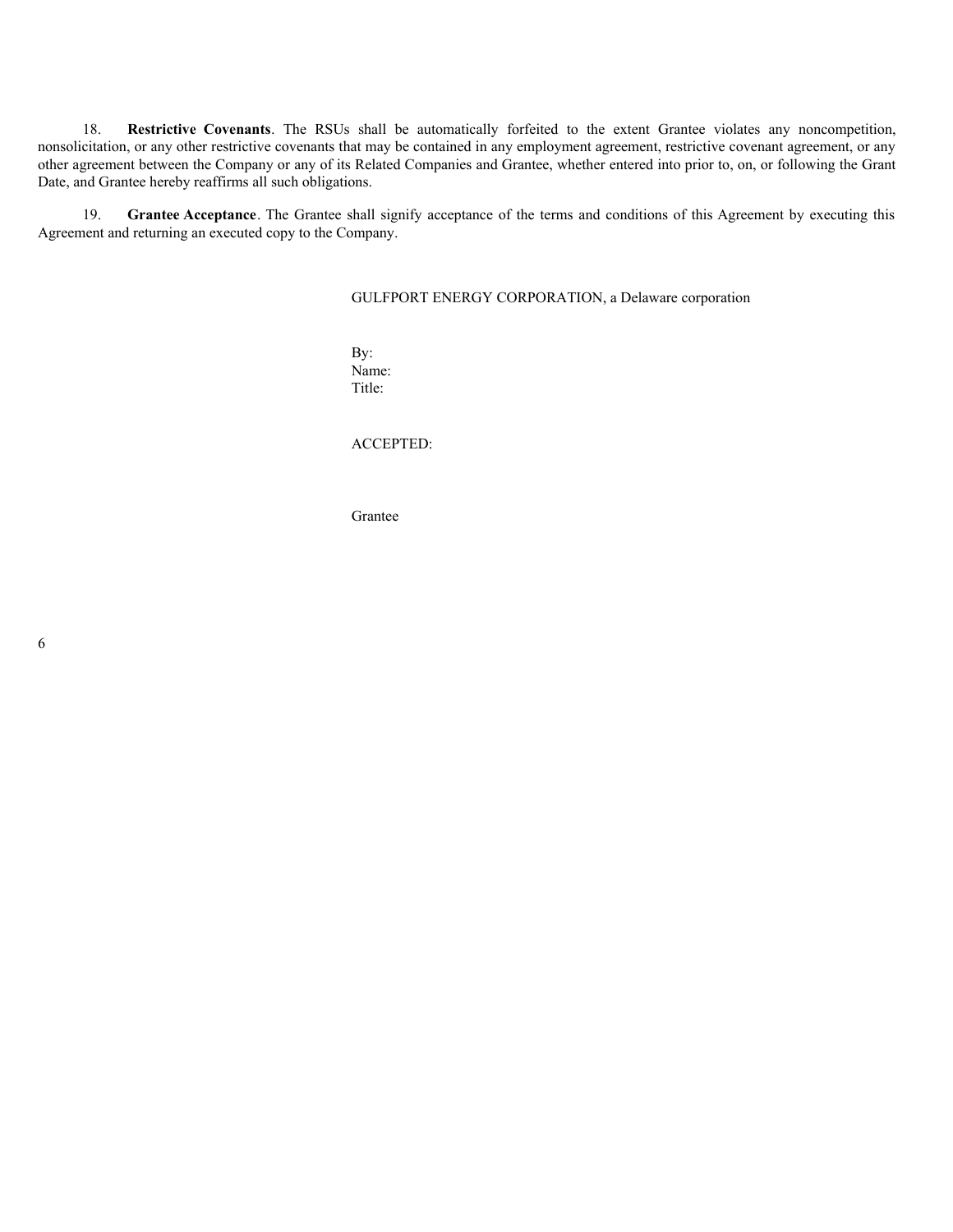# **GULFPORT ENERGY CORPORATION 2021 STOCK INCENTIVE PLAN**

## **RESTRICTED STOCK UNIT AWARD AGREEMENT**

THIS AGREEMENT (the "Agreement") is effective as of [●], 2021 (the "Grant Date"), by and between Gulfport Energy Corporation, a Delaware corporation (the "Company"), and [●] (the "Grantee").

The Company has adopted the Gulfport Energy Corporation 2021 Stock Incentive Plan (as amended, modified or supplemented from time to time, the "Plan"), by this reference made a part hereof, for the benefit of eligible employees and consultants of the Company and its Related Companies, and members of the Board of Directors of the Company. Capitalized terms used and not otherwise defined herein shall have the meaning ascribed thereto in the Plan.

Pursuant to the Plan, the Committee, which has generally been assigned responsibility for administering the Plan, has determined that it would be in the interest of the Company and its stockholders to grant the Restricted Stock Units provided herein in order to provide the Grantee with the potential to earn additional remuneration for services rendered, to encourage the Grantee to remain in the service of the Company and to increase the Grantee's personal interest in the continued success and progress of the Company.

The Company and the Grantee therefore agree as follows:

1. **Grant of RSUs**. Pursuant to the Plan and subject further to the terms and conditions herein, the Company and the Grantee enter into this Agreement pursuant to which the Company grants to Grantee [●] Restricted Stock Units (the "RSUs"), where each RSU represents the right to receive one share of Common Stock or the cash equivalent thereof.

2. **Vesting of RSUs**. Twenty-five percent (25%) of the RSUs shall vest on each of the first four anniversaries of the Grant Date, subject to the Grantee's continuous service with the Company through each such vesting date (each such date, a "Vesting Date"). Notwithstanding the foregoing, upon the occurrence of a Change in Control, one-hundred percent (100%) of the RSUs shall vest as of the date of such Change in Control (which shall be considered a Vesting Date for purposes of Section 3), subject to the Grantee's continuous service with the Company through the date of such Change in Control.

3. **Settlement of RSUs**. Any RSUs that vest pursuant to Section 2 shall be settled as soon as practicable following the applicable Vesting Date, but in no event later than thirty (30) days following such Vesting Date. Upon such settlement the Company shall deliver to the Grantee (i) certificates representing the applicable number shares of Common Stock or cause the applicable number of shares of Common Stock to be evidenced in book-entry form in the Grantee's name in the stock register of the Company maintained by the Company's transfer agent, (ii) cash equal to the Fair Market Value of the applicable number of shares of Common Stock on such date, or (iii) any combination of (i) and (ii).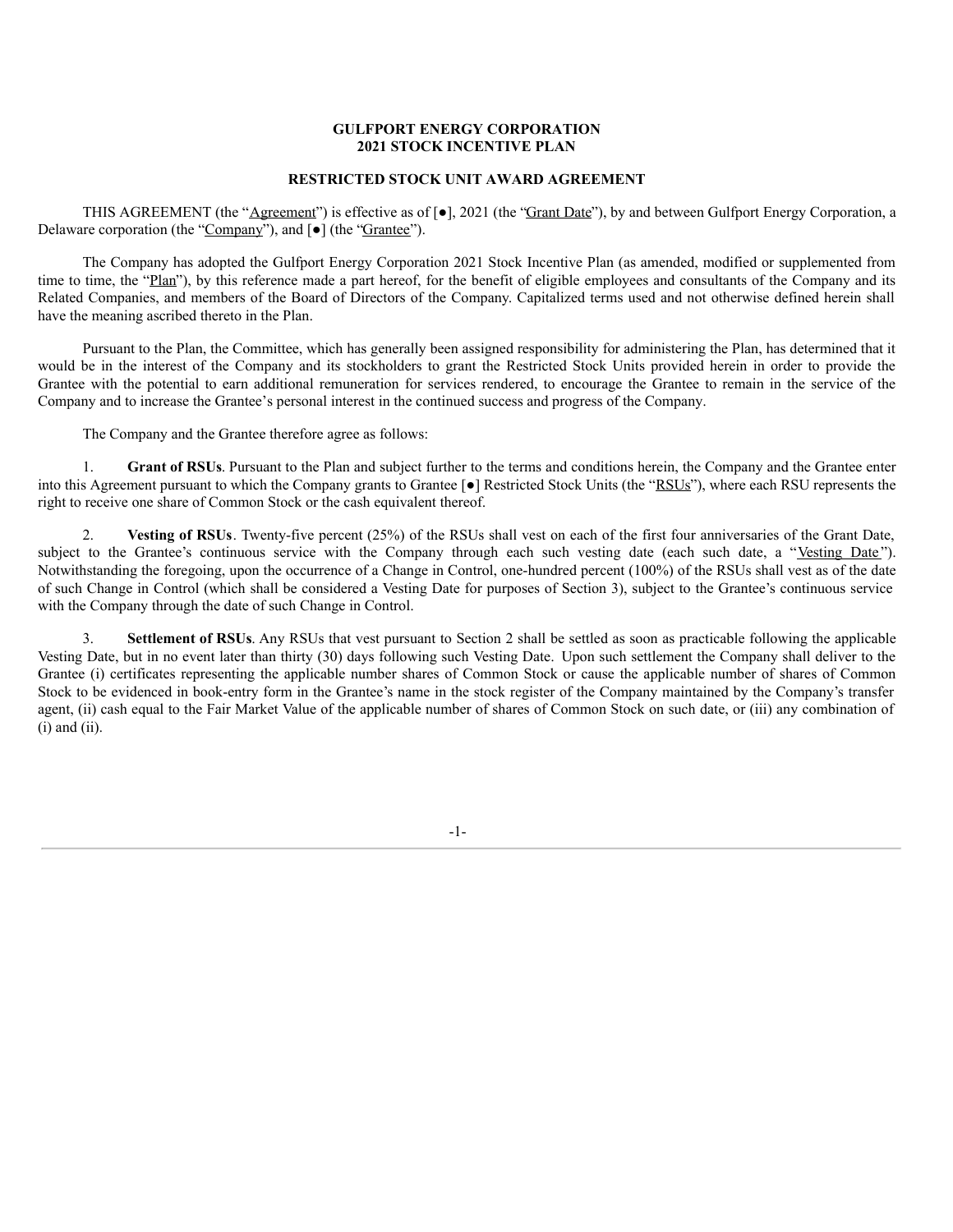<span id="page-87-0"></span>4. **Termination of Service**. If the Grantee ceases to provide services to the Company for any reason, any unvested RSUs will be immediately forfeited and cancelled, and the Grantee will thereupon cease to have any right or entitlement to receive any shares of Common Stock under this Agreement.

# 5. **No Ownership Rights Prior to Issuance of Shares of Common Stock; Dividend Equivalents**.

Neither the Grantee nor any other person shall become the beneficial owner of the shares of Common Stock underlying the RSUs, nor have any rights of a shareholder (including, without limitation, dividend and voting rights) with respect to any such shares of Common Stock, unless and until and after such shares of Common Stock have been settled and delivered to the Grantee pursuant to Section 3 hereof.

(b) Notwithstanding the foregoing, if, after the Grant Date and prior to the distribution or payment in settlement of the RSUs, dividends with respect to the shares of Common Stock underlying the RSUs are declared or paid by the Company, Grantee shall be entitled to receive the equivalent value (in cash or shares of Common Stock) of any such dividends paid on such shares of Common Stock ("Dividend Equivalents") in an amount, without interest, equal to the cumulative dividends declared or paid on a share of Common Stock, if any, during such period multiplied by the number of RSUs that vest. Dividend Equivalents will be subject to the same terms and conditions of this Agreement applicable the RSUs. The Dividend Equivalents will be paid on the applicable date of distribution or payment in settlement of the underlying RSUs in cash or shares of Common Stock, as determined by the Committee in its discretion. If the underlying RSUs are forfeited or cancelled prior to the applicable date of distribution or payment in settlement of the underlying RSUs for any reason, any accrued and unpaid Dividend Equivalents related to forfeited or cancelled RSUs shall be forfeited and cancelled.

6. **Taxes**. The Grantee acknowledges that the Grantee is and shall be solely responsible for the payment of all applicable U.S. federal, state, local, or non-U.S. tax withholding and other similar charges or fees that may arise in connection with the grant, vesting, or settlement of the RSUs.

7. **Restrictions Imposed by Law**. The Grantee agrees that the Company will not be obligated to deliver any shares of Common Stock to Grantee if counsel to the Company determines that such delivery would violate any applicable law or any rule or regulation of any governmental authority or any rule or regulation of, or agreement of the Company with, any securities exchange or association upon which the Common Stock is listed or quoted. The Company shall in no event be obligated to take any affirmative action in order to cause the issuance or delivery of shares of Common Stock to comply with any such law, rule, regulation or agreement.

8. **Assignability**. Except as expressly provided herein, the RSUs are not transferable (voluntarily or involuntarily) other than by will or the laws of descent and distribution or pursuant to a qualified domestic relations order as defined by the Code or Title I of the Employee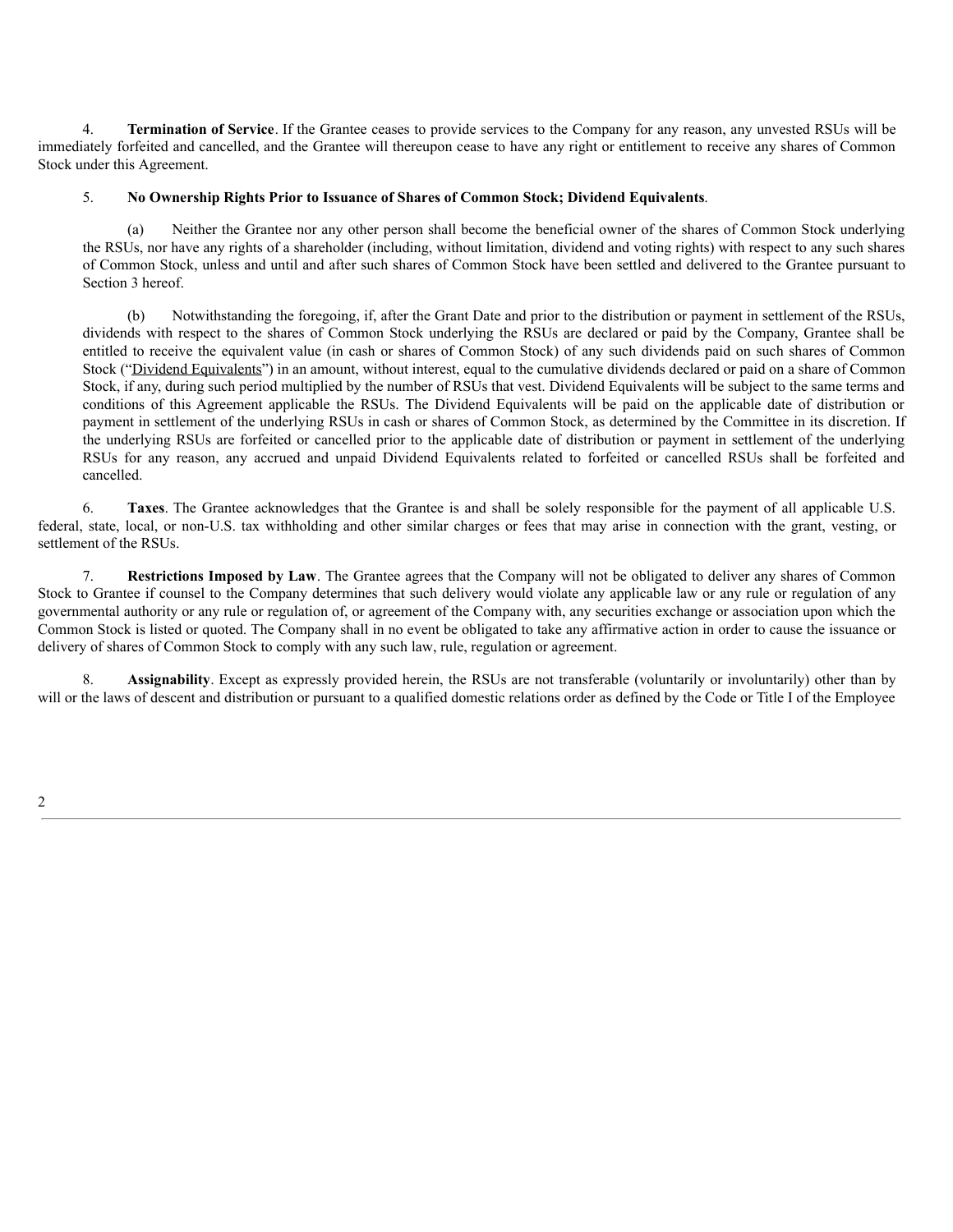Retirement Income Security Act, or the rules thereunder (a "QDRO"), and may not otherwise be assigned, pledged, hypothecated or otherwise disposed of and shall not be subject to execution, attachment or similar process. Upon any attempt to effect any such disposition, or upon the levy of any such process, the award provided for herein shall immediately become null and void, and the RSUs shall be immediately forfeited and canceled therefor for no consideration.

9. **Notice**. Any notice required under this Agreement to be given or delivered to the Company must be in writing and addressed to the Corporate Secretary of the Company at its principal corporate offices. Any notice required to be given or delivered to the Grantee must be in writing and addressed to the Grantee at the address indicated on the Certificate or to such other address as the Grantee designates in writing to the Company.

10. **Grantee Service**. Nothing contained in this Agreement, and no action of the Company or the Committee with respect hereto, shall confer or be construed to confer on the Grantee any right to continue in the service of the Company or interfere in any way with the right of the Company to terminate the Grantee's service at any time.

11. **Governing Law**. This Agreement is governed by and construed in accordance with the laws of the State of Delaware without giving effect to its conflict of law principles. If any provision of this Agreement is determined by a court of law to be illegal or unenforceable, then such provision will be enforced to the maximum extent possible and the other provisions of the Agreement will remain fully effective and enforceable.

12. **Construction**. References in this Agreement to "this Agreement" and the words "herein," "hereof," "hereunder" and similar terms include all exhibits and schedules appended hereto, including the Plan. This Agreement is entered into, and the award evidenced hereby is granted, pursuant to the Plan and shall be governed by and construed in accordance with the Plan and the administrative interpretations adopted by the Committee thereunder. All decisions of the Committee upon questions regarding the Plan or this Agreement shall be conclusive. Unless otherwise expressly stated herein, in the event of any inconsistency between the terms of the Plan and this Agreement, the terms of the Plan shall control. The headings of the Sections of this Agreement have been included for convenience of reference only, are not to be considered a part hereof and shall in no way modify or restrict any of the terms or provisions hereof.

13. **Duplicate Originals**. The Company and the Grantee may execute any number of copies of this Agreement. Each executed copy shall be an original, but all of them together represent the same agreement.

14. **Rules by Committee**. The rights of the Grantee and obligations of the Company hereunder shall be subject to such reasonable rules and regulations as the Committee may adopt from time to time hereafter.

15. **Entire Agreement**. The Grantee and the Company hereby declare and represent that no promise or agreement not herein expressed has been made and that this Agreement contains the entire agreement between the parties hereto with respect to the RSUs and replaces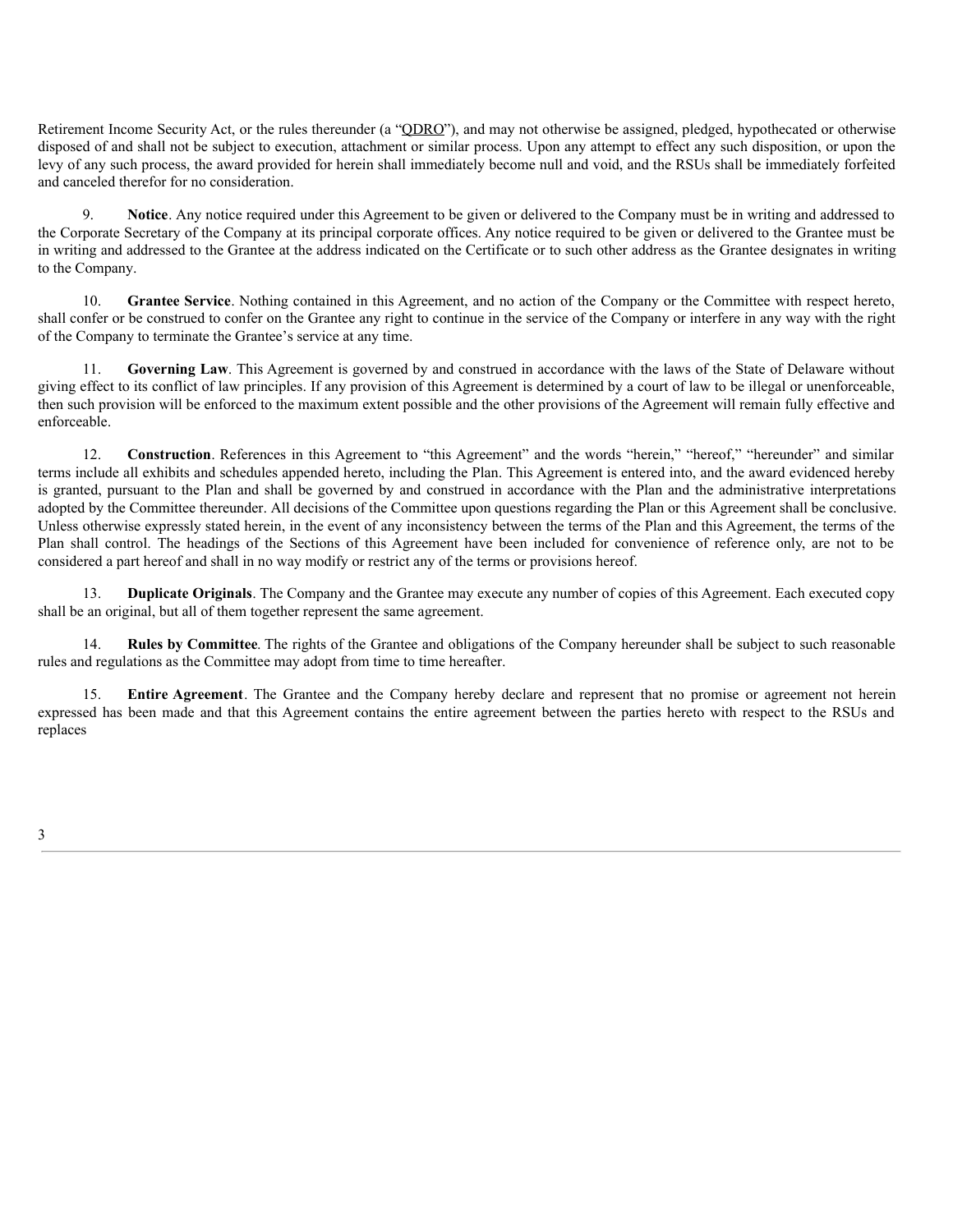and makes null and void any prior agreements, oral or written, between the Grantee and the Company with respect to the RSUs.

16. **Code Section 409A**. Payments under this Agreement are designed to be made in a manner that is exempt from Code Section 409A as a "short-term deferral," and the provisions of this Agreement will be administered, interpreted and construed accordingly (or disregarded to the extent such provision cannot be so administered, interpreted, or construed).

17. **Forfeiture and Claw-Back Provisions**. Notwithstanding any other provision in this Agreement, all RSUs (including any proceeds, gains or other economic benefit actually or constructively received with respect thereto) shall, unless otherwise determined by the Committee or required by applicable law, be subject to the provisions of any claw-back policy implemented by the Company or otherwise required by applicable law, whether or not such claw-back policy was in place at the Grant Date and whether or not the RSUs are vested.

18. **Restrictive Covenants**. The RSUs shall be automatically forfeited to the extent Grantee violates any restrictive covenants that may be contained in any services agreement, restrictive covenant agreement, or any other agreement between the Company and Grantee, whether entered into prior to, on, or following the Grant Date, and Grantee hereby reaffirms all such obligations.

19. **Grantee Acceptance**. The Grantee shall signify acceptance of the terms and conditions of this Agreement by executing this Agreement and returning an executed copy to the Company.

GULFPORT ENERGY CORPORATION, a Delaware corporation

By: Name: Title:

ACCEPTED:

Grantee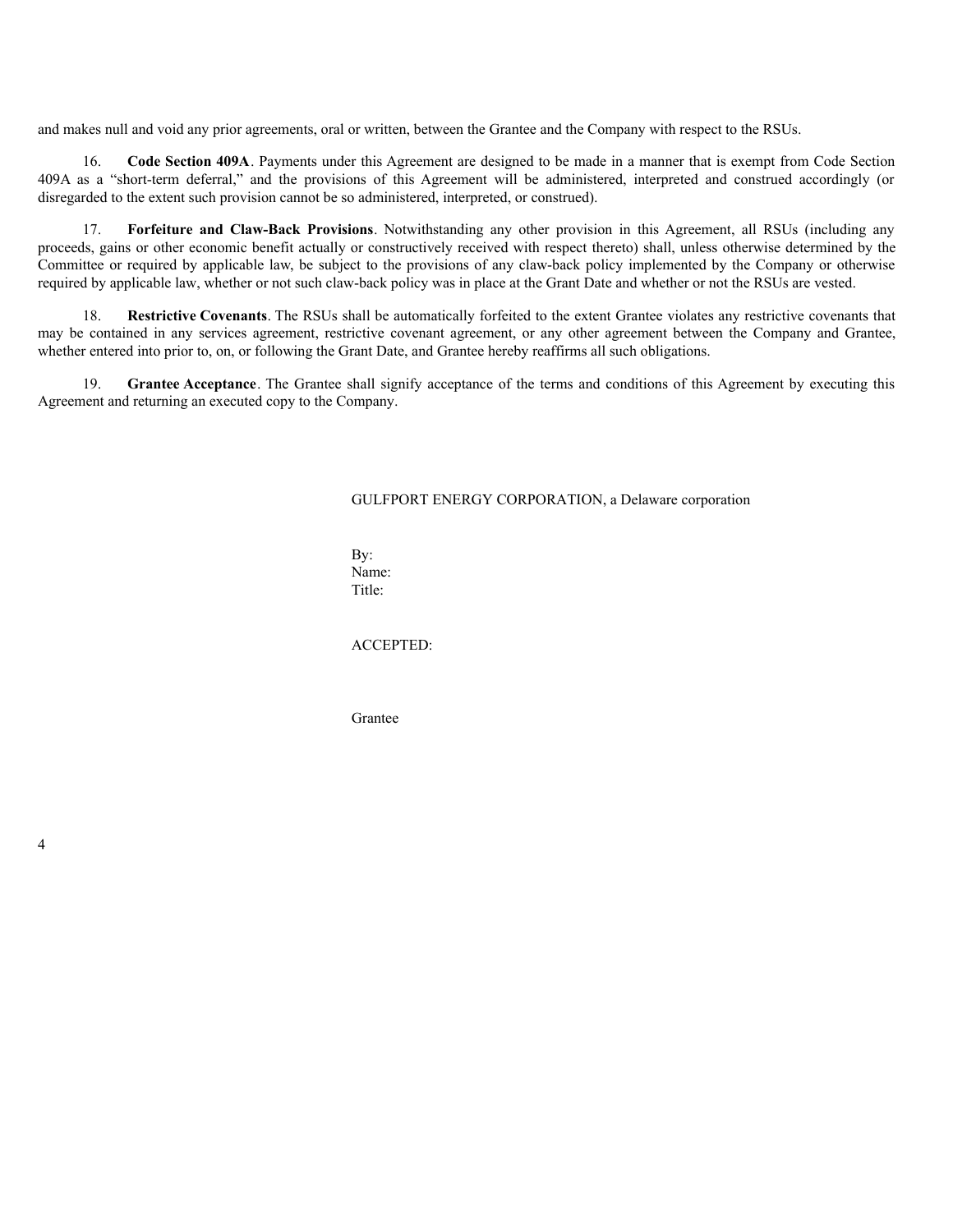# **GULFPORT ENERGY CORPORATION 2021 STOCK INCENTIVE PLAN**

## **PERFORMANCE-BASED RESTRICTED STOCK UNIT AWARD AGREEMENT**

THIS AGREEMENT (the "Agreement") is effective as of  $\lceil \bullet \rceil$ , 2021 (the "Grant Date"), by and between Gulfport Energy Corporation, a Delaware corporation (the "Company"), and [●] (the "Grantee").

The Company has adopted the Gulfport Energy Corporation 2021 Stock Incentive Plan (as amended, modified or supplemented from time to time, the "Plan"), by this reference made a part hereof, for the benefit of eligible employees and consultants of the Company and its Related Companies, and members of the Board of Directors of the Company. Capitalized terms used and not otherwise defined herein shall have the meaning ascribed thereto in the Plan.

Pursuant to the Plan, the Committee, which has generally been assigned responsibility for administering the Plan, has determined that it would be in the interest of the Company and its stockholders to grant the performance-based Restricted Stock Units provided herein in order to provide the Grantee with the potential to earn additional remuneration for services rendered, to encourage the Grantee to remain in the employ of the Company or its Related Companies and to increase the Grantee's personal interest in the continued success and progress of the Company.

The Company and the Grantee therefore agree as follows:

1. **Grant of PSUs**. Pursuant to the Plan and subject further to the terms and conditions herein, the Company and the Grantee enter into this Agreement pursuant to which the Company grants to Grantee a target of [ $\bullet$ ] performance-based Restricted Stock Units (the "Target Award"), where each such performance-based Restricted Stock Unit represents the right to receive one share of Common Stock or the cash equivalent thereof (the "PSUs").

### 2. **Vesting of PSUs**.

(a) **General**. The PSUs shall vest, if at all, following the close of the three (3)-year period beginning on May 17, 2021 and ending on May 17, 2024 (the "Performance Period") based upon (i) the TSR (as defined below) of the Company, and (ii) the TSR of the Company relative to the TSR of the Peer Companies (as defined below) for the Performance Period (collectively, the "Performance" Conditions"), subject to the Grantee's continuous employment or service with the Company or any Related Company through the date of settlement pursuant to Section 3 hereof. The range of PSUs which may vest shall depend on the extent to which the Performance Conditions are satisfied, and shall range from zero percent (0%) to two-hundred percent (200%) of the Target Award. In no event will Grantee be deemed to be vested in or otherwise earn a number of PSUs with an aggregate value in excess of the lesser of (i) two-hundred percent (200%) of the Target Award, or (ii) an amount equal to five (5) times the (x) Fair Market Value of the Common Stock as of the the first day of the Performance Period, times (y) the Target Award. The number of PSUs that will vest during the Performance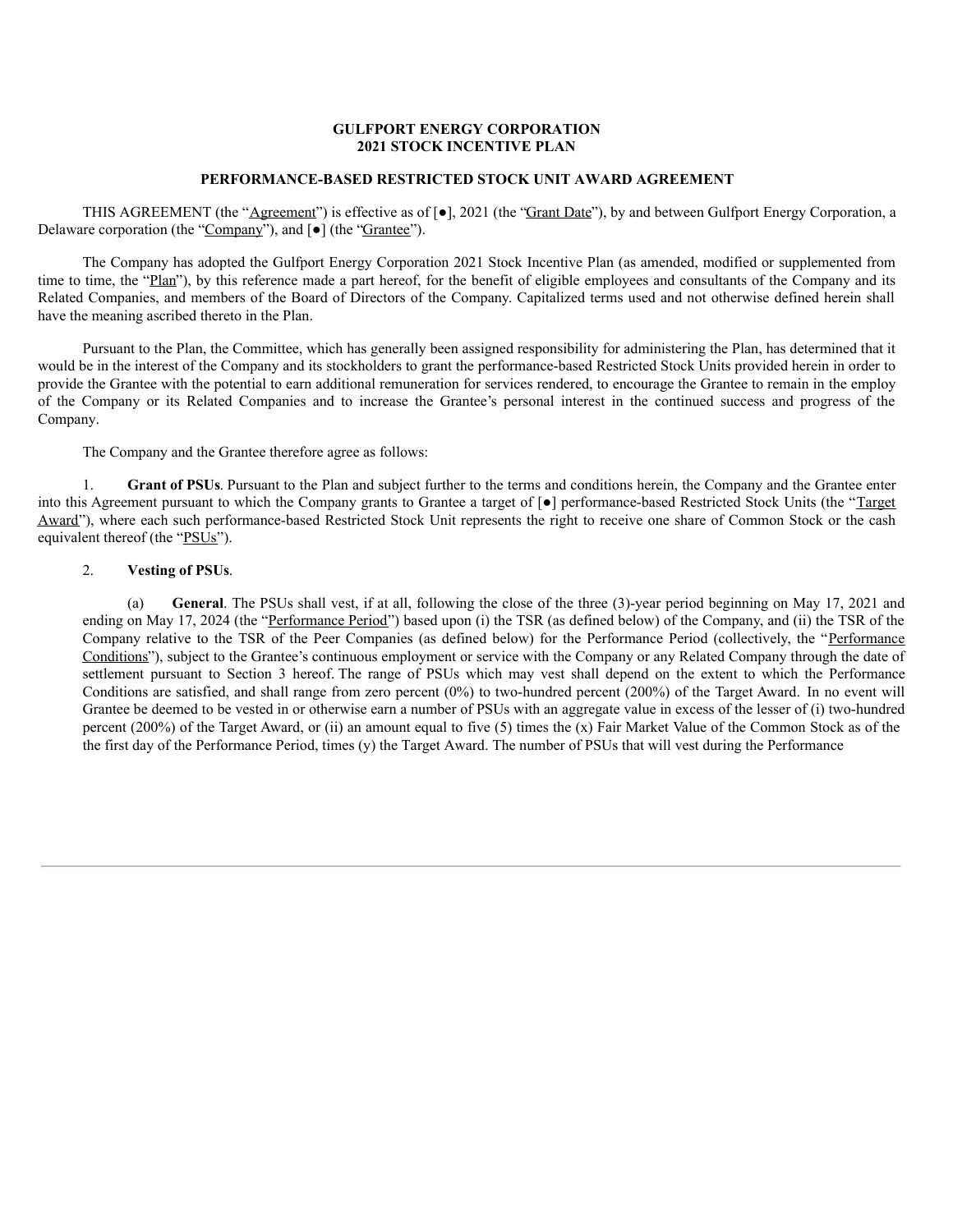Period shall be determined following the Committee's certification of achievement of the Performance Conditions, which shall occur as soon as practicable following the end of the Performance Period, but in a manner such that the Company can satisfy the settlement deadline set forth in Section 3. For the avoidance of doubt, if the level of achievement of the Performance Conditions results in zero percent (0%) of the Target Award to be deemed vested, subject to Section 2(b), all PSUs awarded under this Agreement shall be forfeited and cancelled for no consideration therefor.

### (b) **Performance Conditions**.

(i) Total shareholder return ("TSR") for a company, including the Company, will be the result of the volumeweighted average price per share of the company for the thirty (30) calendar days ending on the last calendar day of the Performance Period (or such earlier date and using the applicable closing price instead of a thirty (30) day average as prescribed pursuant to Section 4(a)(ii), if applicable), minus the volume-weighted average price per share of the company for the first thirty (30) calendar days of the Performance Period (the "Reference Value"), plus dividends (cash or stock based on ex-dividend date) paid per share of common stock during the Performance Period calculated on a deemed reinvested basis, divided by the Reference Value and expressed as an annual compounded percentage rate of return over the Performance Period. The Reference Value will be adjusted accordingly in the event of a stock split. For the sake of clarity, with respect to any Change in Control or Special CiC Event that occurs prior to the end of the Performance Period, achievement of the Performance Conditions shall be measured on an annualized basis as if the Change in Control or Special CiC Event was the last day of the Performance Period, as more fully described in Section 4(a)(ii).

(ii) "Peer Companies" means the companies listed on Schedule A, which may be adjusted during the Performance Period by the Committee in response to changes caused by corporate transactions, as described below. No companies may be added to the Peer Companies for the Performance Period. Any Peer Company that files for bankruptcy during the Performance Period will remain in the peer group and will be deemed to have a TSR of negative one-hundred percent (-100%) for purposes of determining the relative TSR ranking as described below. Any of the Peer Companies that is acquired by a third-party entity outside of the peer group during the Performance Period will remain in the peer group and will be deemed to have a TSR calculated based on the volume-weighted average price per share of the company for the thirty (30) calendar days ending on the closing date of such transaction and annualized for the remainder of the Performance Period.

(iii) Following the close of the Performance Period, the Peer Companies and the Company shall be ranked together based on their TSR for the Performance Period from the highest TSR being number 1 to the lowest TSR

### -2-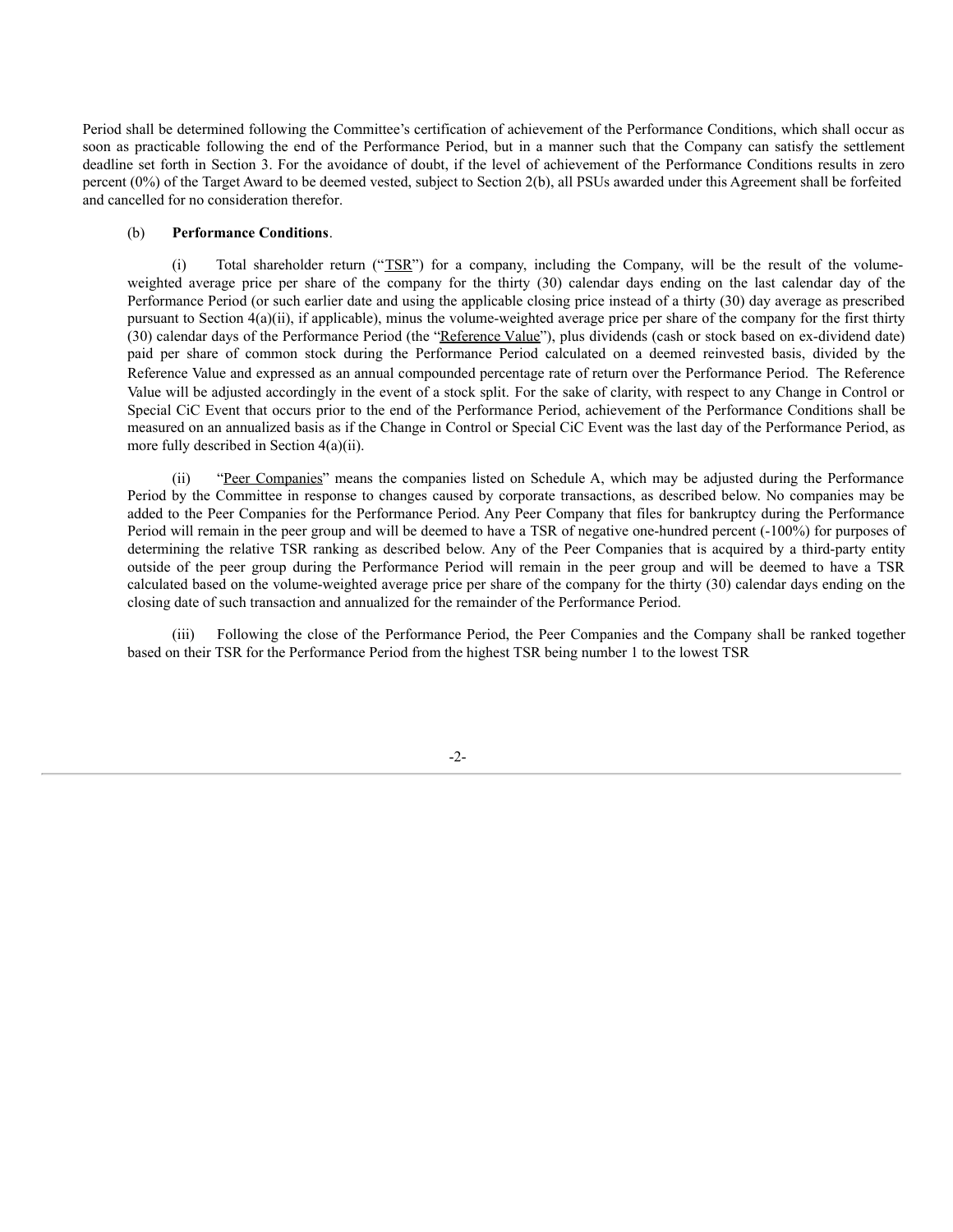being the number of Peer Companies, including the Company. Based on the Company's TSR and the Company's relative TSR rank among the Peer Companies for the Performance Period, the percentage of the Target Award that will be deemed vested shall be determined in accordance with the following grid:

|                           |                     | <b>Relative TSR</b>                                                     |                                     |                                                                   |                                                 |
|---------------------------|---------------------|-------------------------------------------------------------------------|-------------------------------------|-------------------------------------------------------------------|-------------------------------------------------|
|                           |                     | $>$ 75th percentile of the Peer 50th percentile - $<$ 75th<br>Companies | percentile of the Peer<br>Companies | 25th percentile $-$ < 50th<br>percentile of the Peer<br>Companies | $\leq$ 25th percentile of the Peer<br>Companies |
|                           | $< 5.0\%$           | $0\%$                                                                   | $0\%$                               | $0\%$                                                             | $0\%$                                           |
|                           | $> 5.0\% - 7.5\%$   | 50%                                                                     | 25%                                 | $0\%$                                                             | $0\%$                                           |
| <b>Annualized Company</b> | $> 7.5\% - 10.0\%$  | 125%                                                                    | 100%                                | 75%                                                               | 50%                                             |
| <b>TSR</b>                | $> 10.0\% - 15.0\%$ | 150%                                                                    | 125%                                | 100%                                                              | 75%                                             |
|                           | $> 15.0\% - 20.0\%$ | 175%                                                                    | 150%                                | 125%                                                              | 100%                                            |
|                           | $> 20.0\%$          | 200%                                                                    | 175%                                | 150%                                                              | 125%                                            |

Fractional shares will be rounded up to the next whole number.

3. **Settlement of PSUs**. Any PSUs that vest pursuant to Section 2 hereof (or any termination of employment or service or other vesting date as described in Section 4 hereof) shall be settled as soon as practicable following the last day of the Performance Period (or applicable vesting date pursuant to Section 4), but in no event later than thirty (30) days (or such shorter time period specified pursuant to Section 4) following the end of the Performance Period (or applicable vesting date pursuant to Section 4). Upon such settlement the Company shall deliver to the Grantee (i) certificates representing the applicable number shares of Common Stock or cause the applicable number of shares of Common Stock to be evidenced in book-entry form in the Grantee's name in the stock register of the Company maintained by the Company's transfer agent, (ii) cash equal to the Fair Market Value of the applicable number of shares of Common Stock on such date, or (iii) any combination of (i) and (ii).

4. **Termination of Employment or Service**. Subject to Section 4(a) below, if the Grantee ceases employment or service to the Company or the applicable Related Company for any reason prior to the end of the Performance Period, the PSUs will be immediately forfeited and cancelled, and the Grantee will thereupon cease to have any right or entitlement to receive any shares of Common Stock under this Agreement.

### (a) Notwithstanding the foregoing,

upon a termination of the Grantee's employment or service with the Company or applicable Related Company  $(x)$ due to death or Disability prior to the end of the Performance Period, or (y) by the Company or applicable Related Company without Cause or due to a resignation by Grantee for Good Reason within the last eighteen (18) months of the Performance Period, a pro-rata portion of the PSUs shall vest (based on the number of days of employment or

-3-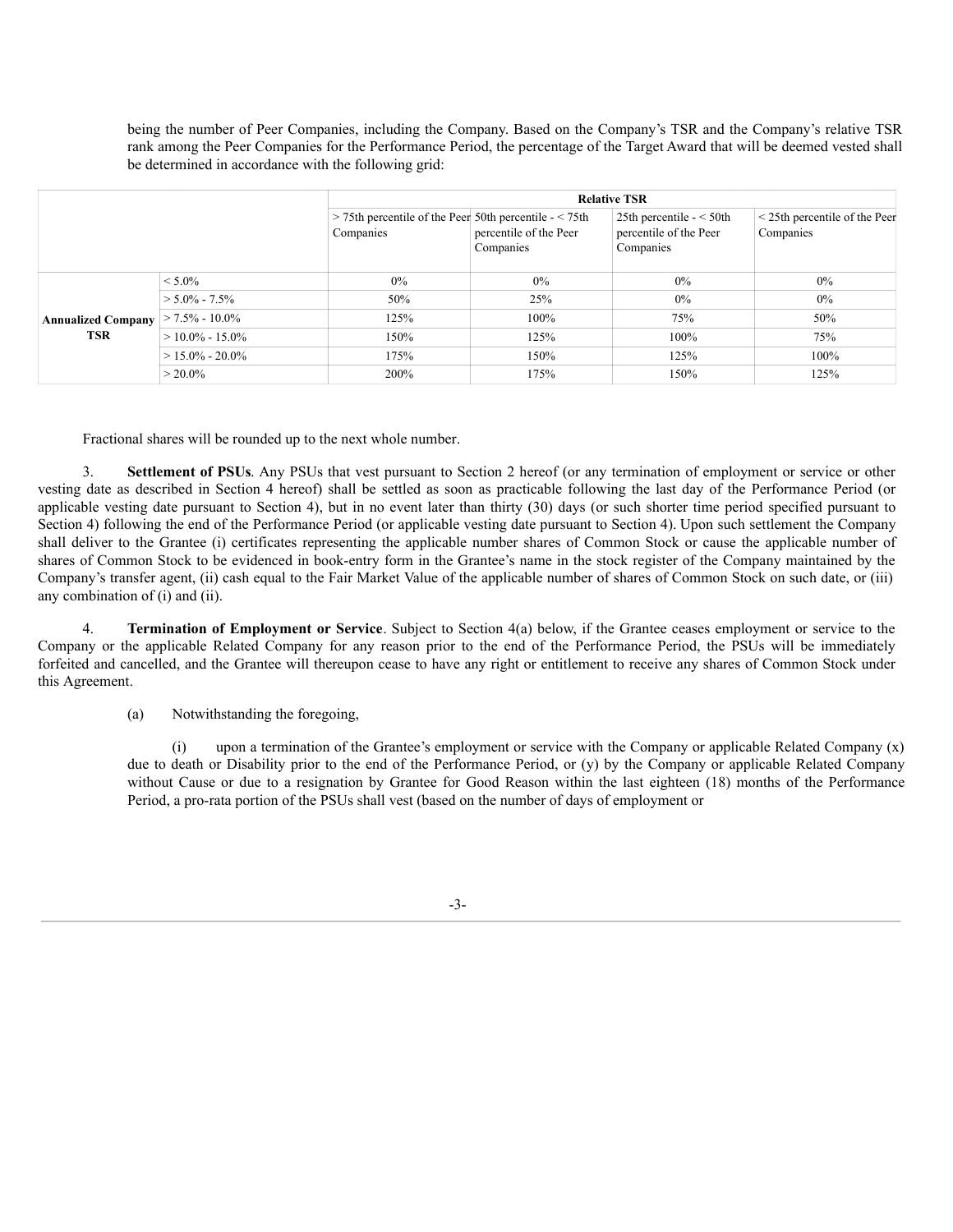service actually served during the Performance Period compared to the total number of days in the Performance Period), based on the actual achievement of the Performance Conditions to be determined at the expiration of the Performance Period (or, if earlier, upon a subsequent Change in Control), and shall be settled pursuant to Section 3 hereof, and any remaining unvested PSUs shall be immediately forfeited and cancelled, and the Grantee will thereupon cease to have any right or entitlement to receive any shares of Common Stock under this Agreement; provided, that if Grantee is terminated by the Company or applicable Related Company without Cause or resigns for Good Reason within the first eighteen (18) months of the Performance Period, the Committee shall have sole discretion to determine whether the PSUs shall accelerate and vest in such manner. For purposes of this Agreement, "Good Reason" shall mean (x) with respect to any Grantee who is a party to a written employment agreement between the Grantee and the Company or any Related Company (an "Employment Agreement") and which Employment Agreement provides for a definition of Good Reason, as defined therein, and (y) with respect to all other Grantees, the occurrence of one of the following events: (A) elimination of Grantee's job position or material reduction in duties and/or reassignment of Grantee to a new position of materially less authority; (B) a material reduction in Grantee's base salary, other than a general reduction in base salary that affects all similarly situated employees in substantially the same proportions; or (C) a requirement that Grantee relocate to a location outside of a fifty (50) mile radius of the location of his or her office or principal base of operation as of the Grant Date. Notwithstanding the foregoing, Grantee will not be deemed to have terminated for Good Reason unless (1) Grantee provides written notice to the Company of the existence of one of the conditions described above within ninety (90) days after Grantee has knowledge of the initial existence of the condition, (2) the Company fails to remedy the condition so identified within thirty (30) days after receipt of such notice (if capable of correction), (3) Grantee provides a notice of termination to the Company within thirty (30) days of the expiration of the Company's period to remedy the condition specifying an effective date for Grantee's termination, and (4) the effective date of Grantee's termination of employment is within ninety (90) days after Grantee provides written notice to the Company of the existence of the condition referred to in clause (1); or

upon the occurrence of a Change in Control during the Performance Period,  $(x)$  to the extent the PSUs are not assumed by the surviving entity in connection with such Change in Control, Grantee will become vested in one-hundred percent (100%) of the Target Award or, if greater, the percentage of the Target Award earned based on the actual achievement of the Performance Conditions to be determined as if the Change in Control was the last day of the Performance Period, except that the TSR for the Company and each of the Peer Companies will be determined using the closing price as of the closing date of the Change in Control compared to the Reference Value, rather than the thirty (30)-day average prescribed pursuant to Section 2(b) (i), and the PSUs shall be settled

-4-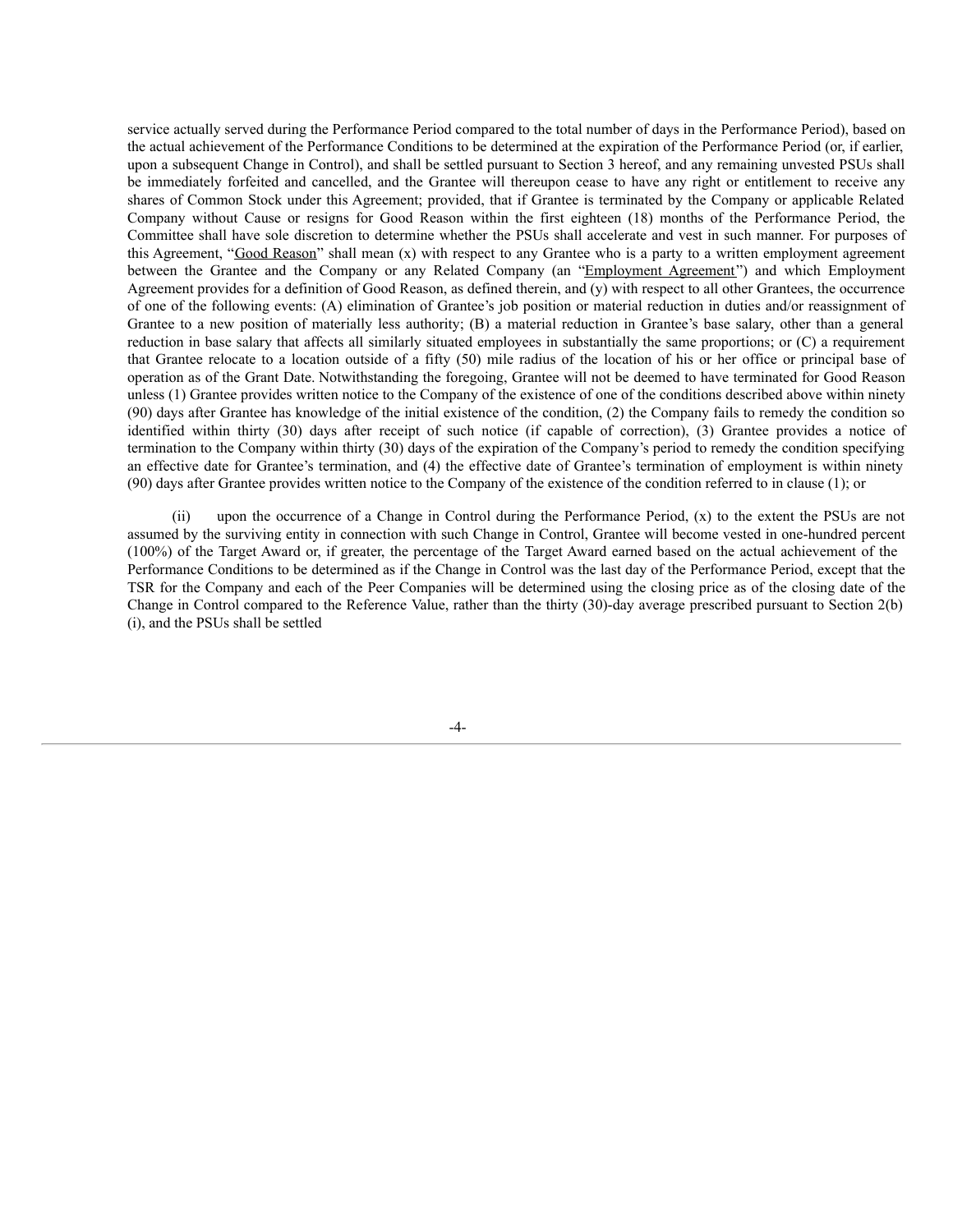<span id="page-94-0"></span>as soon as practicable following the date of the Change in Control, but in no event later than ten (10) days following the Change in Control; and (y) to the extent the PSUs are assumed by the surviving entity in connection with such Change in Control, the PSUs shall be converted, as of the date of such Change in Control, into time-based Restricted Stock Units (the "Converted RSUs"), subject to the Grantee's continuous employment or service with the Company or any Related Company through the date of such Change in Control, with the number of PSUs to be converted equal to one-hundred percent (100%) of the Target Award or, if greater, the percentage of the Target Award earned based on the actual achievement of the Performance Conditions to be determined as if the Change in Control was the last day of the Performance Period, except that the TSR for the Company and each of the Peer Companies will be determined using the closing price as of the closing date of the Change in Control compared to the Reference Value, rather than the thirty (30)-day average prescribed pursuant to Section 2(b)(i), and one-hundred percent (100%) of the Converted RSUs shall vest, if at all, on the last day of the Performance Period, subject to the Grantee's continuous employment or service with the surviving entity through such date; provided, that if Grantee's employment or service is terminated due to death or Disability, by the Company or a Related Company without Cause or due to a resignation by Grantee for Good Reason following such Change in Control, one-hundred percent (100%) of the Converted RSUs shall vest as of the date of such termination and be settled pursuant to Section 3 hereof. Notwithstanding the foregoing, in the event of (A) a change in the composition of the Board such that, for a period of thirty (30) days, the majority of the members of the Board (x) are no longer considered "independent" under the applicable listing standards or rules of the securities exchange upon which the Common Stock is traded, or (y) have a financial relationship with, or are otherwise not independent of, any Person that beneficially owns stock representing more than thirty-five percent (35%) of the total combined voting power of all classes of stock of the Company, or (B) the consummation of any transaction resulting in any Person who was a stockholder of the Company prior to such transaction becoming the Beneficial Owner, directly or indirectly, of more than seventy-five percent (75%) of the total combined voting power of all classes of stock of the Company (either such event, a "Special CiC Event"), Grantee will become vested in one-hundred percent (100%) of the Target Award or, if greater, the percentage of the Target Award earned based on the actual achievement of the Performance Conditions to be determined as of the Special CiC Event (determined as if the Special CiC Event was the last day of the Performance Period), and shall be settled as soon as practicable following the date of the Special CiC Event, but in no event later than ten (10) days following the Special CiC Event.

### 5. **No Ownership Rights Prior to Issuance of Shares of Common Stock; Dividend Equivalents**.

# -5-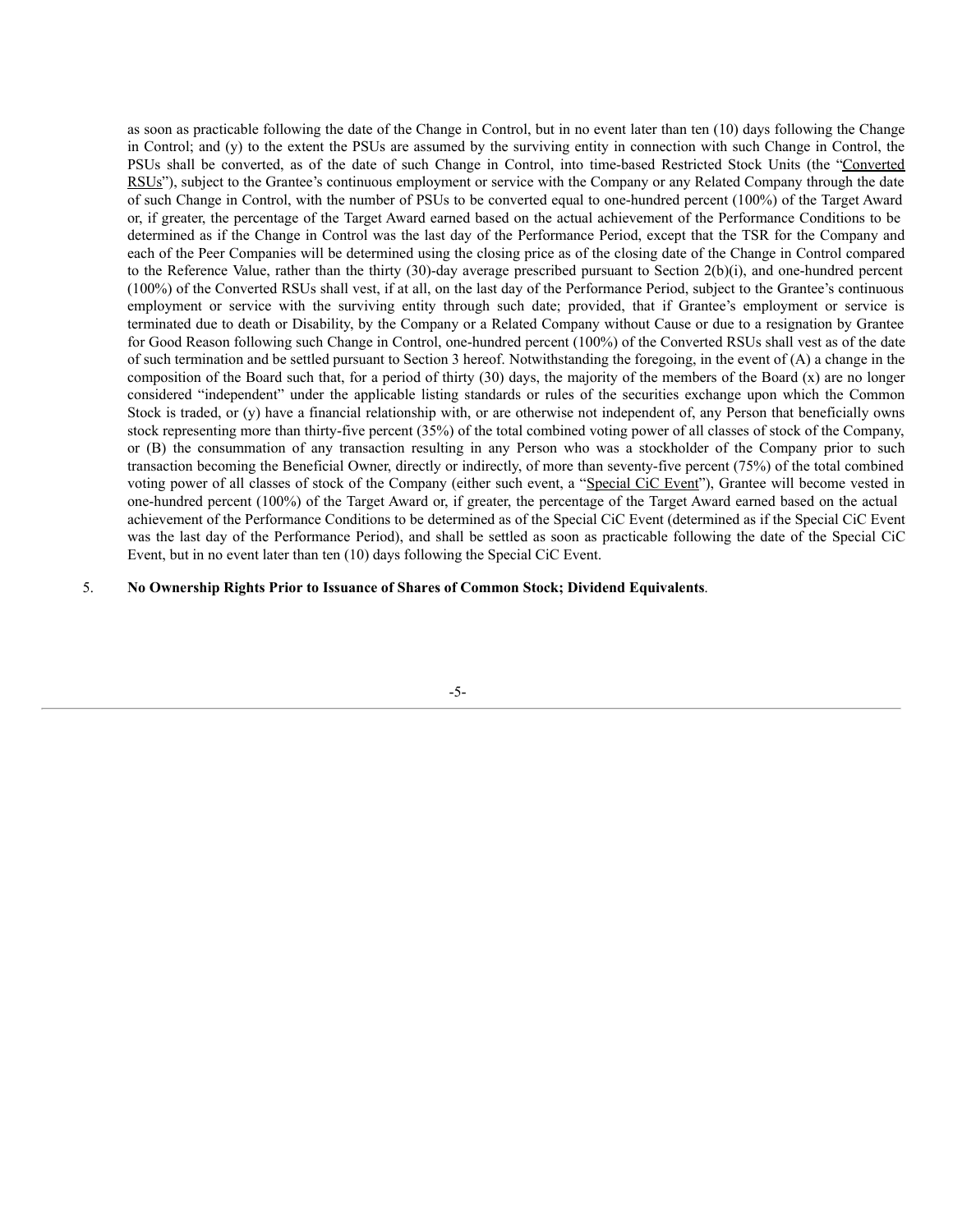(a) Neither the Grantee nor any other person shall become the beneficial owner of the shares of Common Stock underlying the PSUs, nor have any rights of a shareholder (including, without limitation, dividend and voting rights) with respect to any such shares of Common Stock, unless and until and after such shares of Common Stock have been settled and delivered to the Grantee pursuant to Section 3 hereof.

(b) Notwithstanding the foregoing, if, after the Grant Date and prior to the distribution or payment in settlement of the PSUs, dividends with respect to the shares of Common Stock underlying the PSUs are declared or paid by the Company, Grantee shall be entitled to receive the equivalent value (in cash or shares of Common Stock) of any such dividends paid on such shares of Common Stock ("Dividend Equivalents") in an amount, without interest, equal to the cumulative dividends declared or paid on a share of Common Stock, if any, during such period multiplied by the number of PSUs that vest. Dividend Equivalents will be subject to the same terms and conditions of this Agreement applicable the PSUs. The Dividend Equivalents will be paid on the applicable date of distribution or payment in settlement of the underlying PSUs in cash or shares of Common Stock, as determined by the Committee in its discretion. If the underlying PSUs are forfeited or cancelled prior to the applicable date of distribution or payment in settlement of the underlying PSUs for any reason, any accrued and unpaid Dividend Equivalents related to forfeited or cancelled PSUs shall be forfeited and cancelled.

6. **Mandatory Withholding of Taxes**. The Grantee acknowledges and agrees that the Company shall deduct from the shares of Common Stock or cash otherwise payable or deliverable an amount of cash and/or number of shares of Common Stock (valued at their Fair Market Value) on the applicable date that is equal to the amount of all federal, state and local taxes required to be withheld by the Company, as determined by the Committee. With the consent of the Committee, the Grantee may elect to have the Company withhold or purchase, as applicable, from shares of Common Stock or cash that would otherwise payable or deliverable an amount of cash and/or number of shares of Common Stock (valued at their Fair Market Value) equal to the product of the maximum federal rate that could be applicable to the Grantee and the Fair Market Value of the shares of Common Stock or cash otherwise payable or deliverable, as applicable.

7. **Restrictions Imposed by Law**. The Grantee agrees that the Company will not be obligated to deliver any shares of Common Stock to Grantee if counsel to the Company determines that such delivery would violate any applicable law or any rule or regulation of any governmental authority or any rule or regulation of, or agreement of the Company with, any securities exchange or association upon which the Common Stock is listed or quoted. The Company shall in no event be obligated to take any affirmative action in order to cause the issuance or delivery of shares of Common Stock to comply with any such law, rule, regulation or agreement.

8. **Assignability**. Except as expressly provided herein, the PSUs are not transferable (voluntarily or involuntarily) other than by will or the laws of descent and distribution or pursuant to a qualified domestic relations order as defined by the Code or Title I of the Employee

-6-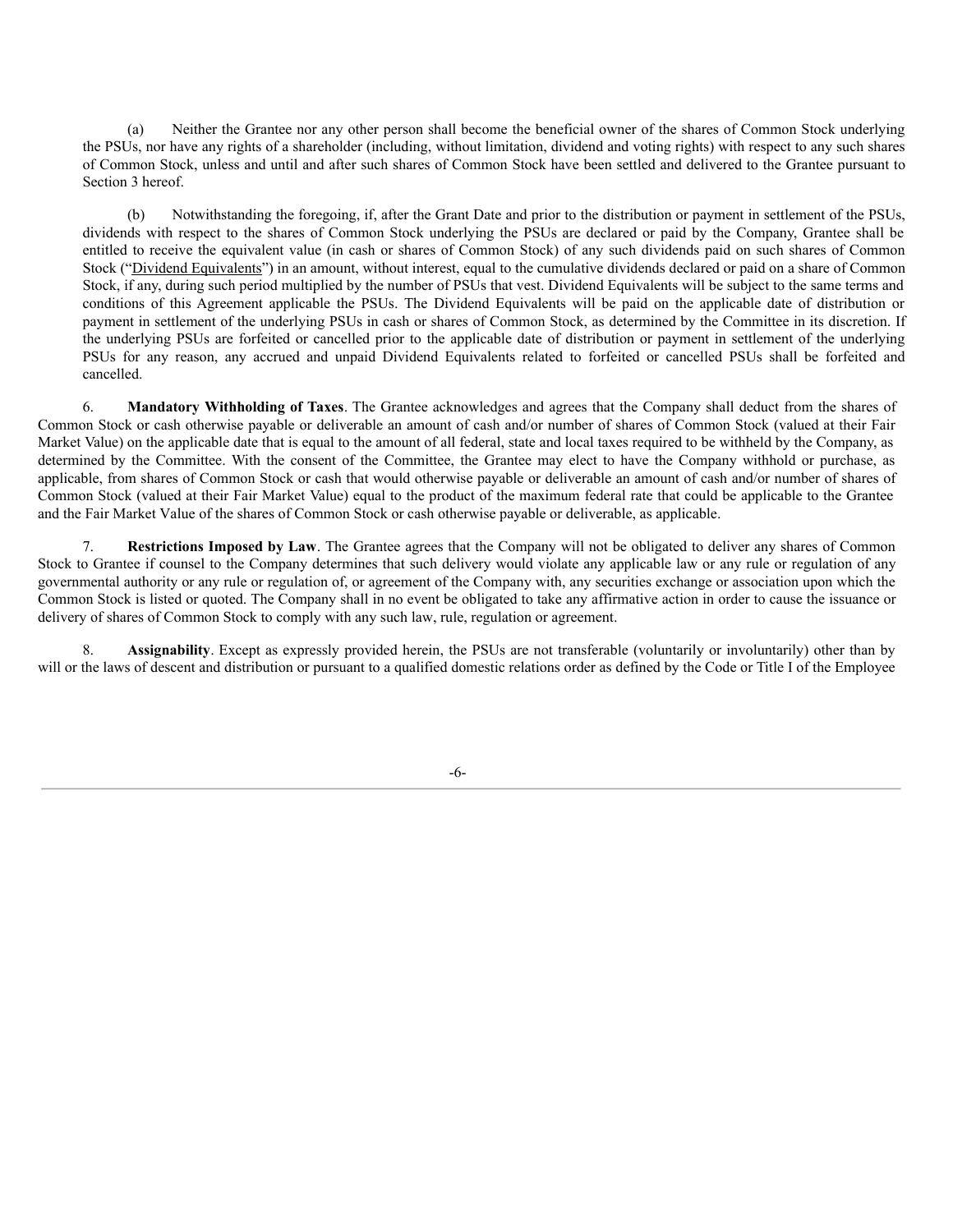Retirement Income Security Act, or the rules thereunder (a "QDRO"), and may not otherwise be assigned, pledged, hypothecated or otherwise disposed of and shall not be subject to execution, attachment or similar process. Upon any attempt to effect any such disposition, or upon the levy of any such process, the award provided for herein shall immediately become null and void, and the PSUs shall be immediately forfeited and canceled therefor for no consideration.

9. **Notice**. Any notice required under this Agreement to be given or delivered to the Company must be in writing and addressed to the Corporate Secretary of the Company at its principal corporate offices. Any notice required to be given or delivered to the Grantee must be in writing and addressed to the Grantee at the address indicated on the Certificate or to such other address as the Grantee designates in writing to the Company.

10. **Grantee Employment**. Nothing contained in this Agreement, and no action of the Company or the Committee with respect hereto, shall confer or be construed to confer on the Grantee any right to continue in the employ or service of the Company or any of Related Companies or interfere in any way with the right of the Company or applicable Related Company to terminate the Grantee's employment or service at any time, with or without Cause.

11. **Governing Law**. This Agreement is governed by and construed in accordance with the laws of the State of Delaware without giving effect to its conflict of law principles. If any provision of this Agreement is determined by a court of law to be illegal or unenforceable, then such provision will be enforced to the maximum extent possible and the other provisions of the Agreement will remain fully effective and enforceable.

12. **Construction**. References in this Agreement to "this Agreement" and the words "herein," "hereof," "hereunder" and similar terms include all exhibits and schedules appended hereto, including the Plan. This Agreement is entered into, and the award evidenced hereby is granted, pursuant to the Plan and shall be governed by and construed in accordance with the Plan and the administrative interpretations adopted by the Committee thereunder. All decisions of the Committee upon questions regarding the Plan or this Agreement shall be conclusive. Unless otherwise expressly stated herein, in the event of any inconsistency between the terms of the Plan and this Agreement, the terms of the Plan shall control. The headings of the Sections of this Agreement have been included for convenience of reference only, are not to be considered a part hereof and shall in no way modify or restrict any of the terms or provisions hereof.

13. **Duplicate Originals**. The Company and the Grantee may execute any number of copies of this Agreement. Each executed copy shall be an original, but all of them together represent the same agreement.

14. **Rules by Committee**. The rights of the Grantee and obligations of the Company hereunder shall be subject to such reasonable rules and regulations as the Committee may adopt from time to time hereafter.

15. **Entire Agreement**. The Grantee and the Company hereby declare and represent that no promise or agreement not herein expressed has been made and that this Agreement contains the entire agreement between the parties hereto with respect to the PSUs and replaces

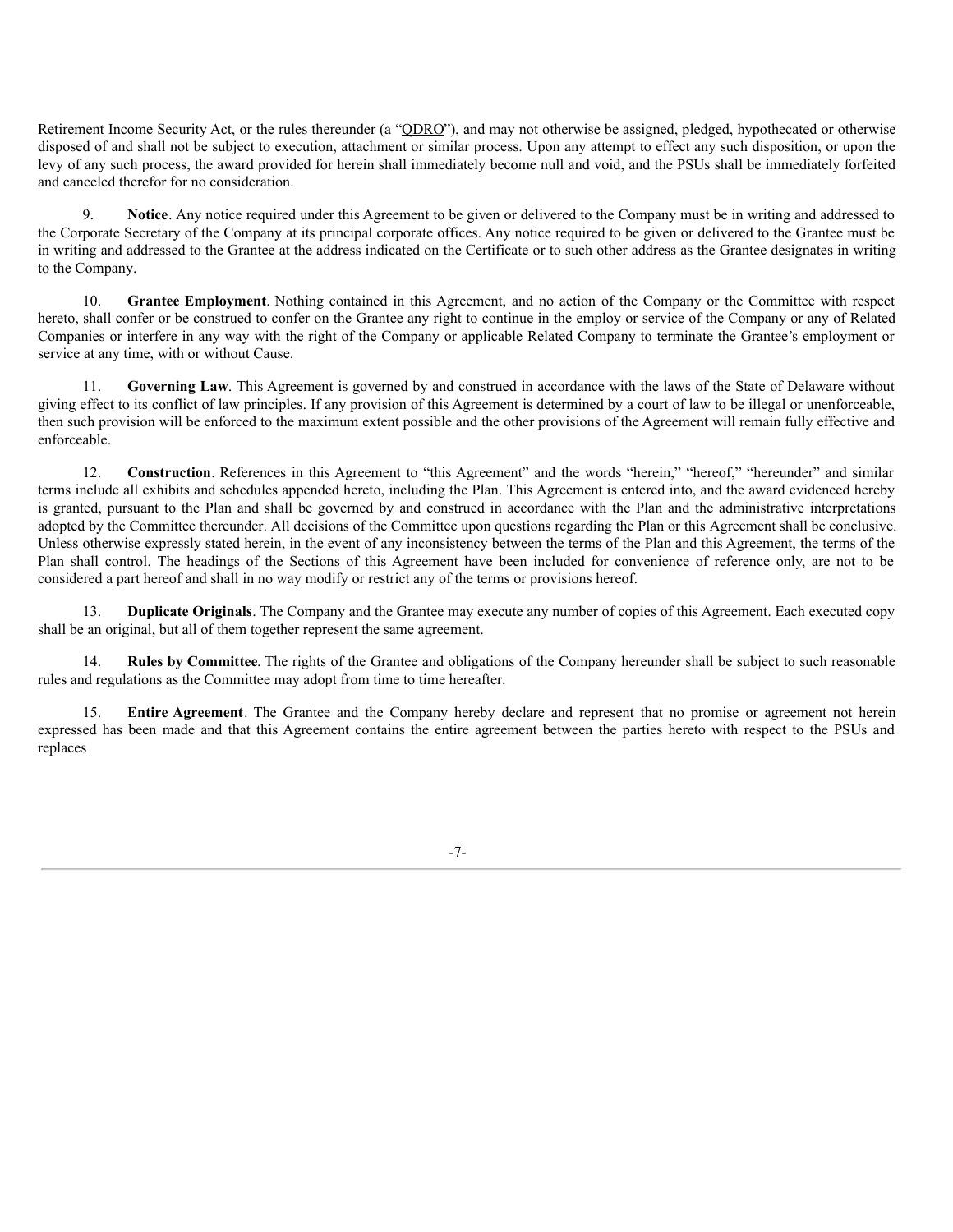and makes null and void any prior agreements, oral or written, between the Grantee and the Company with respect to the PSUs.

16. **Code Section 409A**. Payments under this Agreement are designed to be made in a manner that is exempt from Code Section 409A as a "short-term deferral," and the provisions of this Agreement will be administered, interpreted and construed accordingly (or disregarded to the extent such provision cannot be so administered, interpreted, or construed).

17. **Forfeiture and Claw-Back Provisions**. Notwithstanding any other provision in this Agreement, all PSUs (including any proceeds, gains or other economic benefit actually or constructively received with respect thereto) shall, unless otherwise determined by the Committee or required by applicable law, be subject to the provisions of any claw-back policy implemented by the Company or otherwise required by applicable law, whether or not such claw-back policy was in place at the Grant Date and whether or not the PSUs are vested.

18. **Restrictive Covenants**. The PSUs shall be automatically forfeited to the extent Grantee violates any noncompetition, nonsolicitation, or any other restrictive covenants that may be contained in any employment agreement, restrictive covenant agreement, or any other agreement between the Company or any of its Related Companies and Grantee, whether entered into prior to, on, or following the Grant Date, and Grantee hereby reaffirms all such obligations.

19. **Grantee Acceptance**. The Grantee shall signify acceptance of the terms and conditions of this Agreement by executing this Agreement and returning an executed copy to the Company.

GULFPORT ENERGY CORPORATION, a Delaware corporation

By: Name: Title:

ACCEPTED:

Grantee

-8-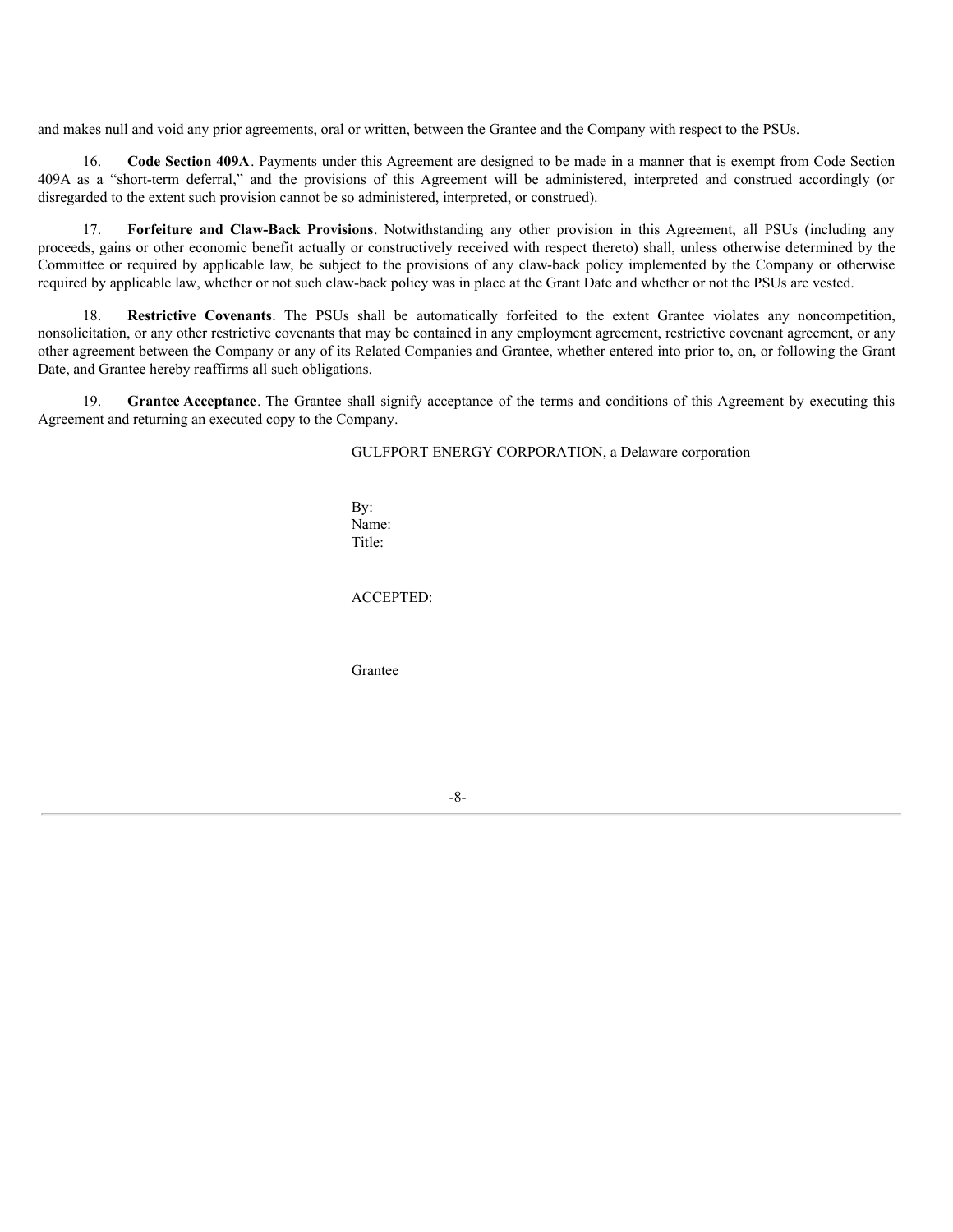## **SCHEDULE A PEER COMPANIES**

The following companies comprise the Peer Companies for the Performance Period:

- Ovintiv Inc. PDC Energy, Inc. Laredo Petroleum, Inc. EQT Corporation CNX Resources Corporation Talos Energy Inc. Range Resources Corporation Callon Petroleum Company Magnolia Oil & Gas Corporation Cimarex Energy Co. Comstock Resources, Inc. Berry Corporation Murphy Oil Corporation and Matador Resources Company Matador New York T Offshore, Inc. Cabot Oil & Gas Corporation Kosmos Energy Ltd. Penn Virginia Corporation Bonanza Creed Energy, Inc. Earthstone Energy, Inc. Contango Oil & Gas Company
	-

Southwestern Energy Company SM Energy Company SM Energy Company Centennial Resource Development, Inc. Goodrich Petroleum Corporation **Brigham Minerals, Inc.** PrimeEnergy Resources Corporation **Brigham Minerals**, Inc. Falcon Minerals Corporation Tellurian Inc. Evolution Petroleum Corporation

-1-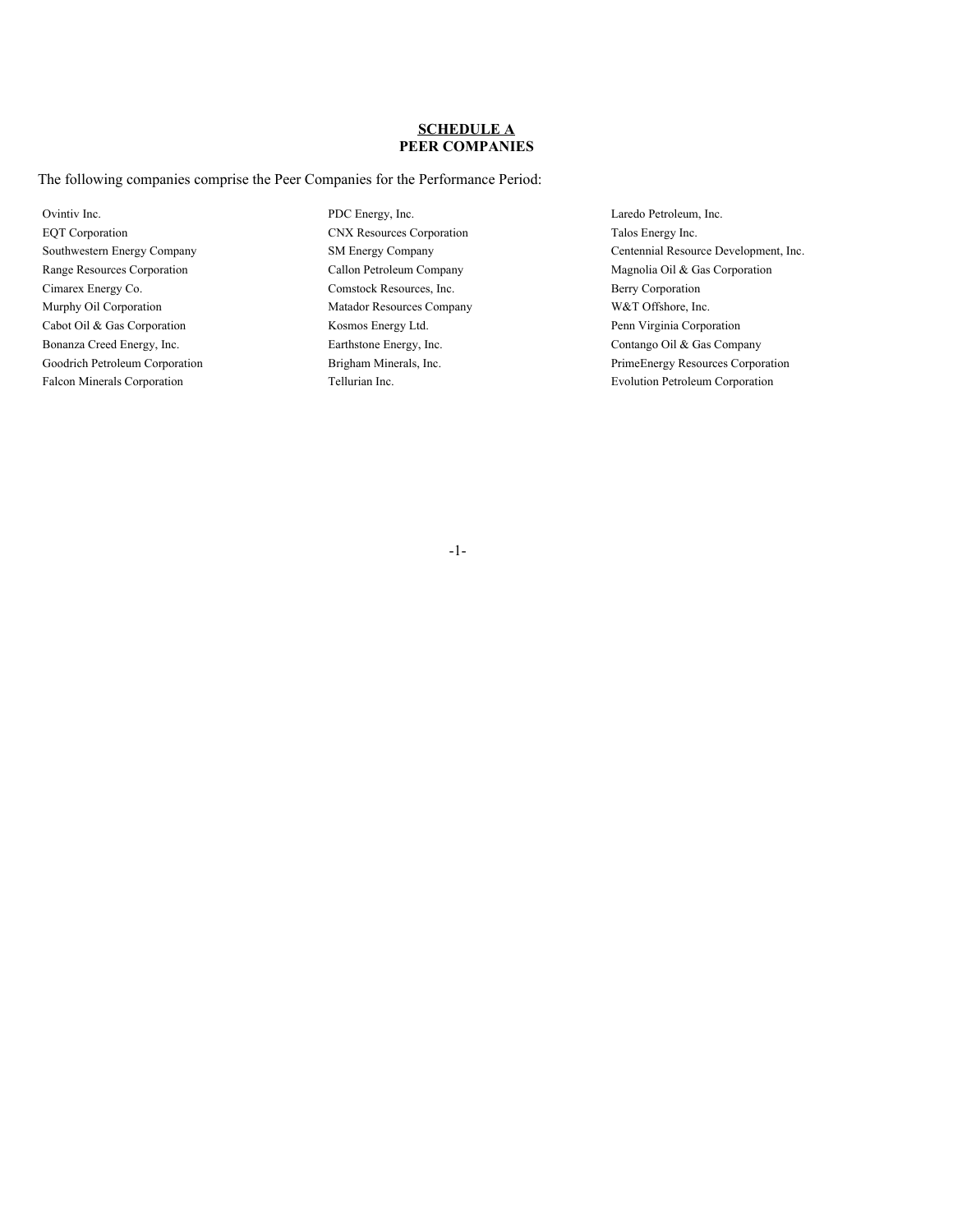#### **CERTIFICATION**

<span id="page-99-0"></span>I, Timothy J. Cutt, Interim Chief Executive Officer of Gulfport Energy Corporation, certify that:

1. I have reviewed this Quarterly Report on Form 10-Q of Gulfport Energy Corporation;

2. Based on my knowledge, this report does not contain any untrue statement of a material fact or omit to state a material fact necessary to make the statements made, in light of the circumstances under which such statements were made, not misleading with respect to the period covered by this report;

3. Based on my knowledge, the financial statements, and other financial information included in this report, fairly present in all material respects the financial condition, results of operations and cash flows of the registrant as of, and for, the periods presented in this report;

4. The registrant's other certifying officer and I are responsible for establishing and maintaining disclosure controls and procedures (as defined in Exchange Act Rules 13a-15(e) and 15d-15(e)) and internal control over financial reporting (as defined in Exchange Act Rules 13a-15(f) and 15d-15(f)) for the registrant and have:

- (a) Designed such disclosure controls and procedures, or caused such disclosure controls and procedures to be designed under our supervision, to ensure that material information relating to the registrant, including its consolidated subsidiaries, is made known to us by others within those entities, particularly during the period in which this report is being prepared;
- (b) Designed such internal control over financial reporting, or caused such internal control over financial reporting to be designed under our supervision, to provide reasonable assurance regarding the reliability of financial reporting and the preparation of financial statements for external purposes in accordance with generally accepted accounting principles;
- (c) Evaluated the effectiveness of the registrant's disclosure controls and procedures and presented in this report our conclusions about the effectiveness of the disclosure controls and procedures, as of the end of the period covered by this report based on such evaluation;
- (d) Disclosed in this report any change in the registrant's internal control over financial reporting that occurred during the registrant's most recent fiscal quarter (the registrant's fourth fiscal quarter in the case of an annual report) that has materially affected, or is reasonably likely to materially affect, the registrant's internal control over financial reporting.

5. The registrant's other certifying officer and I have disclosed, based on our most recent evaluation of internal control over financial reporting, to the registrant's auditors and the audit committee of the registrant's board of directors (or persons performing the equivalent functions):

- (a) All significant deficiencies and material weaknesses in the design or operation of internal control over financial reporting which are reasonably likely to adversely affect the registrant's ability to record, process, summarize and report financial information;
- (b) Any fraud, whether or not material, that involves management or other employees who have a significant role in the registrant's internal control over financial reporting.

Date: August 9, 2021

/s/ Timothy J. Cutt

Timothy J. Cutt Interim Chief Executive Officer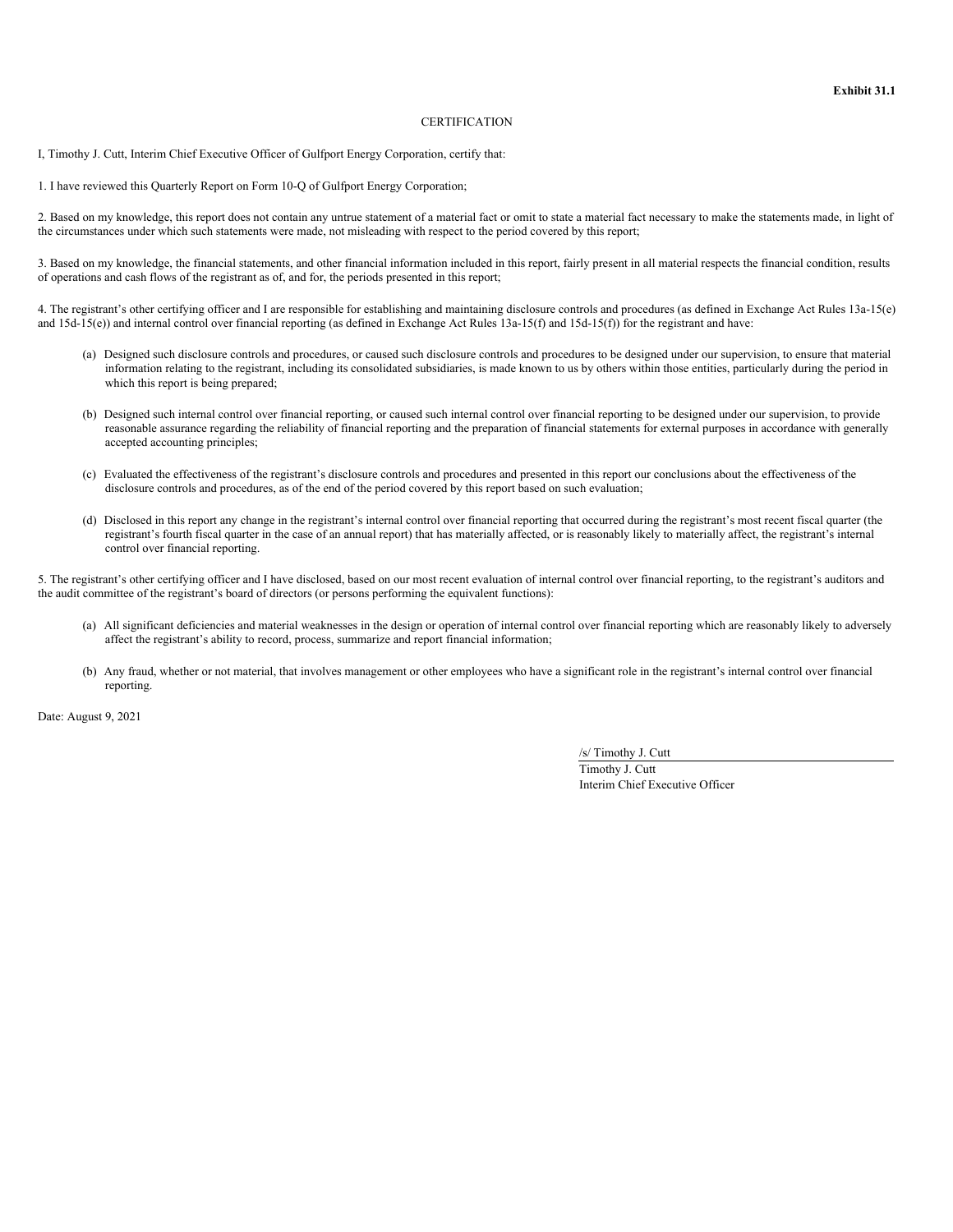#### **CERTIFICATION**

<span id="page-100-0"></span>I, William J. Buese, Chief Financial Officer of Gulfport Energy Corporation, certify that:

1. I have reviewed this Quarterly Report on Form 10-Q of Gulfport Energy Corporation;

2. Based on my knowledge, this report does not contain any untrue statement of a material fact or omit to state a material fact necessary to make the statements made, in light of the circumstances under which such statements were made, not misleading with respect to the period covered by this report;

3. Based on my knowledge, the financial statements, and other financial information included in this report, fairly present in all material respects the financial condition, results of operations and cash flows of the registrant as of, and for, the periods presented in this report;

4. The registrant's other certifying officer and I are responsible for establishing and maintaining disclosure controls and procedures (as defined in Exchange Act Rules 13a-15(e) and 15d-15(e)) and internal control over financial reporting (as defined in Exchange Act Rules 13a-15(f) and 15d-15(f)) for the registrant and have:

- (a) Designed such disclosure controls and procedures, or caused such disclosure controls and procedures to be designed under our supervision, to ensure that material information relating to the registrant, including its consolidated subsidiaries, is made known to us by others within those entities, particularly during the period in which this report is being prepared;
- (b) Designed such internal control over financial reporting, or caused such internal control over financial reporting to be designed under our supervision, to provide reasonable assurance regarding the reliability of financial reporting and the preparation of financial statements for external purposes in accordance with generally accepted accounting principles;
- (c) Evaluated the effectiveness of the registrant's disclosure controls and procedures and presented in this report our conclusions about the effectiveness of the disclosure controls and procedures, as of the end of the period covered by this report based on such evaluation;
- (d) Disclosed in this report any change in the registrant's internal control over financial reporting that occurred during the registrant's most recent fiscal quarter (the registrant's fourth fiscal quarter in the case of an annual report) that has materially affected, or is reasonably likely to materially affect, the registrant's internal control over financial reporting.

5. The registrant's other certifying officer and I have disclosed, based on our most recent evaluation of internal control over financial reporting, to the registrant's auditors and the audit committee of the registrant's board of directors (or persons performing the equivalent functions):

- (a) All significant deficiencies and material weaknesses in the design or operation of internal control over financial reporting which are reasonably likely to adversely affect the registrant's ability to record, process, summarize and report financial information;
- (b) Any fraud, whether or not material, that involves management or other employees who have a significant role in the registrant's internal control over financial reporting.

Date: August 9, 2021

/s/ William J. Buese

William J. Buese Chief Financial Officer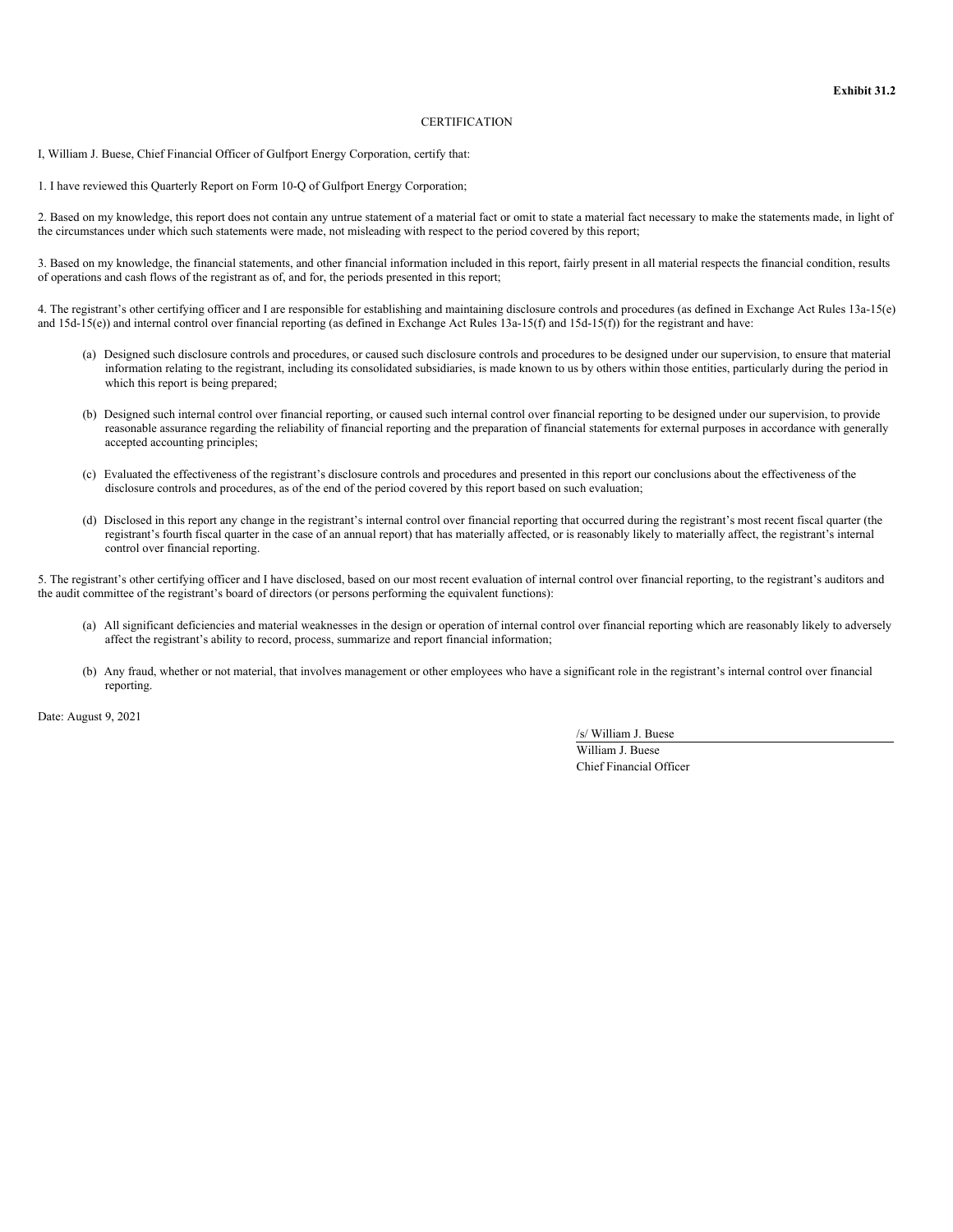### CERTIFICATION OF PERIODIC REPORT

<span id="page-101-0"></span>I, Timothy J. Cutt, Interim Chief Executive Officer of Gulfport Energy Corporation (the "Company"), certify, pursuant to 18 U.S.C. Section 1350, as adopted pursuant to Section 906 of the Sarbanes-Oxley Act of 2002, that, to the best of my knowledge:

- (1) the Quarterly Report on Form 10-Q of the Company for the quarterly period ended June 30, 2021 (the "Report") fully complies with the requirements of Section 13(a) or 15(d) of the Securities Exchange Act of 1934 (15 U.S.C. 78m(a) or 78o(d)); and
- (2) the information contained in the Report fairly presents, in all material respects, the financial condition and results of operations of the Company.

Dated: August 9, 2021

/s/ Timothy J. Cutt Timothy J. Cutt Interim Chief Executive Officer

A signed original of this written statement required by Section 906 has been provided to the Company and will be retained by the Company and furnished to the Securities and Exchange Commission or its staff upon request.